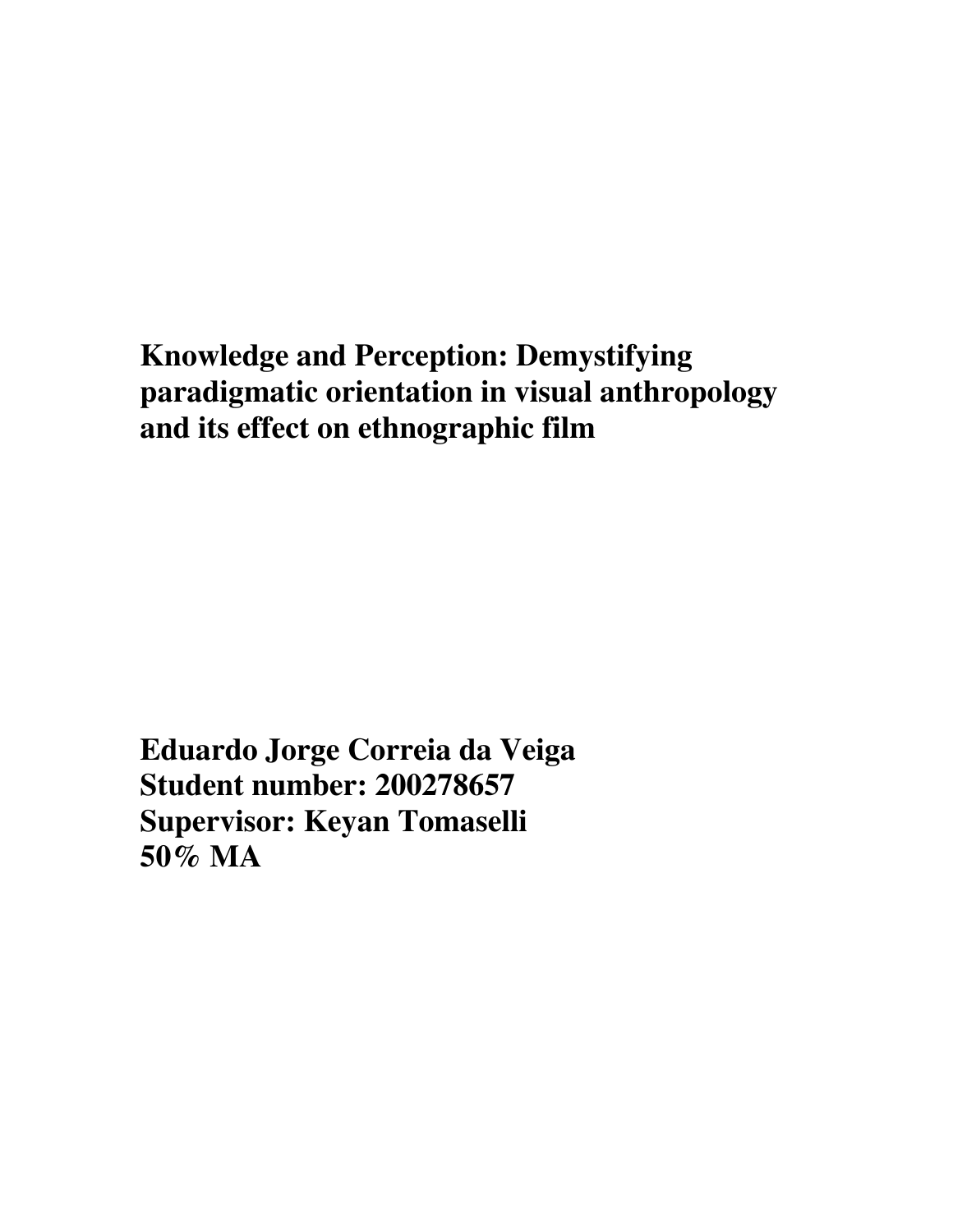#### **Acknowledgements**

I would like to thank all the people who made this dissertation possible, through either their help or forbearance.

The research was partly funded by the University of Natal's Research Fund, now the University of KwaZulu-Natal, under the auspices of Keyan Tomaselli's project (From Observation to Development) funded by the National Research Foundation: Social Sciences and Humanities. Opinions expressed and conclusions arrived at, are those of the author and not the foundation.

Financial support was also received from the Council for the Development of Social Science Research in Africa with the award of a small grants scholarship for thesis writing.

Firstly, I wish to thank my supervisor, Professor Keyan Tomaselli, for his assistance and encouragement during the writing and conceptualization of this topic. His help was invaluable and greatly appreciated. I would also like to thank Professor Ruth Teer-Tomaselli for her support during the writing-up of this dissertation.

Finally, I thank my family for their forbearance and support while I conceptualized and wrote up this dissertation. Thank you to my mother Paula Sandford, my grandfather, Antonio Serrao, my stepfather, Graham Sandford, my brother, Carlos Correia da Veiga and my father, Rui Correia da Veiga. Finally, thanks go to Arnold Shepperson for his comments on my proposal and specific chapters.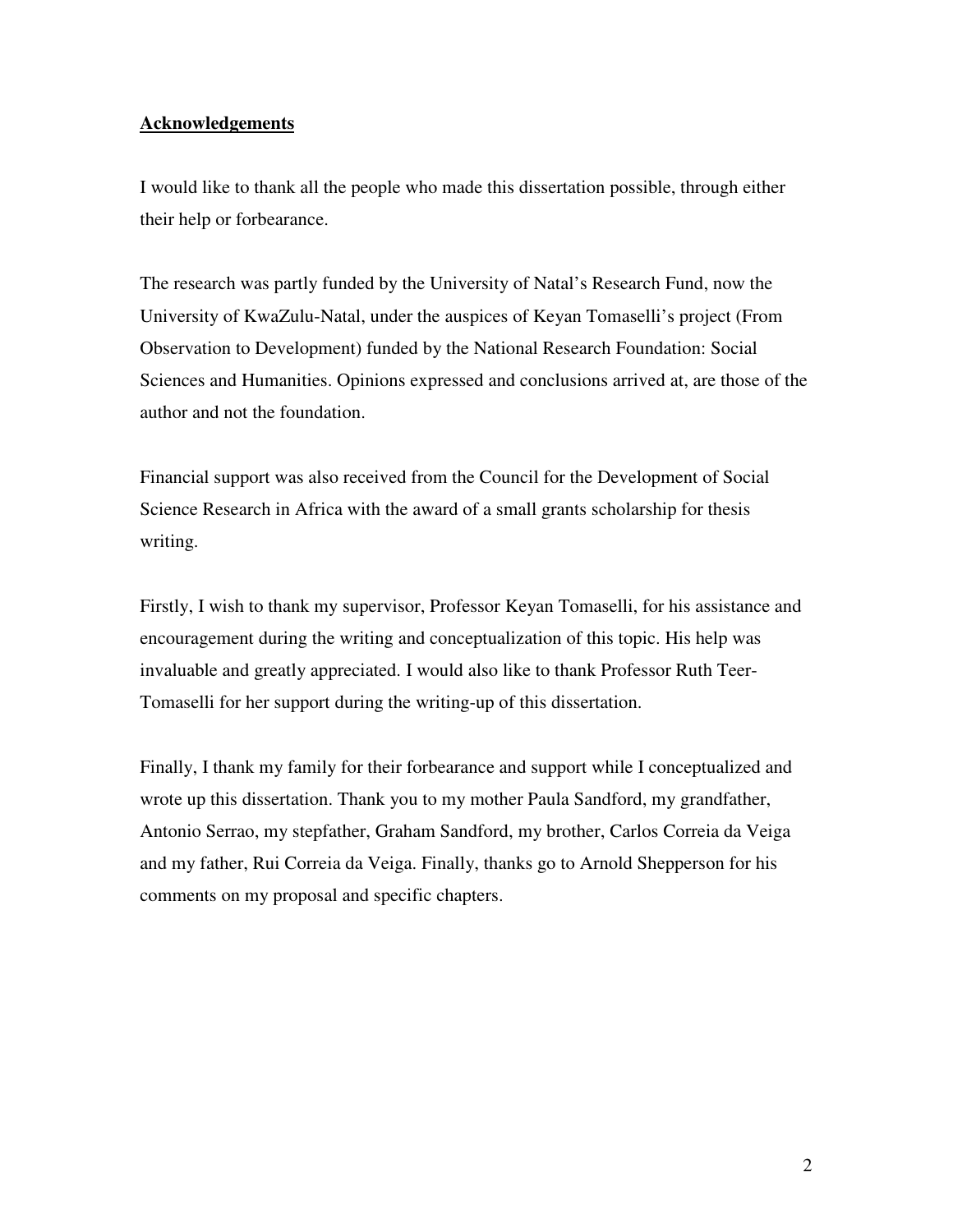#### **Abstract**

Ethnographic film theories, like the social sciences, are divided between positivist theories and interpretive theories. The literature of ethnographic filmmaking only implies this distinction, with the assumption that a certain theory of filmmaking will lead to a certain type of film. However, there are no explicit distinctions in the contemporary literature of what makes a theory, and thereby a film, either positivist or interpretivist. This dissertation makes an explicit distinction between these types of theories in ethnographic film theory, and then makes use of a semiotic film analysis of each type of film in order to assess if the distinction holds, both theoretically and practically.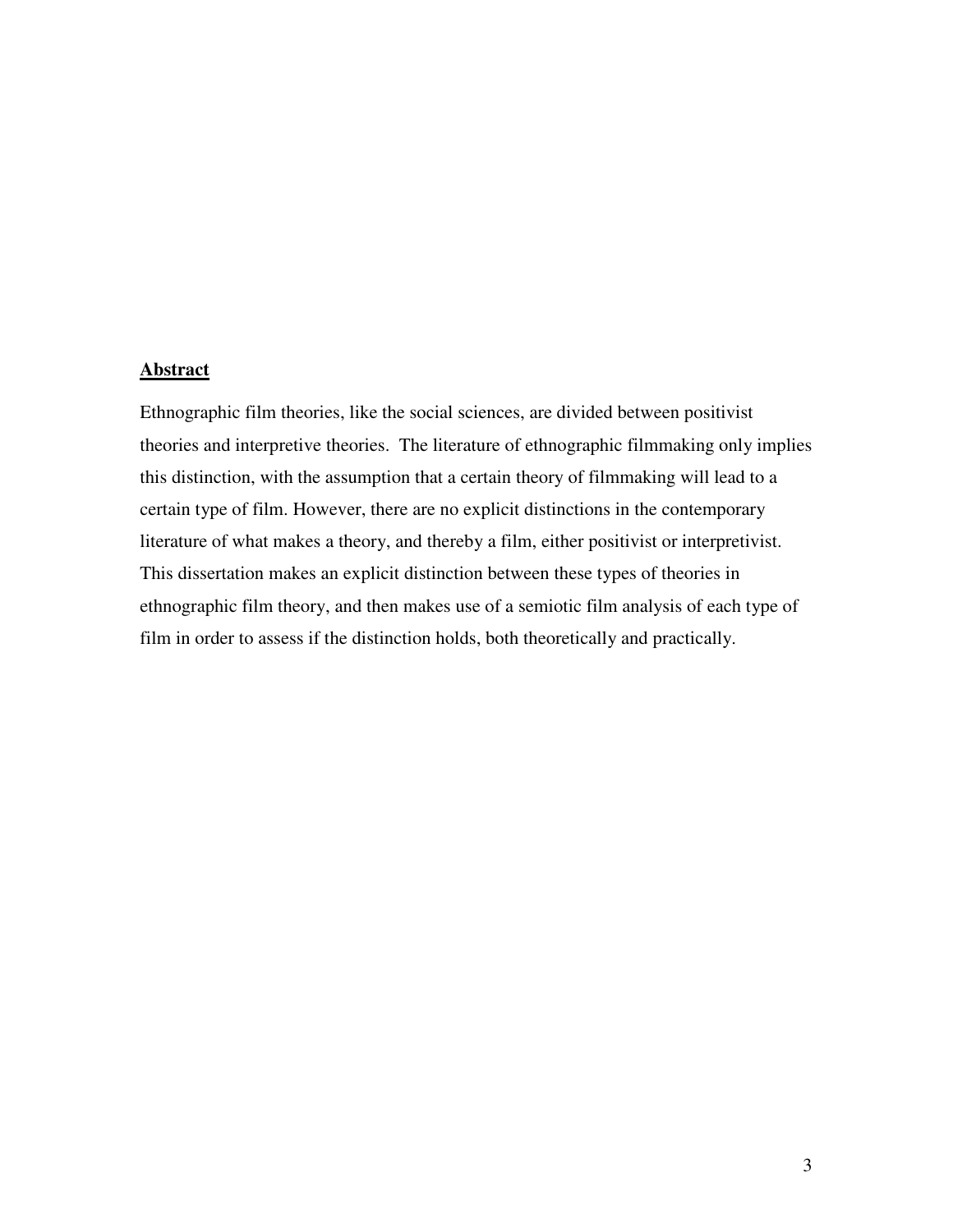### **Contents**

| <b>Chapter 1: Introduction</b>                       | pgs. 5-9   |
|------------------------------------------------------|------------|
| <b>Chapter 2: The Paradigms of Social Science</b>    | pgs. 10-28 |
| <b>Chapter 3: The Who's Who of Ethnographic Film</b> | pgs. 29-47 |
| <b>Chapter 4: Semiotic Film Analysis</b>             | pgs. 48-59 |
| <b>Chapter 5: Film Analysis</b>                      | pgs. 60-80 |
| <b>Chapter 6: Summary and Conclusion</b>             | pgs. 81-85 |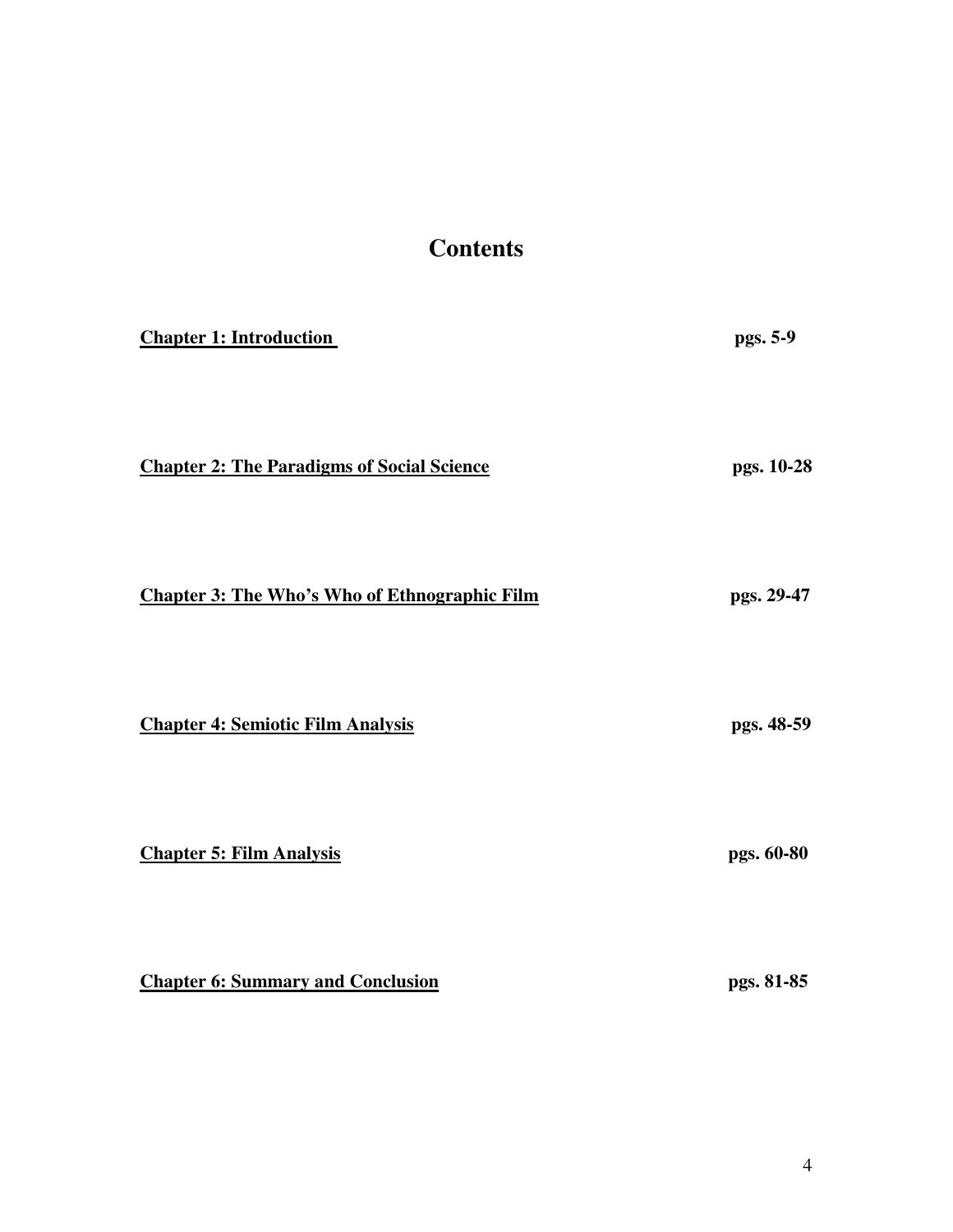## **Chapter 1: Introduction**

Ethnographic films are records of cultural significance (MacDougall, 1998d: 260). There are two main definitions of ethnographic film in the visual anthropological literature. The inclusivist, or pluralist view, and the exclusivist view (Tomaselli, 1999:163-176). The former sees all films as being of anthropological worth. Films are about people and are useful to an anthropologist as a means of understanding the cultures of those portrayed in a film and those who make the films. Ethnographicness is a quality in film, making films better or lesser representations of ethnographic knowledge. True ethnographic films show ethnographic intent and have the highest possible ethnographicness (Heider, 1976: 1).

The exclusivist or pluralist definition narrows the definition of ethnographic film. Specific research intent by anthropologists produces ethnographic films. These films are not useful because of their degree of ethnographicness (Heider, 1976). Rather a film is either ethnographic or it is not. This limited definition places ethnographic film specifically as an anthropological practice rather than the focus on filmmaking itself (Ruby, 2000: 10).

The definition that this dissertation will make use of, is the exclusivist one. This limits the acceptance of a film as ethnographic by the exclusivist definition. The theories in the visual anthropological literature are an understanding of films' use in a research capacity. However, the literature on ethnographic filmmaking lacks a coherent structure, as Jay Ruby states:

The literature about ethnographic film has been hampered by a lack of a conceptual structure sufficient to the task of allowing anthropologists to theorize about how film can be used to communicate knowledge. It is a failure that burdens all discourse about nonfiction film. As a result, authors have concentrated on making proscriptions and programmatic admonitions, and telling war stories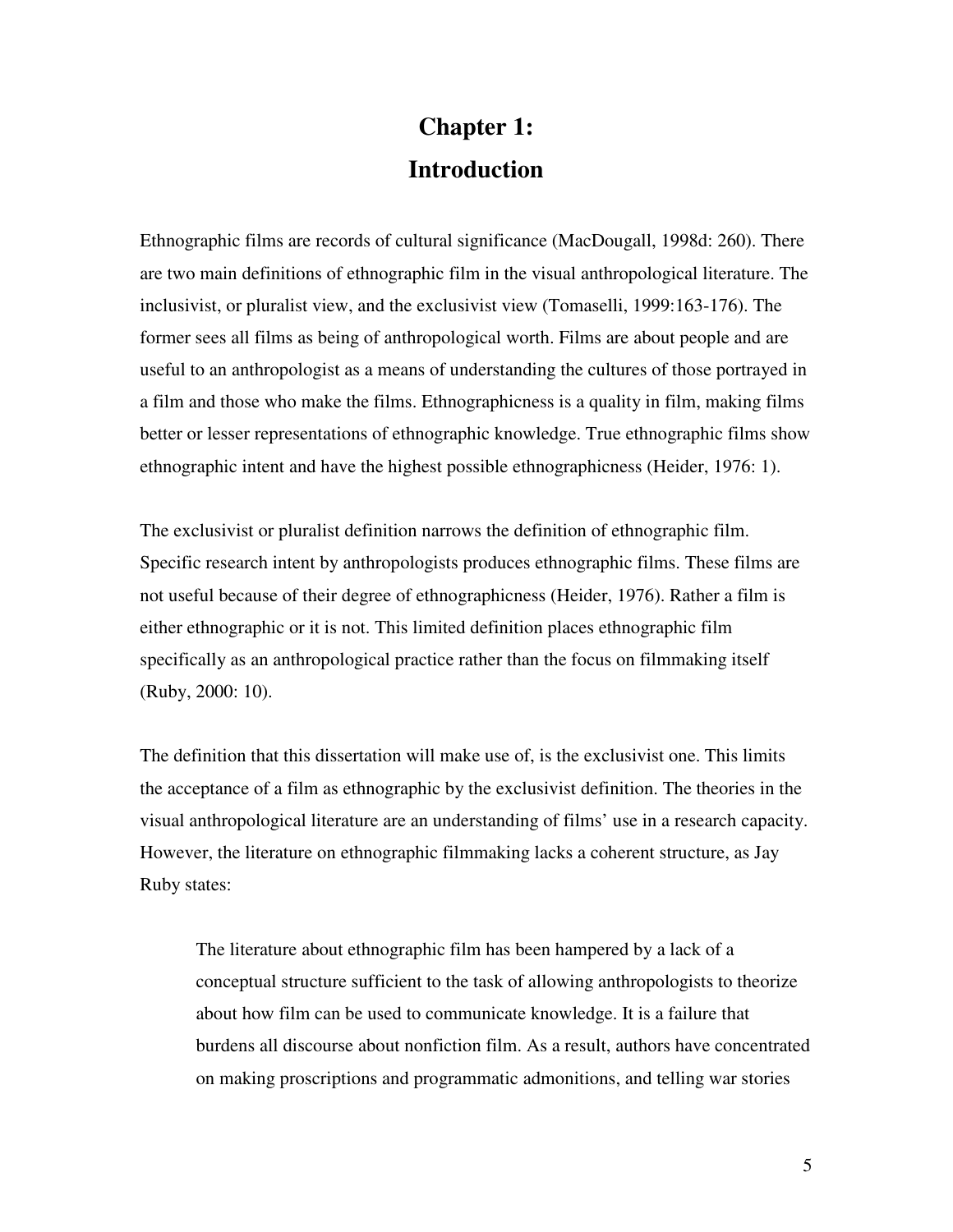about how a film was made. Other topics of discussion have been the assumed dilemmas between science and art; questions of accuracy, fairness, and objectivity; the appropriateness of the conventions of documentary realism; the value of film in the teaching of anthropology; the relationship between a written and a visual anthropology; and collaborations between filmmakers and anthropologists and the native production of visual texts (Ruby, 1996: 1347).

In the above excerpt, Jay Ruby gives a succinct description of the state of ethnographic film theory in visual anthropology. The main debates have been over whether film is a science or an art (cf. Heider, 1976), the nature and lack of realism in non-fiction films (cf. Loizos, 1992, 1997), questions of accuracy and objectivity of knowledge gained from film (cf. Heider, 1976), the difference between film and written accounts as representations of knowledge (cf. Hastrup, 1992; Mead, 1995), and ethics of ethnographic filmmaking (cf. Pink, 2000; Ruby, 2000). Each of these specific accounts will be given a brief description in this introduction in order to orientate the reader with these issues. The focus of this dissertation is to develop a conceptual structure for ethnographic filmmaking, which is lacking in these theories as noted by Ruby (1996) above.

To begin I will offer a brief description of these areas of debate in the visual anthropological literature. Each of these debates gives more description and admonition than prescription about ethnographic film. It is as a medium of entertainment and art that film is normally associated. This becomes worrisome for scientific intellectual practices as film lacks the capacity for use for scientific purposes (Heider, 1976: 4). The practice of ethnographic filmmaking needs to differentiate itself from traditional entertainment film. For ethnographic film to be validated scientifically this separation of ethnographic film from entertainment cinema, needs to be made.

Realism in film is another of the debates in the visual anthropological literature. Through convention, ethnographic film and documentary film represent reality for audiences, as it exists through the manner of recording and editing images (Loizos,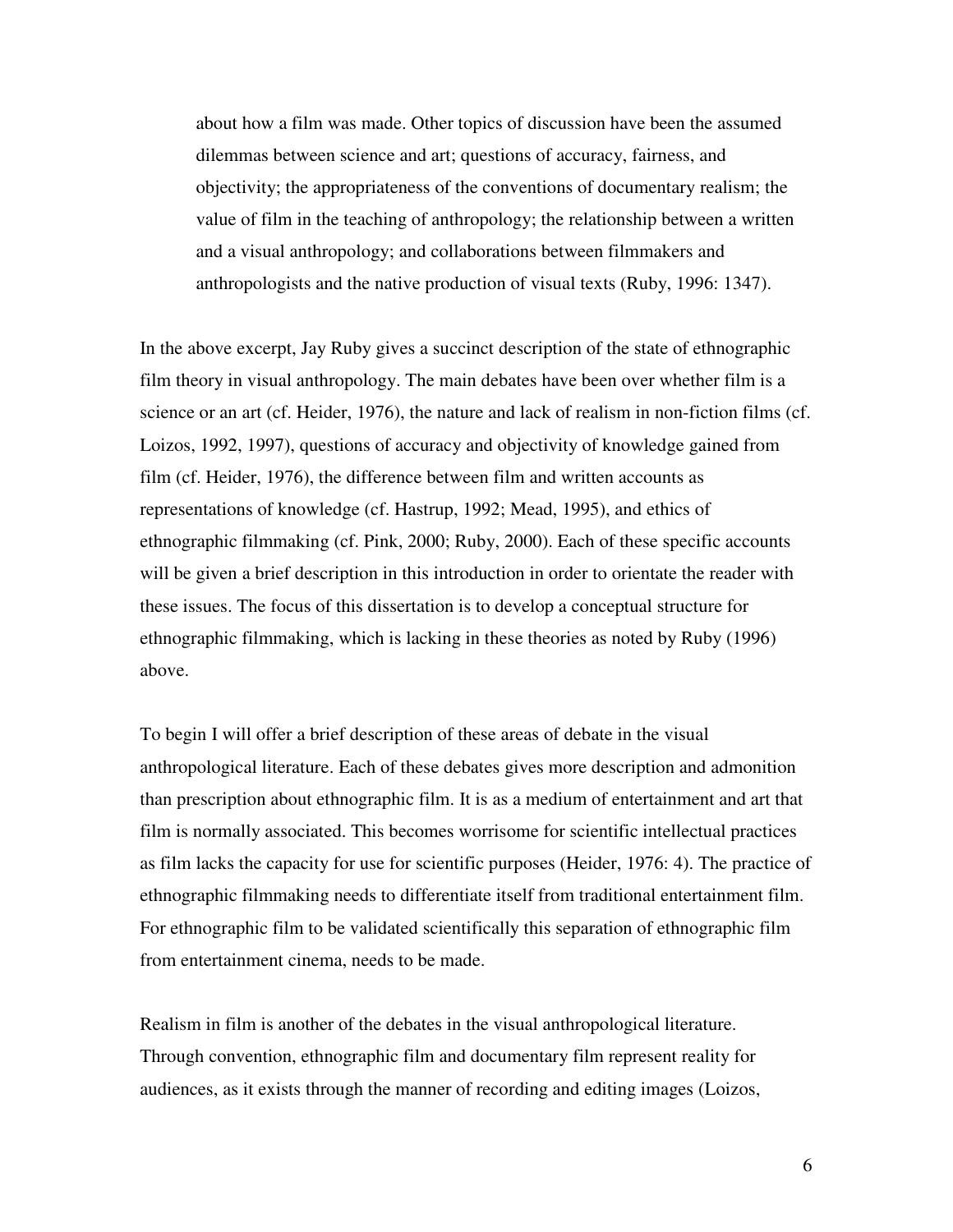1997:82). This is in opposition to entertainment fictional films, which construct their own realities. Film realism as depicted in documentary and ethnographic film is as constructed as a fictional film (Tomaselli, 1999: 52). The perceived realism of these films is due more to the conventions that structure them rather than as a fundamental characteristic of these films. In semiotic terms, these films are realistic through the codes that give these films their meaning.

Stemming from the issue of realism is the concern with accuracy and objectivity (Heider, 1976: 50). To be useful film needs to record images in a way that makes them more amenable to scientific enquiry. If film is a realistic recorder of reality then it does so objectively. However, due to the constructed nature of film it is not an objective record. The accuracy of the record depends not on its objectivity but rather the purpose of the filmmaker (Ruby, 2000: 140-141).

The difference between filmic and written accounts of ethnography is the fourth strand of the argument (Hastrup, 1992: 8-10). Film as a medium of representation provides specific pictoral information, while written accounts are more apt at representing academic thought because of their generalizing indexical nature. Since film is specific, it is unsuited to academic argument. It can however be used to illustrate anthropological issues.

Ethics is the final concern in the literature of ethnographic film. In academic research, the subjects of field research are not merely receptacles of information that researchers may treat in any manner. Researchers are to treat subjects in a fashion that respects their rights and way of life. In ethnographic film, this ethical obligation is also paramount, as filmmakers need to be responsible to the individuals that they represent in a film. Ethnographic filmmakers must work with the subjects of their films in a respectful manner that does no harm to those individuals (Ruby, 2000: 138).

While there is an attempt to consider issues of filmmaking as a scientific endeavour, there is also a general distrust of film as a medium of research. The issues are descriptive of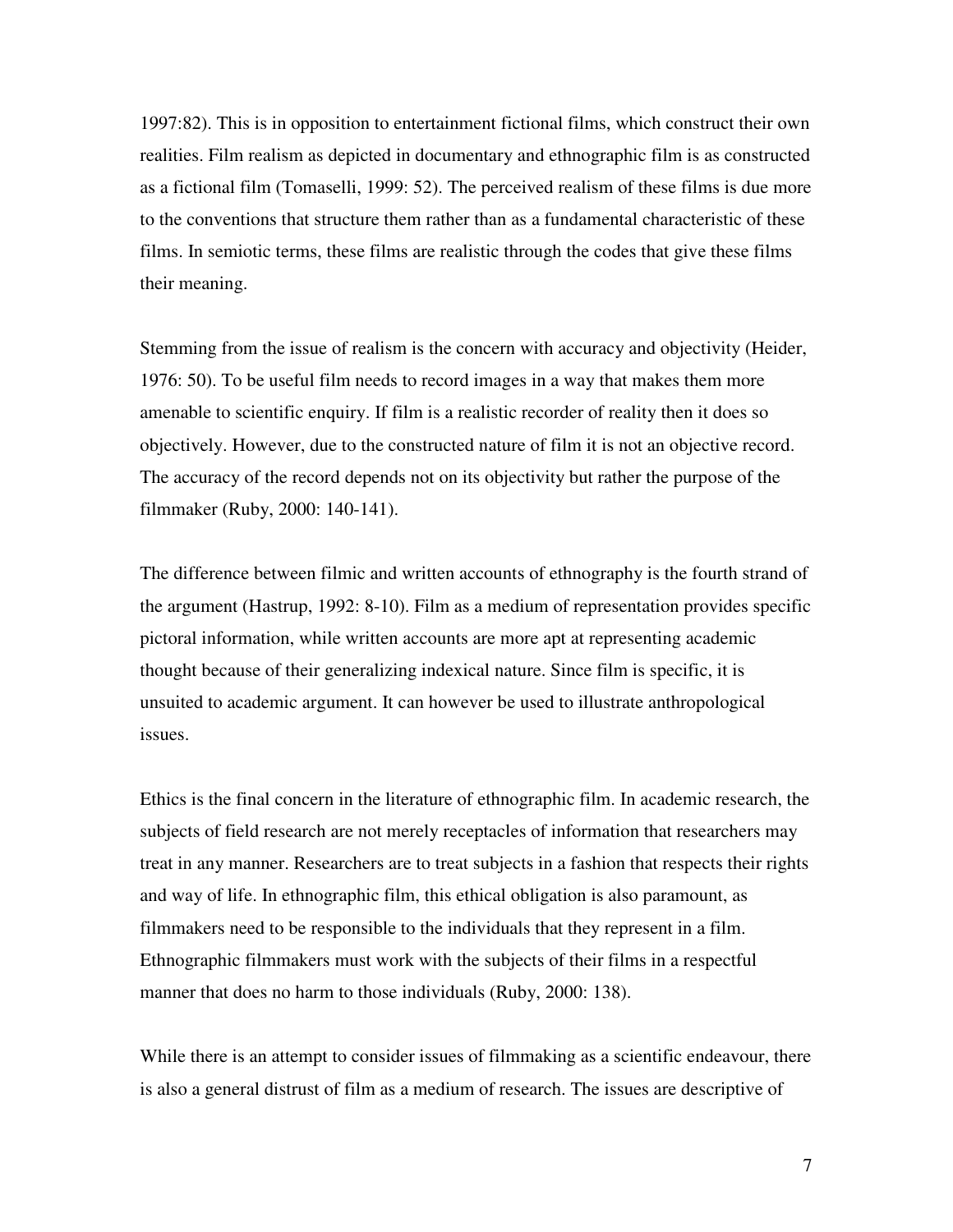what is lacking in film. Film representation while useful, is not to be trusted completely. As Ruby (1996: 1347) has noted, there has been no conceptual structure with which to place these debates into larger theoretical concerns. The need for a conceptual structure becomes important in order to offer visual anthropologists a means to analyse the perspectives on ethnographic film from a coherent theoretical viewpoint.

This dissertation will develop a conceptual structure based on the paradigms of social research. Ruby (1996) calls for a conceptual structure to be developed from within the visual anthropological literature. The approach that this dissertation will use differs from Ruby's (1996) vision in that the structures are general to the social sciences.

Research practice in the social sciences is divided between positivism and interpretivism (cf. Terre Blanche & Durrheim, 1999; Crotty, 2003, Denzin & Lincoln, 2000). Each of these paradigms has a specific ontology, epistemology, and methodology. This dissertation will make the implicit distinction between positivist and interpretivist theories of ethnographic film explicit, so that the debates can be better situated. These distinctions are at the theoretical level within the visual anthropological literature. An investigation in the practise of ethnographic filmmaking will show the impact of the paradigmatical divisions on filmmaking practise. This will allow us to see the degree of prescription that a paradigm of ethnographic filmmaking will have on a produced film.

The conceptual structure is a means to delineate the debate on ethnographic film as discussed above. The structure will be able to offer new perspectives on the debates in the literature. This dissertation will not deal specifically with these debates. Rather, the development of the conceptual structure will enable us to deal with these issues. The structure will offer a new depth to the understanding of ethnographic filmmaking. Thus, the structure does not replace the debates on ethnographic film; rather the structure augments our understanding of these issues by placing them in a new frame.

This dissertation will begin with an overview and general description of the paradigms within the social sciences in Chapter 2. This chapter makes the distinction between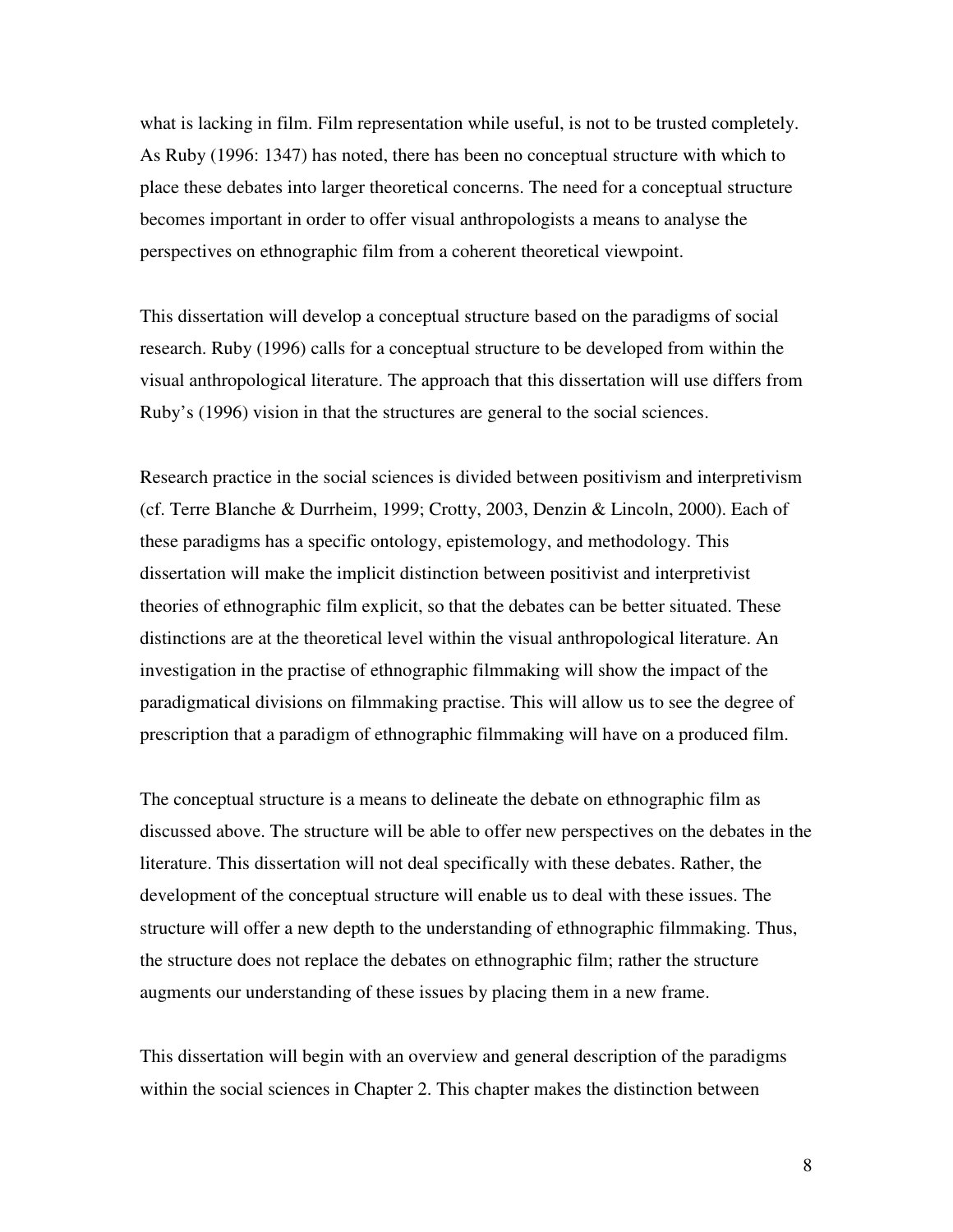positivist and interpretivist theories of research apparent. The specific ontological, epistemological and methodological orientation that each paradigm encodes, along with its historical origin, describes the character of each paradigm. A number of theories and understandings give each paradigm its specific character. The chapter will develop and state the definitions needed in order to make sense of the ethnographic film theories in Chapter 3.

Chapter 3 explicitly identifies the paradigmatic divisions within the social sciences within the ethnographic film theories. With the understandings of Chapter 2, we will be able to classify ethnographic film according to paradigm. This chapter will offer corrections of a number of assumptions in the literature, as well as address other inconsistencies. The purpose of this chapter is to make explicit the distinctions between positivist and interpretivist theories in the ethnographic film literature.

Chapter 4 will describe the semiotic film method developed by Keyan Tomaselli (cf. 1999). This method's use will be applied to an analysis of two ethnographic films for their paradigmatic sympathies, *The Hunters* by John Marshall and *Les Maîtres Fous* by Jean Rouch. The table of phaneroscopy (Fig 2.) structures the use of this method for film analysis. This table will set out the structure of the analysis of each film in Chapter 5.

The penultimate section of Chapter 5 will be the specific analysis of two ethnographic films. Each film will correspond to a specific paradigm; *The Hunters* with positivism while *Les Maîtres Fous* with interpretivism. Each film is analysed using the phaneroscopic table to make its paradigmatic character specific.

The final chapter will conclude as to whether the divisions according to paradigm are attainable at both the theoretical and practical levels in ethnographic film theory and filmmaking. If the divisions at the theoretical level determine the character of a film with a specific character, then said theory is a prescription of a film type. All of the specific concerns within the literature on ethnographic film reside within the structures of the divisions made at the paradigmatic level.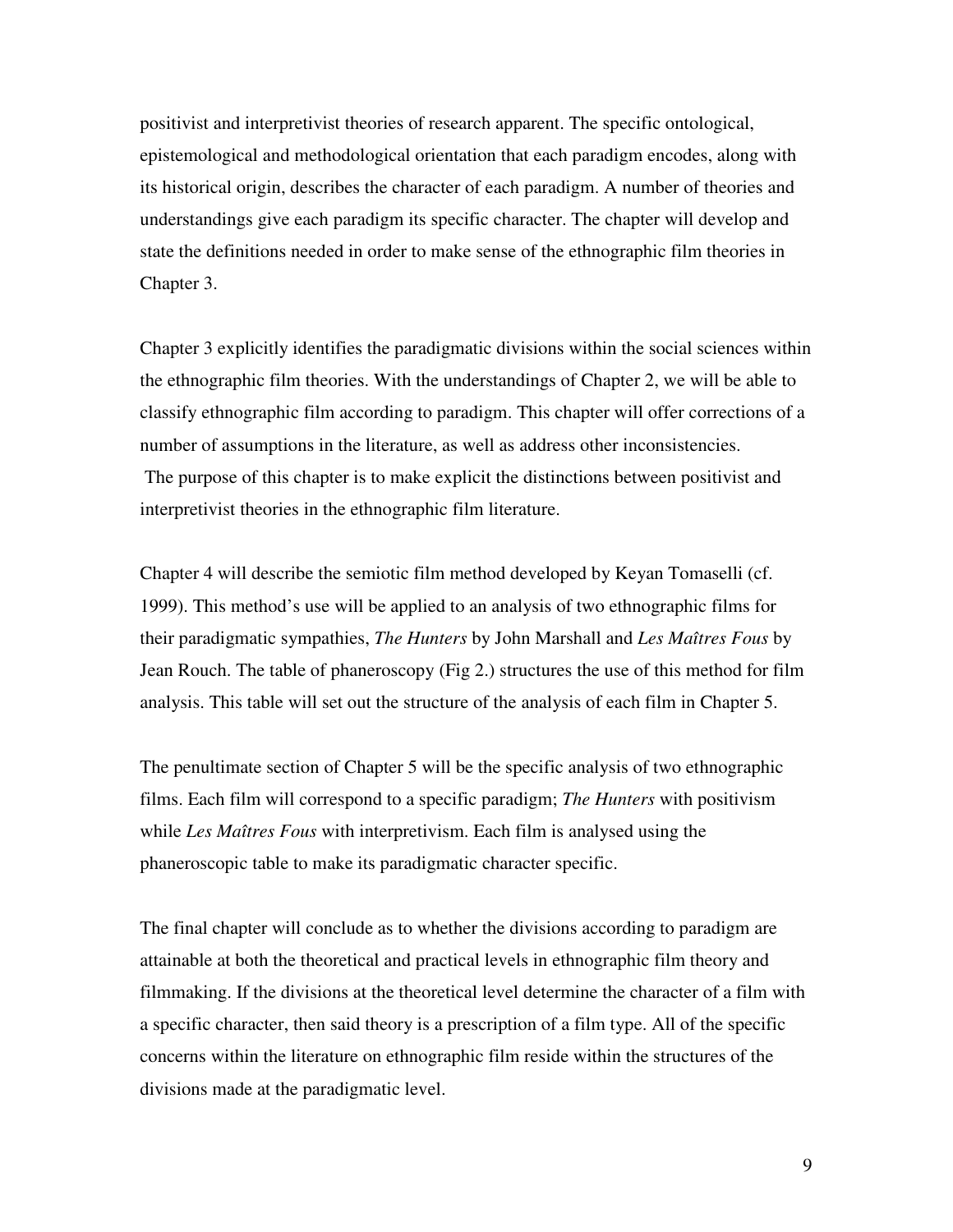# **Chapter 2: The Paradigms of Social Science**

This chapter discusses the traditional theoretical debates and contentions found in the social scientific literature. The perspectives between positivism and interpretivism as paradigms of research are delineated here<sup>1</sup>. Each paradigm incorporates specific epistemological, ontological, methodological and theoretical orientations. Positivism has become somewhat of a social scientific straw man; however as will be argued, positivism has undergone a remodelling of its views on knowledge as has occurred with natural science. Interpretivism as a paradigm is not a single theoretical orientation as a number of theories share the same epistemological and ontological positions. I will, however, not be arguing for one paradigm over the other. This chapter will focus on shedding some light on the debates and definitions that lie within the literature on the paradigms of social science.

The distinctions drawn between the paradigms will be the structure with which to organise the theories of ethnographic film in the next chapter. The correspondence a theory has with a particular paradigm will be used to arrange these theories. The distinctions made in this chapter allow us a means to define the ethnographic film theories to come in the next chapter.

#### **Describing the paradigms of social science**

 $\overline{a}$ 

Research in social science is not a homogenous endeavour as in the natural sciences. In the social sciences, researchers make use of a variety of potentially competing theories and methods in attempts to answer questions about social phenomena. The formulation of these questions and the means to answer them may fall within certain research traditions. These traditions supply their adherents with specific perspectives on the nature of social

 $<sup>1</sup>$  The division is a broad one and in my analysis I will leave out some theoretical views that are prominent</sup> in the social sciences. The division is a traditional division that has existed in the social sciences for some time. My attempt is to show how the debate between positivism and interpretivism has changed.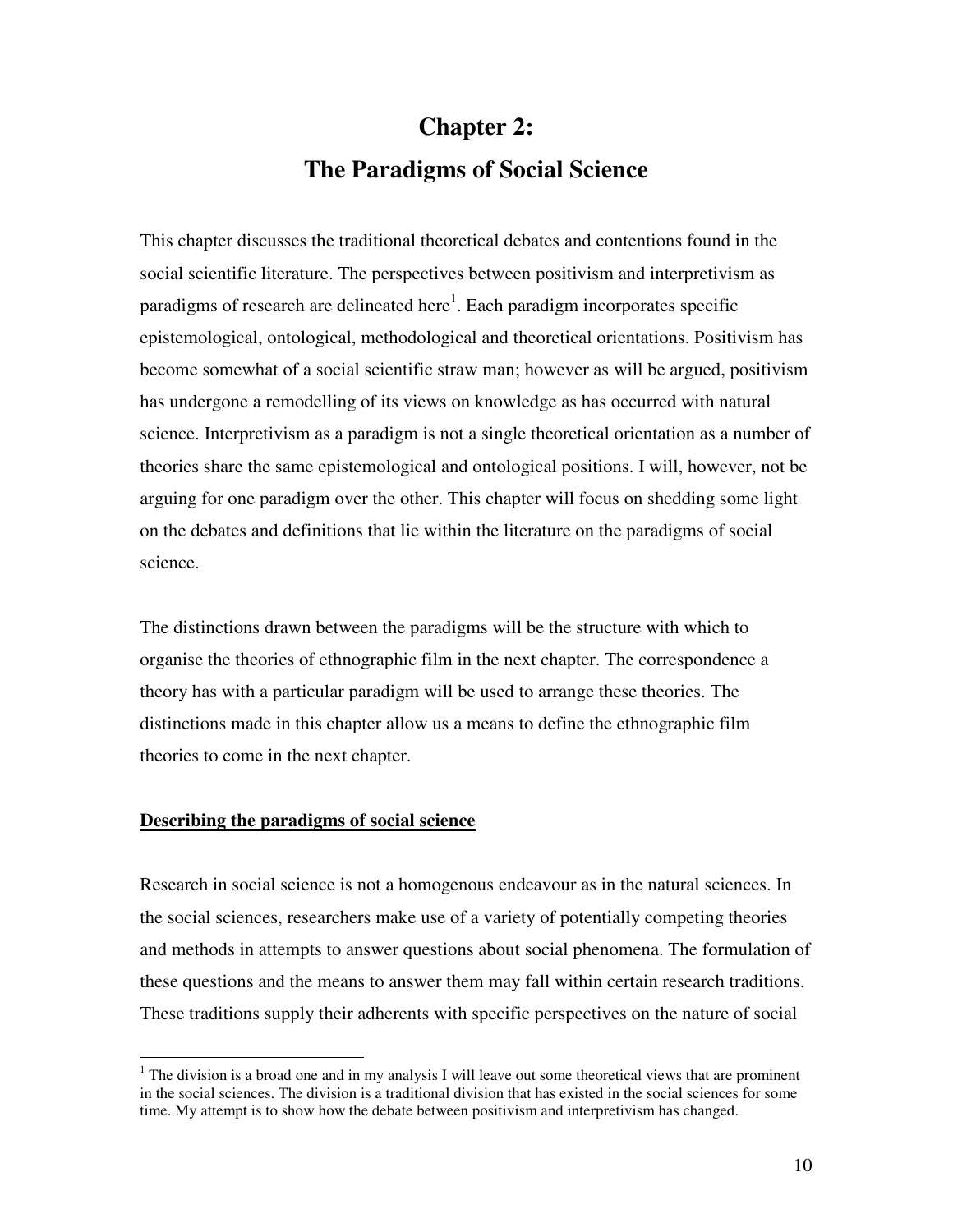research, often in contrast to competing theories and methods. The social sciences have a rich but fragmented theoretical/methodological history making the landscape of terms often confusing even within research traditions (Crotty, 2003: 4-7; Terre Blanche & Durrheim, 1999:6; Lincoln & Denzin, 2000: 22).

These traditions are paradigms (Terre Blanche & Durrheim: 4, 1999; Denzin & Lincoln, 2000: 19). Paradigm is the term used by Thomas Kuhn to describe how periods of science are distinct traditions rather than historical extensions of previous scientific traditions (Kuhn, 1970:10). The use of the term in the social sciences is to delineate perspectives on the research process. Each paradigm, or tradition of research, offers its followers a specific view of how to go about research and why. A paradigm is an orientating description for a number of theories that share similar views and pursue similar ends.

The use of paradigm describes broadly the philosophical and methodological assumptions that a given research practice has (Terre Blanche & Durrheim, 1999: 6; Denzin & Lincoln, 2000: 22). The ontological, epistemological and methodological concerns define a particular paradigm's research character. From this view, a paradigm offers researchers an orientation from which to conduct their research.

Ontology is the philosophical study of being (Crotty, 2003: 10; Terre Blanche & Durrheim, 1999: 6; Denzin & Lincoln, 2000: 18). That is, ontology is concerned with the order of reality and a human's experience of it. The character of reality allows researchers to understand the conditions within which research will take place. How a paradigm defines its ontology orientates a researcher's expectation of what is researchable in a meaningful reality.

Epistemology is the concern with the nature of knowledge (Crotty, 2003: 8; Terre Blanche & Durrheim, 1999: 6; Denzin & Lincoln, 2000: 18). Here researchers are concerned with the meaning that an individual can have of knowledge. It is both an understanding of the means of gathering knowledge and the character of that knowledge once gained. Gaining knowledge (Epistemology) takes place within a view of reality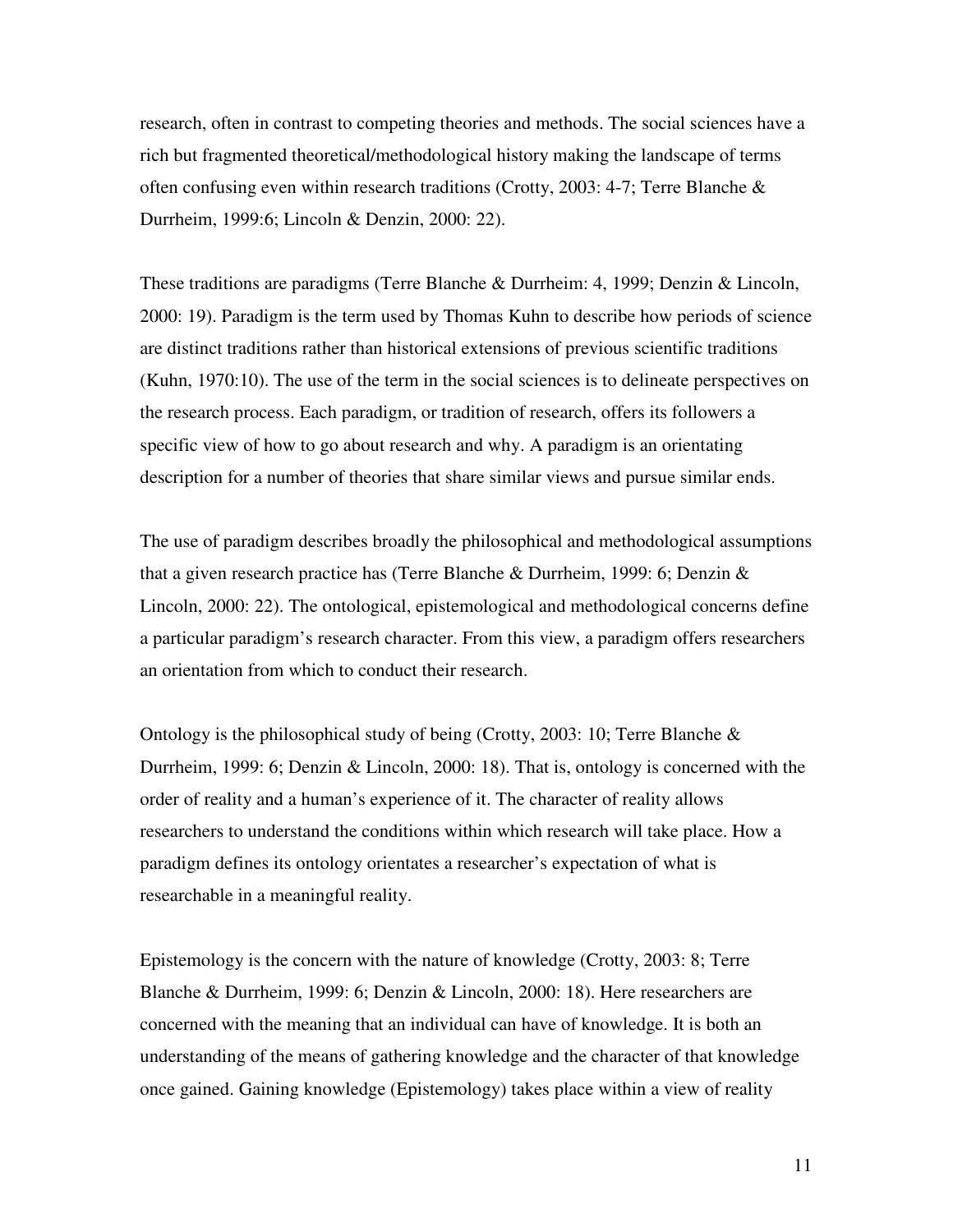(Ontology). A paradigm's epistemology is effectively a description of the nature of truth and meaning.

Research methodology refers to the processes that researchers apply to gain knowledge as determined by a paradigm (Terre Blanche & Durrheim, 1999: 6). The methodology of a paradigm helps researchers structure the practical designs of their research. In a particular methodology, information gathering makes use of a number of research methods. These methods and methodologies broadly dichotomise research into either qualitative or quantitative. This distinction entails that the methods used are either mathematically based (Quantitative) or 'word' based (Qualitative) (Terre Blanche & Durrheim, 1999: 6; Denzin & Lincoln, 2000: 8-9). Quantitative methods, abstract from experience, give researchers a general view of a phenomenon, while qualitative methods are naturalistic and give researchers specific knowledge of social situations.

At the epistemological level, the two paradigms of research are incompatible. However, at the methodological level these paradigms may both make use of quantitative and qualitative methods. There is no exclusive link between paradigms and methodologies (Crotty, 2003: 13-14; Terre Blanche & Durrheim, 1999: 8; Denzin & Lincoln, 2000: 4). Each of the perspectives are suited to answering specific kinds of questions, thus researchers are able to use a variety of theories to answer different questions in certain circumstances. Researchers are able, and are encouraged, to suit their methods to answering the questions that they have. The table below gives a schematic overview of the distinctions between the two paradigms of research:

| Paradigm       | Ontology   | Epistemology    | Methodology  |
|----------------|------------|-----------------|--------------|
| Positivism     | Realist    | Objectivist     | Experimental |
| Interpretivism | Relativist | Constructionist | Naturalistic |

Fig 1: Paradigms of Research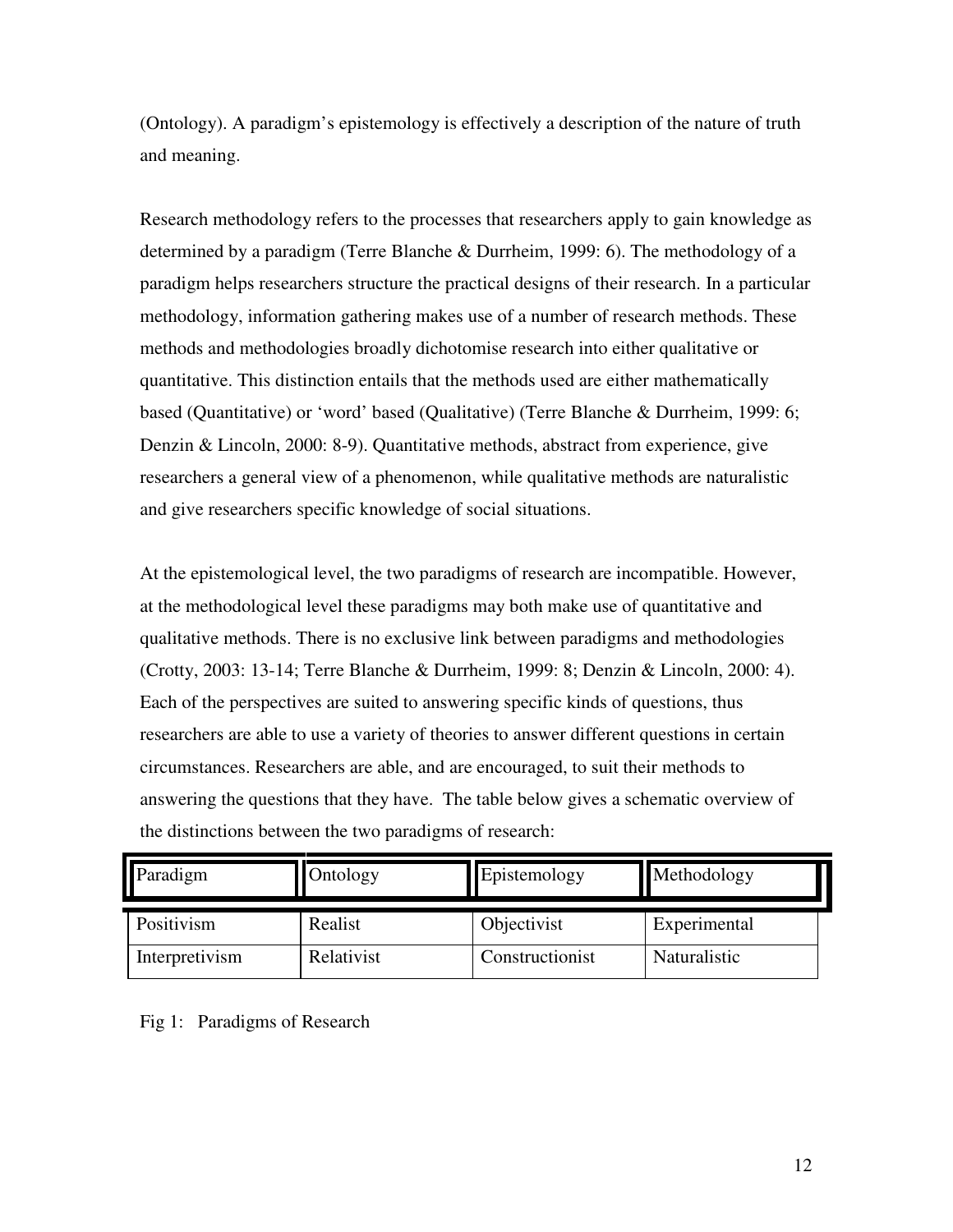#### **Positivism: The Battered Straw Man**

The first of the research paradigms is Positivism. This paradigm of social research attempts to emulate the natural sciences. Proponents of this paradigm strive for a social science that has the same character as the natural sciences. This paradigm attempts transference of the ontological, epistemological and methodological dimensions in the physical sciences into the social sciences (Crotty, 2003: 27; Denzin & Lincoln, 2000: 9).

Positivism's ontology is a realist one (Terre Blanche & Durrheim, 1999:6; Denzin & Lincoln, 2000: 9). This holds that reality exists independently of those who are able to view it. The external physical world operates independently of any human experience. Reality is static and fixed. For the positivist, the world is comprised of neatly delineated predictable events. These events are law-like as they follow expected patterns.

Positivism has an objectivist epistemology (Crotty, 2003: 18). Objects exist as meaningful entities independently of any conscious experience of them. Scientists discover the meaning of these objects through experimentation, while making sure not to influence the results. Truth is unambiguous. Truth is absolute as an object has only one meaning. The meaning of an object once discovered is the only meaning that the object contains. Truth in positivism is singular and absolute; there can be only one correct answer to any question (cf. Crotty, 2003; Benton & Craib, 2001; Terre Blanche  $\&$ Durrheim, 1999).

Positivism makes use of an experimental methodology. These experimental designs require a deliberate manipulation of an event/state and then a test to see if there was a corresponding effect due to the manipulation (causation). These designs are usually quantitative, which are mathematical and statistical measures whose use is to determine whether a cause actually determines an effect. The use of these procedures aims to remove the presence of the researcher's bias (subjectivity) from the experiment as truth or falsity depends on these measures' objective assessment of reality rather than on the subjective perspective of the researcher (Terre Blanche & Durrheim, 1999: 6).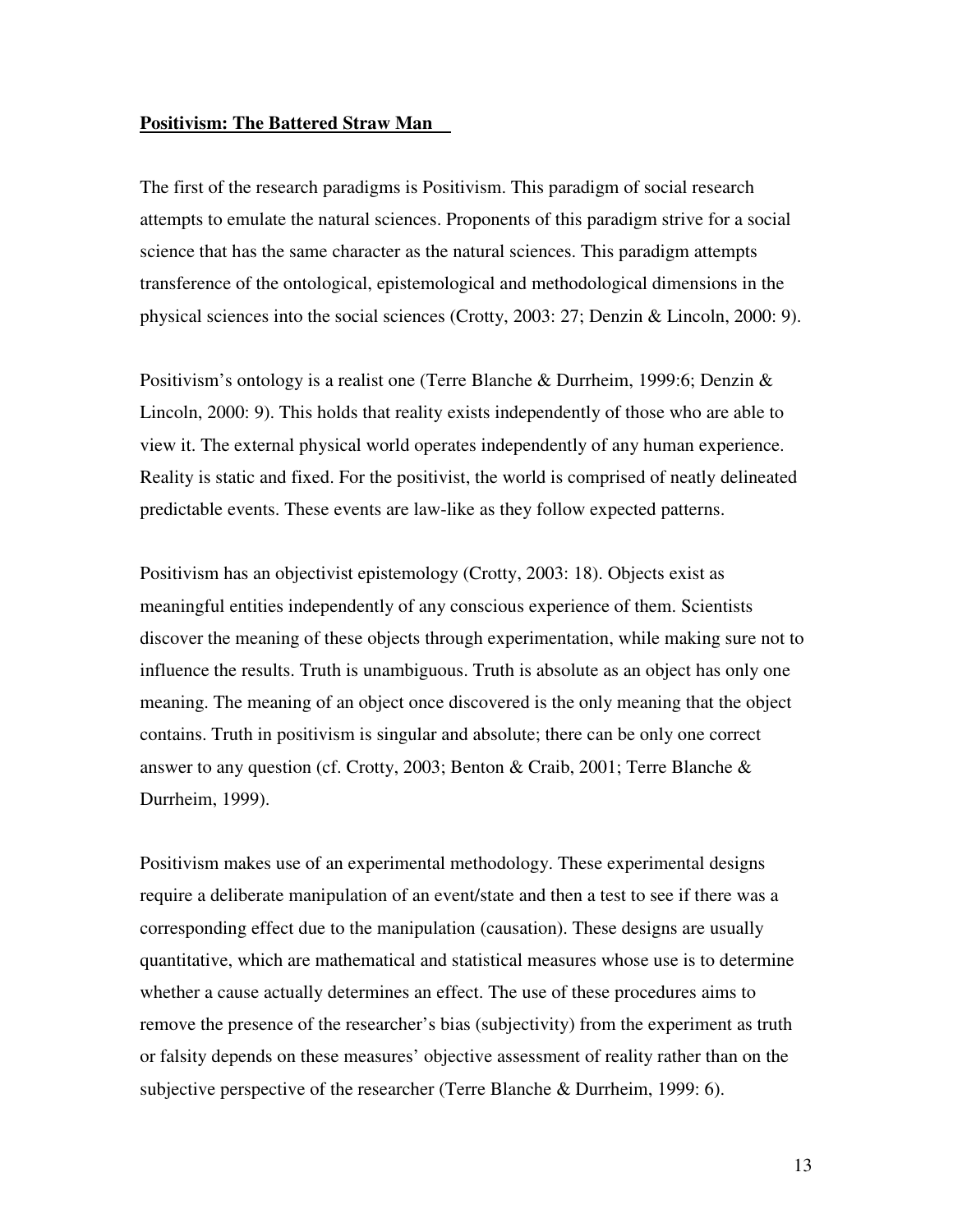#### **Post-Positivism**

The positivist paradigm has undergone a revision, which has led to a renaming of positivism as post-positivism. The shift between the two conceptions of scientific social science is around the understanding of truth. Post-positivism is a challenge to the assumed absoluteness and dogmatism that is inherent in this paradigm. Truth by this new conception of the paradigm is not an absolute certainty but rather a provisional understanding open to retesting. The two scientists best known in this regard are Werner Heisenberg and Niels Bohr (Crotty, 2003:29).

Heisenberg (2000), one of the founders of quantum theory, puts science's (and positivism's) claims of certainty and objectivity into question. This challenge comes in the form of the "uncertainty principle" (Crotty, 2003: 30). This principle states that it is impossible to determine both the position and momentum of a subatomic particle with any real accuracy. Scientists are unable to predict with certainty where a particle will end its course. Also, the very act of viewing the particle affects the course that it takes. What this principle achieves in science is to turn the laws of physics into relative statements, and to some degree subjective statements, rather than reify them as objective certainties.

Niels Bohr won the Nobel Prize for his work on the structure of the atom (Crotty, 2003: 30). For Bohr (1987) the limitation of science is ontological. The problem of uncertainty does not lie with the scientist but is rather due to the way that atoms exist. Atoms occupy a reality that is different from the one that we as humans inhabit. Scientists need new concepts in order to deal with these atomic worlds, as traditional concepts cannot provide accuracy. Bohr urges scientists to complement traditional scientific concepts with other kinds of descriptions that offer a different frame for scientific consideration.

Both scientists – Heisenberg and Bohr - sound knells of uncertainty within positivist science. The unity assumed in science cannot be taken as given any longer. There is also recognition that there is a contradiction between what science says it does and what it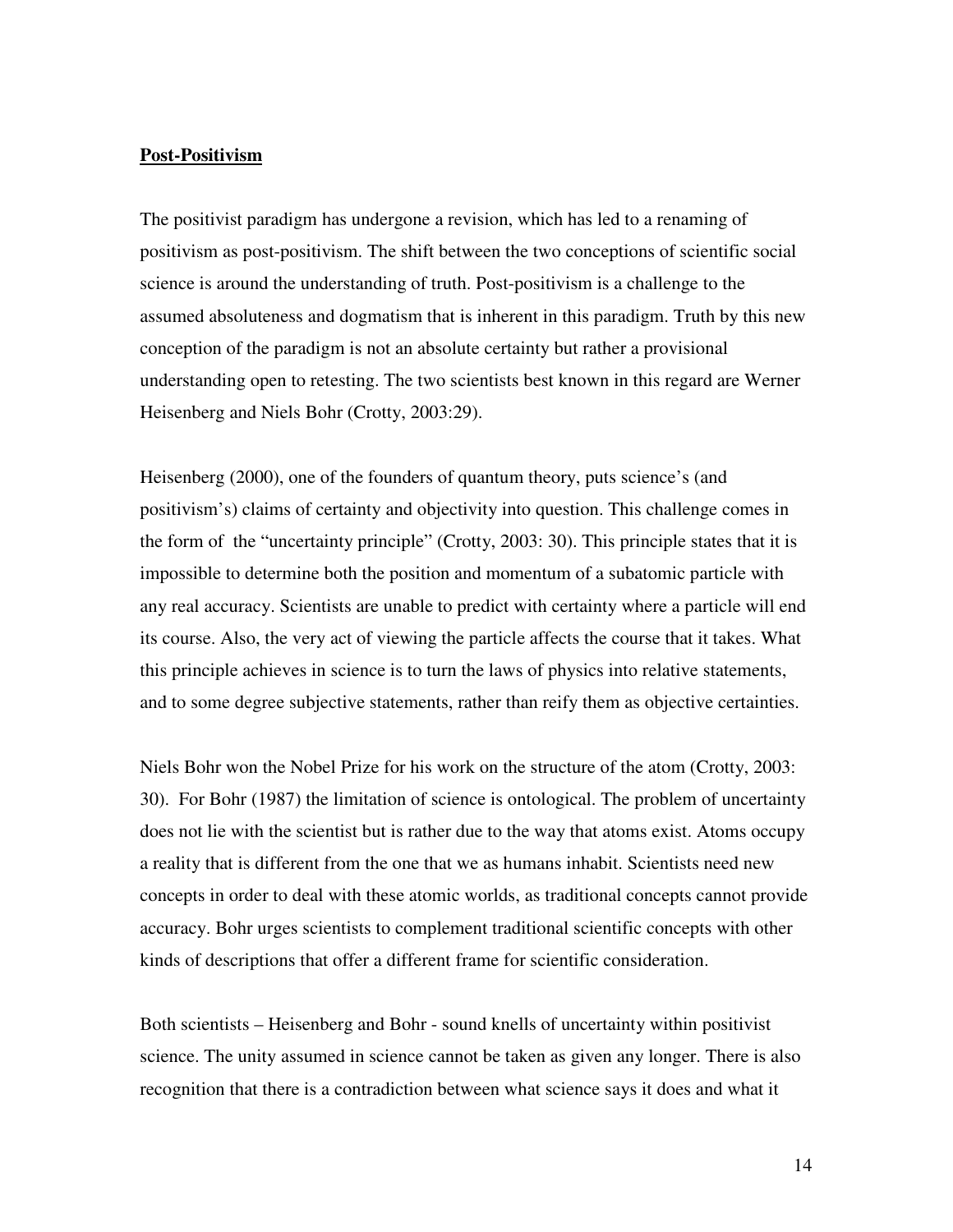actually does. In addition, science does not adhere to verification as is required, as many of the facts used in these theories are not observable at all. Truth is no longer an absolute as there is now more tolerance for a researcher's subjective effect on a research result.

A shift in positivism is a direct consequence of change in the understanding of the nature of science itself. Three philosophers of science challenge the precepts of science's superiority. They are Karl Popper, Thomas Kuhn and Paul Feyerabend. Each of these philosophers challenges the theoretical assumptions that science makes about its practice and whether their theories of science have an influence on the character and understanding of post positivism.

#### **Karl Popper**

For Popper (2002), advances in science are not just about making discoveries and proving them correct. Rather, scientists make guesses that are then unable to be proven wrong. Popper (2002: 18) develops his principle of falsification in order to address the relationship between valid and invalid knowledge. Popper also challenges the role that induction plays in the scientific method. Induction assumes that if an event proves true in a certain circumstance, then it will prove true again later. Since Induction is not an empirical fact, it can never prove anything with absolute certainty. The consequence is that scientists cannot assume an event will recur with absolute certainty.

Popper offers a solution by substituting falsification for verification in the scientific method (Popper. 2002: 64). No matter the amount of support for a principle empirically, there is always the chance that it is wrong; truth is probable rather than absolute. This is because by induction only one counter-case is necessary to prove a theory incorrect. Scientists are not to prove a theory correct, but should rather try to prove it wrong.

Popper swaps the Baconian inductive process for his hypothetico-deductive model (Popper, 2002: 38-39). To regard any theory or hypothesis as scientific, it must be open to refute by observational and experimental methods. Researchers must present all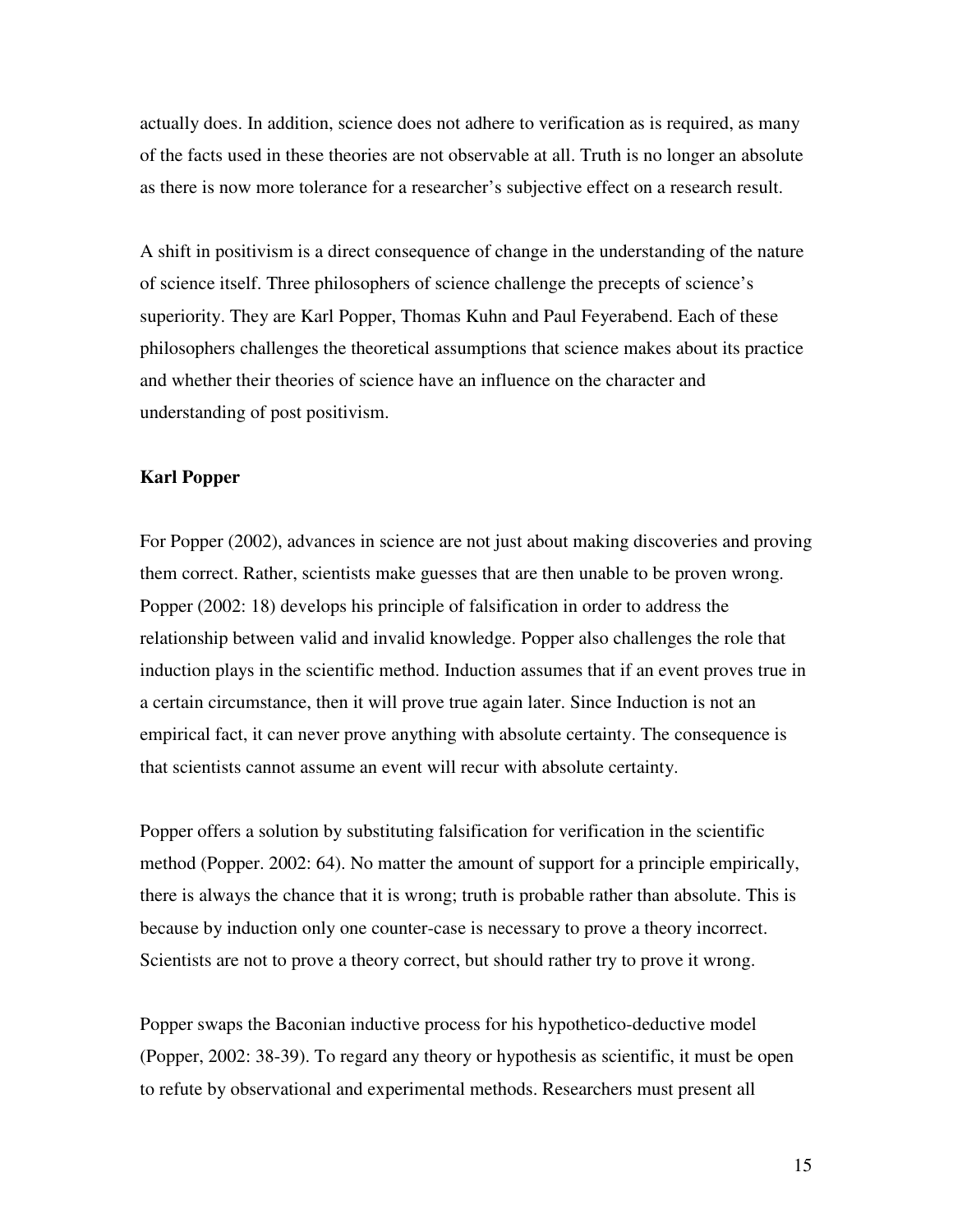scientific theories as clearly as possible in order to open them up to be refuted by other researchers. Theories are only ever provisionally accepted, and then only after every effort has been made to refute them.

For Popper, theory shapes the context with which observation takes place (Popper, 2002: 37). There can be no detached observer in science. Truth is also not absolute, it is only something that has not been proved false. Scientific truth then becomes a set of provisional statements. There are no absolutes, only probabilities.

#### **Thomas Kuhn**

In his research into the history of science, Thomas Kuhn discovered that different sciences were different not by degree, but of a kind (Kuhn, 1970: 14-15). This challenged the view that science was a single incremental development that grew with more true knowledge. Kuhn argues that this is not the case. Science is specific to its historical context. Sets of ideas within different sciences were not just different, but incompatible. For Kuhn a 'newer' science rejects the views of a previous science. This is where a revolution in scientific practice will have occurred.

Kuhn questioned the objectivity and value-free neutrality of scientific discovery. Scientific method is not static and unchanging. Scientists do their work in and out of a specific background of theory that brings with it its own agendas. These theories comprise of a unitary package of perceptions about science and scientific knowledge. Kuhn calls these sets of knowledge a paradigm (Kuhn, 1970: 10). A paradigm is an overarching conceptual construct, a particular way in which scientists make sense of the world or some segment of the world. The prevailing paradigm is the matrix that stakes and sets the boundaries for scientific research and, in the ordinary course of events, scientific inquiry strictly follows in line with it. The refinement of the current theories under the paradigm is normal science (Kuhn, 1970: 44).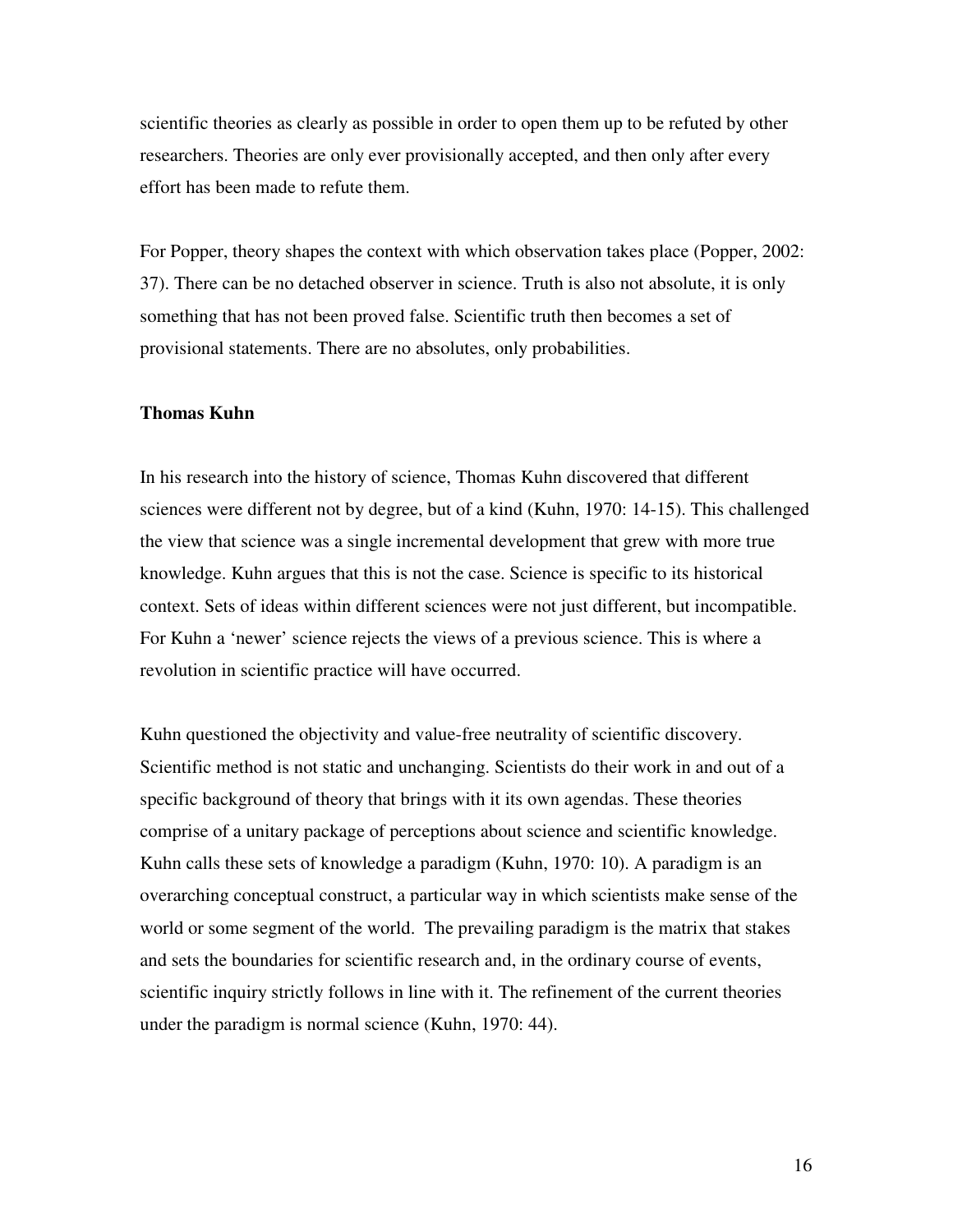However, there comes a time when a paradigm if found to be inadequate by those working within it. The need for an entirely new way of viewing reality gains acceptance due to various factors. This is when paradigm shift occurs (Kuhn, 1970: 92). During this change of science, there is a willingness to try anything. Scientists give expression of explicit discontent with the previous paradigm and there is recourse to philosophy and debates over fundamentals in science. A period of extraordinary science called a 'scientific revolution' revokes normal science.

The picture of science that Kuhn depicts is not one of objective, valid and unchallengeable findings. Science is conceived of as a human domain, one in which human interests, values, fallibility and foibles all play a role. Science is no longer removable from human subjectivity.

#### **Paul Feyerabend**

For Paul Feyerabend, scientific progress is anarchic (Feyerabend, 1989: 9). This is not a criticism, as this description is necessary for scientific development. He also moves beyond Popper and Kuhn in his attitude to normal science. While Kuhn challenges the status of science, he never fails to uphold the importance of its problem-solving function. Feyerabend on the other hand is sceptical of the unchallenged continuance of normal science, alleging that it is indoctrination and constitutes a threat to academic freedom (Feyerabend, 1989: 9-13).

Feyerabend queries the role of reason as we understand it, not reason itself but rather he attacks static and oppressive versions of it. Scientific findings are no more than beliefs as science cannot be grounded philosophically in any compelling way. Scientific findings must not gain privilege over other kinds of belief (Feyerabend, 1989: 18-19). He stresses the absurd and unpredictable in scientific knowledge. The only principle that can be defended under all circumstances and in all stages of human development is that "anything goes".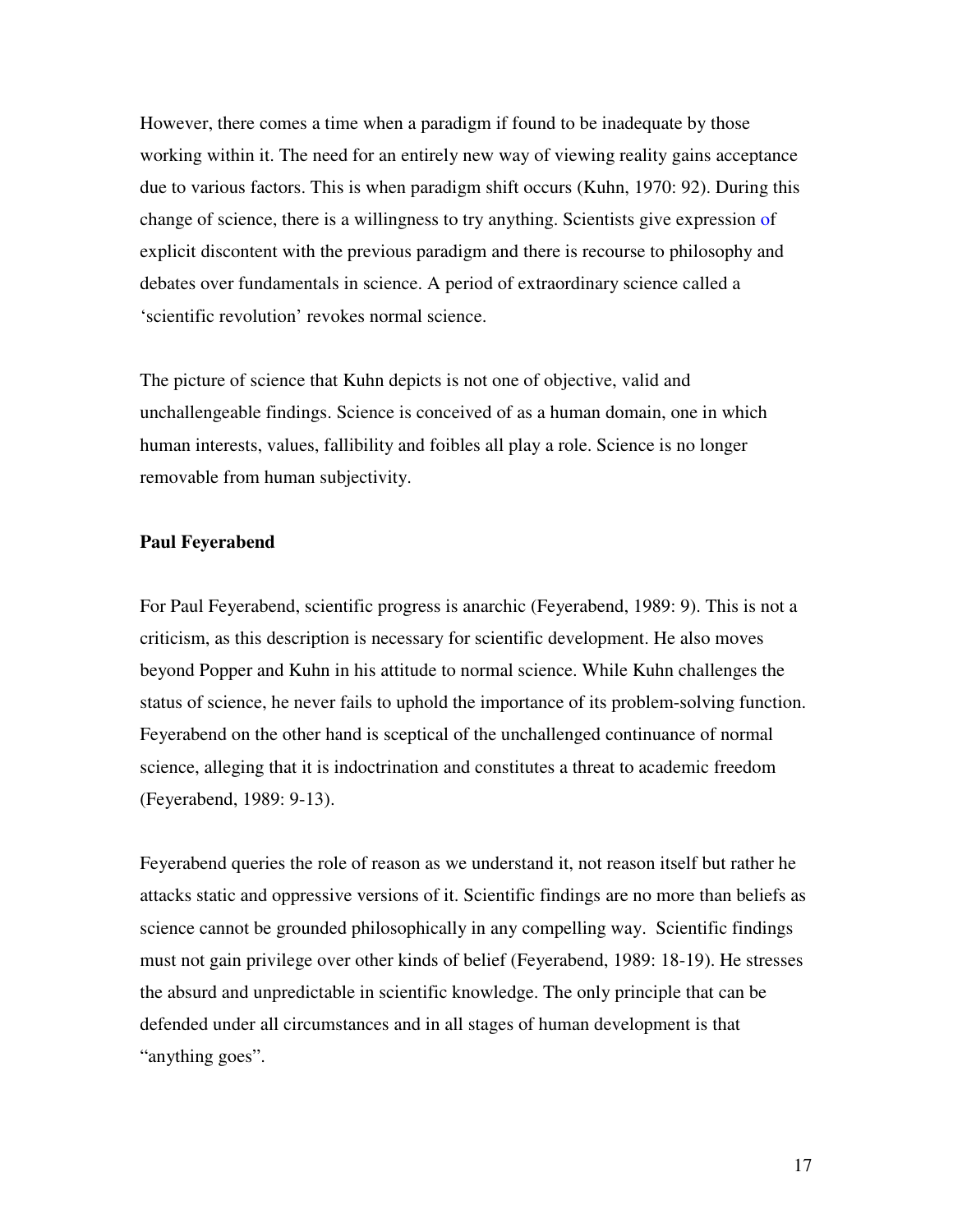This is not to say that Feyerabend has no norms of his own. He insists that scientists test out their perceptions (Feyerabend, 1989: 33). The willingness to do so constitutes the difference between science and non-science. For Feyerabend, adopting a certain point of view is a starting point, not a conclusion. Cranks will flatly deny that any issue exists or will be content to defend their position, but the respectable thinker tests out the usefulness of his/her viewpoint, and takes full account of factors that seem to favour his/her opponents.

Scientists can also test their perception through Counterinduction (Feyerabend, 1989: 20- 23). There is a need for rules that will enable scientists to choose between theories that they test, and those that they falsify. Rather than an attempt to prove something false, it is a calling of commonly used concepts into question by developing something with which they can compare theories. Counterinduction allows scientists to examine something that they use frequently, but which they cannot discover from internal use. What is needed is an external standard of criticism; a set of alternative assumptions with which to test theoretical assumptions.

Feyerabend realises that scientific thinking, like all human thought, is historically conditioned and can never be absolute (Feyerabend, 1989: 35-37). What he recommends is that when confronted with unusual ideas one should try them out and attempt to push them to their limit. As there is no idea, no matter how strange or plausible, that has at least a sensible aspect or some sort of concealed stupidity. Rationalists are just trying to sell their own perspective of the world (Feyerabend, 1989: 35-37).

#### **Interpretivism**

The interpretive paradigm is a reaction to positivism (Benton & Craib, 2001: 29; Rabinow & Sullivan, 1979: 7). In order for positivists to understand social phenomena, they must objectify and remove those phenomena to an ideal context, making those phenomena more amenable to scientific investigation. Interpretive social scientists study the natural contexts in which social phenomena occur. They search for cultural and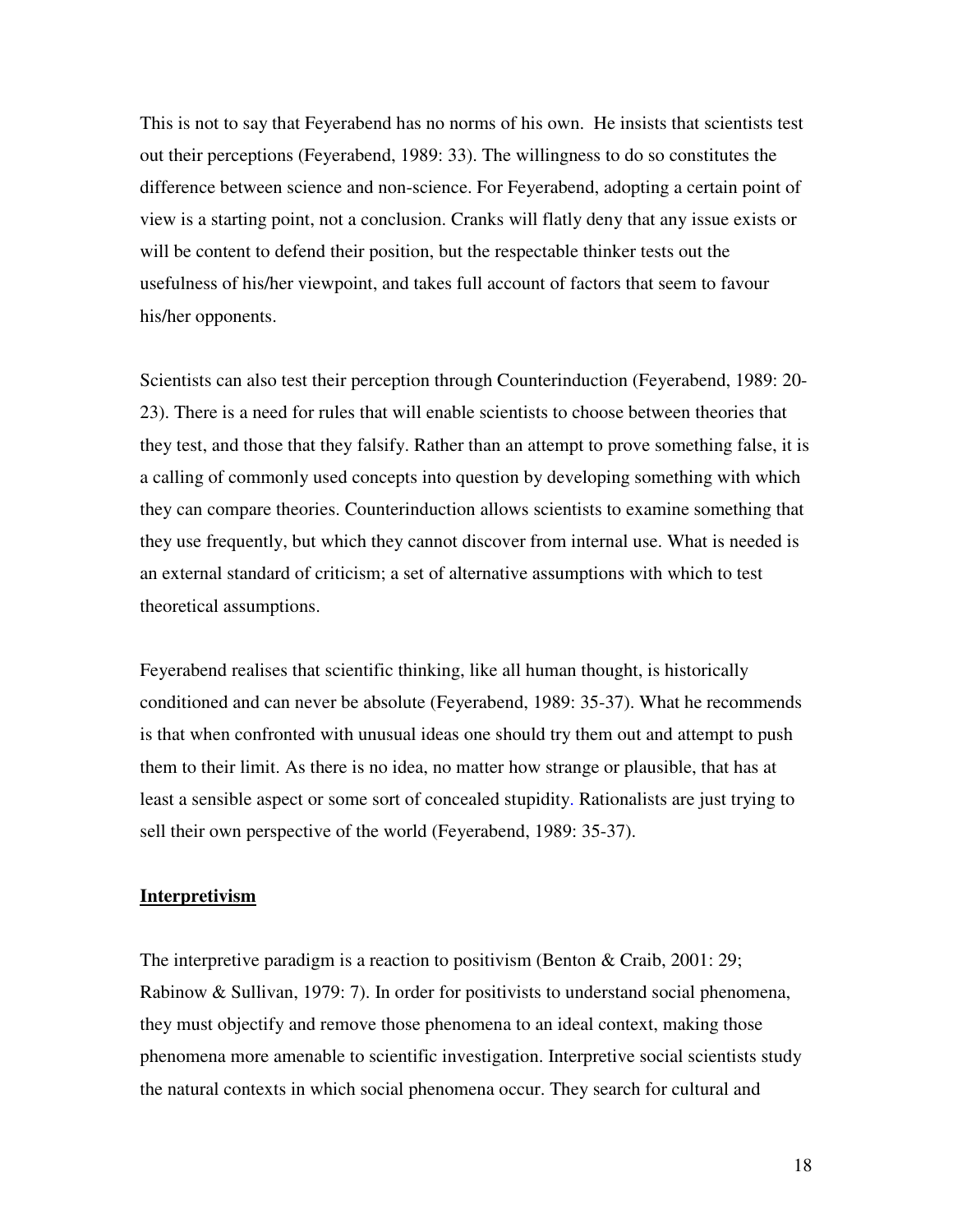historical interpretations of the social context that they investigate (Rabinow & Sullivan, 1979: 3). These paradigms are thus at odds with each other in the status that they attribute to social phenomena, as they occur naturally within a context and the sense that subjects make of these phenomena in these contexts.

As opposed to objects in the natural sciences, interpretivist theories make use of subjectivities in research. (Ratner, 2002: 5-7). The individuals who are the subjects of interpretive inquiry are themselves, as are the researchers, self-conscious beings (Rabinow & Sullivan, 1979: 13). As individuals, we are subject to the meanings that life presents to us through language or through our own reflective understanding of our lives. In the interpretive social sciences, it becomes vital that as researchers we make use of reflexivity. Reflexivity is our understanding of how our subjective views shape the way in which we see the world that we inhabit (Benton & Craib, 2001: 75; Davies, 1999: 4-7). By being reflexive, we reveal our own individual and contextually situated understanding of events. This becomes vitally important when we try to study the life worlds of others different from us. Reflexivity gives researchers a means by which to understand how their view of the world may shape an understanding of the world of another individual.

Reflexivity is important in interpretive research at the methodological level. It is an understanding of the procedural and personal forces that shape an interpretation of a researcher and the meaning of a text (Prosser, 2000: 104). Reflexivity is a structural characteristic of a text. The use of reflexivity is also an understanding that an audience is able to gain from a text. It is important that researchers reveal their motivations in research only if it has an impact on the meaning of the research. Reflexivity should not be procedural like a statistical formula used by a positivist researcher. Rather, we understand reflexivity as the presence of the researcher in a text as being either explicit or implicit (Crang, 2005: 226-228). We can understand the notion of reflexivity by examining the theoretical origins of interpretivism and its epistemological character.

Interpretivism is not a monolithic paradigm. It consists of a number of theories that make use of a constructionist epistemology. These theories are symbolic interactionism,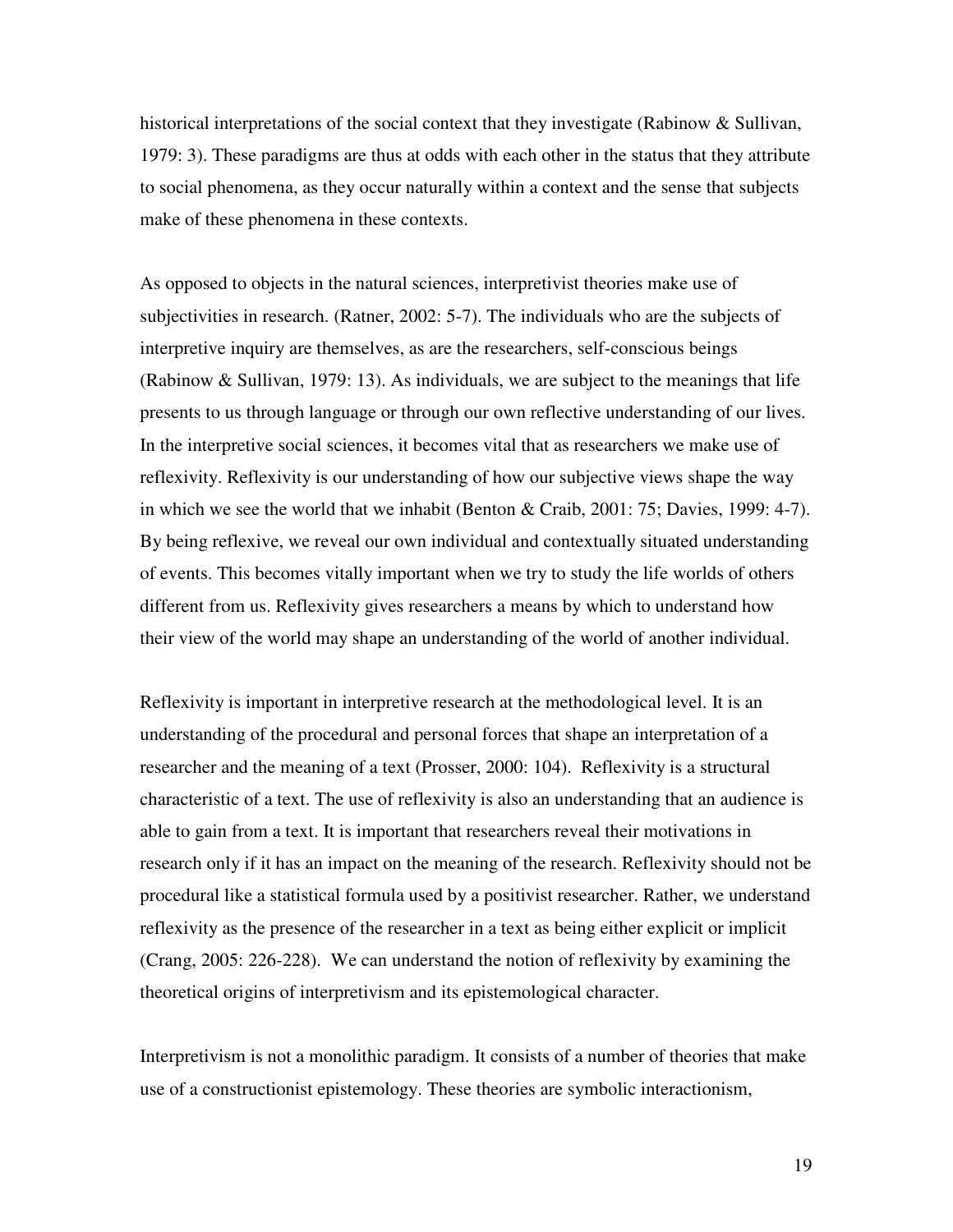phenomenology and hermeneutics (Crotty, 2003: 5). All of these views are committed broadly to the understanding of the social worlds of individuals through interpretation. There is a commitment in these schools to both subjective experience and objective reality. The difference between positivist objectivism and interpretivist constructionism is the status that each gives to objects as having meaning in and of themselves. The constructionist view sees an object only having meaning because of a subject that views the object.

The epistemological perspective of these schools of thought is constructionism, which is:

the view that all knowledge, and therefore all meaningful reality as such, is contingent upon human practices, being constructed in and out of interaction between beings and their world, and developed and transmitted within an essentially social context (Crotty, 2003: 42).

Constructionist epistemology sees the social and natural worlds as existing concurrently. The generation of meaning is the interaction between a subjective consciousness and the objective world. Meaning is a construct due to the interaction between the two. An objective world exists independently of an individual, but that world only gets its meaning from a conscious engagement with it. Thus, meaning is neither purely objective (as in positivism) nor purely subjective.

While subjectivity is important to interpretive research, it does not follow a subjectivist epistemology (Crotty, 2003: 66; Davies, 1999: 17-18; Rabinow & Sullivan, 1979: 12). A subjectivist epistemology does not see knowledge as being constructed as it is in constructionism. The subjectivist determines meaning solely by the subject, who applies the meaning for an object to it. The object has no defining place in the generation of meaning. The meaning a subjectivist applies to an object comes from an individual's subjective perspective of the world.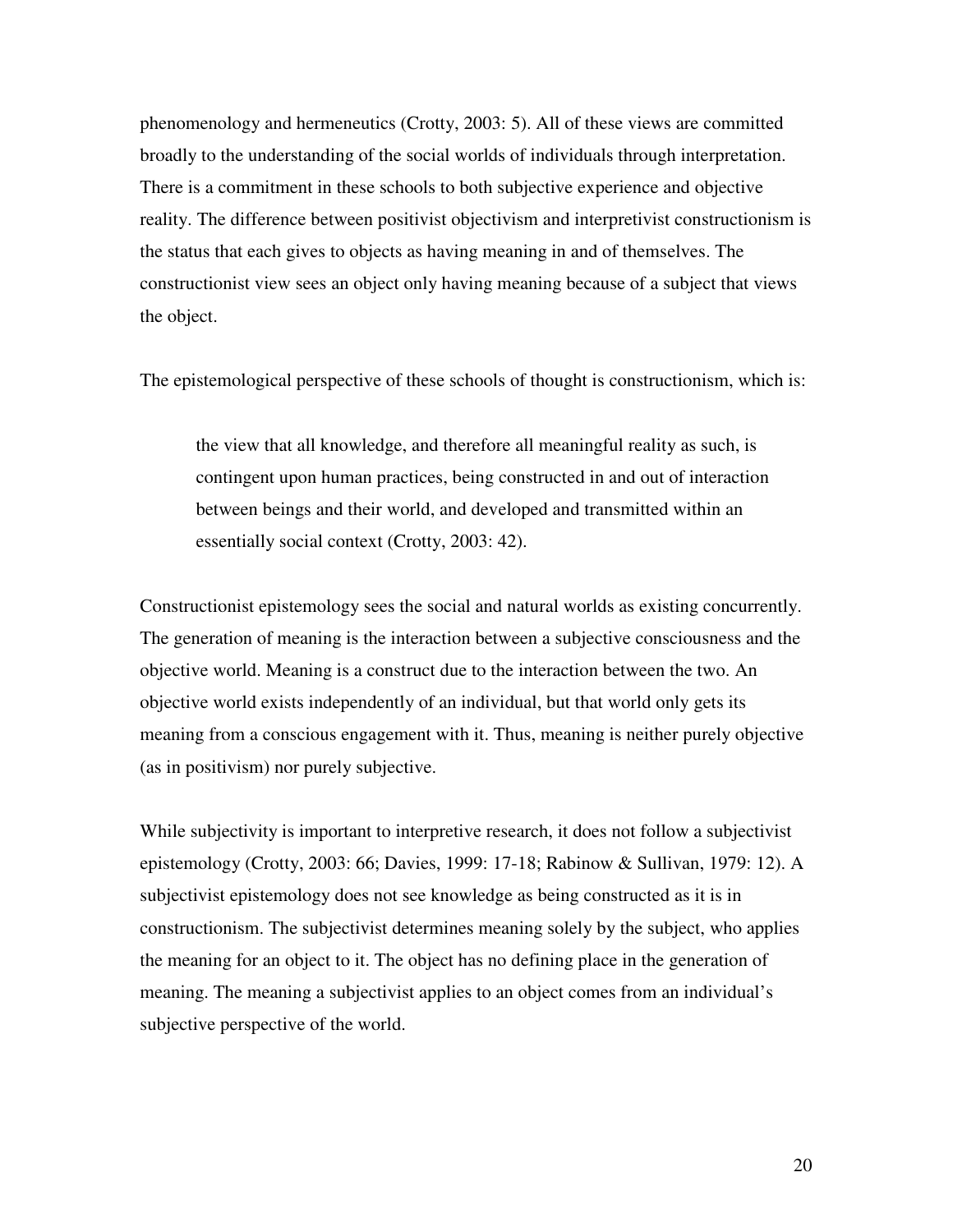Wilhelm Dilthey's (1989) early work on interpretation advocates an affinity between textual interpretation and the epistemology of the social sciences. He contrasted the interpretive approach found in the social sciences, called *Verstehen* (understanding), with the explicative causal approach used in the natural sciences, called *Erklären* (explaining). His proposal was that natural reality (i.e. objective reality) and social reality are in themselves different kinds of realities, and thus each type of reality requires different methods respectively (Terre Blanche & Durrheim, 1999: 124-125).

We can separate methodology in the social sciences between qualitative and quantitative methods (Crotty, 2003: 15; Terre Blanche & Durrheim, 1999: 7; Denzin & Lincoln, 2000: 8). Text-based methods are qualitative and are associated with the interpretive paradigm and mathematical methods called quantitative and with use within the positivist paradigm. Qualitative research tries to harness and extend the potency of ordinary language in a bid to understand a social context from the perspective of those who live in that context. Quantitative methods attempt to abstract away from a context by applying mathematical procedures. While certain procedures may find a more ready place in a specific paradigm, either of the paradigms can make use of quantitative or qualitative methods.

To summarize the description thus far of the interpretive paradigm: ontologically this paradigm is relativist (Denzin & Lincoln, 2000: 21). This view holds that meaning is context specific. Rather than an absolute or overarching 'truth', it suggests rather that a number of 'truths' exist simultaneously. Each context will have its own way of making sense of the world.

As already discussed, the interpretive paradigm develops from a constructionist epistemology. Meanings that individuals determine within their context become the means by which they make sense of the external world. Objects in one's environment make sense in specific ways due to one's context.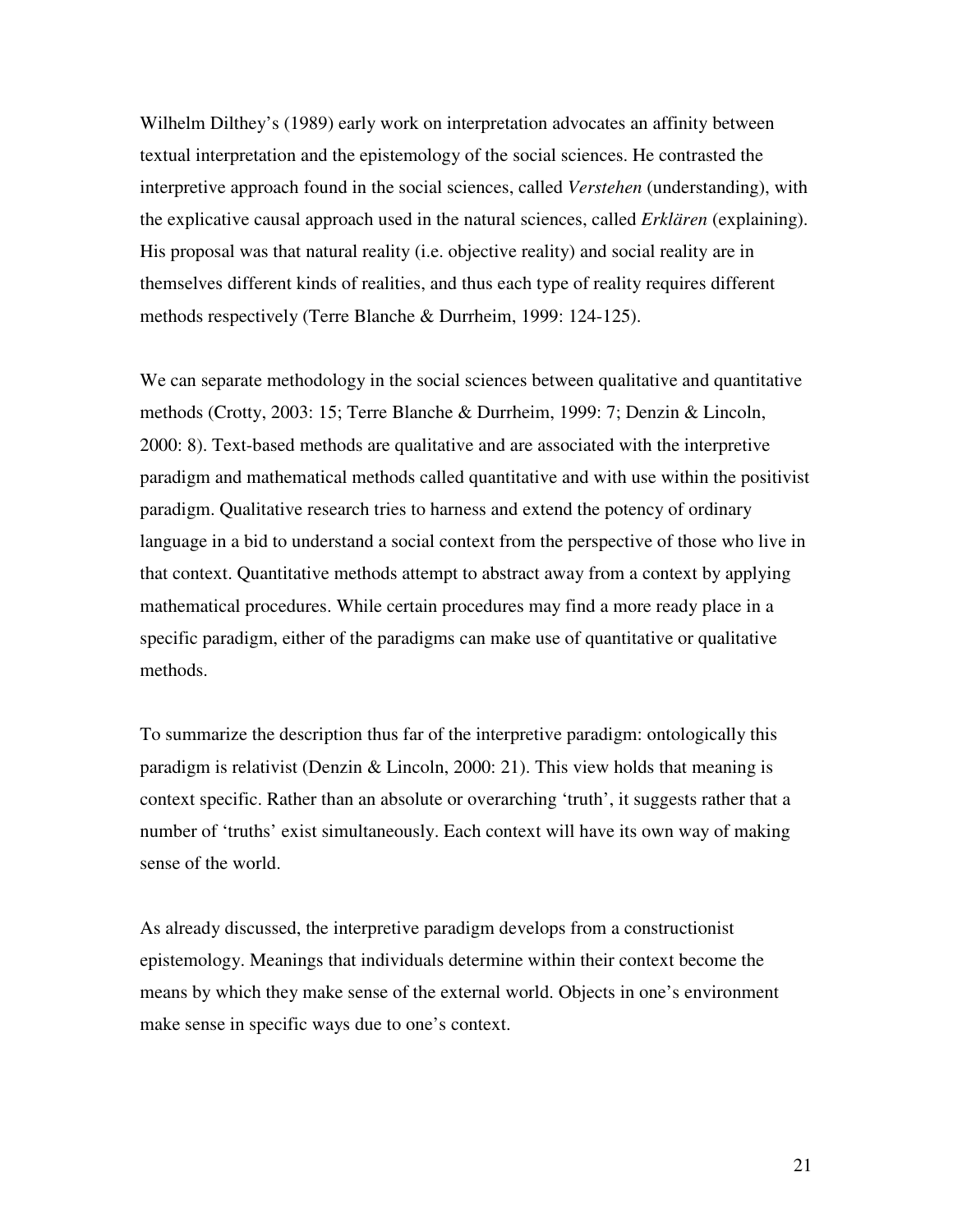Finally, interpretivism makes use of naturalistic methods (Denzin & Lincoln, 2000: 21; Rabinow & Sullivan, 1979: 13: Harris, 2006: 229-230). This naturalistic methodology seeks to understand the meanings that occur within specific contexts. These methods are traditionally qualitative as they make use of the language of the participants. Language is the means through which we are able to make sense of the world, thus these methods help researchers to understand the perspective of those they research.

These paradigmatic descriptions are a distillation of the concerns of interpretive theories. Within the rubric of the interpretive paradigm, three main theoretical schools follow the above ontology, epistemology and methodology. As mentioned, they are symbolic interactionism, phenomenology, and hermeneutics. I will now specify a description of each of these theoretical positions below.

#### **Symbolic Interactionism**

The first of the interpretive theories is that of symbolic interactionism, based on pragmatist philosophy (Benton & Craib, 2001: 86). Pragmatist philosophy is founded on the assumption that knowledge is derived from the practical relationships that people have with objects. The concepts that individuals generate are argued to be derived from some kind of practical origin. If these origins were to change, so too would our knowledge. Knowing is dependant upon the environment where that knowledge has a practical basis.

Symbolic interactionism originates from the work of George Herbert Mead (1964) who analysed the self in pragmatic terms (Benton & Craib, 2001: 87; Crotty, 2003: 74). An individual is a process rather than an entity. It is through interaction between oneself and others that one is able to determine one's place in the world (cf. Mead, 1964). Individuals come to understand who they are in relation to their specific practical position. An individual arises out of action rather than just being. One of George Mead's students, Herbert Blumer (1969), was the first to coin the term symbolic interactionism and lay down the main tenets of the theory. The tenets as set by Blumer (1969: 1) are: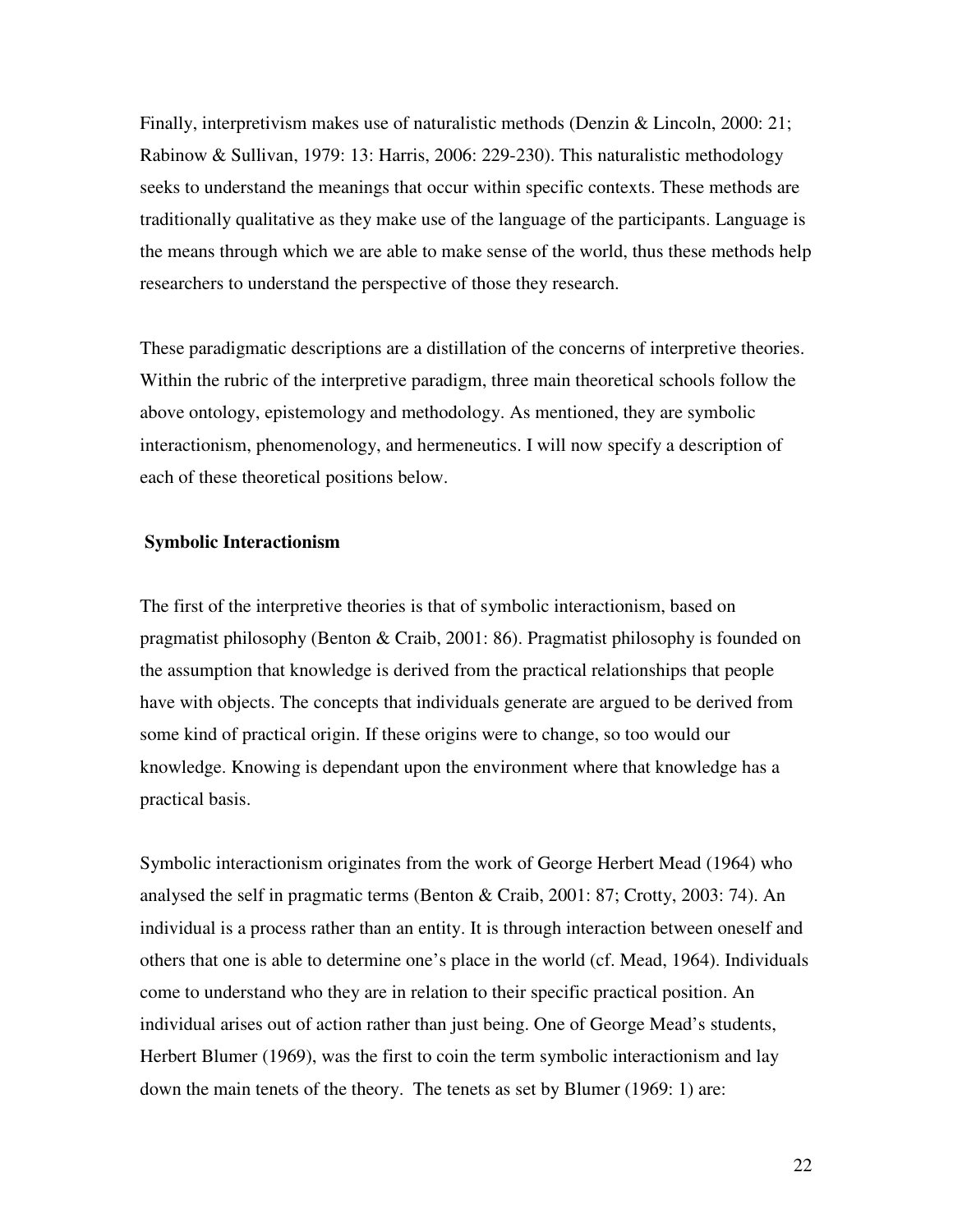- 1. Human beings act toward things on the basis of the meanings that the things have for them.
- 2. The meanings of such things are derived from, or arise out of, the social interaction that one has with one's fellows.
- 3. These meanings are handled in, and modified through, an interpretive process used by the person in dealing with the things he/she encounters.

Symbolic interactionism sees interaction between individuals as a means of interpretation or definition of another's actions through symbols (Crotty, 2003: 75). The uses of symbols, interpretation and discerning the meaning that an individual has for their actions in relation to others, all mediate human interaction. Rather than individuals just reacting to another's actions, individual action reacts directly to the meaning (or symbol) that an individual attributes to that action. For example, a police officer has a specific social position in society. This same police officer can only be a police officer due to the way that others understand this position. The uniform that such an officer wears is a symbol used to identify his/her position as a police officer to others. When the police officer asks someone to stop their car, they do so because of the social position of the police officer known through the symbolic position of that officer. Thus, an individual will stop their car when asked to do so by a police officer.

Research is an investigation into how individuals create meaning during social interaction with others by using significant symbols (Benton & Craib, 2001: 87). This theory is specifically concerned with how individuals present and construct their identities while doing so in relation to other individuals that inhabit the same social space as them. The only way that we are able to understand the point of view of another individual is through dialogue or symbolic interaction.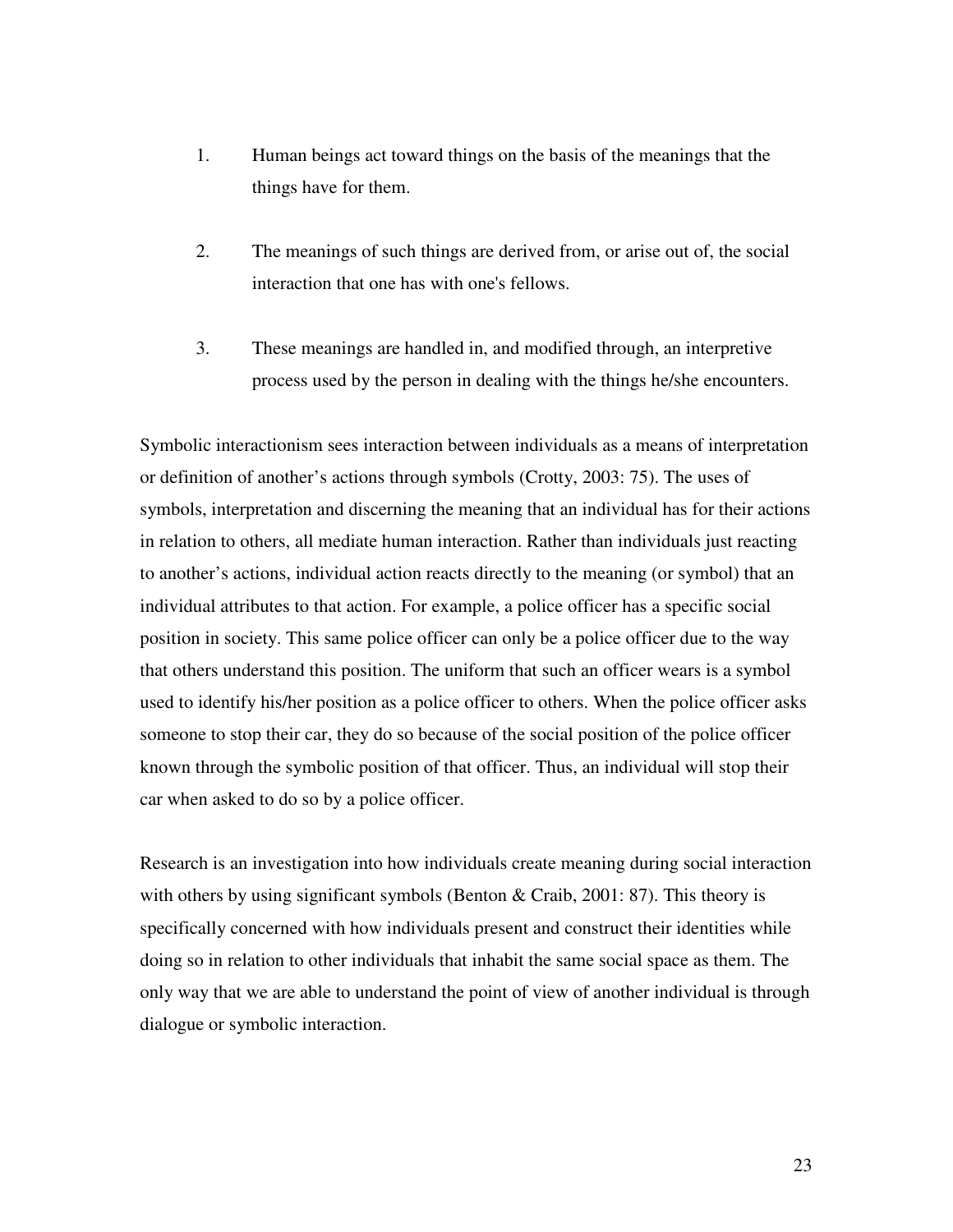### **Phenomenology<sup>2</sup>**

 $\overline{a}$ 

Phenomenology is the study of the structures of experience or consciousness. It is the study of the ways that things or objects appear to our experience of them. These are called phenomena (Moran, 2001: 4-5). Interpreters are able to generate meaning from these experiences of phenomena. The study of consciousness is from the first person, as individuals are the only ones who have direct access to their experiences of phenomena. An individual's subjective experience of a thing is the meaning that the thing will have for that individual's consciousness. The things that are experienced can be objects, events, or other individuals.

The concept of intentionality describes the interaction between consciousness and the objective world. Intentionality is the relation that consciousness has towards an object, as consciousness is always of something or about something (Moran, 2001: 47-50). When a mind is conscious of something it reaches towards that object and into that object. An active and intimate link exists between the conscious subject and the object of that consciousness. Conscious experience of an object directs itself towards the object and concurrently shapes that object by the conscious experience of it. For phenomenologists no object can adequately describe itself in isolation from the conscious experience of it, nor can conscious experience describe itself independently of its objects.

Phenomenology understands culture as a mediator in the meanings that individuals can bring to an object (Moran, 2001: 11). The social environment is as much an object for the generation of meaning as a physical object would be. Through a process of enculturation, we arrive at meaning in our cultures. By being part of a culture, individuals have the meaning of their world presented to them by that culture. Thus, being part of a culture places restrictions upon the meanings within the culture that we find ourselves.

 $2<sup>2</sup>$  The description in this chapter is by no means exhaustive. There are a number of theories of phenomenology by a number of theorists. For a more detailed description of the different types of phenomenology see Moran (2001).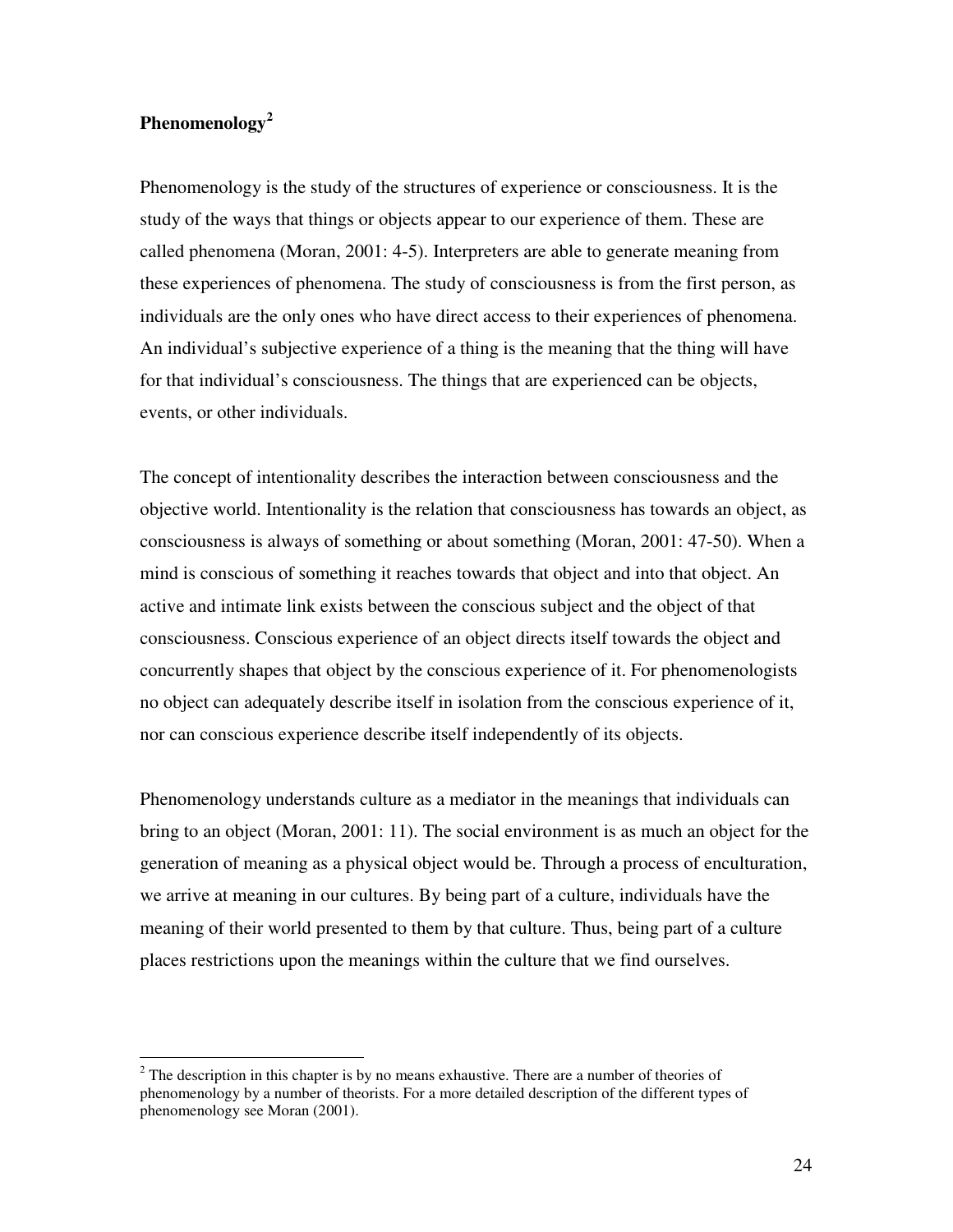Phenomenology is critical of the meanings that culture presents to us. Rather, we must engage with phenomena directly, in an attempt to try to develop our own meanings for objects:

Phenomenology suggests that, if we lay aside, as best we can, the prevailing understandings of those phenomena and revisit our immediate experience of them, possibilities for new meaning emerge for us or we witness at least an authentication and enhancement of former meaning (Crotty, 2003: 78)

The meanings we have gained from culture need to be set aside to the best of our ability so that we will be able to engage with phenomena directly (Crotty, 2003: 80; Moran, 2001: 12). Phenomenology attempts to experience phenomena for what they are rather than how culture presents them to us. The phenomenological thesis is one that is critical of culture and its presentation of meanings to our experiences. However, phenomenology still acknowledges culture as that which allows us to reflect upon our immediate environment. While culture enables us to reflect on our environment, it also limits us because it has boundaries. Culture makes us human beings, but it does so in an extremely particular manner. We become specific to the extent that we may lose other potential meanings (Moran, 2001: 13-14). In addition, the meanings that are present to us in culture can become a means of oppression and manipulation. Thus, as individuals phenomenology expects us to determine the meaning of the world for ourselves.

### **Hermeneutics<sup>3</sup>**

The last of the interpretive theories is hermeneutics. Hermeneutics is the study of the interpretation and understanding of texts. The term originates from biblical studies and is the science of biblical interpretation (Benton & Craib, 2001: 103). The explanation of what a biblical text means is called exegesis (Crotty, 2003: 87). These explanations are arrived at through the use of a number of theories and methods known as hermeneutics.

<sup>&</sup>lt;sup>3</sup> As with phenomenology, there are a number of different conceptions of hermeneutics. For a more detailed survey, see Crotty (2003) and Benton & Craib (2001).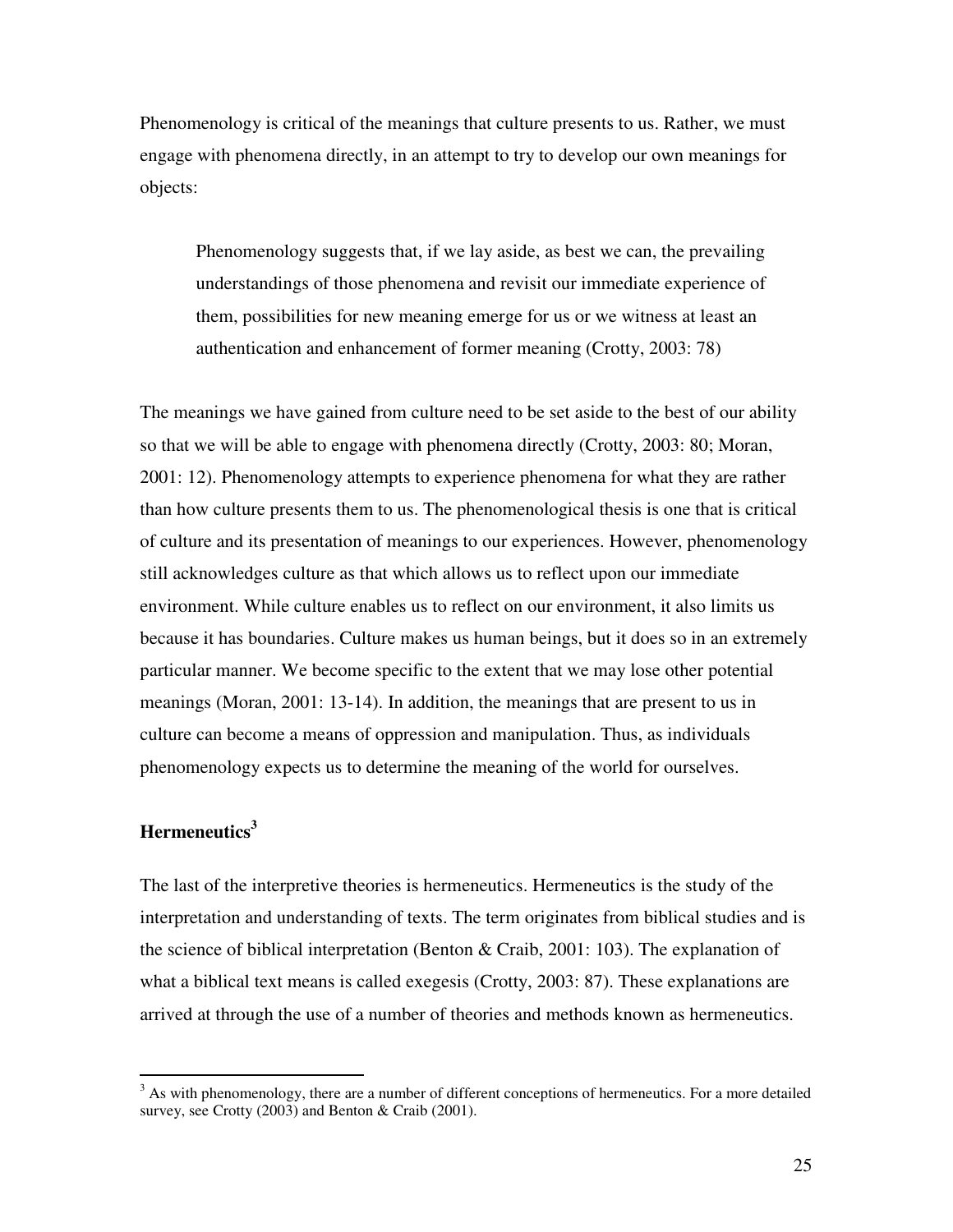The term is now also used in the social sciences and philosophy to refer to the number of theories and methods in the interpretation of texts broadly.

The usage of hermeneutics has not only been used in written texts, but also in understanding human practices, human events and human situations (Crotty, 2003: 90- 91). These other domains are read and interpreted like written texts. Language becomes central to all areas of human activity, as human beings are essentially languaged beings. Language shapes the situations that we as humans find ourselves dealing with, the practices that we carry out, and the manner in which we reach understandings. Human reality and its situations, events, practices, and meanings are constituted by language.

In hermeneutics the process of interpretation is a paradoxical one (Crotty, 2003: 92). A text is distant and removed from the context wherein the interpretation takes place. While concurrently the text also has an immediate relevance to that very same context. There is a relationship between the text and the reader/interpreter which allows for an interpretation of that text to emerge within the context of the interpreter. While a text is removed in terms of context or time, they are still a means of transmitting meaning from the context in which the text is produced to the context of the interpreter of the text.

The meaning that is contained within a text is not just a purely semantic fact. Rather a text contains a number of tacit features that may not have been explicitly known to the originator of the text or explicitly intended (Crotty, 2003: 91-92). The intention of the author, his/her historical context, the relationship between the author and interpreter, and the particular relevance that a text has for the interpreter, are all examples of the implicit factors that shape the meaning of a text. These implicit meanings are essentially hidden in the text, and it is the task of the interpreter to make these implicit factors explicit in an interpretation of a text.

Hermeneutics, at its heart, is a practical exercise. How meaning is to be transported between communities and individuals is through a text (Benton & Craib, 2001: 104). The text is the site of meaning and its interpretation needs to account for how a text is to be applied. The meaning is not to be only judged theoretically but also needs to have some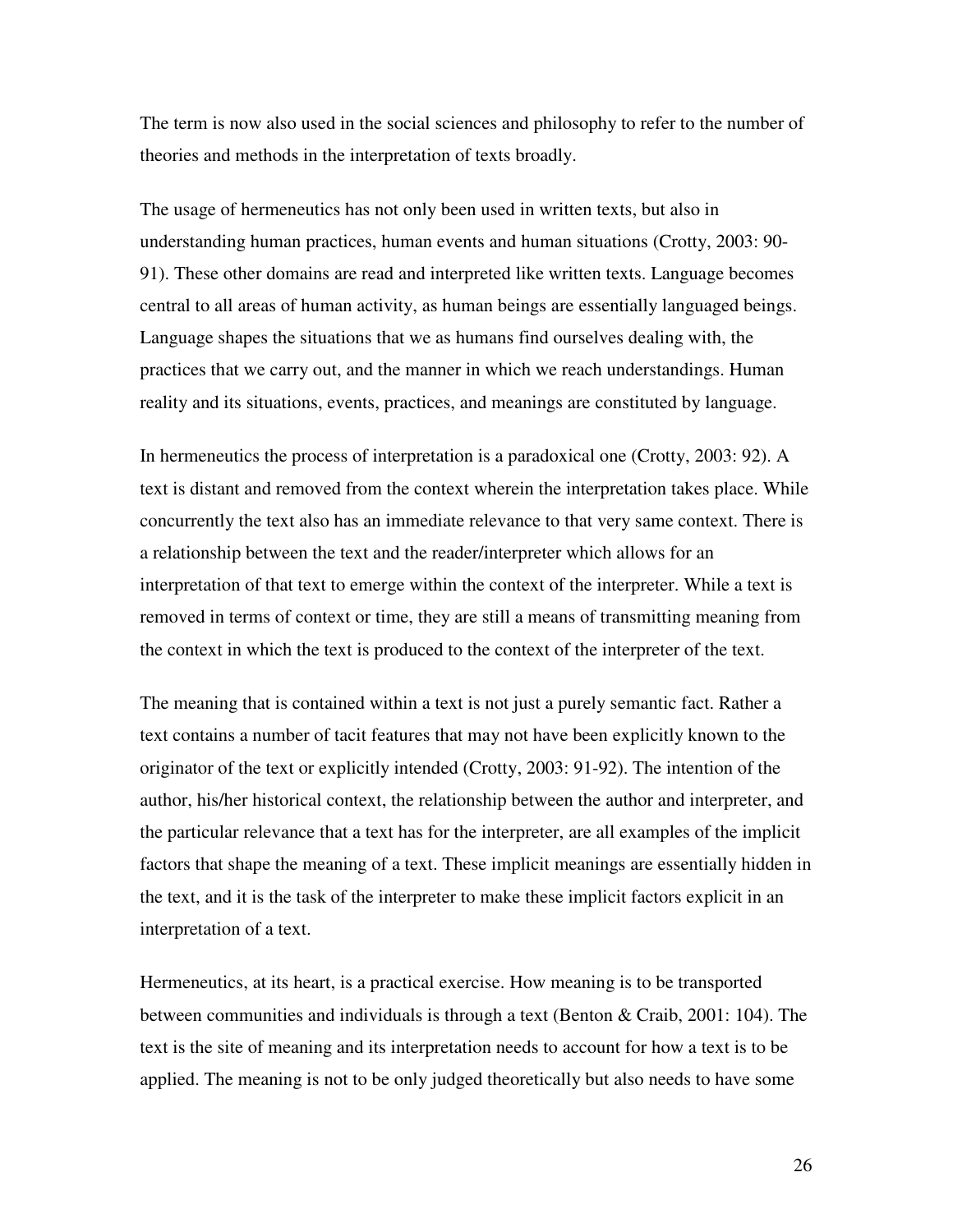practical or common-sense application. Thus, the sharing of meaning between communities and individuals situates interpretation both historically and within culture.

The interpreter of a text comes to understand a text through the process known as the hermeneutic circle. The hermeneutic circle is the understanding that the interpreter gains of the whole text through reference to its parts. Paradoxically, the interpreter comes to understand the parts of the text in reference to the whole of the text. No understanding of the text is possible without the whole or the parts of the text referencing each other. Hence the process is described as a circle because the means of understanding remains within the text cycling upon itself. The cyclical character of interpretation does not make an interpretation impossible, rather the text needs to be situated historically, contextually and literarily in order for an interpretation to be gained of the text (Taylor, 1979: 34).

#### **The General Character of Interpretive Theories**

The three interpretive theories all in their manner follow a constructionist epistemology. Each offers an understanding of interpretation that is a negotiated activity. Interpretations are never given; the individual who makes an interpretation does so through a process of negotiation. Symbolic interaction gives an account of how meanings are arrived at within a social space that we share with others. The meanings that we gain of ourselves are negotiated with those with whom we share a social space. Phenomenology provides a specific account of how meaning is generated with objects through the intentional relationships we have with objects. The meanings that we gain from objects need to be developed from our own individualities, rather than the meanings already present to us socially. Finally, hermeneutics explains how we make sense of texts from contexts different to our own. Meaning by this view is one that is negotiated with the originator of the text. Each of these descriptions follows a constructionist understanding of the generation of meaning with different emphases on the way meaning comes about. It is important to note these distinctions as it gives a nuanced understanding of how meaning is generated by the interpretivist paradigm.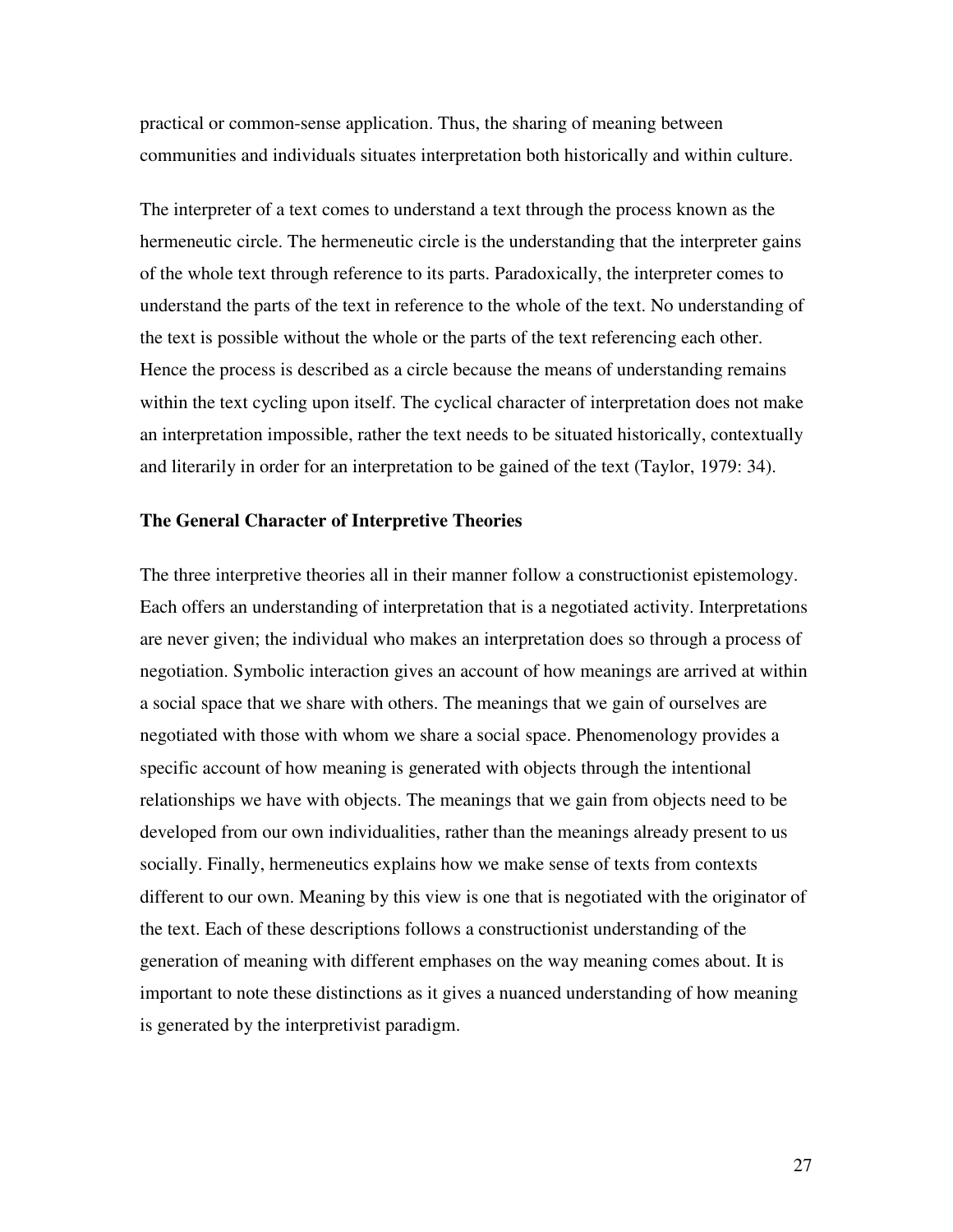#### **Conclusion**

The purpose for the detail in this chapter will be made clear when talking about ethnographic film theories and the paradigms on which they draw consciously and unconsciously, and/or explicitly or implicitly. Making the current distinctions will enable us to assess whether these hold for the ethnographic theories to be discussed in the next chapter.

To be able to describe a theory as either interpretivist or positivist requires that we know what each of these labels entails. Positivism and interpretivism are not single definitions in themselves. Positivism in its original conception is no longer credible as a scientific position. Science itself has changed its rigid and absolute view on the knowledge it produces, which has shifted to what has been described as a post-positivist view, where truth is probable and understating is more relative. To define a theory as positivist is quite distinct from calling a theory post-positivist, a distinction that becomes necessary when we come to examine ethnographic film.

As with positivism, interpretivism is not one specific understanding. A number of interpretive theories exist: symbolic interactionism, phenomenology, and hermeneutics. The commonality between these theories is the ontology and epistemology that they share based on a commitment to the role that an individual exerts in the generation of meaning. Knowing these theoretical distinctions makes it possible for us to understand how an interpretivist theory may define the role of the individual in the generation of meaning. These theories are not just an alternative to positivist theories, although they do react against them. Interpretivism is an understanding of how we as individuals come to make sense of our world through our own perceptions.

In the next chapter these distinctions will enable us to make finer divisions in ethnographic film theories. By making these distinctions we will be able to lay bare the points of view about ethnographic filmmaking in terms of these two paradigms. Distinctions made between theoretical views will aid in an understanding of the perspectives that exist in the debates in the visual anthropological literature.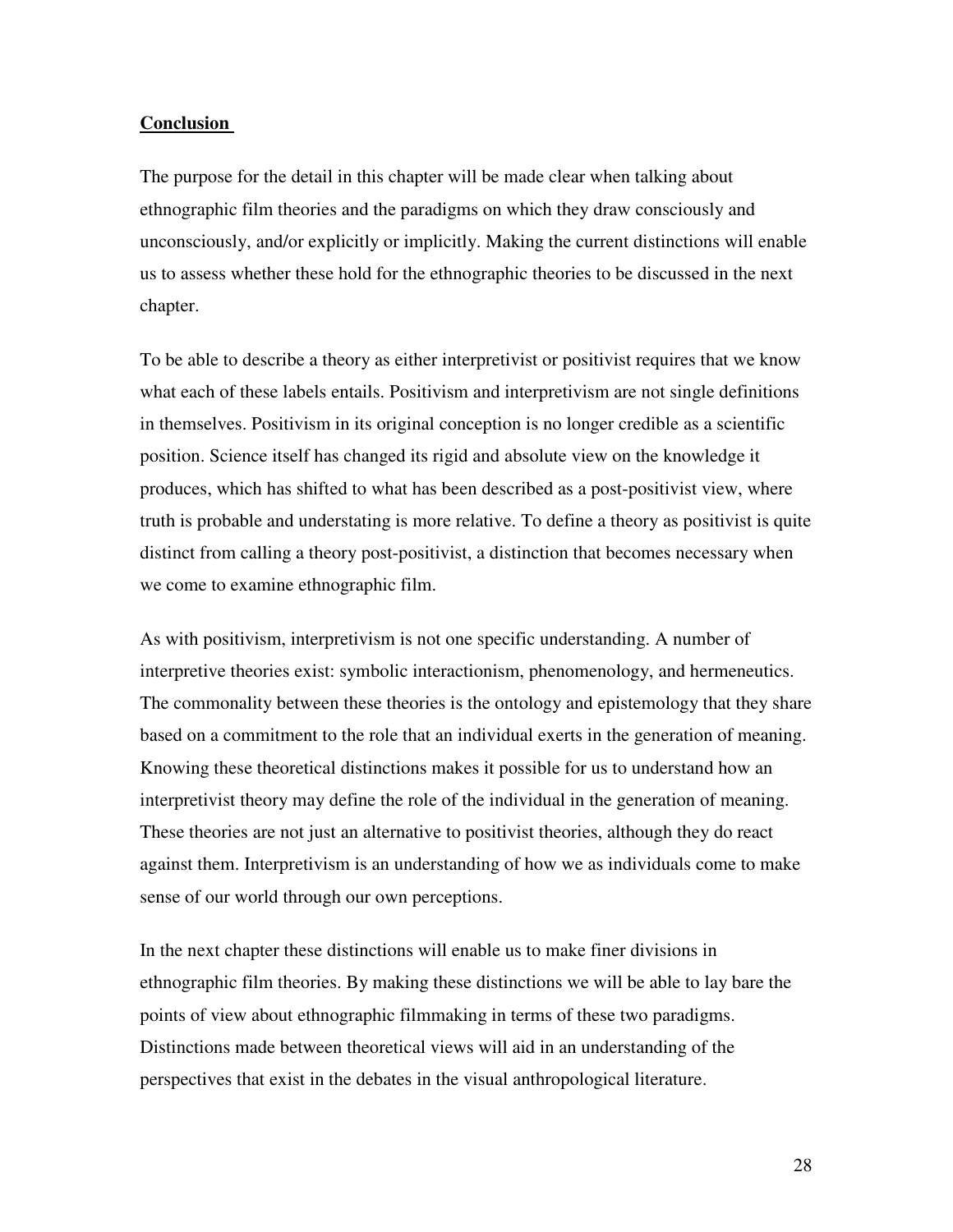# **Chapter 3: The Who's Who of Ethnographic Film**

The previous chapter distinguished a positivist from an interpretive account. In this chapter, these distinctions also differentiate the various theories of ethnographic film. Firstly, I will give an account and description of the positivist theories. Starting with a general description of how these theories define ethnographic film. I then examine two specific theorist/practitioners, Karl Heider and John Marshall. Secondly, interpretive theories will be analysed. I will discuss two early theorists of these types of theories, Jay Ruby and David MacDougall.

#### **Positivist Ethnographic Film Theory**

Film is an attractive research medium to the positivist paradigm. Positivism regards film as an ideal recorder of reality as it is a mechanical process. A positivist account tries to approximate itself with natural science using experimental research designs. These designs wish to remove the subjective presence of the researcher from the experiment. Researchers must keep the meaning that resides in the object of inquiry as pure as possible. Reality exists on its own terms and it is possible to capture it in a pure form with film. As a mechanical device, film is not subject to the bias to which a human researcher is subject. Film is a way of preserving the objects of study without the intervention of the researcher. This assumes that film offers a means of obtaining an objective record of reality (Prins, 1997: 283).

Positivist film theory argues for film's ability to capture reality, as it exists. These arguments find their greatest expression with Margaret Mead's (cf. 1995) defence of film as a medium of ethnographic research. Film for her is an ideal medium through which to preserve cultural rituals for posterity. This is because film is able to capture reality objectively. The debate over data capture by film and/or by writing has since been a long one in visual anthropology (Tomaselli, 1999: 62). This view argues that written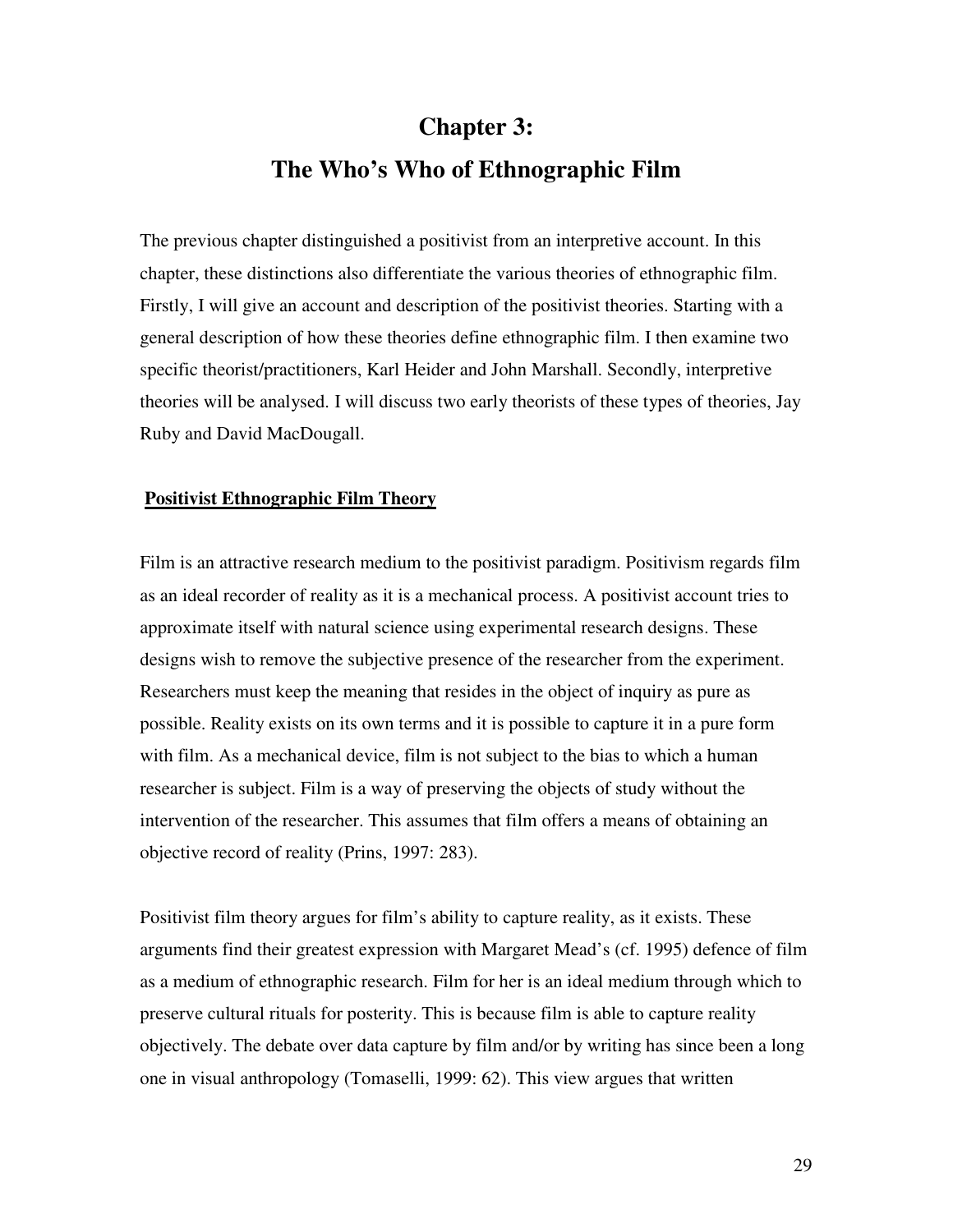anthropology is more accurate than film because of its ability to be abstract and selective (Hastrup, 1992).

Observational filmmaking, for example, proposes a practice that assumes an accurate record of reality is one that removes the presence of the filmmaker from the film. This approach aims to capture reality as it exists, which is a positivist ideal. Observational cinema sees traditional documentary making practices as its opponent. I will detail below these two positivist positions and their arguments.

#### **Salvage Ethnography**

Positivism in film is indicated by `salvage ethnography' (Grimshaw, 2001: 23-24). Margaret Mead (1995: 5), a proponent of this view, argues that the best use of film is in its ability to record cultural events for preservation. Preservation is motivated because of anthropological perceptions that indigenous cultures are dying out. Preserving them is thus argued to be important for future researchers who may not have access to those cultures. In order for these records to be useful, their recording needs to remove the subjective presence of the researcher/filmmaker. Mead (1995) proposes that this is possible by limiting the amount of movement of the camera while recording. By leaving a camera in one position to record an event on its own, that film record would be ideal, as the camera will capture reality objectively. This describes the long take; the camera records one subject for an extended period of time from one position. The film record is then a product of reality as it exists. The film captures the meaning that resides with the object of enquiry as it removes the presence of the filmmaker from the film.

While salvage ethnography regards film as an ideal recorder of reality (De Brigard, 1995:14-15), it is not a robust medium of research dissemination (Mead, 1995: 9-10). It is this lack of faith in film as a medium of ethnographic research against which Mead argues. The reason for the academic negativity towards film is due to the specific descriptive and iconic nature of its images. Film does not allow for analytical argument as is possible with written accounts. Academia is committed to analytical theorizing.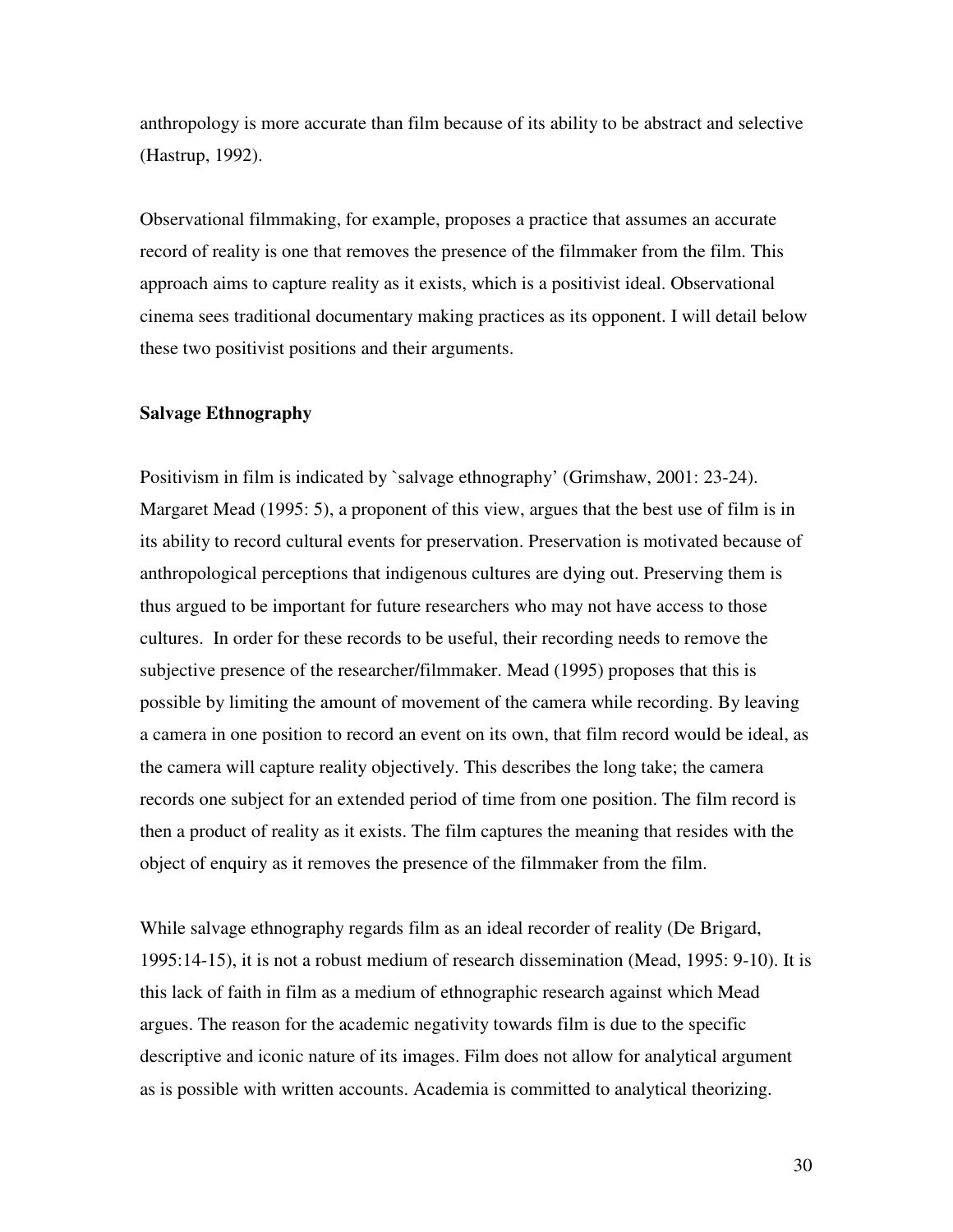Kirsten Hastrup describes the division between visual and textual modes of representation in anthropology (1992: 10-14). Visual records are 'thin descriptions' that only give a record of the form of behaviour, while textual records are 'thick descriptions' that are able to offer an account of the meaning of those forms of behaviour. The written account has more of a propensity to offer a more meaningful account of cultural information (Hastrup 1992). However, the distinction that she makes is between photography and written accounts. Film is a mediating point between photography and written accounts.

Film presents researchers with a rich data source. The "value of the camera lies in its ability to do and record what the human eye cannot film" (Asch, Marshall & Spier, 1973:179). Film is a better record than a written description in preserving research in the field, as film records have the possibility of being able to present more information to researchers than what was initially expected. This view is in line with that expressed by Mead (1995) and is thus a commitment to a positivist notion of objectivity. The camera does not lie and therefore sees more than anthropologists are able to observe.

#### **Observational Filmmaking**

Positivist theory sees ethnographic film as being in opposition to traditional documentary. Paul Welles (2003: 188) describes traditional documentary: "documentaries [are] characterised by the use of voice over, a roll-call of experts, witnesses and opinionated members of the public, an apparently 'real set of locations, footage of live events and 'found' archive material." The procedures for filming ethnographic film differ from documentary film. The difference is that an ethnographic film encodes an aesthetic that is a true representation of reality. We call this an observational aesthetic.

Observational ethnographic filmmaking is associated with positivism (Prins, 1997: 288). This approach records events as if participants of the film do not know of the presence of the filmmaker, often referred to as the fly on the wall approach (Young, 1995: 107-110).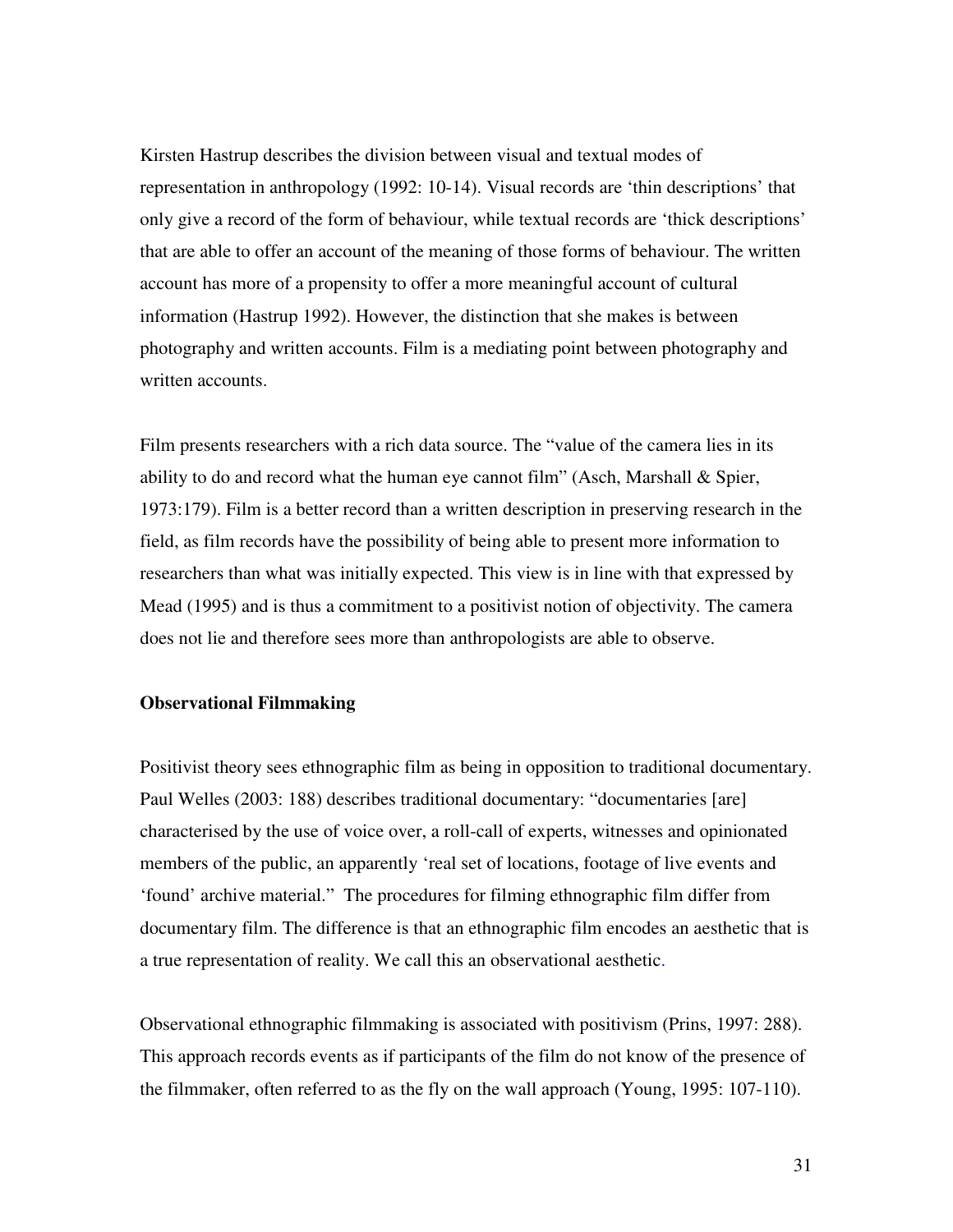The audience and participants are supposed to ignore the presence of the filmmaker as in a normal fictional film. This type of filmmaking attempts to record events objectively by using long takes. This is a response to trying to capture a context that is scientifically useful and valid, and in opposition to traditional documentary film.

Traditional documentary films are endistancing and do not present pro-filmic events as they occur naturally. These filmmakers record events based upon a script. These films follow an abstract word-based account of events (the script) and not the actual context within which the filming occurs (Tomaselli, 1999: 154-155). It is possible to describe these films as talking head documentaries, as they talk more than they show.

Observational films are a reaction to this form of documentary filmmaking. The purpose of these films is to record reality, as it exists without the influence of the filmmaker. This approach is a response to the manner in which documentary films present a dialogue about a context, rather than dialogue within a context. The purpose of these observational films is a commitment to recording reality.

The above description is of the positivist paradigm in ethnographic research. A number of theorists source this view incorrectly to the theories of Karl Heider and John Marshall (cf. Pink, 2001; Ruby, 2000). These theories are not purely positivist, as each theorist sees film as a limited representation of reality. Rather I will argue that these theories are postpositivist. For while they see film as unable to capture reality objectively and purely, each theory is still a commitment to an objective and ultimately knowable reality.

#### **Karl Heider: Of Pens and Cameras**

Neither Heider (1976) nor Marshall (1993) present themselves as positivists. The theories of filmmaking they propose are nevertheless implicitly so. Taking what we know about positivism from the previous chapter, I will show how and why these theories qualify as post-positivist.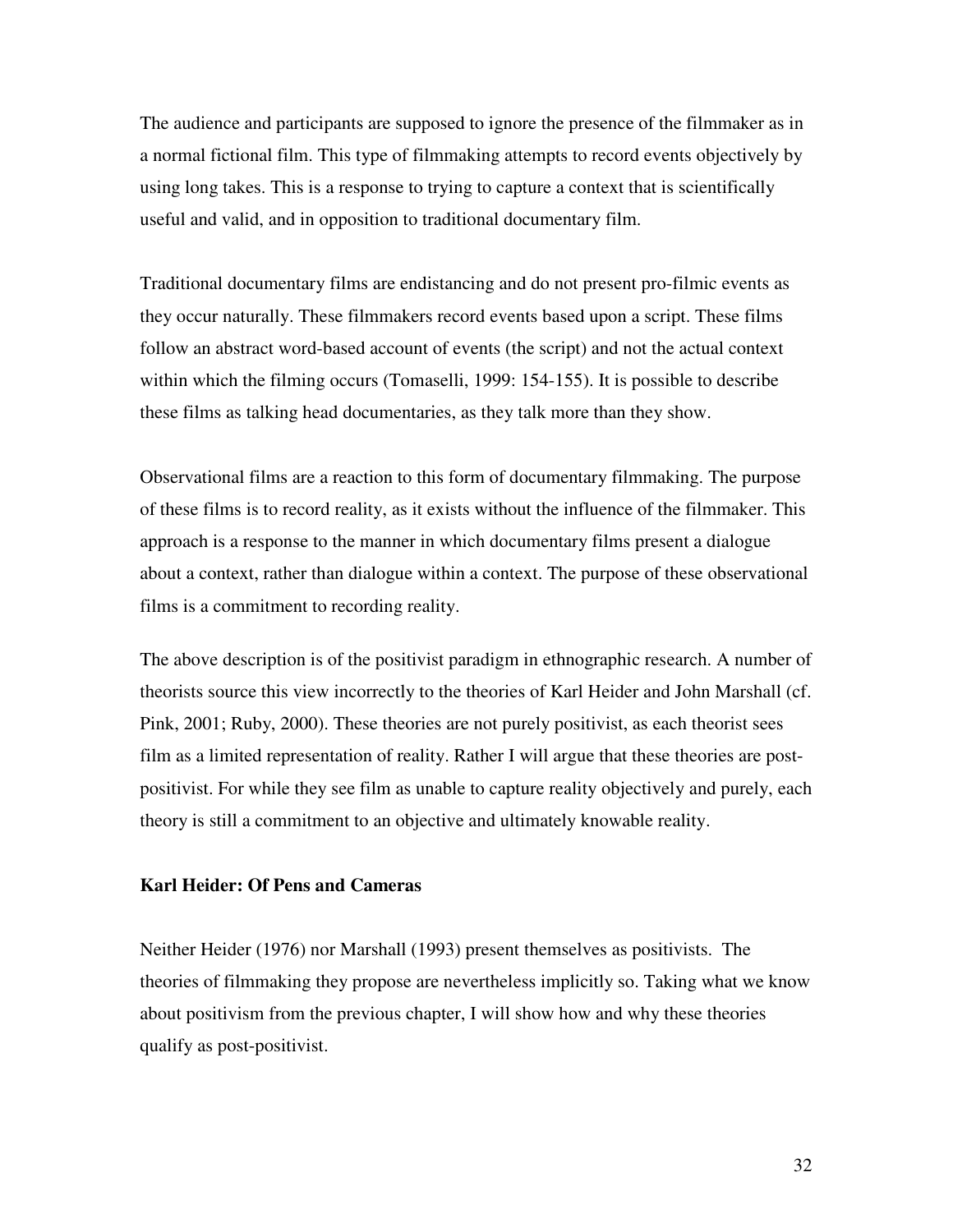Heider suggests that:

the task of ethnography is to achieve a truthful and realistic description and analysis of cultural and social behaviour, and I assume that the task is within the reach of a normal ethnographer. It follows that ethnographers attempt to achieve this in their work and that critics' base their judgements on the notion that truth and reality are achievable (Heider, 1976: 50)

For Heider (1976: 7) debate about ethnographic film is located in the tension between traditional cinematographic aesthetic concerns (developed in fictional and documentary films) and ethnographic scientific considerations (in this case the written ethnography that conforms to scientific criteria). Heider defines ethnography as "a way of making a detailed description and analysis of human behaviour based on long-term observational study" (Heider, 1976: 6). Ethnography is only possible through a written account, thus a truthful ethnography is a written one.

Accuracy and truth are both necessary for ethnography (Heider 1976:11). While various factors in the production of a written ethnography may distort the truth, trained ethnographers know how to counter these potential distorting factors in a written account. Documentary filmmakers manipulate the events in film in service of a higher truth, which they validate as an artistic goal. These films record events in service of an understanding. This notion of a higher truth is an artistic one, one that ethnographers must avoid in order for their work to remain scientific. What an ethnographic filmmaker must do is try and capture reality as it exists without the manipulation of the filmmaker.

Holism is another of Heider's (1976: 75) features that is necessary in ethnography. Holism is the ethnographic need to present whole bodies, personalities and behaviour within a cultural context. In ethnographic film the cinematographic use of close-ups in traditional filmmaking is to be avoided as these isolate specific features of a context rather than generalise a context. Films must capture whole bodies and whole acts in order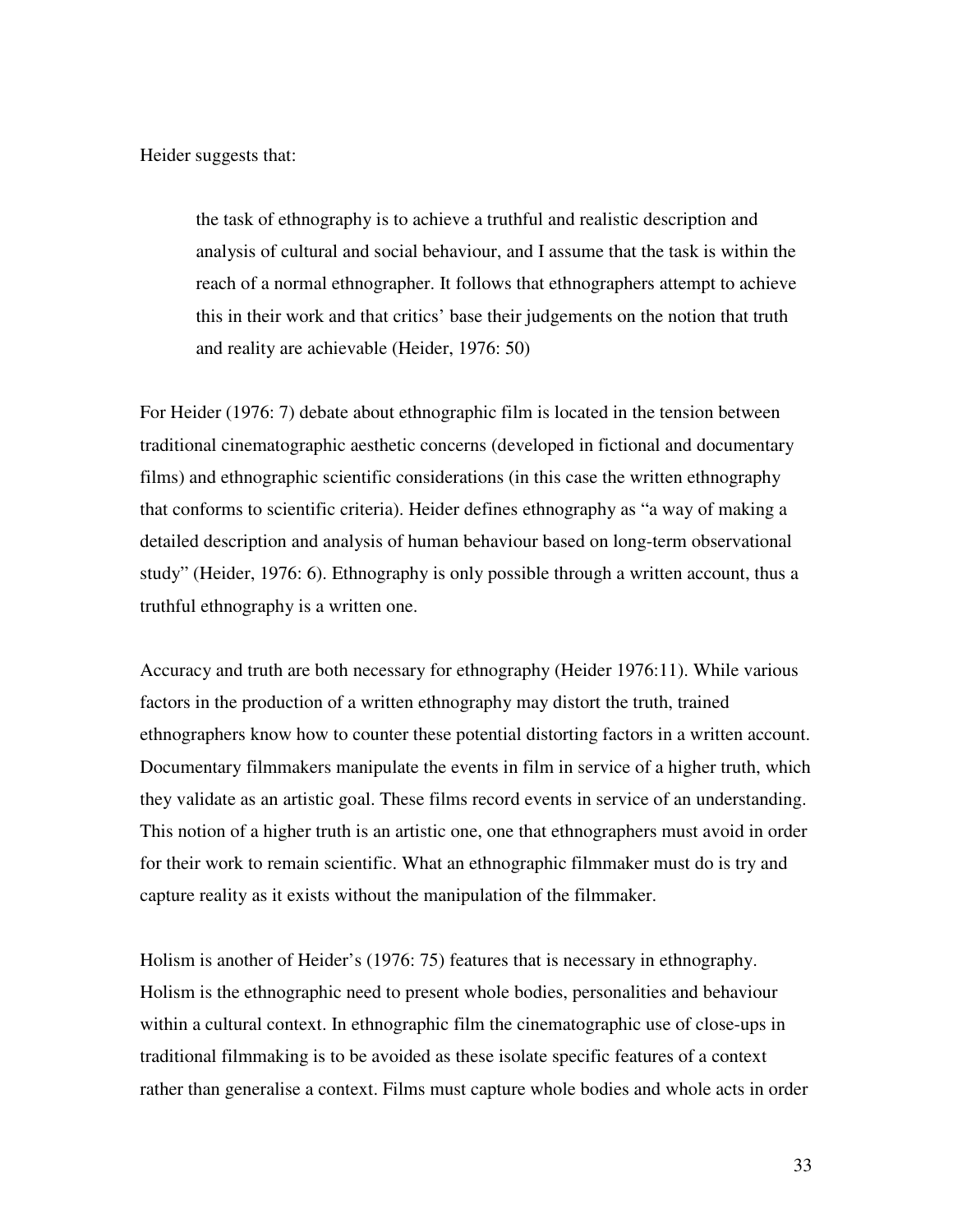for them to be ethnographically useful. Ethnographic filmmakers must capture whole bodies using wide shots. The images of people in a film must present an individual completely, while also capturing whole acts in long takes to preserve the entire temporal sequence of an act within a film. Thus, a scientifically valid ethnographic film makes use of an aesthetic composed of wide shots and long takes (Heider, 1976: 75, 125).

Film in this approach is required to play a subservient role to a written account in scientific representation; "film is the tool and ethnography the goal" (Heider, 1976: 4). Ethnographic film is an attempt to represent a written ethnography visually. When judging the appropriateness of an ethnographic film we need to compare it in relation to a written ethnography and the traditional cinematographic conventions of filmmaking. These conventions are the manner in which film is structured to relate information.

Written ethnography also relates specific behaviour to cultural norms that can be generalised with theories (Heider, 1976: 8). Film however is visual and specific, making it difficult to pose general questions within the film as film is an objective record whose account of an event is fixed. Film can only capture an account as it occurs to a filmmaker. For ethnographic film to be scientifically useful, it must make the written ethnography the most important foundation from which the film will derive its meaning. The filmic representation of the written account must be structured in such a manner that it makes it easy to view for an audience, thus the film must also conform to cinematographic conventions.

While ethnographic film needs to conform to traditional film techniques, the filming of ethnographic film cannot follow the same shooting as traditional documentary films. An ethnographic account will require filmmakers to spend extended periods with the participants of their film (Heider, 1976: 125). This is to make sure that nothing is missed when an event is filmed. Traditional filming techniques used in documentaries, make use of a script, so filming becomes specific to the structure of that script and may lead to the loss of potential information. This would occur when the footage to be shot in the field has been decided upon before entering the field. If opportunities arise that are of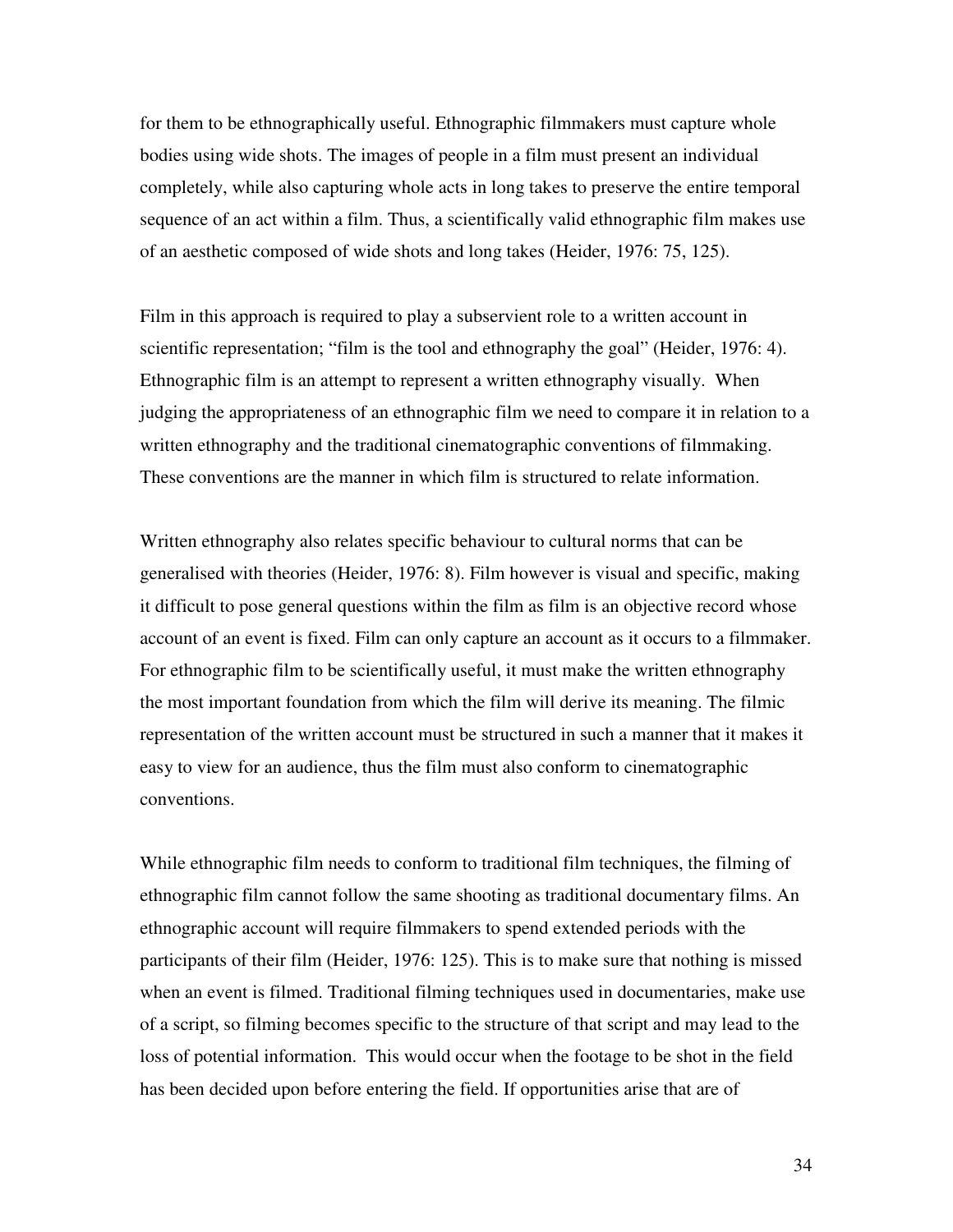ethnographic worth they may be lost, as the script cannot consider these opportunities. A written ethnography allows a researcher to record an event that they may not have experienced first hand. The filmmaker however, will need to be present at an event in order to capture it. The written account is thus able to gain a true sense of what occurs in the field, as researchers are able to gain information from a number of sources. Film is only able to present information from the specific view of the filmmaker.

It is here that we are able to identify Heider's positivist commitment. For Heider, written anthropology becomes the best account of ethnographic research because it is considered an accurate representation of reality. Reality is an absolute state that exists to be recorded by a trained ethnographer. This commitment to reality is positivist in its espousal of a realist ontology and objectivist epistemology. Reality exits as a truth to be captured. Capture can only occur accurately through writing. The written account becomes the most accurate expression of reality as it exists and is an absolute account of it.

Film is a poorer account of reality than can be depicted via writing. Film is hampered by its iconicity. Images cannot confer general and abstracted accounts like in a written account. Heider discusses film in post-positivist terms, where film is able to capture reality but not absolutely. While film is not able to capture reality, as it exists, it is still a useful medium able to give specific representations that a written account cannot give. Heider is positivist when it comes to a written account in its ability to capture reality in absolute terms. Film is less suited to capturing reality in absolute terms making his understanding of film post-positivist. However, while this schism in paradigmatic terms exists at the representational level, Heider is still a positivist as he adheres to the belief that reality can be represented in absolute terms via a written account.

#### **John Marshall: Reality's Advocate**

Marshall defines the film making practice that he employs as cinéma vérité (Marshall, 1993: 72-73). In actuality, he is actually referring to direct cinema (Prins, 1997: 285). Marshall considers the terms as interchangeable, however. The distinction between the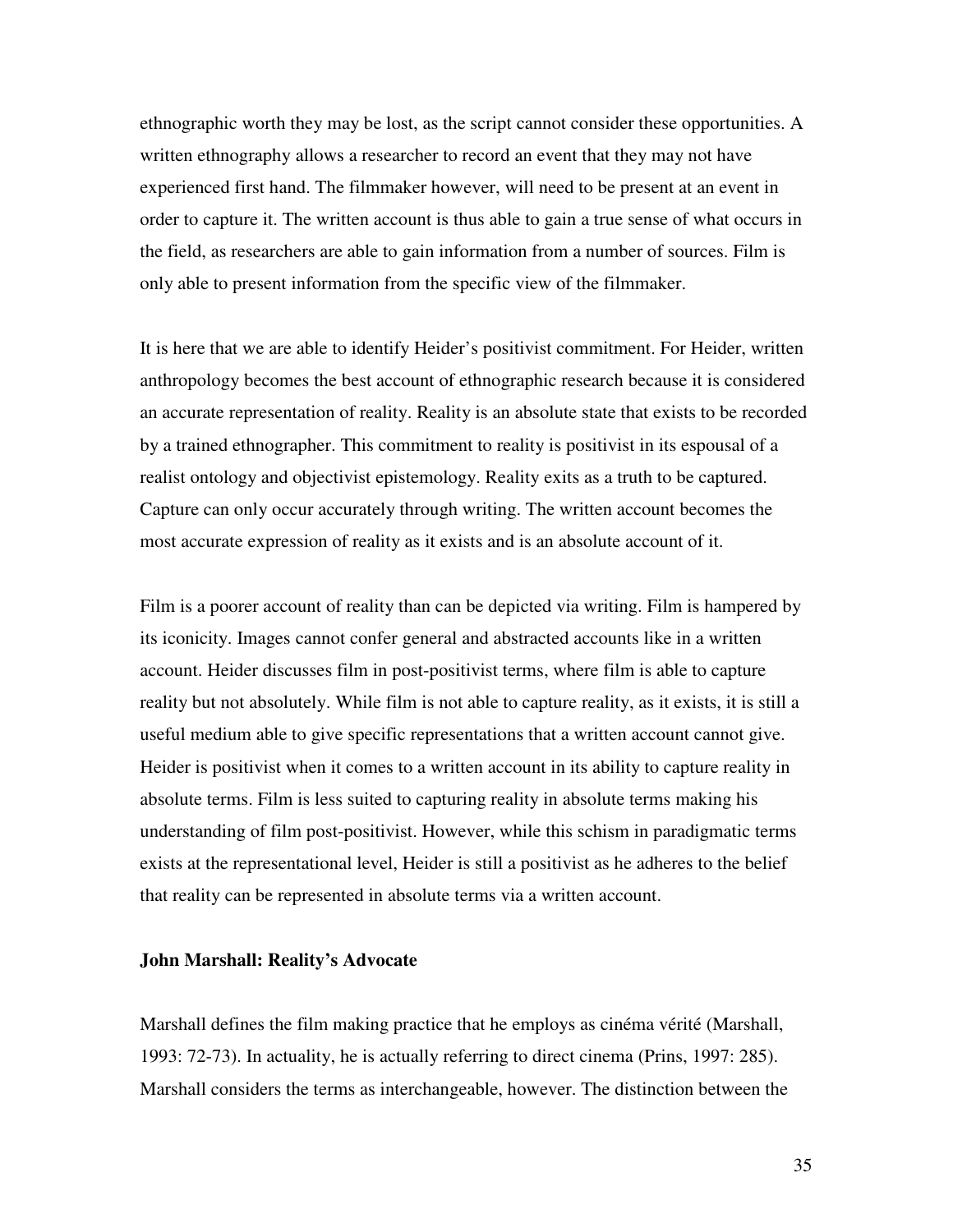two types of filmmaking may seem slight but the difference is crucial in determining the methodological orientation adopted by a filmmaker. Cinema vérité and direct cinema originated in different contexts (Grimshaw, 2001: 78, 82). Cinema vérité originated in Europe with filmmakers like Jean Rouch. Although direct cinema appropriated some characteristics of cinema vérité, as a practise, it was originated in the United States by filmmakers like Richard Leacock, Donn Pennebaker and Robert Drew<sup>4</sup>.

Cinéma vérité is a reactive cinema. The filmmaker's presence is a reactive entity that has an effect on the action that takes place in front of the camera (Grimshaw, 2001: 81), while direct cinema, like observational cinema, tries to capture reality in its own terms, negating the presence of the filmmaker (Grimshaw, 2001: 84; MacDougall, 1998: 115). In direct cinema, the filmmaker observes the patterns of action to be recorded (Marshall) while in cinema vérité, the filmmaker becomes part of the action (Rouch). Cinema vérité and direct cinema present two very different views of reality even though each type of cinema is a commitment to recording reality. The distinction between the two is the notion of the reality that is to be recorded.

Marshall's post-1978 films and videos are a form of advocacy for the Ju/'hoansi (Marshall, 1993: 20). In order for these films to be effective they needed to represent the reality of the Ju/'hoansi's lives. The challenge is to create films that break down the stereotypical myths of `the Bushmen<sup>5</sup>'. These myths are western cultural stereotypes of the Bushmen as idyllic hunter-gatherers rather than as real people living their lives. The only way to destroy these myths about `the Bushmen' is to show the `undistorted' reality of their lives. The lives of these people are the true reality, the reality that the Bushmen themselves live.

 $\overline{a}$ 

<sup>&</sup>lt;sup>4</sup> The term cinema vérité was originally an attempt by Rouch to translate Dziga Vertov's kino-pravda (cinetruth) into French. The terms cinema vérité and direct cinema have been used interchangeably. Grimshaw (2001: 75-85) details the different contexts that informed the two similar styles of filmmaking. Cinema vérité originated in a colonial context while direct cinema stemmed from the civil rights movements in the United States. Direct cinema is similar in shooting style to cinema vérité, with a commitment to journalistic ideals.

 $<sup>5</sup>$  The term 'Bushmen' is used in a generic sense to denote the Ju/'hoansi people (cf. Tomaselli, 1999). The</sup> researcher is aware of the controversies of the term, as its usage can lead to stereotypical constructions. This dissertation will make us of the term in the film analysis (Chapter 5), the term's use will be a means to describe the individuals in *The Hunters* and not as a stereotypical construction.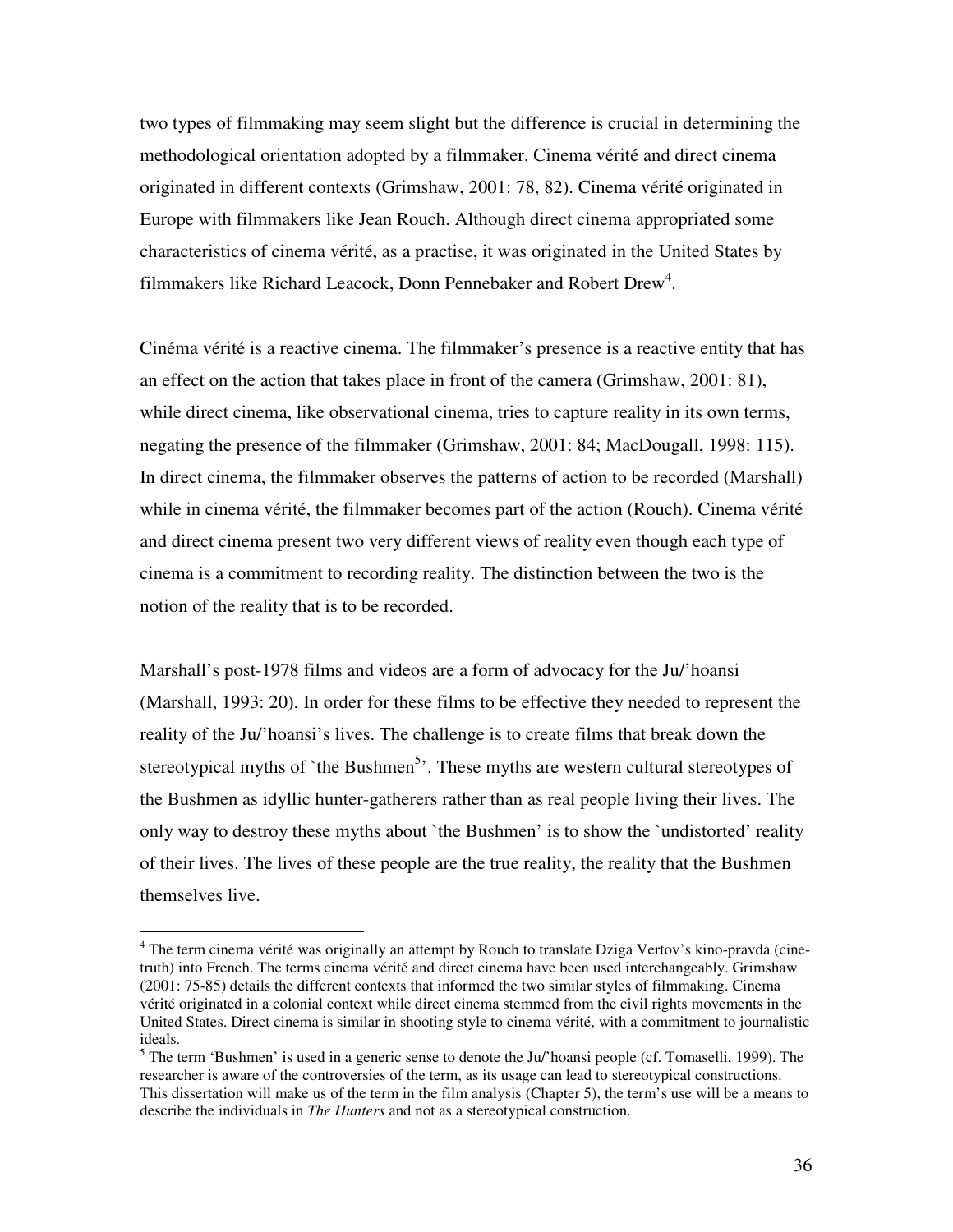The camera for Marshall is a window that can be moved around (Marshall, 1993: 30). The camera is an unmediated representation of reality. The only limitation to the adequacy of the representation is the amount of distortion of that reality that a filmmaker brings to a film. This distortion is myth-making, it is where a filmmaker brings his/her own preconceived notions to a film about an existing reality. These distortions limit the accuracy of the film as a representation of the reality being recorded. What a filmmaker needs to do is try and represent reality as it exists, and be mindful of his/her own view of that reality. Marshall is cautioning filmmakers about their own subjective biases which need to be suppressed. This is a positivist notion of how research needs to be conducted: the researcher must remove his/her presence and allow the object of study to present its meaning.

The number of slots captured in a film determines the accuracy of reality depicted in a film (Marshall, 1993: 90). Slots are the specific events that happen around the frame of a film showing a particular event. They are the events that affect a current event, but are not all able to be shown at one time, because the window of the camera can only attend to specific information at one point. Reality is a composite of a number of slots. These slots together make up an overall view of reality. This overall view sees reality as an absolute and therefore entirely knowable state, although a composite one. It then becomes the job of the filmmaker to try to capture as many slots as possible within a film in order to get the most accurate representation of reality.

Marshall's commitment to capturing a true reality is indicative of his theoretical perspective. As discussed in the previous chapter, positivist views see objective reality as pre-existing as a whole. The challenge for a researcher is to try to give an accurate account of reality as it truly exists. This is exactly what Marshall (1993) articulates. It is a view that reality is knowable and that as a filmmaker one must try to limit one's effect on the final film.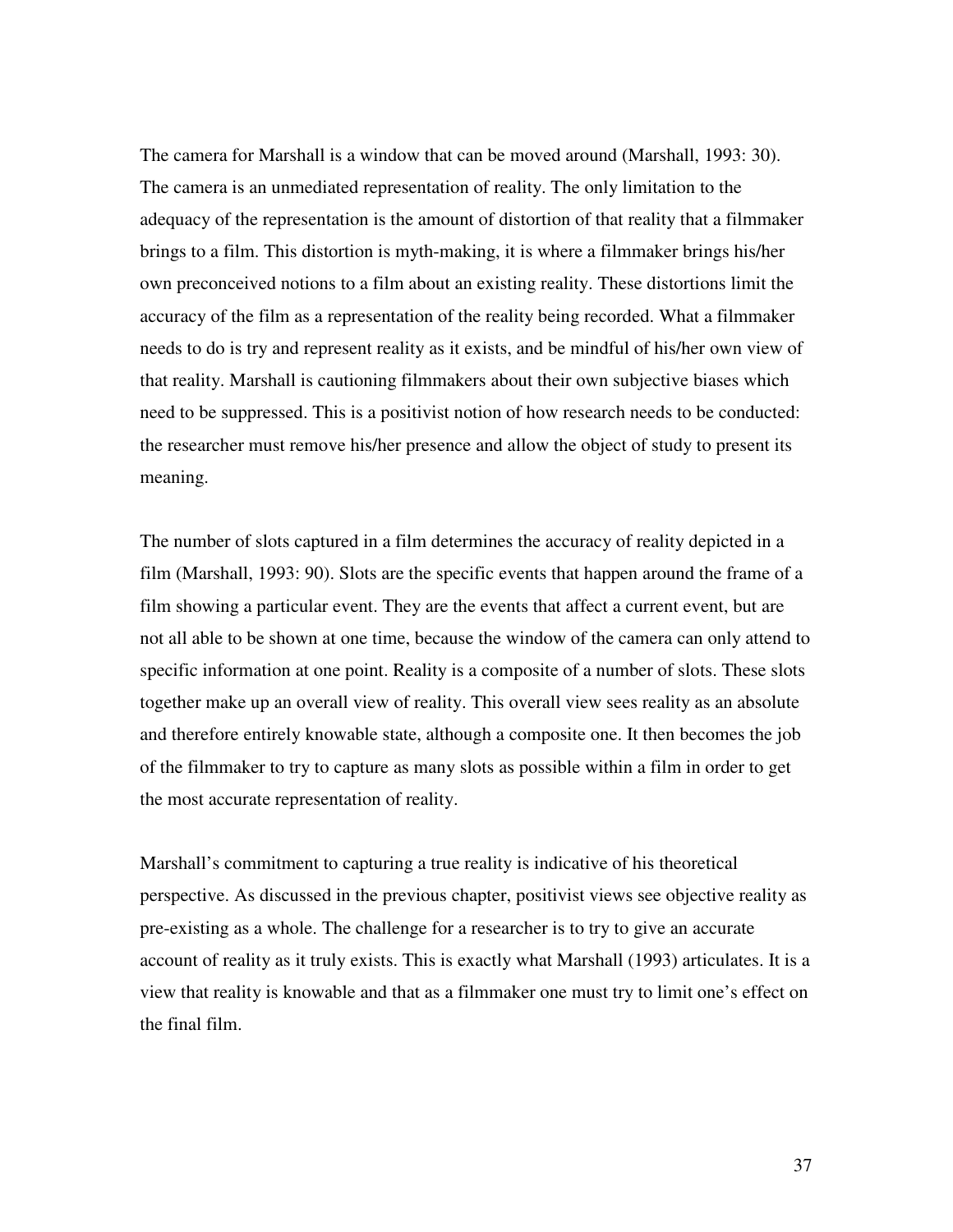Like Heider (1996), who sees a written ethnographic account as the best knowable source of reality, for Marshall (1993) reality is a complete state from which a film is made. Film as a medium captures reality in a weaker form than it really exists. Both accounts see reality as being ultimately knowable and existing in its entirety. Although Marshall does not advocate that a film be based on a written account, the manner in which he has conceptualized reality is the same way that Heider (1976) talks about a written ethnography. Essentially, reality based on slots and a written record are both ideal representational states that film needs to try to represent as best it can.

While the two theories aspire to an ideal representation of reality in their own ways, their views of the limits of film are also similar. This differs from Margaret Mead's (1995) account that sees film as an objective record of reality in and of itself. Marshall and Heider make no such commitment. Both approach film as being able to capture reality to a degree only. Taking what we know of the paradigms of social research into account, these theorists can be located as post-positivists rather than positivists when it comes to the nature of filmic representation. Reality exits as an absolute, but due to film's limitations, it is not able to capture that state completely. What film is able to do is offer a representation that tends towards reality. How much a film tends towards reality makes a film a lesser or better account of the reality that a filmmaker wishes to capture. Thus, film is only able to capture reality to a degree. It is this understanding of film's representational ability that makes both of these theories post-positivist.

## **Interpretive Theories: Just When You Thought it Was Safe to Go Outside**

Interpretive film theory sees meaning as being generated by both the audience and filmmaker. Following a constructionist epistemology, these theories view the generation of meaning as being between a subject and an object. The film becomes the object about which individuals make sense. The manner through which individuals make sense of films will depend on their social environment and experience. Since these views take the audience's perception into account, the way that a film is made will also determine the form of a film.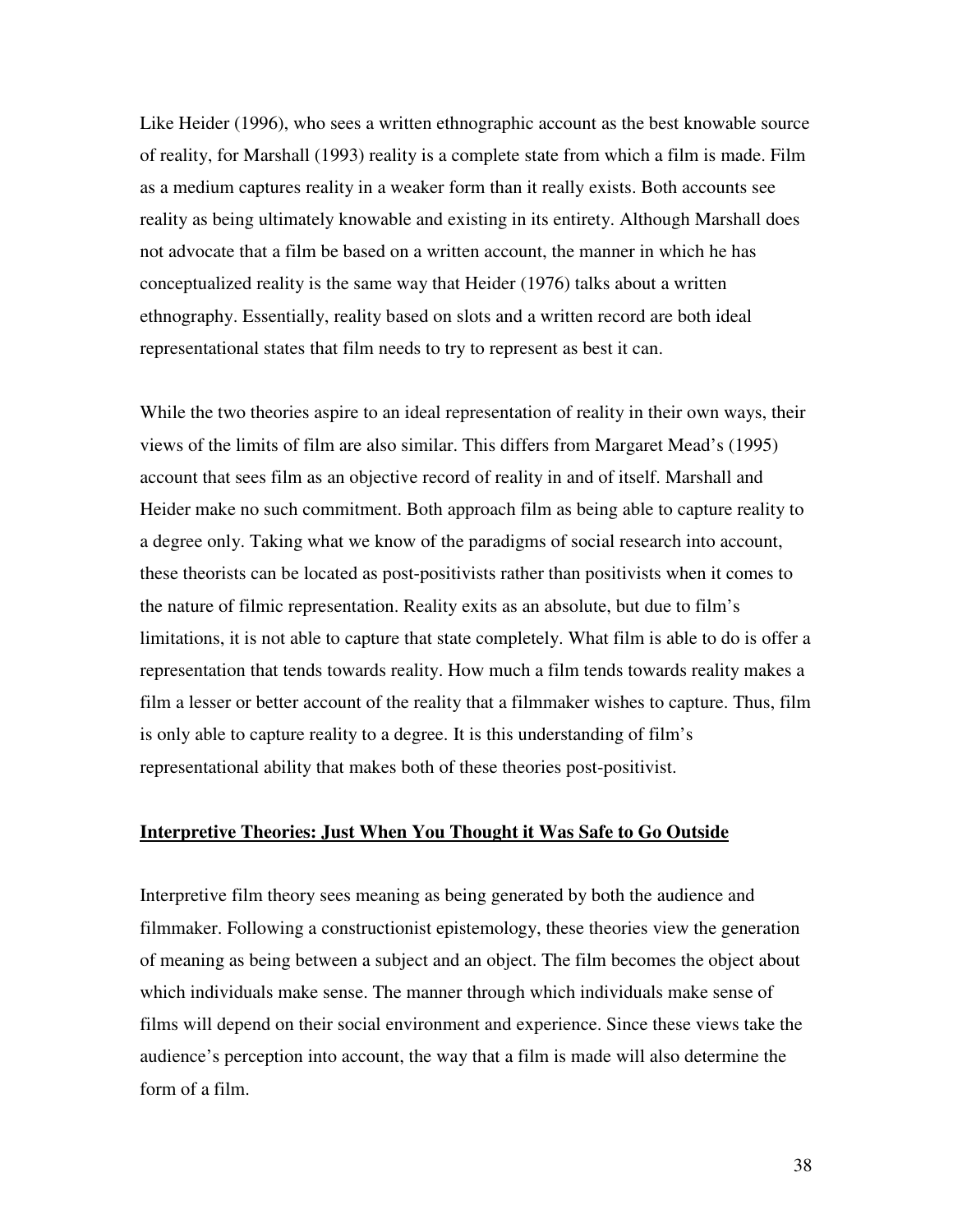A number of theorists of interpretive ethnographic film exist<sup>6</sup>. This analysis will consider two theorists: Jay Ruby (1977; 1980; 2000) and David MacDougall (1998). These theorists articulate respective interpretive theories. Ruby articulates a reflexive ethnographic cinema, while MacDougall develops a phenomenological approach. Each of these theories are exemplars of other interpretive theories in ethnographic film. Ruby's theory will be shown to be inconsistent with the methodology of interpretivism while MacDougall will be validated as a truly interpretive view.

In interpretive accounts, the audience is an active determinate of the meaning of a film. Arnold Shepperson articulates such an interpretive view of the audience (1994: 396-397). In a commentary article on Bill Nichols's book *Representing Reality*, Arnold Shepperson challenges Hansen *et al's* (1991) view on the way that specific types of films encode meaning. Hansen *et al* (1991) find few differences between ethnographic films on the one hand and pornographic films on the other, as both are argued to exhibit naked bodies. For Hansen *et al* (1991) the difference between the types of films is the way in which they are produced to evoke specific responses from their audiences. For Hansen *et al* (1991) the production of a film codifies a film's meaning in specific ways, thus different types of film have different production goals. Shepperson challenges this view. Rather than the film being coded to be either pornography or ethnography, what also determines the meaning of a type of film is the expectation that an audience has for a film. Shepperson (1994) argues that audience anticipation will shape the meaning derived from it. The anticipation that an audience has for a film is directly shaped by marketing and the context of exhibition. If an ethnographic film which does show naked bodies were to be shown in a red light district then it might be interpreted as pornography by audiences looking for this genre.

Another account of the role of the audience in determining meaning comes from Wilton Martinez (1992: 133-134; 142-145) who examines the meaning of ethnographic film from the perspective of the audience. Martinez opposes author centred theories that locate

 $\overline{a}$ 

 $6$  Two other mentions would be Sarah Pink (2001) and Keyan Tomaselli (1999). Pink follows a subjectivist notion of ethnographic filmmaking. Tomaselli, like David MacDougall, describes ethnographic filmmaking in terms of a phaneroscopy, a phenomenological theory described by Charles Sanders Peirce. .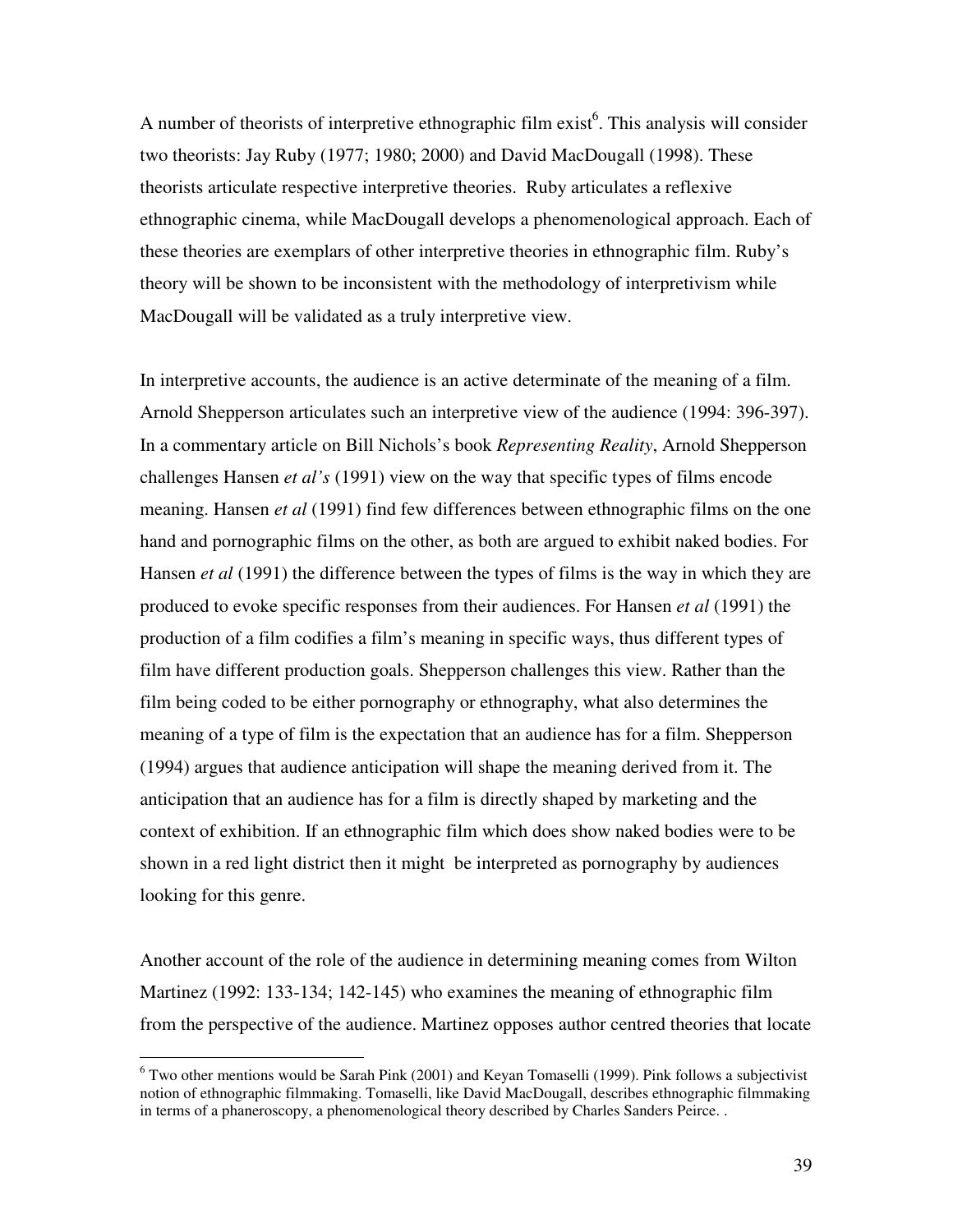the meaning of a text as having been constructed solely by the author of that text; this view sees the text as having power over the audience and presents a single message. Martinez (1992) applies reception theories in order to examine how meaning is gained from ethnographic texts. His subjects were drawn from a class of University of Southern California visual anthropology students. What he found was that students were largely resistant to the messages that the films were supposed to engender. Anthropology's purpose is to challenge ethnocentric bias that westerners have of indigenous cultures. However, Martinez's (1992) results show that these students were reading the films in ethnocentric ways and that these views did change during viewing. The students were bringing in their own cultural perspectives in reading the films, which subverted the directors' intentions.

From both Shepperson (1994) and Martinez (1992) we can see an interpretive film commitment to the audience in the determination of the meaning. Audiences actively engage with a film and do not just passively receive intended messages. A commitment to an audience is the specific way in which to identify an interpretive film. With this in mind, we can then understand how different theorists argue for an interpretive film theory. This contrasts sharply with the positivist commitment to reality as a stable and absolute entity. Positivist films focus more intently on the creation of a film to better capture reality, rather than on the way in which audiences make sense of a film. This general commitment should be present in an interpretive theory of ethnographic film, which we will look for in the following two theories.

## **Jay Ruby: 'If it quacks like a duck…'**

The first of the interactive theories is that offered by Jay Ruby (1977). Ruby describes an interpretive ethnographic cinema as one that is reflexive. By being reflexive, a film is able to give an audience all the information required to make an informed decision about how to make sense of that film. However, while Ruby identifies his theory as an interpretive one, his view is still very much a positivistic one. David MacDougall (1998)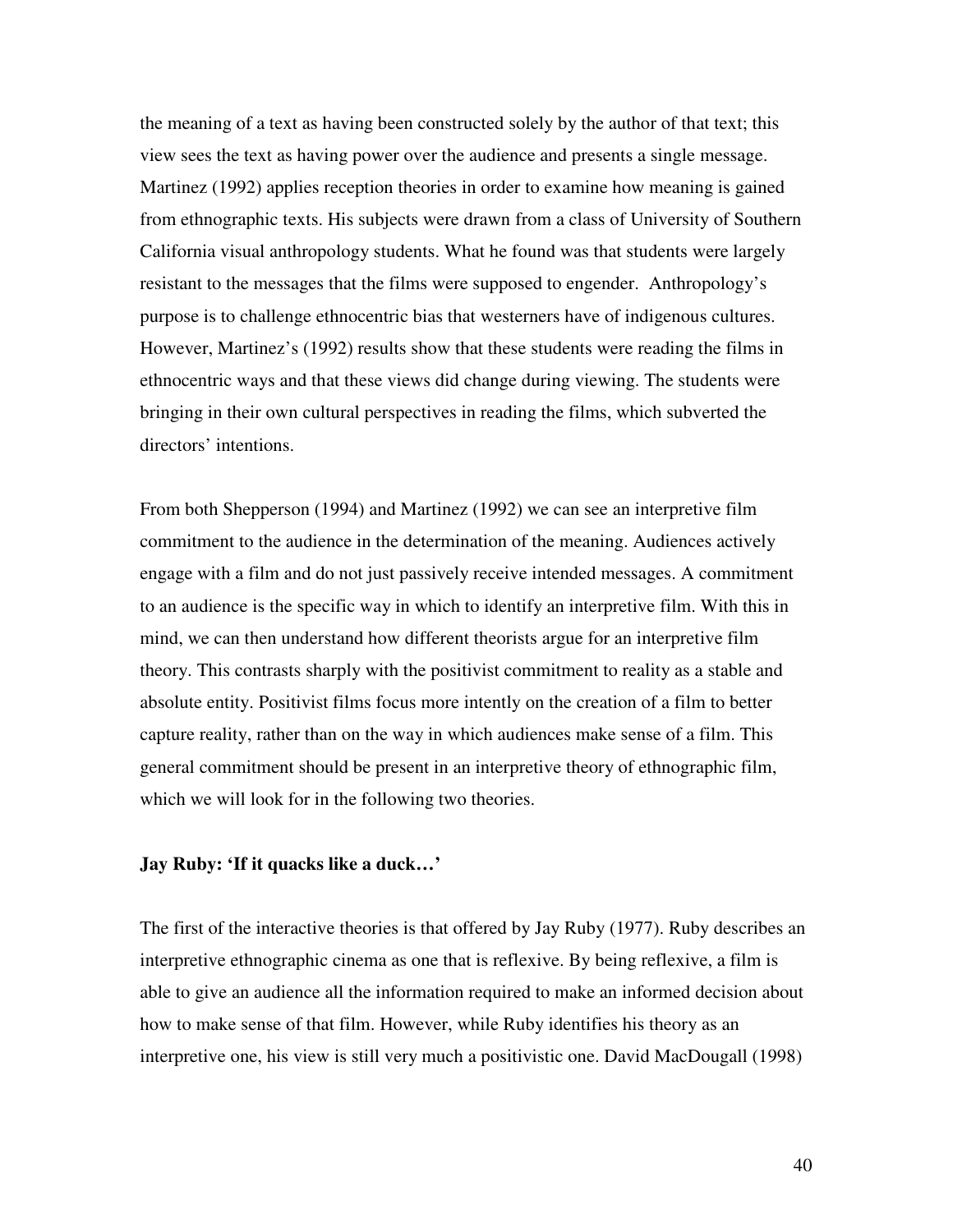attests this, and I will give justification to this claim from what is known about the two paradigms of social science.

Ruby (1980: 155; 2000: 161) denounces the positivist's view in anthropology. This antiquated paradigm's concern with the legitimatization of anthropology as a science led to what has been described as a crisis of representation in anthropology (Ruby, 2000; Denzin & Lincoln, 2000). Criticisms levelled concerned the paradigm's naïve views on objectivity, truth and the progress of science. The previous colonial subjects of anthropological enquiry challenged the previous scientific legitimacy of anthropology. Scholars such as Edward Said (1979) presented a disturbing picture of the role that anthropology played in suppression in many of these communities in the name of colonialism. This challenged the tightly held belief that anthropology, as a science was an objective and unbiased scientific endeavour.

It is from this political climate that Ruby develops his vision for an anthropological cinema, one that is interpretive rather than positivist. Anthropologists are no longer able to invoke objectivity as a means of legitimizing their research. Positivist methods hide a range of intentions that the researcher has during the research process that will shape the outcome of the research (Ruby, 1980: 154; 2000: 153). Anthropologists now have ethical, political and moral responsibilities to those they research. The researcher is accountable for the impact that his/her research exerts on the subjects and the manner in which the subjects are being portrayed. Reflexivity as a method is encouraged, as researchers need to make sure that their presence and intentions are known in a study. This is done to ensure that the methods employed are transparent to others and that the representations of the subjects in a research project are not solely based on the conclusions of the researcher, but also the manner in which that research was conducted.

Reflexivity is described by Ruby (1977: 3-4; 1980: 156-157; 2000: 154-155) with the aid of the producer-process-product model appropriated from Johannes Fabian (1971). Firstly, the producer is the person who encodes the text, the process is the means, methods, etc. that shapes the text and the means by which it is sent, and finally the

41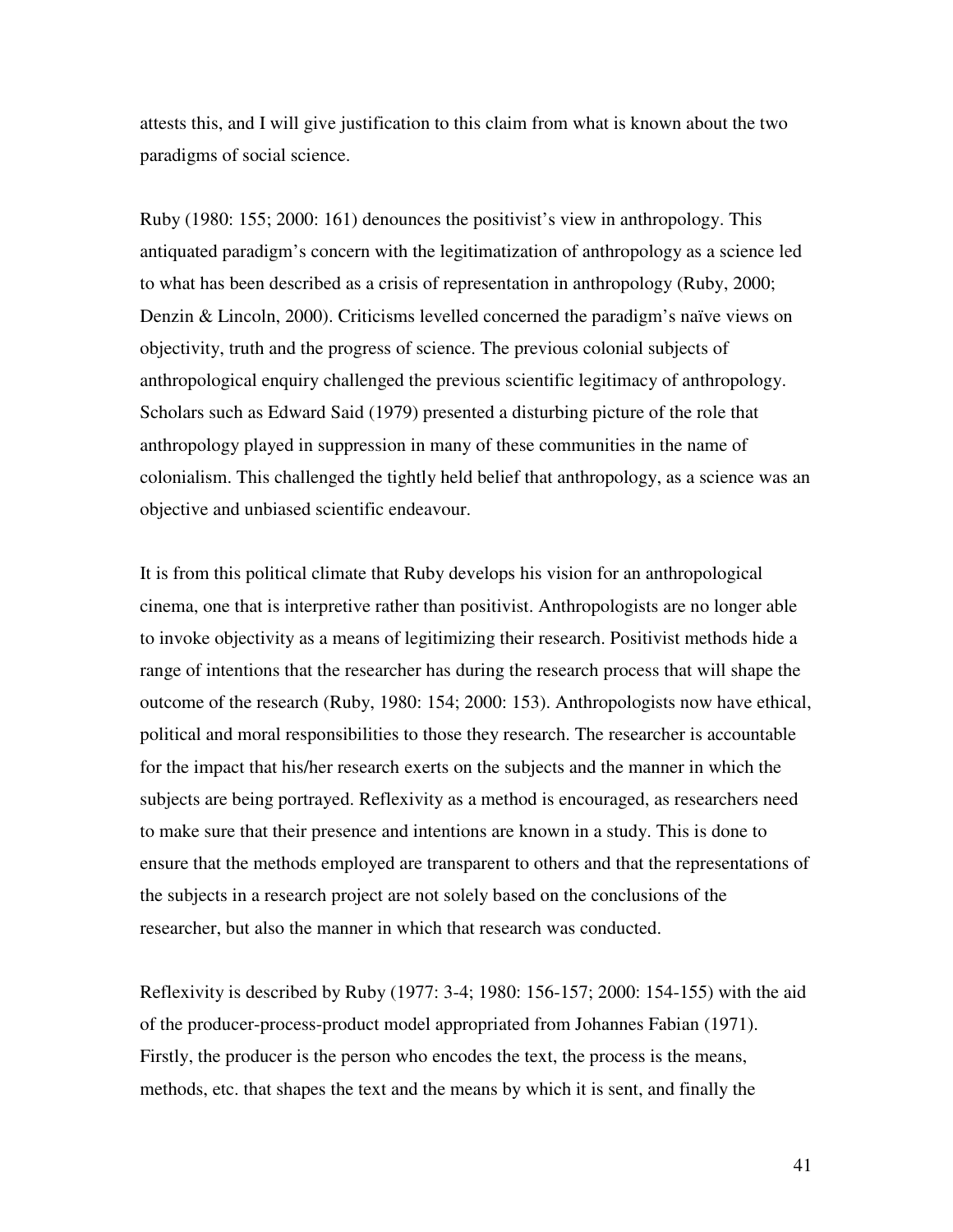product is the final text that represents the research. In his book, *Picturing Culture* (2000), Ruby adds the reader/viewer of the text in the process. The reader/viewer is responsible for the decoding of the text for its meaning.

Ruby talks of symbolic strategies when describing his notion of communication between the producer and the viewer in visual anthropology (Ruby, 2000: 184-185). This communication theory assumes that all kinds of pictures are culturally coded communicative events that are produced for a specific context. The producers use a variety of codes that are culturally appropriate for the specific target context. The meaning that viewers are to gain from a text is specific and is what the producer intends the viewers to gain. Thus a text has an intended impact that the producer wishes to impart to the viewer. Producers need to hypothesise the viewer's ability to derive the intended meaning with little hope of knowing whether the meaning they intend is received. However, viewers have an active role in the construction of meaning in a text, the relationship the viewer has to a text is that they either take meaning from it or supply meaning to it. A viewer can take the intended meaning that the producer intends and/or they can supply their own cultural meaning to a text. Most viewers, contends Ruby (2000: 184), attribute to a text what they already know about the world in which they live, regardless of what the producer intends. Thus, viewers are able to construct meaning that is contrary to what the producer intended the meaning to be.

Ruby gives a definition of what it means to be reflexive:

To be reflexive is to structure a product in such a way that the audience assumes that the producer, process, and product are a coherent whole. Not only is an audience made aware of these relationships, but they are made to realize the necessity of that knowledge. To be more formal, I would argue that being reflexive means that the producer deliberately, intentionally reveals to his audience the underlying epistemological assumptions which caused him to formulate a set of questions in a particular way, to seek answers to those questions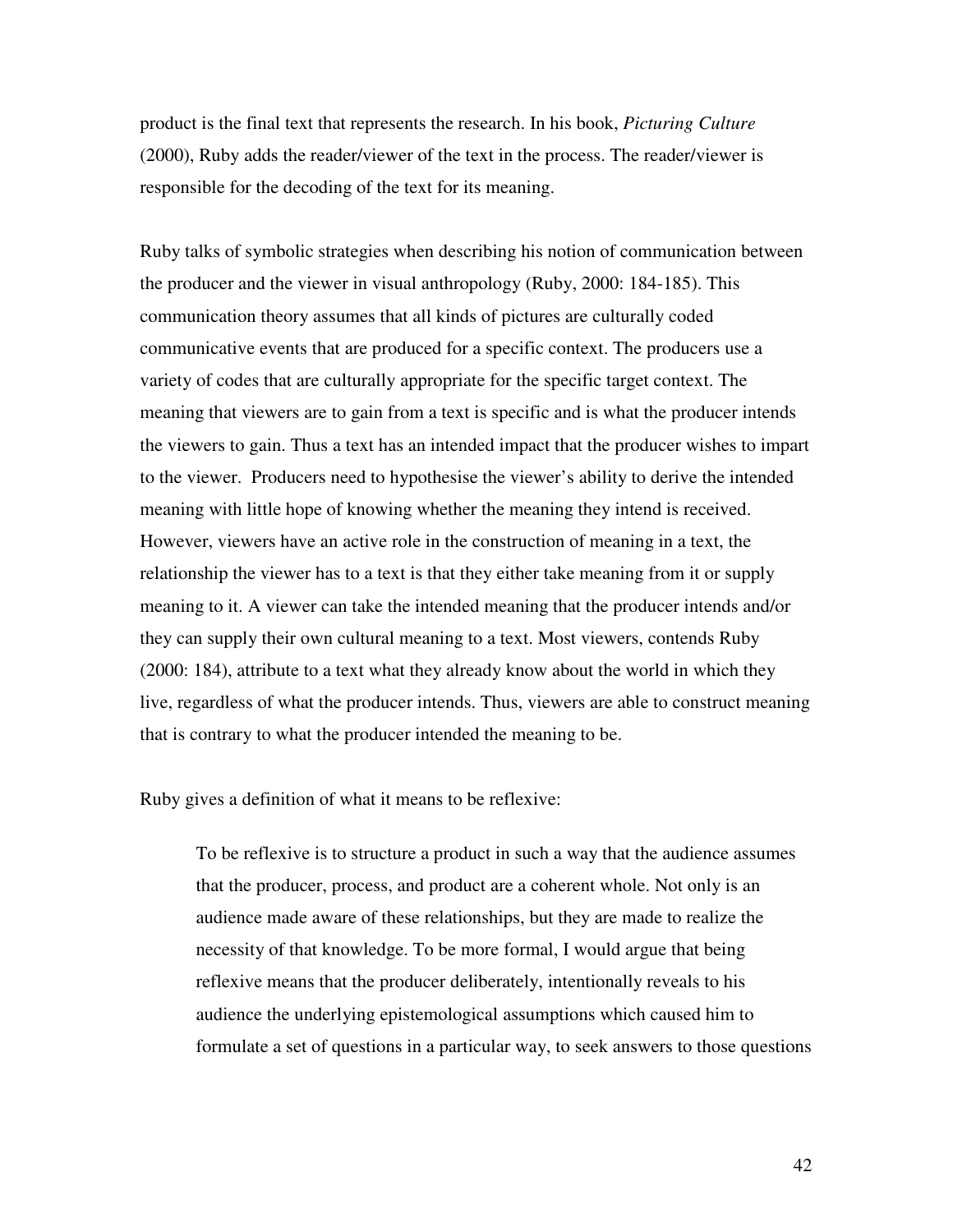in a particular way, and finally to present his findings in a particular way (Ruby, 2000: 157).

Reflexive ethnographic film is a response to the objectivist assumption held about film (Ruby, 1977: 5; 2000: 161). Like a written ethnography, film can be used to capture a culture rather than present a record of a specific event or activity. This does not mean that film cannot be used as an objective record, but rather that film has more uses than just as an objective record. Film is a cultural product produced by individuals in an attempt to present certain points to their audiences. An objective record attempts to remove the presence that the researcher/filmmaker has on the film, with the assumption that film is an unmediated and objective means of capturing culture.

David MacDougall (1998b: 88-89) agrees with Ruby on the need for an interpretive theory of ethnographic film. MacDougall does not agree with the nature of reflexivity as described by Ruby. He refers to this type of reflexivity as external reflexivity. This type of reflexivity as an interpretive strategy is problematic. The definition that Ruby espouses does not go far enough as an interpretive method and the definition sees reflexivity as external to the text. External reflexivity proposes an external frame of reference that researchers make use of to assess the work. The external frame becomes the standard from which the work is judged. This makes the work more scientific as it permits an interpretation of the known bias in a work. There is thus the implication that there is an ultimately achievable "correct" interpretation in giving a text its scientific objectivity.

The interpretivist theory that Ruby articulates is more positivist in detail than interpretivist. MacDougall (1998) notes how the notion of reflexivity detailed by Ruby preserves a notion of objectivity. To put it another way, let us look at Marshall's (1993) theory of slots again. This theory sees reality as composed of a number of events called slots, the more slots able to be captured on film, the better a representation of reality that film will be. Think of Ruby's notion of reflexivity as a slot. By saying that reflexivity must reveal the producer's presence in the creation of a film, makes it just another type of slot that we don't normally see. What Ruby is essentially saying is that a reflexive film

43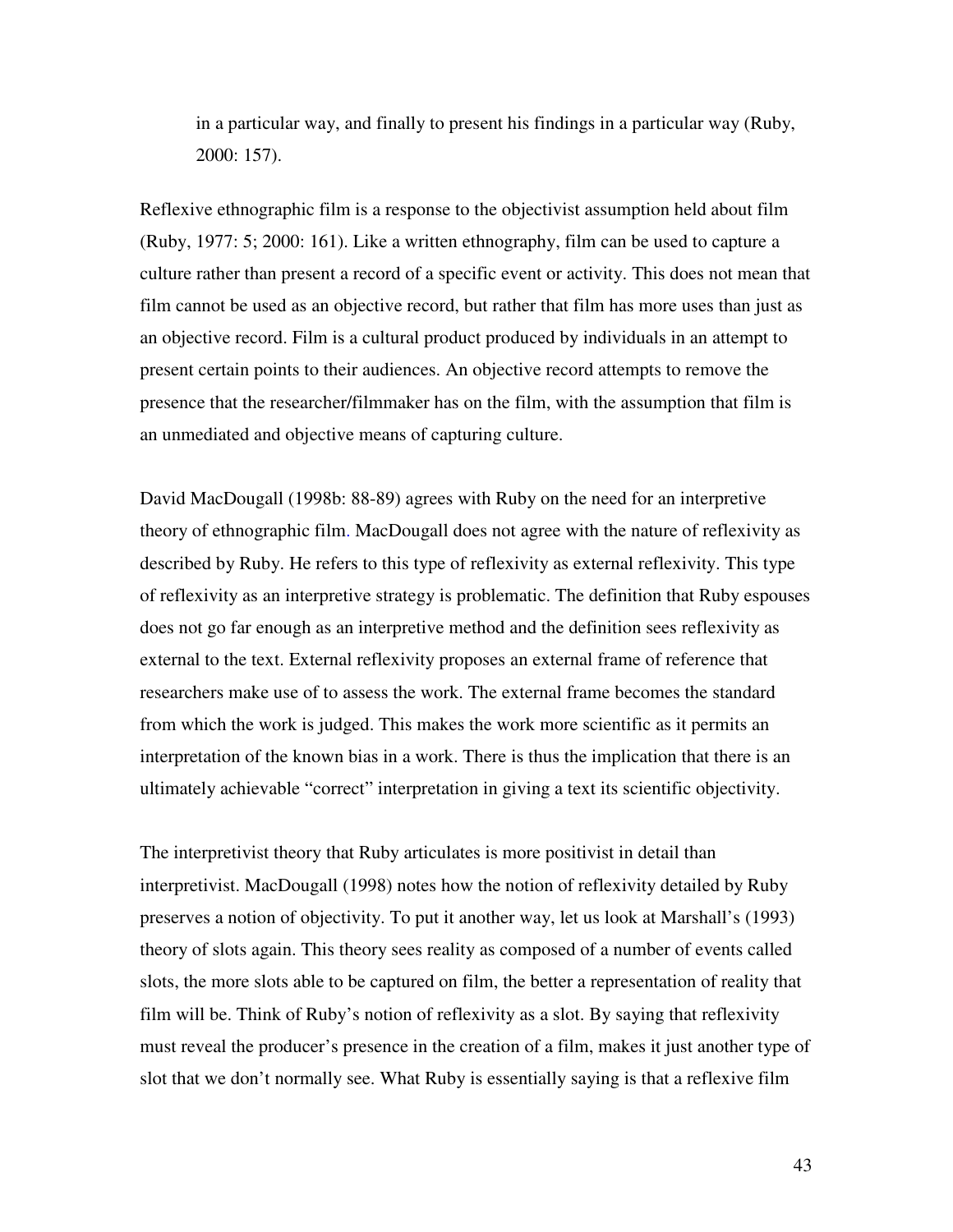by his definition is a realistic representation of reality as it is. This is thought of in absolute terms, which oddly makes Ruby a positivist, because of the strong case that he makes for this type of film as presenting filmmaking, and thereby reality, as it really happens. So a film becomes a way of representing how things exist in reality through seeing how the film is produced. Thus, Ruby's theory of reflexivity is a positivist one as it is an absolute view of reality.

#### **David MacDougall: Transcultural Cinema**

With David MacDougall (1998a), we begin to see interpretive theory that adheres to the understanding of interpretivism that follows a constructionist epistemology. This account gives the audience a determining status in the generation of meaning from a film. I begin with a description of this account by MacDougall. This account is phenomenological in nature as it argues for a bringing of object and subject together in meaning construction through intentionality.

MacDougall espouses the use of an observational filmmaking aesthetic associated with positivism. However, MacDougall refines the approach to suit a more interpretive method. In describing his approach to filmmaking, MacDougall describes it as participatory cinema (MacDougall, 1998c: 134). Rather than observe and record the lives of the subjects from a removed distance like in observational films, MacDougall approaches the film making process not just as a capturing of reality. In his participatory approach, the filmmaker develops the thesis of a film with its participants. Thus, the authorship of the final film cannot be ascribed only to the filmmaker, as the participants are also involved in the negotiation of the meaning encoded into the text of the final film. While MacDougall uses the aesthetic techniques of observational cinema, he goes beyond the observational approach's attempt to capture reality and rather constructs his films as a negotiation of meaning with those being filmed. The final film is thus mediation between the filmmaker and the filmed on the nature of the reality being filmed.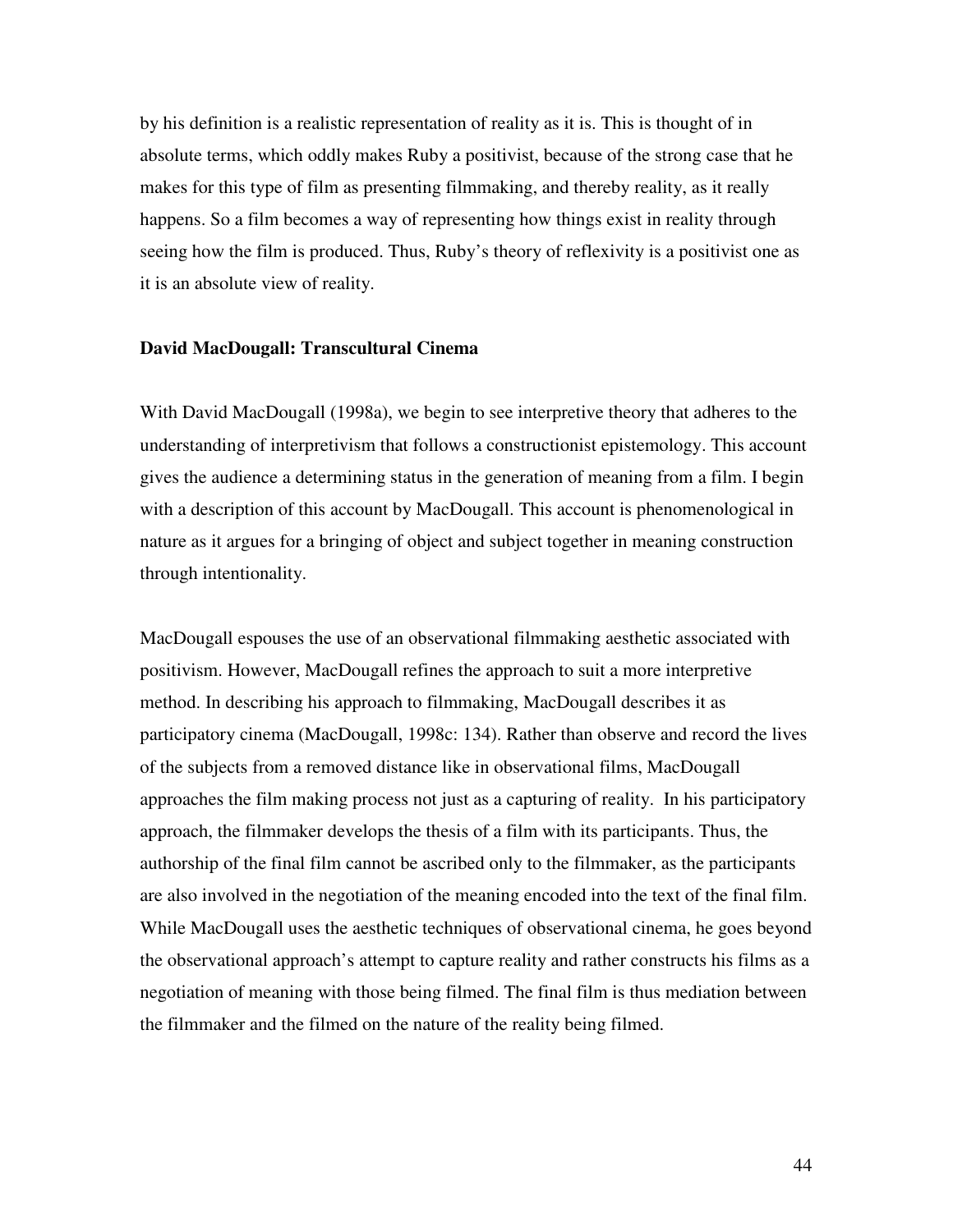The meaning that a film encodes is also strongly determined by an audience for MacDougall (1998b: 79). In an ethnographic film, the audience understanding of events is what determines the final meaning. MacDougall later developed his participatory cinema to an intertextual cinema (MacDougall, 1998c: 137). This refinement of his earlier participatory approach sees the role of meaning construction as shared between the filmmaker, the participants and the audience. While similar to Ruby's distinction, MacDougall does not see each entity as existing independently from each other in the construction of meaning. The three entities exist as a single entity in the construction of meaning. The meaning rests as much with the audience as it does with the filmmaker or the filmed participants. If any one of these entities is absent then there can be no film, and thus no meaning.

MacDougall offers an account of how meaning is to be generated through an interaction with a film (1998b: 262; 271-273), thus a subject (audience) interacts (intentionality) with an object (film). This view also gives an account of how meaning is created in the film through the interaction between filmmaker and the participants. Together filmmaker and participants create the film of which the audience makes sense. Thus, when the audience watches a film they are also interacting with the filmmaker and the participants in the film to generate the meaning of the film.

MacDougall uses a nuanced concept of reflexivity, described by Lucian Taylor (1998: 18) as deep reflexivity, rather than that of external reflexivity as described by Ruby. This notion of reflexivity sees the position of the author of a text as an implicit manifestation in the film itself. MacDougall (1998b: 89) argues that the audience is able to discern epistemological and methodological choices that the filmmaker has chosen without having the filmmaker to explicitly invoke it. Reflexivity and the subject matter of a film coexist. The assumptions that the filmmaker brings to the subject matter will manifest in the film itself without the filmmaker's explicit intent to make it apparent. The epistemological position of the filmmaker is also the position that will manifest in the film by that filmmaker. The discernment of these epistemological and methodological positions is done by and the responsibility of, the audience. Audiences make the final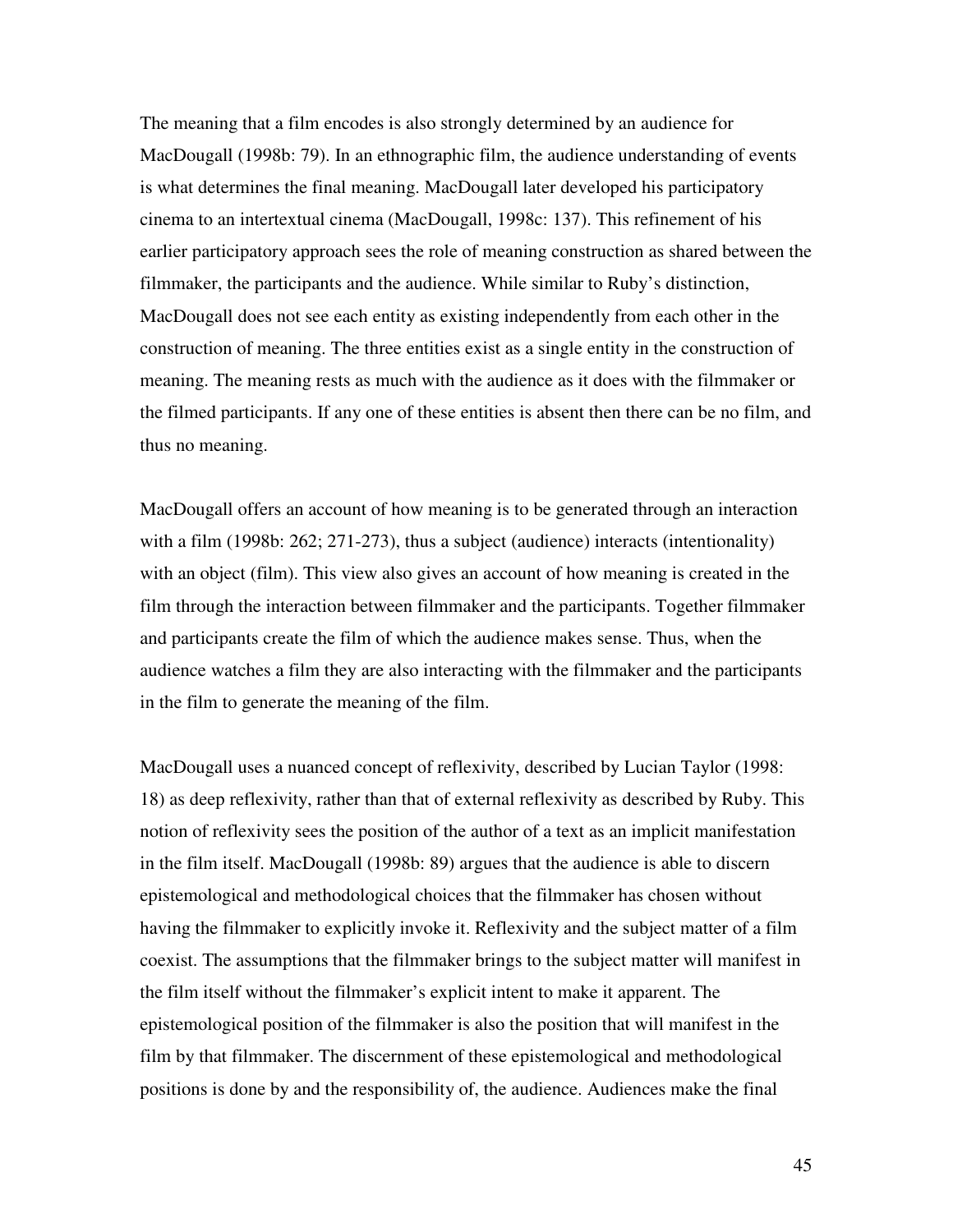meaning of the film and are able to see the filmmaker's intentions. The responsibility of the reflexivity of a film is not just of the filmmaker but also equally of the audience (MacDougall 1998b: 89-90; Taylor, 1998: 18-19).

As discussed in the previous chapter it is important for interpretive researchers to have an understanding of reflexivity. The notion can be either a deliberate one or an implicit one. The danger with an explicit reflexivity is that it just becomes an itinerary concern. For Ruby (2000: 154) reflexivity is a structural commitment to representing reality as it truly is. Ruby is committed to the construction of a film rather than the meaning that is gained from it, or the meaning that a filmmaker creates in a film. This is a fixation on process rather than on the perception of the filmmaker. Reflexivity should not be only concerned with the creation of a text, but rather with the way that an individual makes an interpretation through a text. MacDougall realises this distinction, where an interpretive theory of ethnographic filmmaking is an interpretation that is negotiated firstly with the subjects of a film and secondly with the audience. Rather than the film having to follow a certain structure, film is ultimately an expression of interpretation. Reflexivity in a film is the site where meaning is generated by interpretations, and these interpretations are not fixed and absolute. A perspective gives insight into how a filmmaker, participant or audience make sense of the final film. Thus, in interpretive film theory, film is an expression or perception of reality rather than an absolute version of reality.

## **Conclusion**

By having analysed ethnographic film theories in terms of their paradigmatic orientations we have been able to make some discoveries. The positivist film theorists discussed are actually more specifically post-positivists, a distinction that becomes important. The postpositivist view does not assume film as an objective record of reality, as the medium is too susceptible to subjectivity. Thus, although film is still a beneficial tool for research it is not able, due to its limitations, to capture reality as wanted by the post-positivist theory.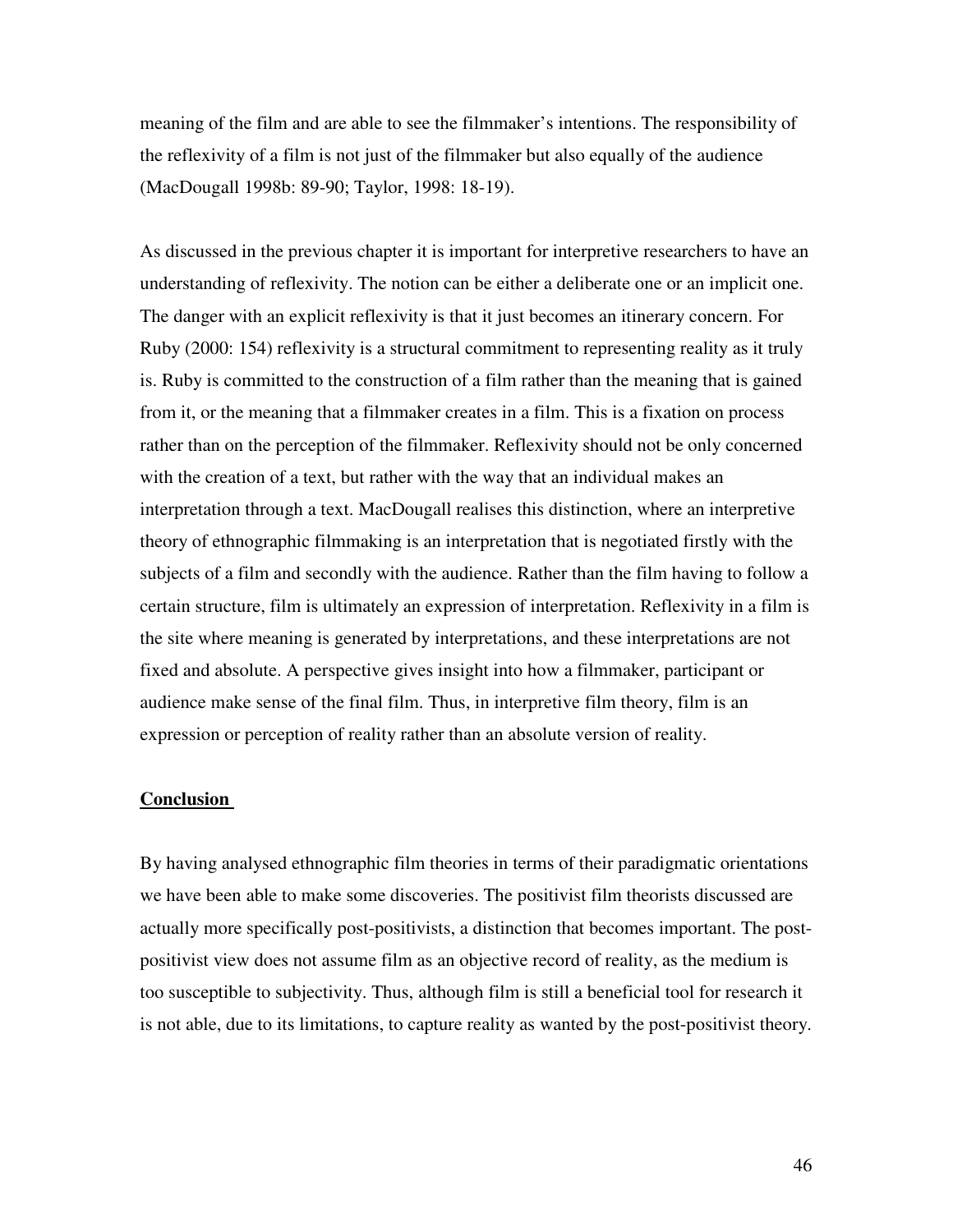The interpretivist theories rather than regarding film as an unsuitable medium of research see subjectivity in any film as inevitable. These theories realise that a filmmaker is not the only individual who generates meaning in a film. The process of understanding is not attributable to any one individual involved in the process of meaning generation. However, the presence of those who make a film is not invisible. For this reason, reflexivity is argued to be important in a film, as the filmmaker is revealed. The disagreement becomes what form reflexivity should take. External reflexivity does not provide an interpretation, it is rather an attempt at a new realism. This reflexivity has a conception of what reality is, and it is this reality that must be shown in a film, making this conception of reflexivity more like a positivist view. Interpretation is not fixed, it is multiple. Thus, there can be no one correct understanding of reality. An interpretivist film should try to represent the perspectives of those who are portrayed and those who make a film so that an audience is able to come to their own understanding of those perspectives. There is no specific set and determined answer in an interpretivist film.

Thus, we can see that by looking at the ethnographic film literature we are able to note inconsistencies and understand the issues in a more specific manner. What needs to be done, in the following chapters, is to examine how these theories affect the way ethnographic films are made.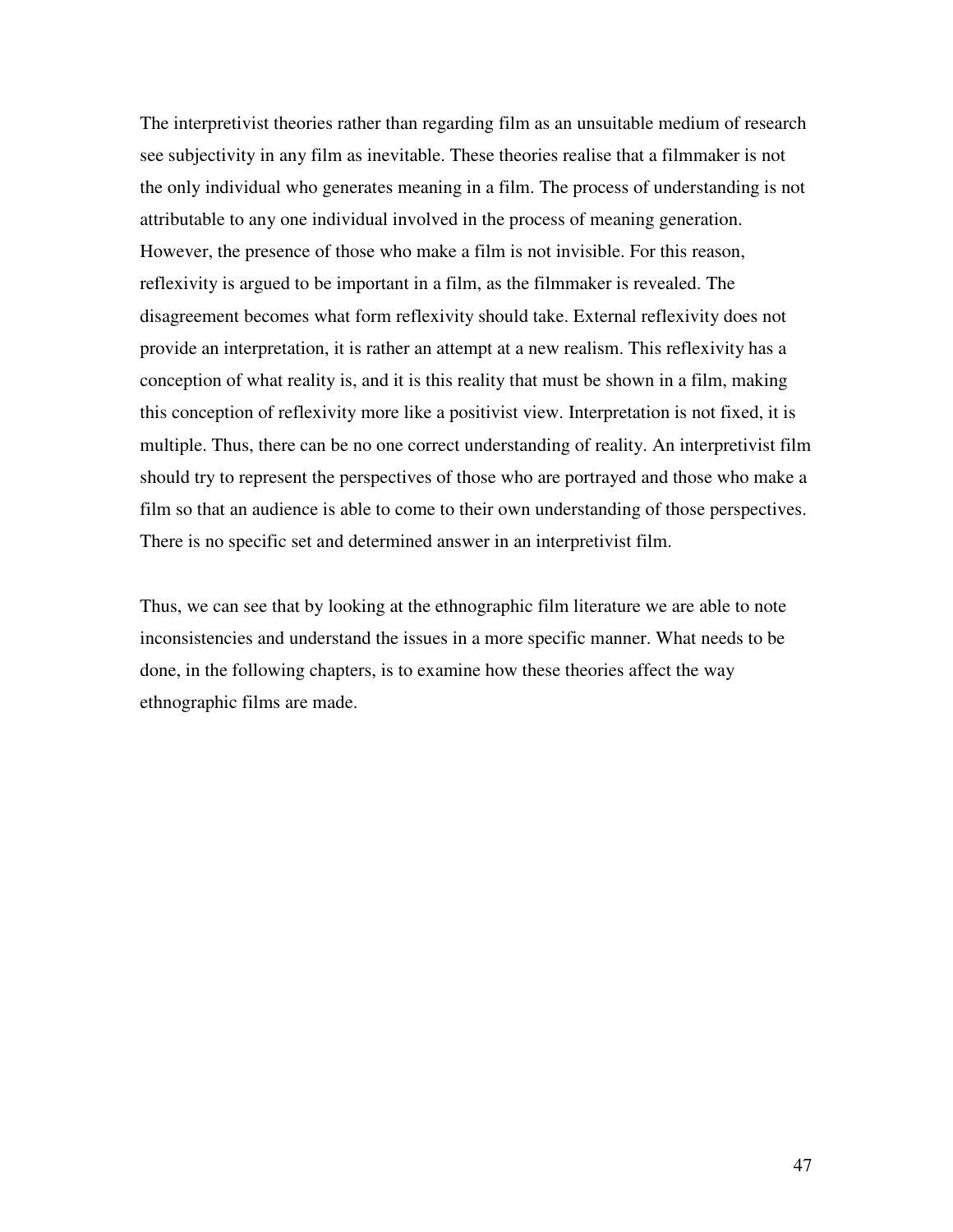## **Chapter 4: Semiotic Film Analysis**

Film criticism…needs to move beyond mere analysis of the produced text and integrate questions of form, content, and con-text. Films, or even criticism of them, should never be taken for granted. It is a comment on academic practices that few books and articles on film deal with context/historical context, and the cycle of relationships that develop between the conceived and public texts. As important, is the need to examine the above intertexts in relation to con-texts and, indeed, concealed texts, those discourses and information suppressed by preferred readings (Tomaselli, 1999: 55).

The semiotic analysis is one that has been laid out by Tomaselli (1999: 29-48), and as described in the previous chapter is an interpretive view of the production of film. Tomaselli (1999) locates semiotics within a phenomenological framework of film analysis. Meaning is not the sole domain of the film or text but rather the generation of meaning between how a text is constructed and how audiences make sense of that text. Whether the meaning the audience gains from that text is the intended meaning is irrelevant, as we cannot change the interpretations that audiences make of a film. All that can be reasonably expected is to motivate and describe how those meanings are arrived at and are specific to particular audiences. The audience is as important in the generation of the meaning of a film as the film is itself. Film is the site of potential meanings that an audience makes sense of through their understandings of the world.

Semiotics is a method of analysis that investigates how meaning transpires within various modes of representation: language, pictures, performance etc. Semiotics is concerned with not only how these representations come to gain meaning but also how their prevailing meanings are the outcomes of encounters between individuals, groups, and classes. The meanings that are possibly generated, are bound within the purview of culture, which is the description that individuals have of the social, mental, and physical

48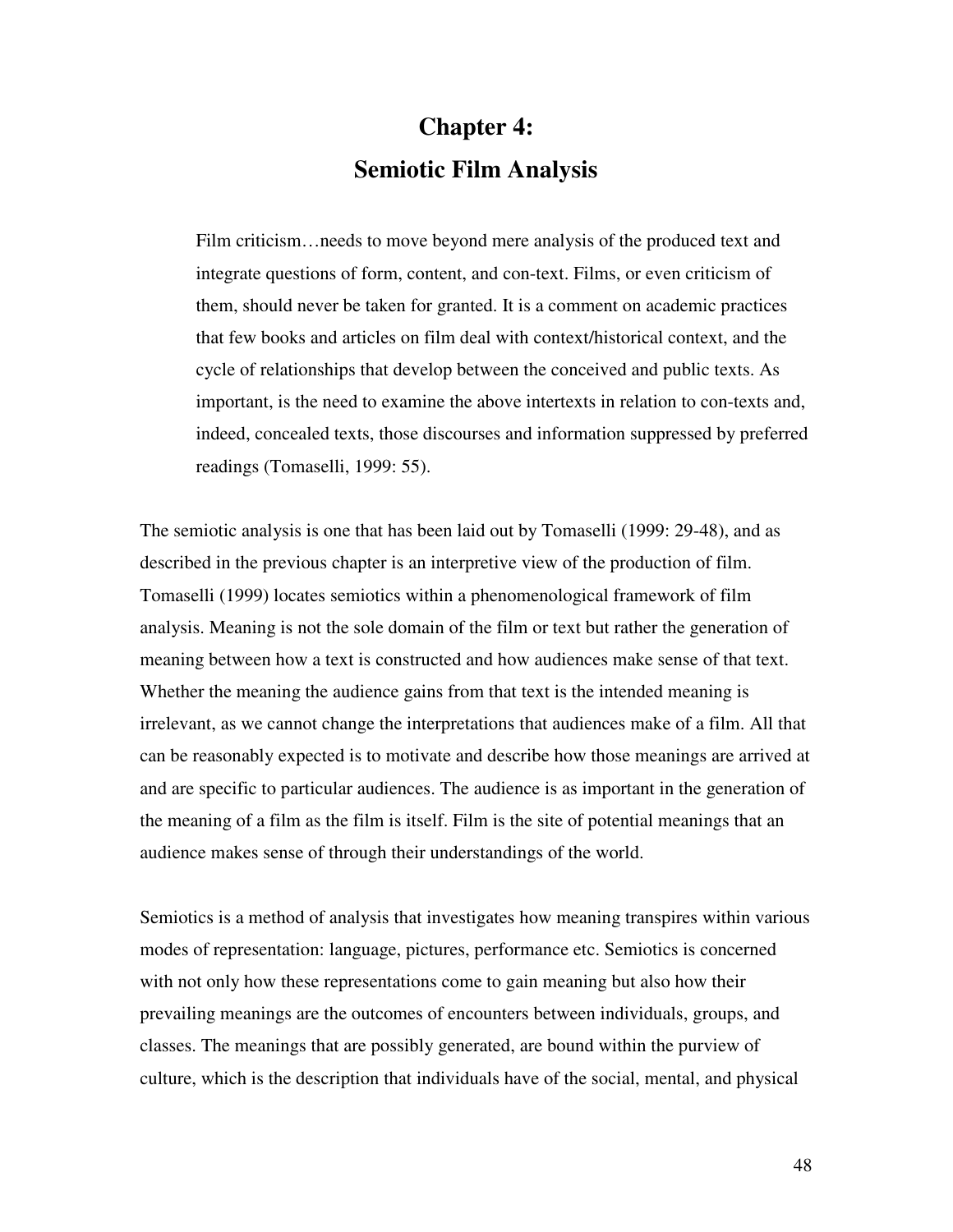worlds that they inhabit. However, within cultures there are struggles for meaning, which are made manifest in semiotic struggle. Representations are thus the site within a culture that embodies these struggles for meaning.

Meaningful communication within semiotics is through the propagation and understanding of signs and codes. **Signs** (or representations) are the minimal units that are required for the communication of meaning. A sign refers, stands for, or represents something other than itself called the object of that sign. The object is whatever the sign represents. This is not just a physical thing, but also possibly abstract concepts (Peirce, CP: 1.540; 1998: 4-6; Eco, 1976: 7). These signs either refer to meanings or are the manner in which meaning comes about through reference to the object. An example of a sign is the word "count"; this can refer to two types of objects, either a nobleman or as the act of determining the number of a set of objects. It must be remembered that a sign does not have to correspond to an actual physical object, but this makes the possible meaning of any one sign arbitrary.

The object that a sign represents is also known as the **signified**. The medium through which the signified is represented by a sign is known as the **signifier** (Tomaselli, 1999: 30). The signified, as already stated, need not correspond to a physical object, but also as shown by the example, is able to represent an action. The object acquires its meaning only within cultures that have use for or understand what is signified. Thus, a count can be either a benevolent protector of people in an unstable country during war or as an oppressor in an imperial colony. The meaning of the signified will be shaped within the understanding of those who make sense of the signified.

In Saussurean semiology, signs also belong to **paradigms**<sup>7</sup> (Tomaselli, 1999: 39). Each sign is of a type existing with a set of other related signs. These paradigm sets exist externally to a text; they are a range of possibilities that can be used to replace an existing sign within the structure of a text. In film analysis, paradigms are determined by the actual character of shots within a film. A shot can be a close-up, mid-shot, wide-shot etc.

The usage of paradigm in this chapter will be in reference to semiotics. To avoid confusion, paradigm as  $\frac{1}{2}$ used to orientate theories of social science will be referred to as ideology.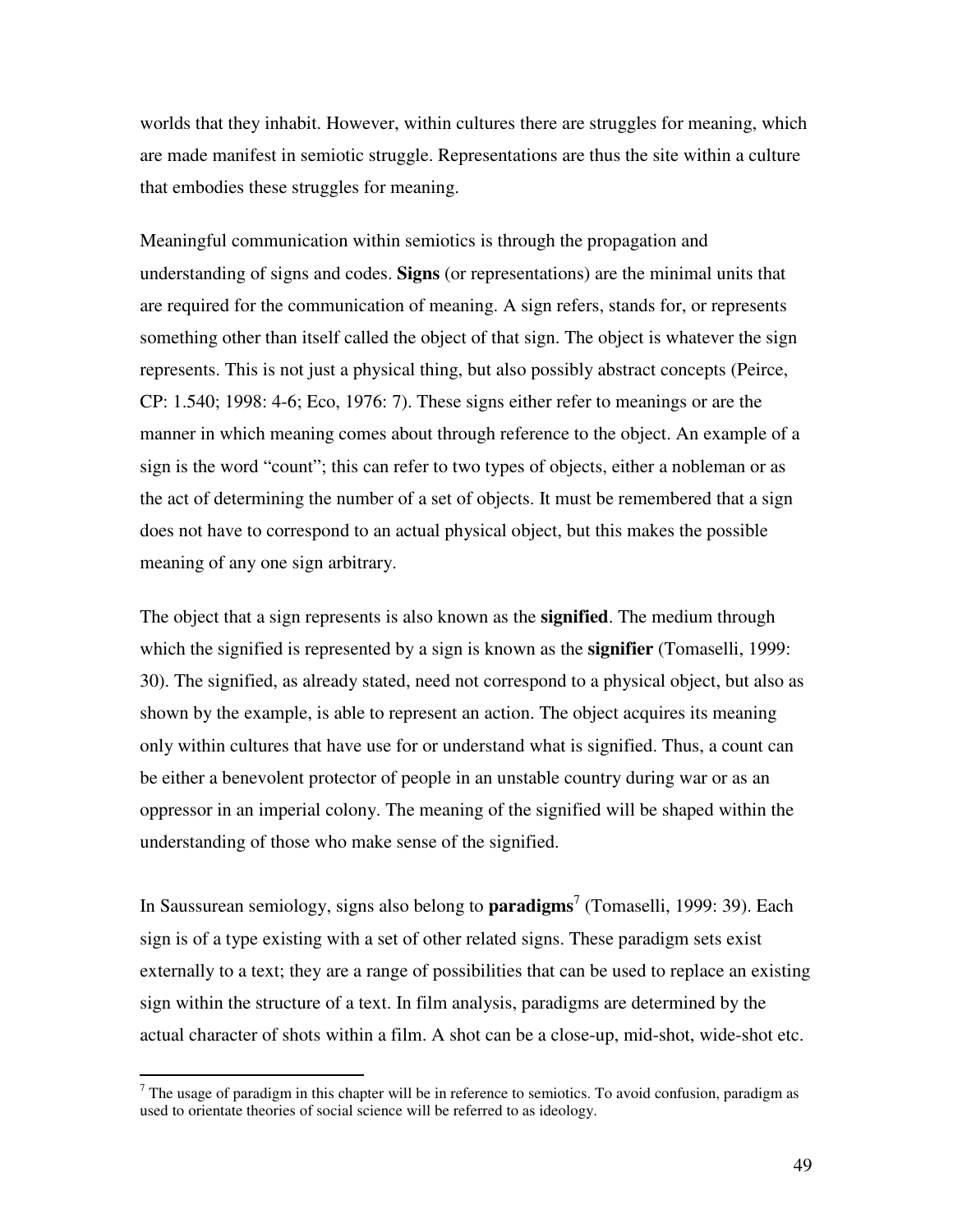Why a particular shot size is chosen by a filmmaker is an attempt to invoke a specific type of response in the audience of the film. So, for any specific shot that is used in a film the other shots within its paradigm are noted due to their absence.

Signs, especially in film, are not independent and discrete within a text. When signs are strung together they form **codes** (Tomaselli, 1999: 31-32). Codes become the manner in which various types of representations such as film or language, have their signs structured for presentation. Codes are effectively the syntax that orders the signs of the various forms of representation. A film only tells a narrative when a number of images are shown together in a socially agreed upon way. These signs cohere to present information in expected ways to an audience. Codes are the way that authors of messages structure those messages for consumption by an audience.

Codes are also called **syntagmas<sup>8</sup>** in Saussurean semiology (Tomaselli, 1999: 33). Syntagmas are the syntax through which texts are structured. They are concerned with the combination via which messages are structured. A text can have a number of different combinations and it is specific combinations that produce a specific and total meaning. Syntagmas and codes are both concerned with the overall meaning that messages have through their combinations of signs, as it is in the case of a film.

Paradigms are intertextual. Syntagmas and codes are intratextual by the Saussurean view, but as texts exist within sets or genres, they too are intertextual (Tomaselli, 1999: 33). **Intertextuality** is the network of meaning within which texts interrelate. It is through these relations that cultures, language and genres are able to form. It is meaning that is

 8 Syntagma originates from Saussurean semiology. Tomaselli (cf. 1999) warns that semiology is not able to easily account for documentary film. Semiology has a linguistic origin; this view works in binary oppositions, between signifier and signified, within language and more traditionally in written texts. Communication operates within the bounds of a linguistic model of it. Code originates from Peirce's semiotics (cf. Peirce, CP, 1998). The semiotics of Peirce are based within his philosophical view of pragmatism. Pragmatism by Peirce's account, is a philosophy where concepts are conceived and exist within reference to their practical consequences (cf. Misak, 2004). Unlike semiology where the world is divided between states, semiotics makes no such division. This view takes the experiences that individuals have about their world as viable. This view is not a linguistically based view, but rather one based on symbolic logic, allowing for a more robust and varied view of representation. This makes it possible to include not only written representations but also visual ones.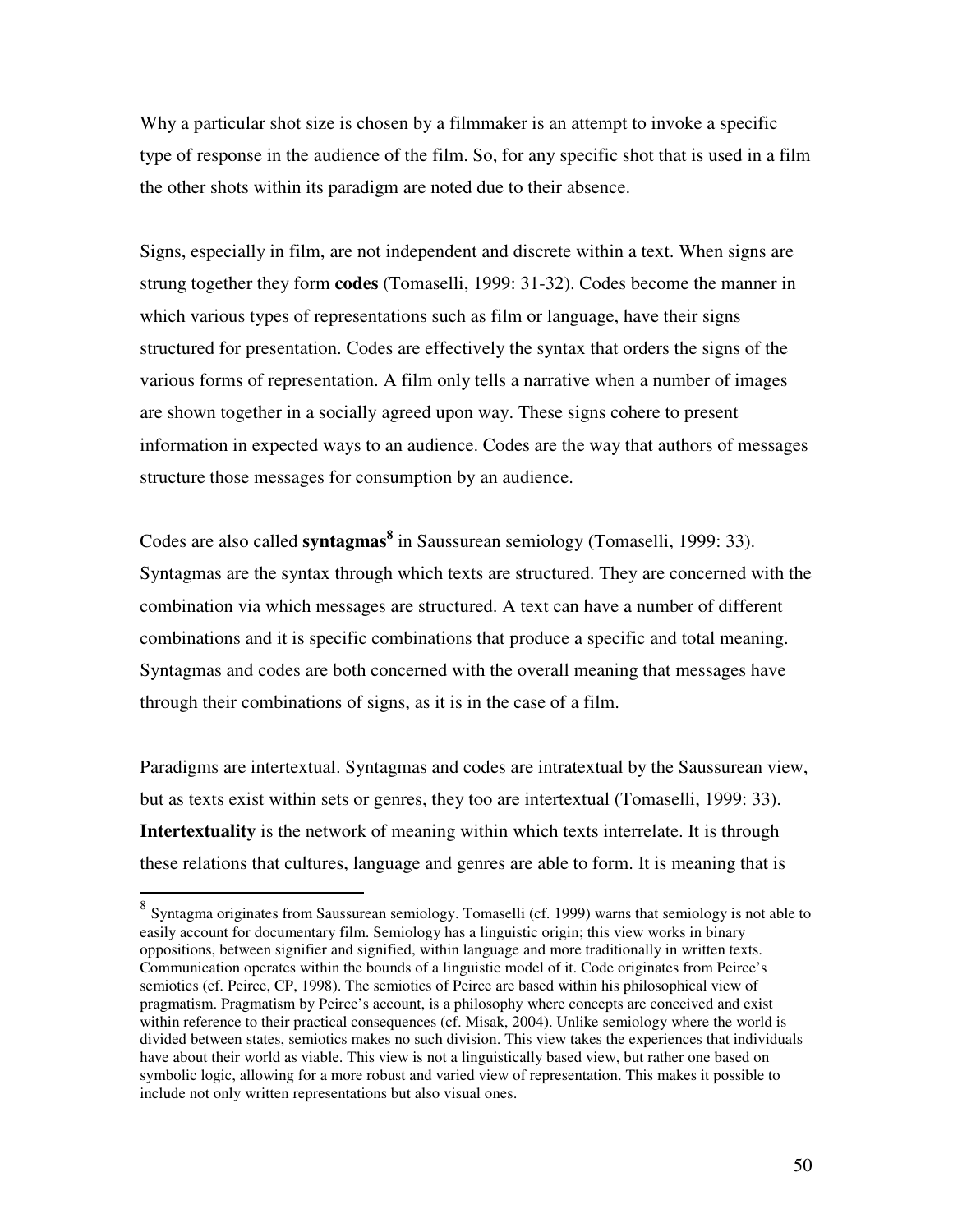negotiated between groups of individuals. In the case of genres, producers of films or television, structure texts in such a manner that audiences know what to expect from each text. Thus, a particular crime film will evoke comparison with the other films within its genre. These films also become latently present as they define the specific films genre itself.

Meaning is created in messages through the process known as **encoding**, and the same messages' meaning is interpreted through a process known as **decoding** (Tomaselli, 1999: 32). The meaning of an idea that is elicited through the decoding process is known as the **text** or **interpretant** (Peirce, CP: 1.541; 1998: 304); these ideas take root in the mind of the individual who does the decoding. The text is a mental reconstruction of the idea generated through the act of decoding. Texts are specific constructions of codes or syntagmas.

The interpretant in the mind of the individual doing the decoding is further made sense of by another interpretant also within the mind of that person. The process of decoding potentially never ends and can be carried on ad infinitum (Eco, 1976: 15). The encoding of meaning that is intended by the author does necessarily lead to the messages being decoded in the way that is intended by the author. This is known as discrepant decoding, where there are an infinite number of possible interpretations for an encoded message other than the one intended when said message was encoded. This we can understand because there are multiple subjectivities able to apply their specific meanings to an object. Thus, the meanings that an object can have potentially can be infinite due to the possible number of subjectivities. Conventional genres are expected to be read in specific ways by their viewers. These specific interpretations are called closed texts. This has much to do with interpretations within an ideology. An ideology is an agreed upon way of looking at the external world. Thus, meanings are to be gained from certain objects in particular ways.

51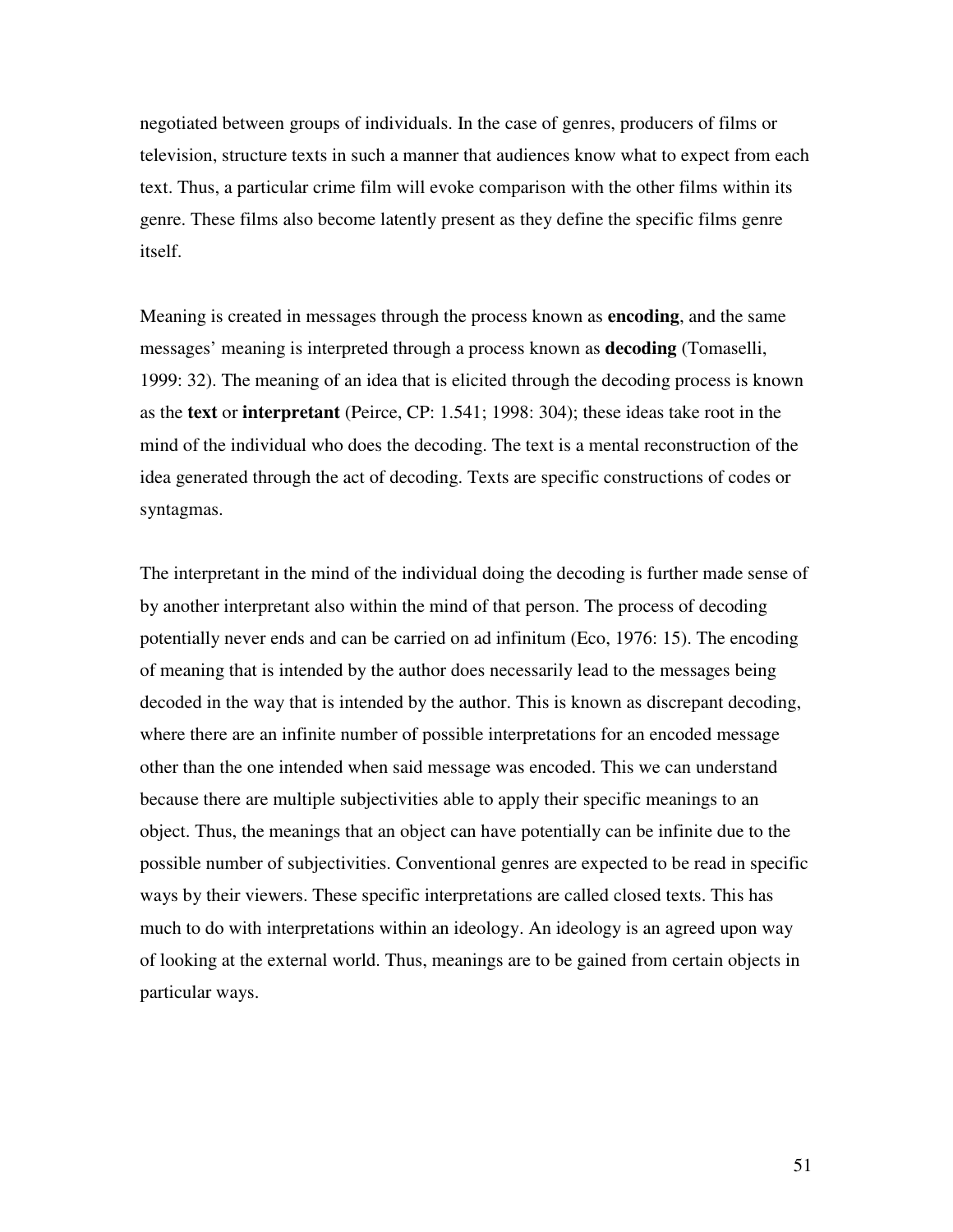## **The Semiotic/Phaneroscopic Table and its description**

| Orders of<br>signification | 2 <sup>nd</sup><br>Trichotomy of<br>signs | Nature of semiotics<br>interaction | Phenomenology      |
|----------------------------|-------------------------------------------|------------------------------------|--------------------|
|                            |                                           |                                    |                    |
| 1: Central Idea            | Icon – Visual                             | Encounter                          | Being-there        |
|                            |                                           |                                    |                    |
| 2: Difference,             | Denotation                                | Experience                         | Activity/doing     |
| Identity in the face       | Index                                     | Transmission/                      | Reading/writing    |
| of the "other"             | Connotation                               | Transmitted text                   | conceived/received |
|                            | Myth                                      |                                    | texts              |
| 3: Codes, Syntagma,        | Myth                                      | Intelligibility                    | Public signs       |
| <b>Syntax and Form</b>     | Symbol                                    | Making sense                       | Produced texts     |
|                            | Common sense                              |                                    |                    |
|                            | Ideology                                  |                                    |                    |

Taken from Tomaselli & McLennan-Dodd (2005: 225)

Fig 2: Phaneroscopic Table

Phaneroscopy like phenomenology can be used to describe the manner in which we interact with the world in general. When looking at film, there are a number of possible perspectives where this can be applied. There is the experience of the filmmaker, the participants and the audience. Each experience can be explained by phaneroscopy and how each different part of the filmmaking process makes sense of that process. The analysis to be used will be from the perspective of the audience. This analysis will require an understanding of the filmmaker's position, as the intended meaning of a film enables an audience to gain an enhanced understanding of a film. This is not to say that an audience should or will read a film in the intended manner. It is from understanding the context of the filmmaker that an audience is able to create a reading of a film in their own terms.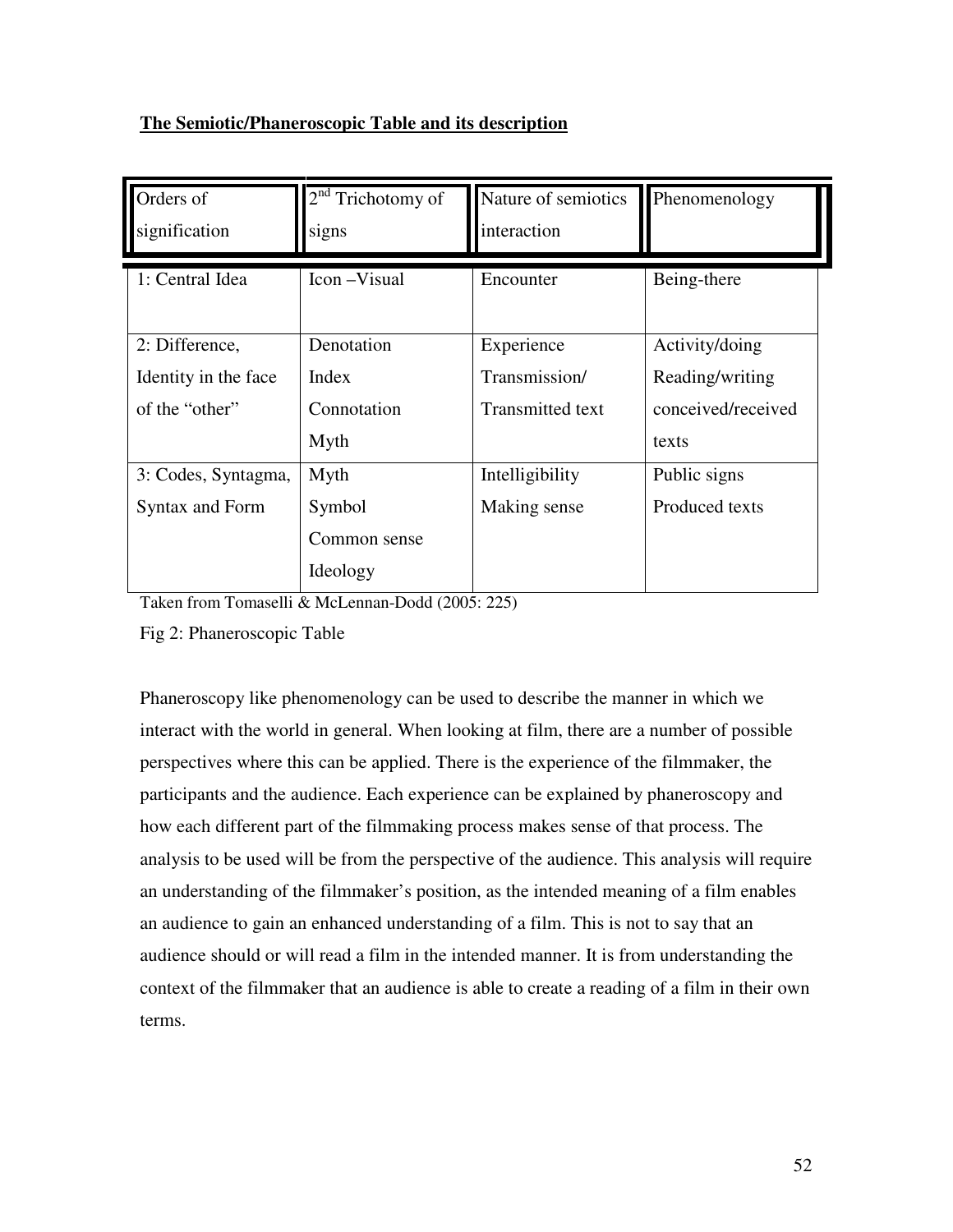Following the Phaneroscopic Table, there are three orders of signification. Each order corresponds to a category of signs as defined by Charles Sanders Peirce. The three basic signs are the icon, the index, and the symbol (Peirce, CP: 2.247). Each sign exists within an order that corresponds to Peirce's phaneroscopy, which is effectively Peirce's version of phenomenology. This sees a category of signs as existing within a certain space of the phenomenological experience of that sign. What this means is that certain experiences of signs happen within a specific phenomenological order. As discussed in the previous chapter, an interpretive paradigm has a constructionist epistemology of which phenomenology is a theory.

The analysis to be used makes use of the Table to discern certain elements and types of signs within a film. This is not to be taken as a reduction into separate parts. Rather the orders are discerned so that their synergistic effects on each other can be better understood. Each order of signification depends on the other two orders of signification in the generation of an overall meaning. A viewer is able to discern these individual parts, and these parts convey certain kinds of information when noted. The meaning that one gains from the film as a text will depend on all of the elements coming together synergistically. Thus, a semiotic analysis allows us to unpack how the overall meaning of a text comes about.

This can be understood by again looking at how constructionists understand the generation of meaning. In reference to the Table, there are three elements that make meaning. The first element that is needed for the generation of meaning is the object. The object exists independently; this corresponds with the first order of the Table. The second element is the interaction between object and subject through intentionality. This is the site where meaning is generated by a subject/object interaction. Again, in congruence with the Table, this intentionality stage falls into the second order. Finally, the last element in the generation of meaning, is the subject of the third order. The subject, or mind, or phaneron (to use Peirce's terminology), is where all mental concepts reside. The subject takes existing mental concepts (or interpretants) and applies them to objects. However, the object is not totally defined by the subject, as the object already exists with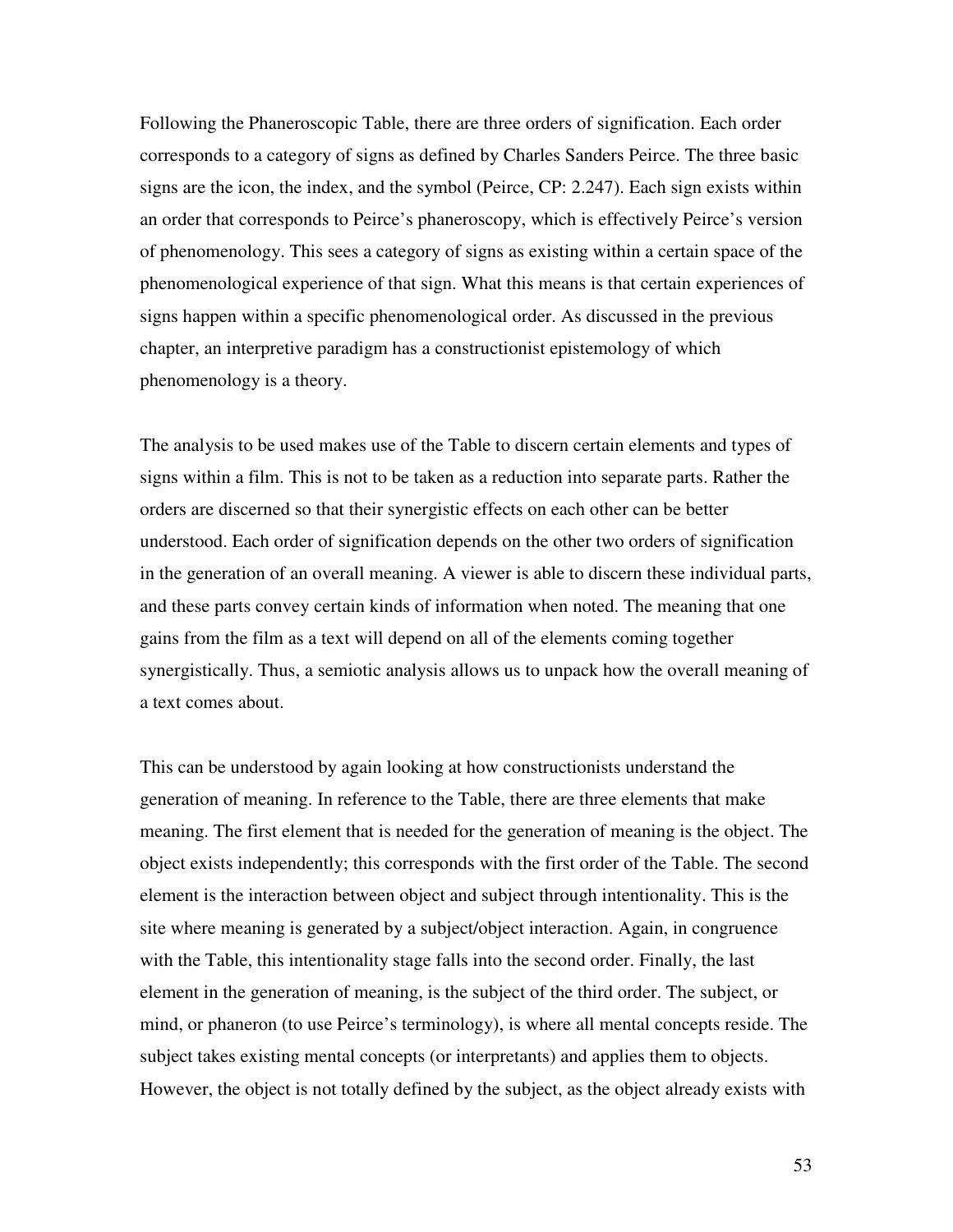a partial meaning before the subject applies any meaning to it. Through intentionality, an object gains a specific meaning for the subject as that subject makes sense of the object. I ask the reader to keep this in mind as I describe the three orders of signification and their corresponding signs in more detail below.

The three orders of signification are structured around Peirce's triadic descriptions of both phaneroscopy and signs (Peirce, 1998: 4-6). Phaneroscopy is, as already noted, Peirce's version of phenomenology (Peirce, CP: 1.284-1.287; 1.280). There are three stages or orders: Firstness (Peirce, CP: 1.302), Secondness (Peirce, CP: 1.322), and Thirdness (Peirce, CP: 1.377). Each stage gives description to how, as subjects, we make sense of signs as objects external to our minds. Each of these stages, or orders, is linked to a corresponding sign of which there are three types: icon, index and symbol. Each sign is linked to a certain stage. However, I will show that this categorisation is not as neat as we would like. The Table is a useful tool in analysis of any text. I will note potential issues and offer solutions in my description of this method of analysis as I proceed.

In the **first order of signification,** we have the **icon** that is a sign that resembles the object that it represents (Peirce, CP: 2.247). This category of sign is specific or motivated in its representation of what is signified. What is represented is specific because of the likeness between the signified and signifier. An example of an icon would be a photograph, a carving, a statue, or a film.

However, while the icon is a type of sign within this order of signification, it is not the only type of sign in the first order of signification. This order is the order that defines the material quality of a sign. It is what the sign is, physically or objectively. This does not only mean that a sign can only to be an icon to qualify for this order of signification. It can also be a more abstract form of representation such as a written word which would be a indexical form of representation. At this order, a sign exists in its own terms before any human interpretation is made of that sign. At this stage, signs are things in and of themselves. With regard to the material nature of a sign, the sign does have a partial meaning as an object external to the mind of an individual.

54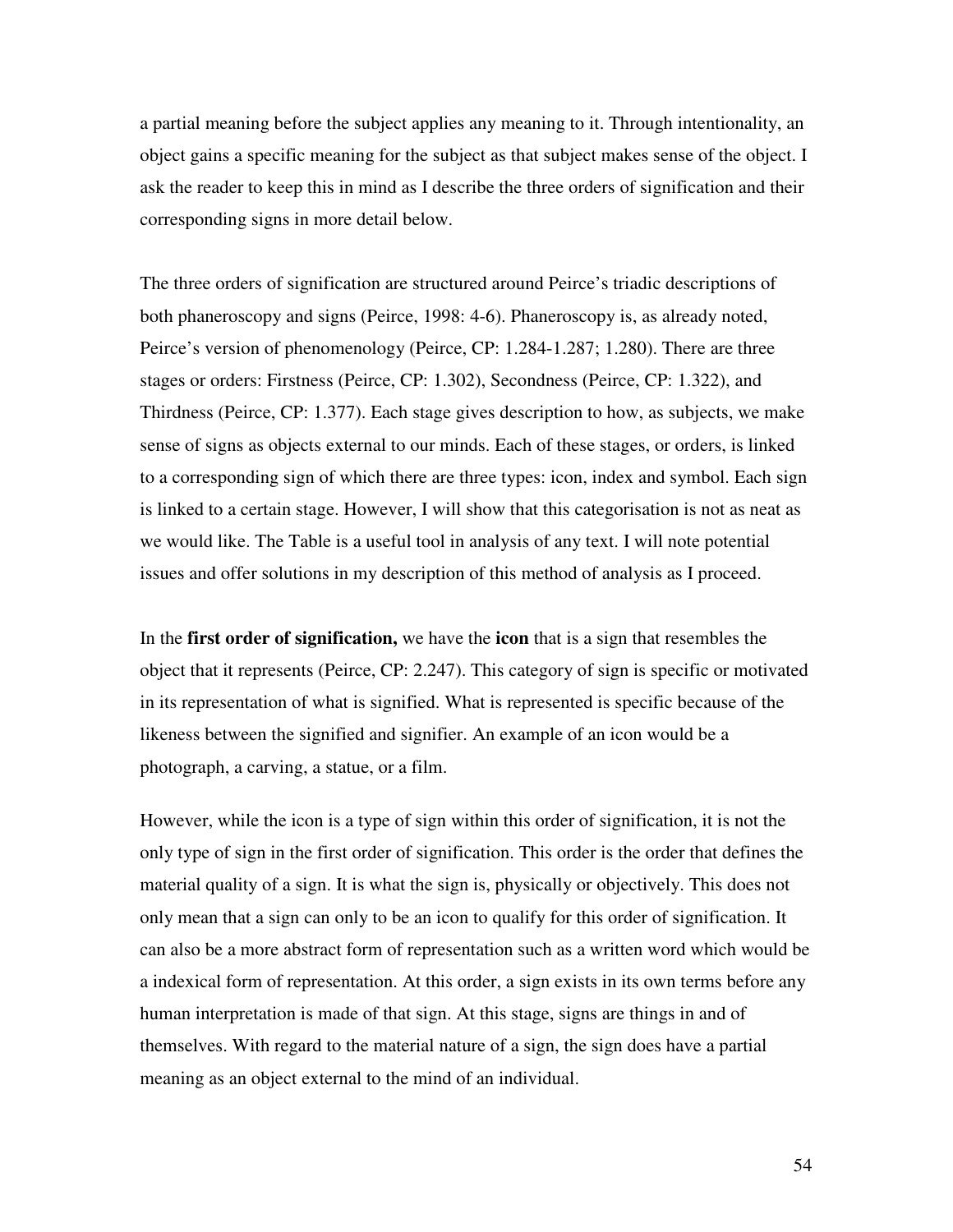Another consideration is that a sign at this stage becomes the representation for a reality. The representation becomes the means that an audience is able to gain information about a situation that they have not experienced themselves. Representation at this stage gives audiences a sense of 'being there', where 'there' is the reality that is being represented. The icon is the best representative sign at this stage of signification, because the icon has a physical resemblance to what it signifies. Thus, the signs at this stage of signification are the most direct link with what they represent. The later stages augment these signs with the meaning that the subject/audience provides.

In the **second order of signification,** the sign is called the **index** (Peirce, CP: 2.248). This category of sign draws attention to what is signified. The signified is unseen except for reference from an index that makes the presence of the signified known. A classic example would be a weather vane to show the direction and presence of wind which is not visible to the eye.

The categories of signs thus far described can be either **denotative** or **connotative**. An icon is denotative because the icon and the signified share a physical correspondence. For example, a statue of a male lion denotes a specific type of lion. Besides the denotative meaning that the statue has of a lion, there are also various associated connotative meanings. To some, the lion will represent power and nobility while for others it will be a representation of danger. The connotative meanings are not inherent within the statue itself, rather individuals apply these meanings to the statue, but the statue still maintains meaning as a representation of a lion. Thus, the connotative meanings are indexical signs rather than iconic ones. The connotative meaning of a sign determines the category of that sign.

The connotative and denotative distinction effectively is a division between the material existence of a sign (first order sign or an icon) and the associations to information that those signs make (second order sign or an index). The denoted meaning of a film or any picture, is conveyed solely through the action of the photographic image reproduction.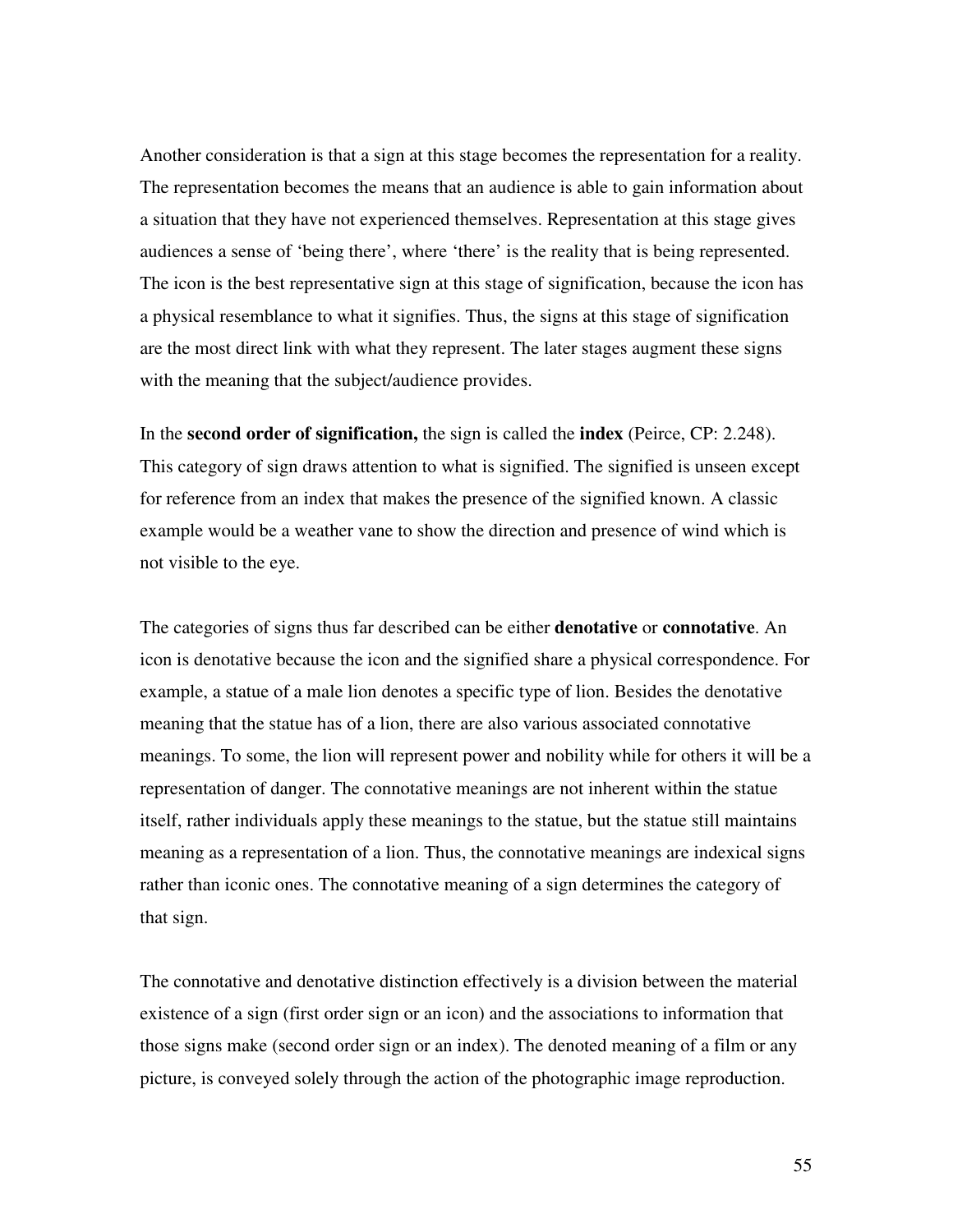Effectively these are icons. Connotation however is determined by human intervention (intentionality, see above). The connotative meaning that an audience brings to a film will be shaped by the use of lighting, the format of filming, the camera angles used, the special effects and the way these are interpreted by an audience. Effectively all the ancillary processes that go into the production and post-production of the film. These processes are indexical signs that are used to generate other kinds of sensations in the audience other than those denoted in the image.

It is in the second order that an audience interacts with a text. Depending on the means through which this interaction takes place the meaning of the text will differ. For example, one can watch a film in a cinema or on a DVD in one's home. In the cinema, an audience receives the text passively as an experience in its own right. Watching a DVD allocates an audience more power over the meaning of the text both as a text to be consumed and as an object. As a text to be consumed it may be like the cinema experience, while the text as an object allows the audience the opportunity to extend the meaning. A DVD allows an audience to play back and skip forward through the sequence of the film. DVDs also come with production extras, giving audiences information on the production of the film. These experiences can be differentiated by the power that the audience exerts over the meaning of the text. Remember that an index refers to something other than itself. A film as an index refers to the production that produced that text which demystifies the reality that the text presents to the viewer. The viewer is able to differentiate between the film as a reality and their own reality.

The last order is the **third order of signification**. The basic sign at this order of signification is the **symbol** (Peirce, CP: 2.249). The symbol has no fixed and immediately identifiable connection with its signified. These signs are arbitrary or unmotivated; there are other linkages of meaning between the signifier and signified other than through conventions. For example, the new South African flag is a symbol. The meaning that is attributed to the flag is arbitrary because what is represented (i.e. the new South Africa) corresponds in no way physically with the flag itself.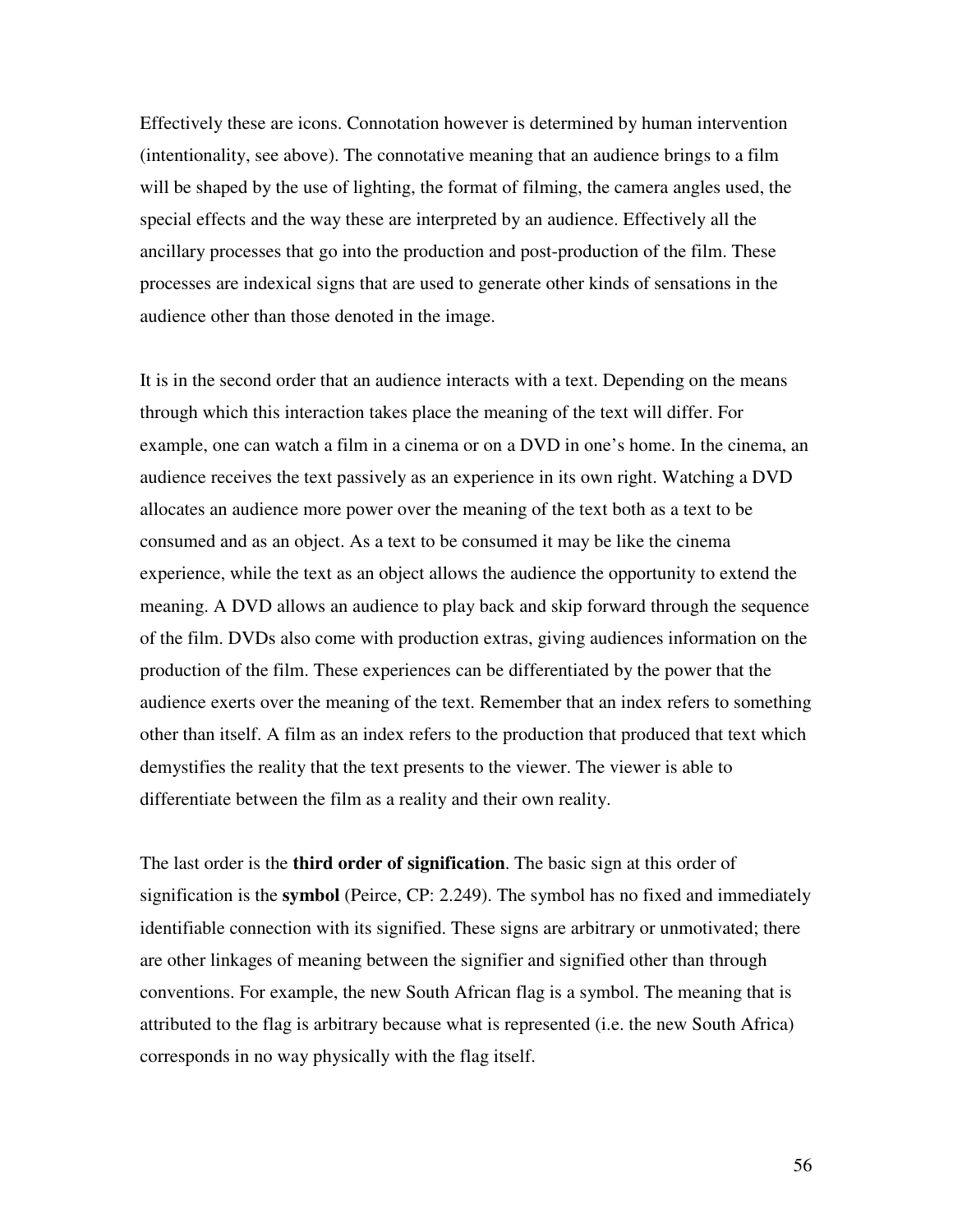This order of signification is the stage of **ideology**<sup>9</sup> (Tomaselli, 1999:42). An ideology is an arbitrary understanding of the order of an event that is determined through subjectivities. In our case, ideology can be interchanged with paradigm. Ideology is not fact, it is a way of ordering available information with a logic that is internal to that ideology. Remember, the third order is the domain of the subject, thus information stems from the interpretant in the mind/phaneron of the subject. This has been noted when considering the epistemologies of the positivist and interpretive paradigms. Each paradigm has a specific way of ordering the world in order for meaningful information to be produced. These ideologies/paradigms will shape the overall meaning at both the encoding and decoding of any sign.

The generation of the interpretant in the mind of the interpreter depends on a variety of factors that may not have anything to do specifically with the production of the text. The interpretation of a text is affected by the historical environment within which the text is both encoded and decoded. These environments are called **con-texts** and are also affected by not just historical, but also social, economic and political forces (Tomaselli, 1999: 34). This is distinguished from context which refers to the historical material processes into which individuals are born. The definition of context is more general than that of context, which is specific in its definition of the immediate domain that affects the encoding and decoding of a text. Con-texts vary, and it is these variations that will shape the meaning of a text. Thus, meaning encoding and decoding are affected and determined by the immediate con-text in which they take place.

However, the intended effect is motivated by the third order - ideology. It is the ideology that will shape the paradigm choices of signs within the film. Thus, a positivist film will potentially, and by Heider's (1976) account definitely, make use of certain types of shots throughout said film. The paradigm of shots gives us an indicator of a film's ideological orientation. For example, Heider talks about an ethnographic (and by my account positivist) film needing to make use of wide shots. These shots are linked to a specific

<sup>&</sup>lt;sup>9</sup> Ideology is used in the semiotic method in the same manner as paradigm has been used in the previous chapters.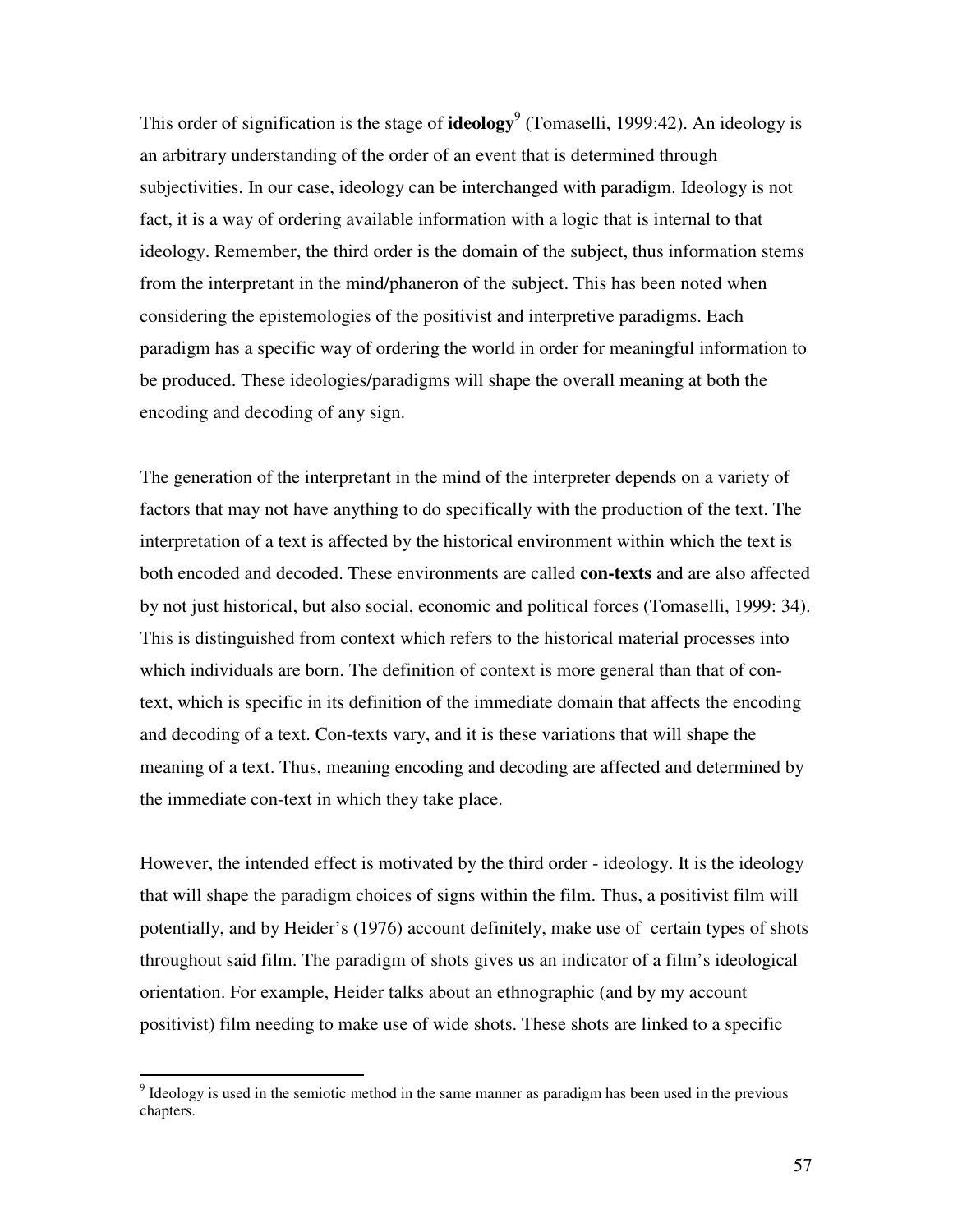way of trying to capture information for ideological reasons. Ideology becomes the means through which the entire text is shaped. Another example of how ideology shapes a text is in Hollywood. Hollywood films follow a three act mythic structure, this structure affects the way that audiences experience the film and creates films with identifiably similar structures. The ideology then becomes the motivation that shapes the character of the final film.

#### **Structure of Analysis**

Two ethnographic films will be analysed using the semiotic method as described above. The films are: *The Hunters* (1956) by John Marshall and *Les Maîtres Fous* (1954) by Jean Rouch. Each has been chosen as an example of a specific paradigm or ideology.

The ideology of each film will be determined upon the con-text within which the film was encoded. The con-text of each film will be divided between the con-text of production and the con-text of interpretation. These con-texts will be established by evaluating the literature that exists on the production and interpretation of each title. Each con-text will be determined through the theoretical impetus behind the making of each film and the academic reviews of each film after production. The con-text will be the means through which we will be able to understand what the expected purpose of the film was to be. I hope thus to be able to determine the ideological/paradigmatic orientation that affected each films' construction. Through this we will be able to identify the epistemology that informs each film and thus the corresponding ideology/paradigm.

The first stage of the analysis will be the establishment of the con-text. The first order to be considered will be the third order of signification, as this will allow us to establish the ideology of the film. This then will enable us to note the effect each ideology has on the other orders of signification within each film. The purpose of each analysis will be to establish the effect that ideology/paradigm will have on the orders of signification of each film. Also, each ideology is a specific commitment to different epistemologies. How these epistemologies become apparent will allow us to categorize each film.

58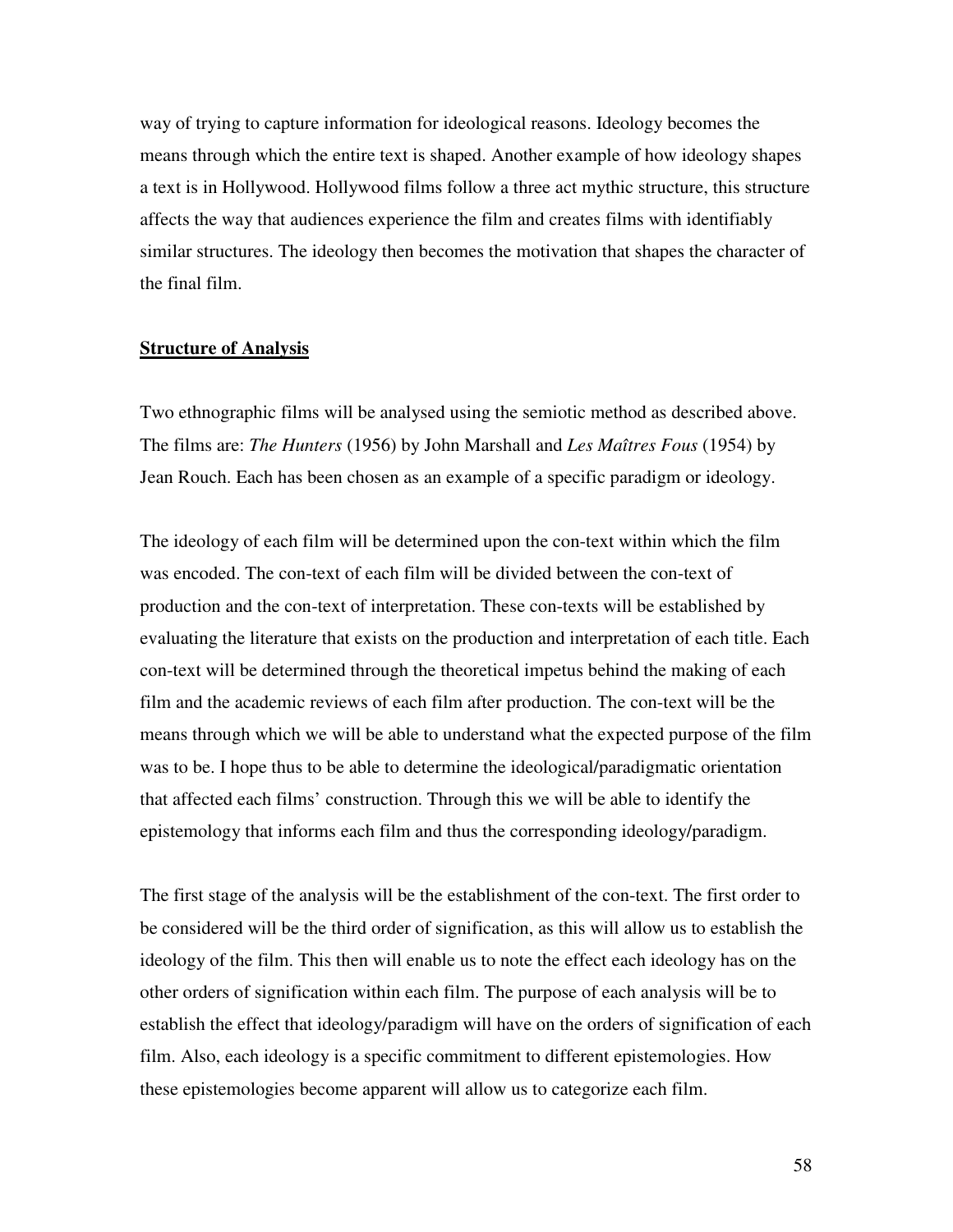After having established the ideology of a film, the analysis will then apply the first and second orders of signification. The first order will be an analysis and description of the type of shots used in a film. This is a paradigmatic analysis. What shots were used from the possible paradigmatic set of shots becomes a means to understand how ideology is expressed at this level. The choice of shot will either be an implicit or explicit advocation of an ideology. Remember, at this stage we are concerned with the material nature of the text, so the analysis at this point gives us a material description of a film.

The second order of signification becomes the means to understand the relationship between the audience and film. Again, ideology will determine the nature of the relationship. How audiences are expected to interact with a film and how they actually interact with a film can be separate things. Signs at this stage become connotative, allowing audiences to gain information from within the text that is not explicitly coded in the text. Thus, at this stage an audience is able to generate information from the film that is not explicitly intended.

Finally, through understanding these levels of signification it will be possible to note the impact of ideology on the total film. At this stage, in an analysis, we will be able to determine what kind of codes each ideology produces in a film.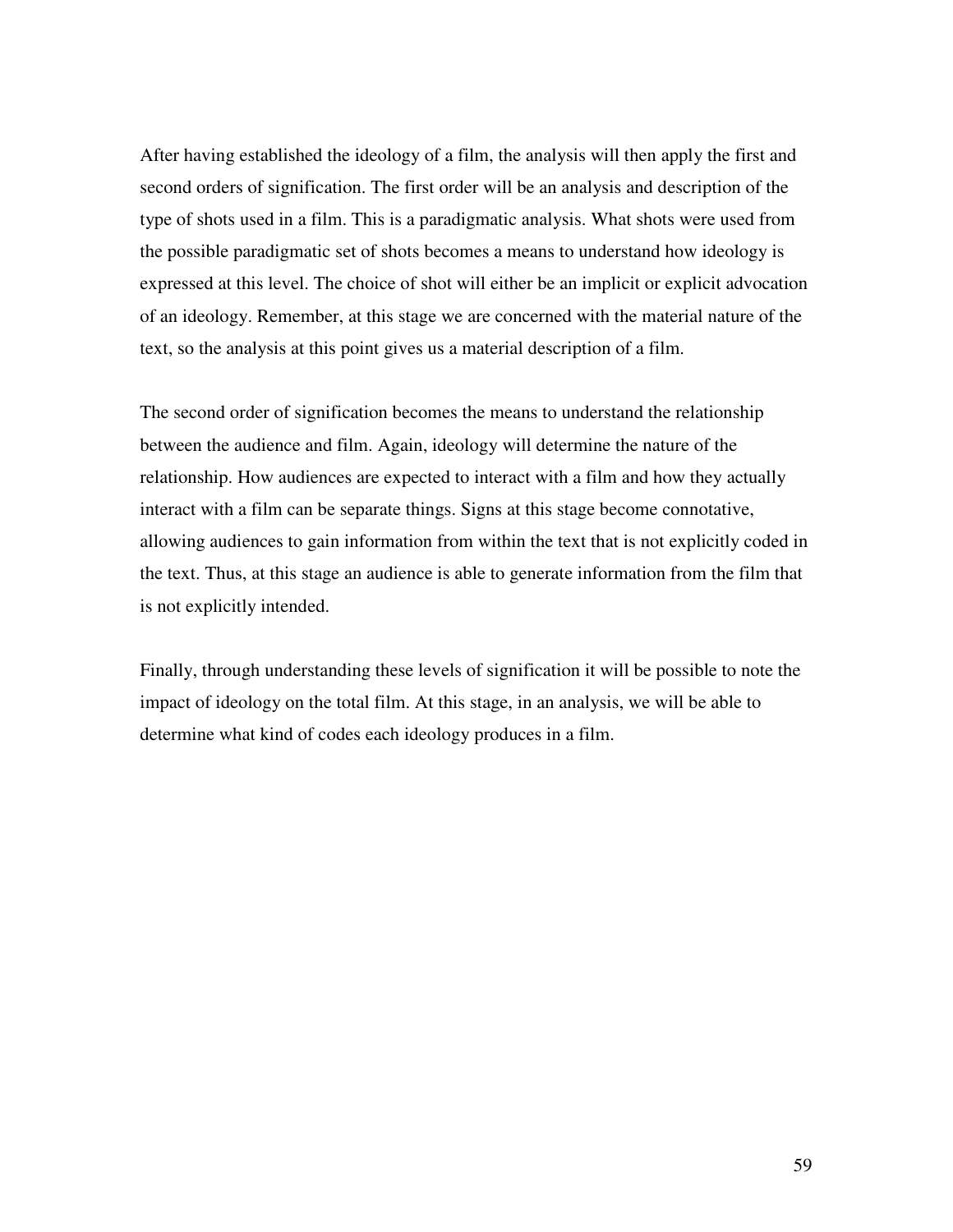# **Chapter 5: Film Analysis**

This chapter will analyse two films using the semiotic method. My investigation concerns how divisions at the theoretical/paradigmatical level translate into the practice of ethnographic filmmaking. Knowing the ideological sympathies of a filmmaker, it then becomes a matter of analysing each film through the orders of signification to assess whether or not their paradigmatical positions affect the character of a film in the orders of signification.

Both theories articulate specific practices in the making of an ethnographic film. These practices become tendencies towards a particular paradigm. The analysis of each film notes these tendencies. The tendencies will be either the positivist or the interpretive. Below, I describe the specific tendencies of the two paradigms. Each of these tendencies expects a film to belong to its corresponding paradigm.

### **Positivist Tendencies**

### **Holism and Observation**

Holism requires that a filmmaker frame his/her shots so that they show participants in context, where the context is, the place and action recorded. The emphasis on context is also advocated by the observational approach, which calls for filmmakers to use long takes. This theoretical tendency cautions against the use of close-ups in a film. The concern with the nature of the image construction places this tendency within the first order of signification, as a specific shot is an icon. The type of shot to be used is from the paradigmatic set of possible shots. Following this tendency, we can expect a positivist ethnographic film to be composed of wide shots, long takes and a static camera.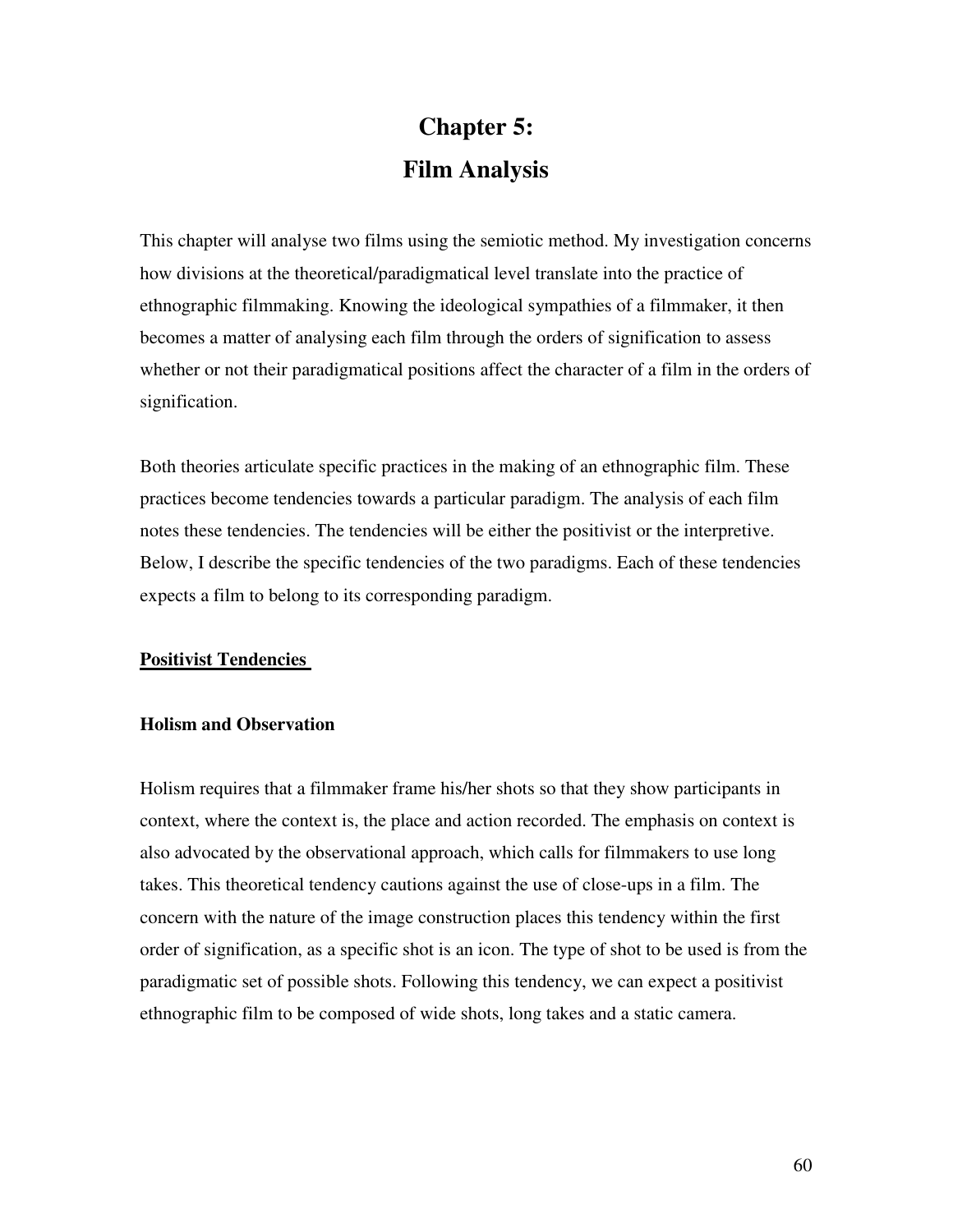## **Chronological Code**

A positivist film tries to capture a reality chronologically through its code or syntagma. The form of a film needs to be true to the order in which events occurred. Recording these events must then follow the structure of how the event occurred. This is linked with the principle of holism, as the filmmaker's intention is to record reality without the distortions that a filmmaker presents in a film. The order in which a film is presented needs to be structured following the chronological order in which it was filmed.

#### **Interpretivist Tendencies**

#### **Deep Reflexivity**

Deep reflexivity is the tacit or implicit presence of a filmmaker in a film. This takes place in the second order of signification. When an audience watches a film, they know they are viewing a product made by other human beings. The audience sees the film as indexical signs, which refer to the presence of the filmmaker even though the filmmaker is not shown in the actual film. This type of inference can only be achieved through the con-text of the filmmaker and the con-text of the audience. Where the con-text of the filmmaker is encoded into the film text, audiences decode the film through their own contexts.

#### **External Reflexivity**

The second notion of reflexivity is more apparent in a film. This type of reflexivity articulates itself as the revelation of the producer and process of filmmaking. The filmmaker is shown to be making the film, which is the revelation of the process. This type of reflexivity exists at both the first and third orders of signification. As a first order signification, the filmmaker is shown in the text, thus at an iconic level we visually see his/her presence. This type of reflexivity exists in the third order of signification where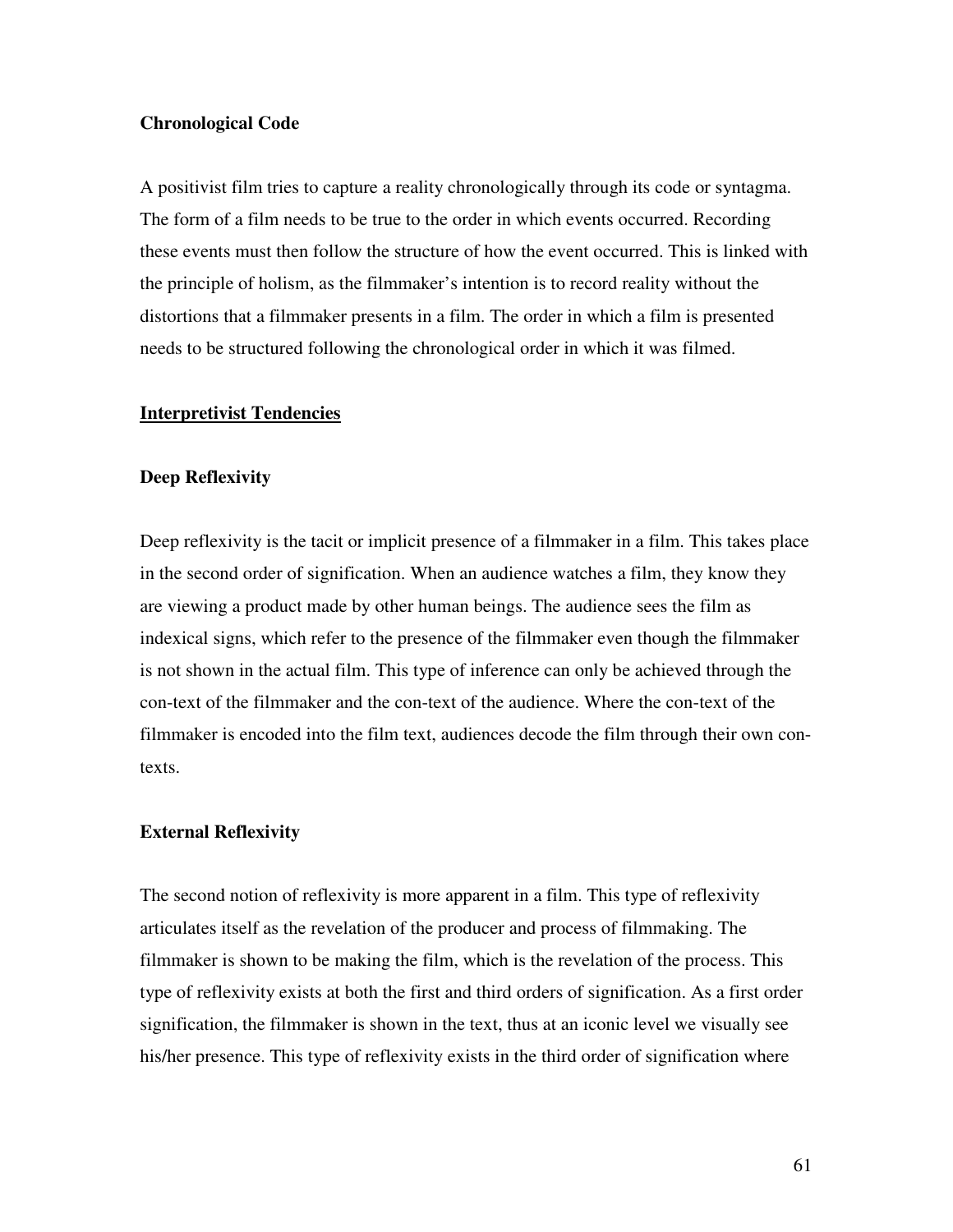the process of editing a film is shown to the audience, thus affecting the way that the film is coded.

#### **Structure of Analysis**

Each analysis briefly describes the content of the film. The analysis is not a comment on the content of a film but rather the way that a view of a paradigm leads a filmmaker to make a film. The way the content is shot can reveal the paradigm of the film. A specific conception of reality leads a theorist to articulate a particular truth. This conception will lead to a certain emphasis in different aspects of the filmmaking process. Another reason that the analysis will not be focussing on the content of the film is that ethnographic filmmakers are attempting to represent another culture. Only the way that a culture is recorded is of interest in my analysis. The filmmaking techniques used implicitly or explicitly indicate the paradigms that they follow.

#### **Analysis of Ethnographic Films**

#### **Analysis of** *The Hunters* **(1958) by John Marshall**

## *Synopsis of 'The Hunters'*

*The Hunters* documents the hunting practices of the Ju/'hoansi bushmen of the Kalahari. The film follows four hunters ( $\neq$ Toma, /Goa, /Qui and //Ao) from the community as they track and attempt to hunt various prey in the Kalahari wilderness. The film pays particular attention to the relationships between the four men and the skills that they use in tracking and hunting down prey. These Bushmen are shown to have an intimate relationship and be a part of the wilderness in which they hunt. The hunters manage to wound a female giraffe and a chase begins that lasts for five days, at the end of which the men are triumphant in their hunt.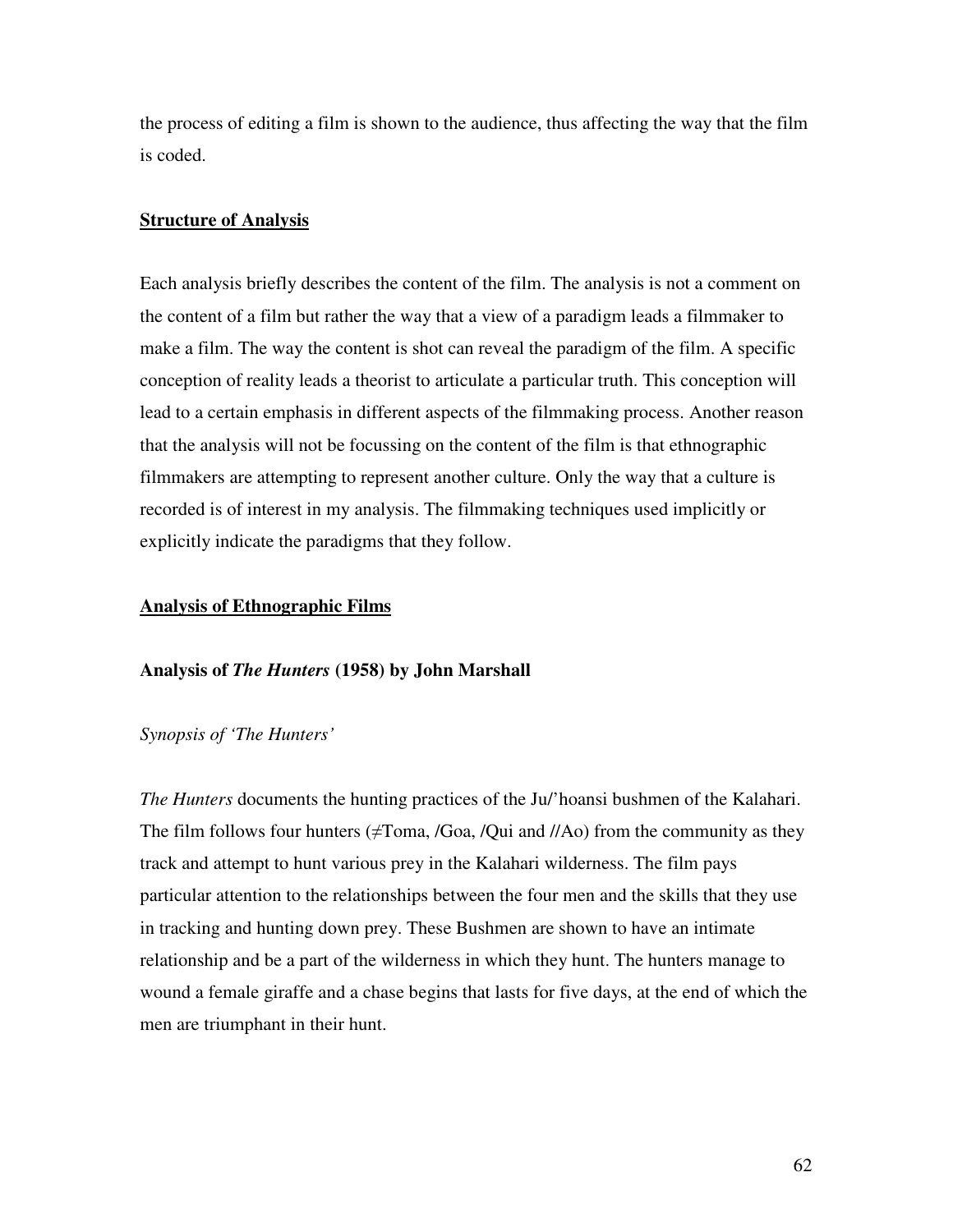## *Con-text of Production*

*The Hunters* was filmed between the years of 1952 and 1953 during the Marshall-Peabody Museum expedition (Marshall, 1993: 26-28). The expedition comprised of the Marshall family (Laurence, Lorna, Elizabeth, and John) and various other individuals. The purpose was to record Bushman culture. Lorna was to do an ethnography, Elizabeth would also do an ethnography and write, and John was given a film camera and told to film the Bushmen by his Father.

Laurence, John's father, was an electrical engineer by training and he believed in the ability of scientific method to be used in all fields. This view was a commitment to the belief of the objectivity of truth, which was to be gained through objective methods. This we know of as positivism, which is not surprising considering the era. During the 1950's, anthropology, like all of the social sciences, was trying to gain respectability as a science through positivist methods. This required that anthropology become an exact, reliable and replicatable pursuit. Film was a technical tool that could achieve the desired objectivity needed for scientific pursuit. This was impressed upon John who was asked to make a record of events and not a movie (Gonzalez, 1993: 182).

John learnt how to film with the aid of the Eastman Kodak *How to Make a Movie* guide. The guide laid down the accepted screen grammar that filmmakers were to follow. This required that a filmmaker work from wide shots or establishing shots to middle shots and close-ups when filming events. John describes another text as his scientific script. This was a compendium published by the British Association for the Advancement of Science called *Notes and Queries* (Marshall, 1993:35).

The final film was edited from a number of sources, that is, the hunt for the giraffe was not a single hunt. John used footage from a number of different occasions to tell the story that he wished to tell in *The Hunters*. One of the hunters initially shot the giraffe in the film from a Jeep. After an initial edit of the film, John returned to the Kalahari to shoot more footage that was used in the final film. Another Bushmen replaced one of the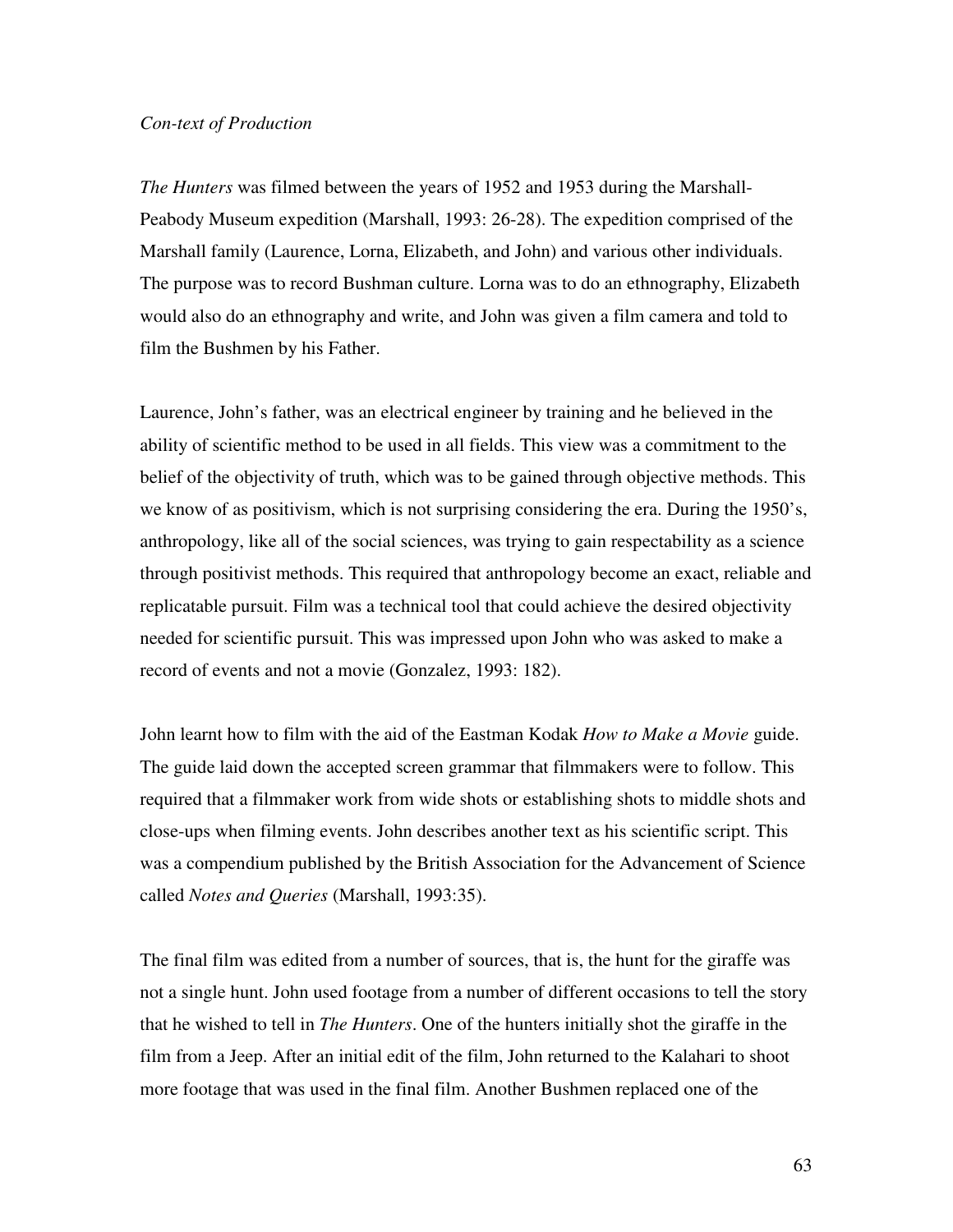original four Bushmen near the end of the film. John admits that the film was edited to drive the story forward rather than to capture the context in which the men found themselves (Marshall, 1993: 36-37).

## *Con-text of Interpretation*

Marshall discusses his film as a representation of his own concerns about the Bushmen rather than the film being about their own reality. The role of a documentary filmmaker is as an advocate of those filmed and a statement of their perspective. This Marshall feels that *The Hunters* does not do. He describes his thoughts about *The Hunters*:

I do not regret making *The Hunters*. The film is a good example of a narrative documentary, but Laurence was uneasy when the film was released in 1957. He thought I should have made more of an effort with the record. I decided Laurence was right. *The Hunters* was a romantic film by an American kid and revealed more about me than the Ju/'hoansi (Marshall, 1993:39).

Karl Heider argues the ethnographic merit of *The Hunters* is based on its representation of the process of hunting (Heider, 1976: 31-32). The representation of the hunt was more systematic than any previous ethnographic accounts. This can be explained by the way that the film was shot, as the coverage of the events in the film is thorough. The film shows all the stages of the hunt and how the hunters practice hunting. The narration gives the viewer a sense of what the hunters are thinking as they are going about the hunt. The hunters are presented with specific personalities that allow the audience to identify with the men as individuals.

However, as an ethnographic account *The Hunters* is based on a false premise (Heider, 1976: 31-32). Heider details how the premise that the Bushmen had limited resources was shown to be false at a later date by anthropologists. The reason for this understanding was that anthropological knowledge during the fifties held that the Bushmen existed in a marginal environment and survived with inadequate subsistence technology. However,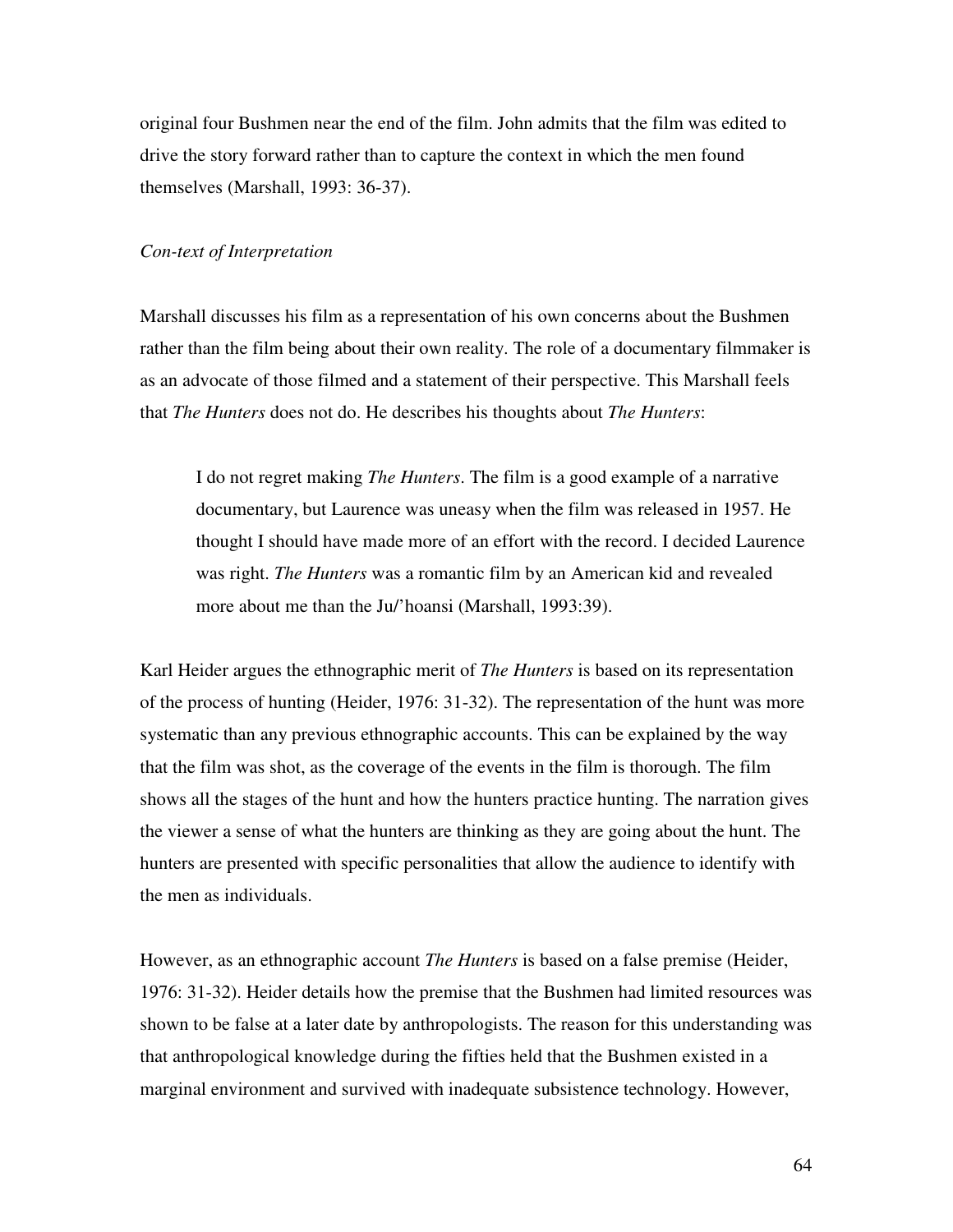this description was to be later challenged by anthropologists and shown that the Bushmen had an adequate and abundant source of food. The reason for misunderstanding was due to the Bushmen exaggerating their situation when researchers like the Marshalls arrived with abundant and readily available resources.

#### *Semiotic Analysis*

From the con-texts established above, we are able to discern the ideological perspective of Marshall during his filming of *The Hunters*. This is a commitment to a positivist view of science. The camera is an unbiased recorder of information that could be used as a preservation tool. The purpose is to preserve the culture of those recorded in an objective manner so that anthropologists will be able to analyse the information. An objective view sees reality as stable and thus amiable to recording and preservation. This view will tend towards an attitude to the process of filming.

It is thus expected that the ideology of the filmmaker (in this case it is positivism), will be present throughout the orders of signification in the film.

## First Order of Signification

In this order of signification, we are concerned with the iconic and material nature of the film. The basic sign is the shot, or frame, which is an iconic representation. The film resembles the Bushmen in appearance, as one would encounter them in reality due to films photographic nature. This semiotic relationship is a motivated one where the representation of the Bushmen is specific of them. This is due to the likeness between the photographic representation of the Bushmen in the film and what they look like in reality. This is because the signifier (The Film) and the signified (The Bushmen) are visually similar. At this level of signification, viewers are given access to the world of the Bushmen as if they were experiencing that world for themselves as if they were the filmmaker. Thus, at this level the audience gains a pre-sense of 'being there' with the Bushmen, as the film is visually correspondent to the world that it represents.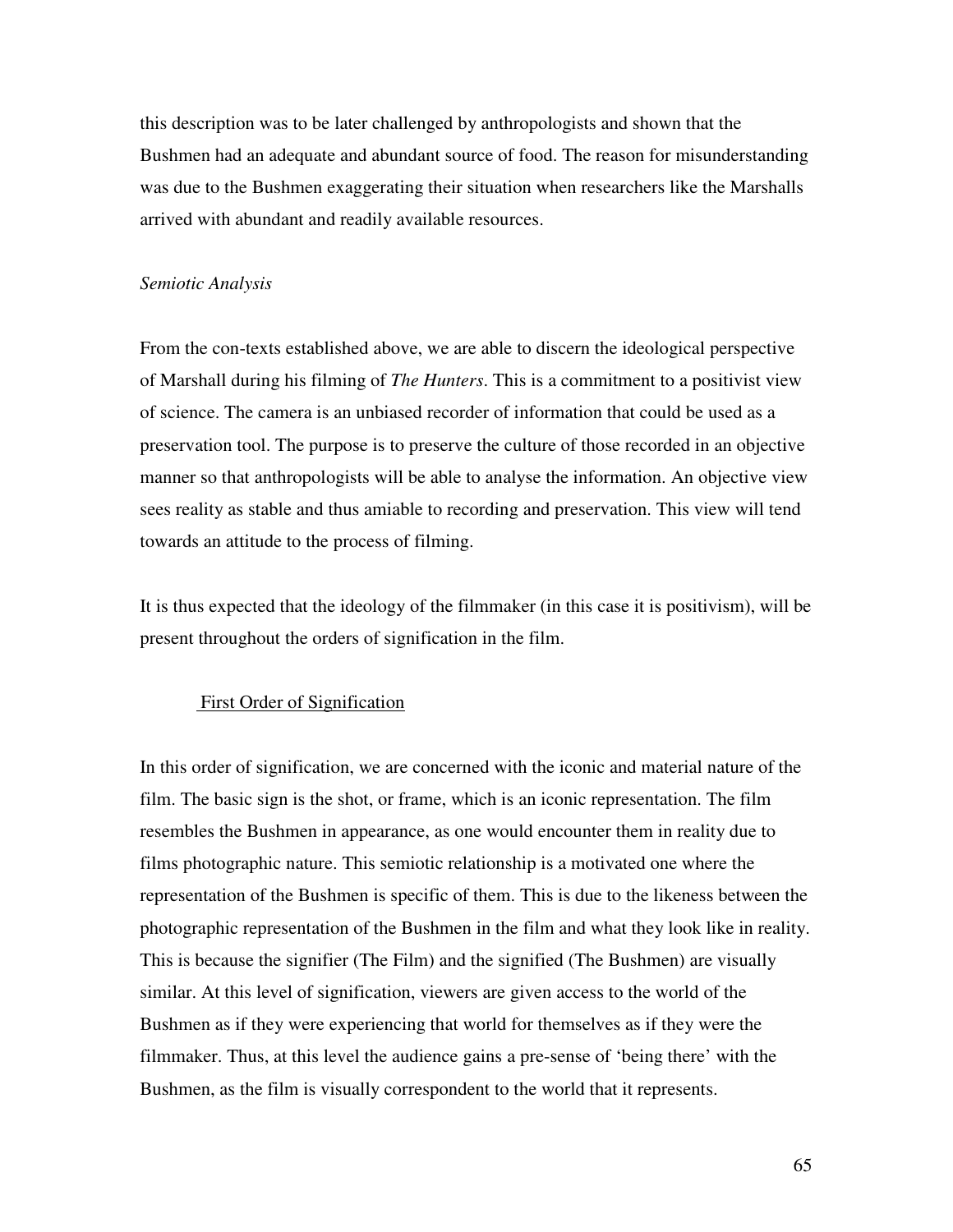In *The Hunters,* Marshall follows the first of the positivist tendencies, that of holism and observation. The types of shots are a selection from the paradigm set of possible icons limited by the ideology of the filmmaker. The images in the film are framed wide and are long takes. This gives a strong visual representation of context, as the Bushmen are shown to live their lives within the context of the bush. The framing of these wide, long takes captures the environment within which these people live and gives a sense of 'being-there'. All the segments in the film show complete action within its duration. The framing within the film is also static and there is little movement beyond slight pans. This gives an impression of looking out of a fixed and static window through which we view the action.

A specific example from the film would be the scene where the four Bushmen first encounter the giraffes. The scene begins with a wide shot showing all of the Bushmen. /Qui, still in this wide, prepares his bow and exits through the bottom of the frame. The next shot is another wide of /Qui running after the giraffes. This is a long take, as the frame holds as /Qui runs from the left of frame to the right. As he gets to the right, the camera pans slightly to the right. There is then a cut back to a medium shot of  $\neq$ Toma looking off to the right of the frame, then a cut to another wide and long take of /Qui running towards the giraffes. The last shot in the sequence is a wide over the shoulder exposure of /Qui shooting the giraffe with his bow. This last shot follows the entire action of /Qui hitting the giraffe with an arrow, from cocking his bow to landing the arrow and the reaction of the giraffe after it is struck.

### Second Order of Signification

The second order of signification is where the interaction between the audience and the film takes place. It is during this stage of signification that an audience actively reads a film. The film is a conceived text but through the reading of the film an audience creates a received text. In this order, signs are indexical and refer to other meanings other than what they themselves depict. As noted in the first order of signification *The Hunters* is a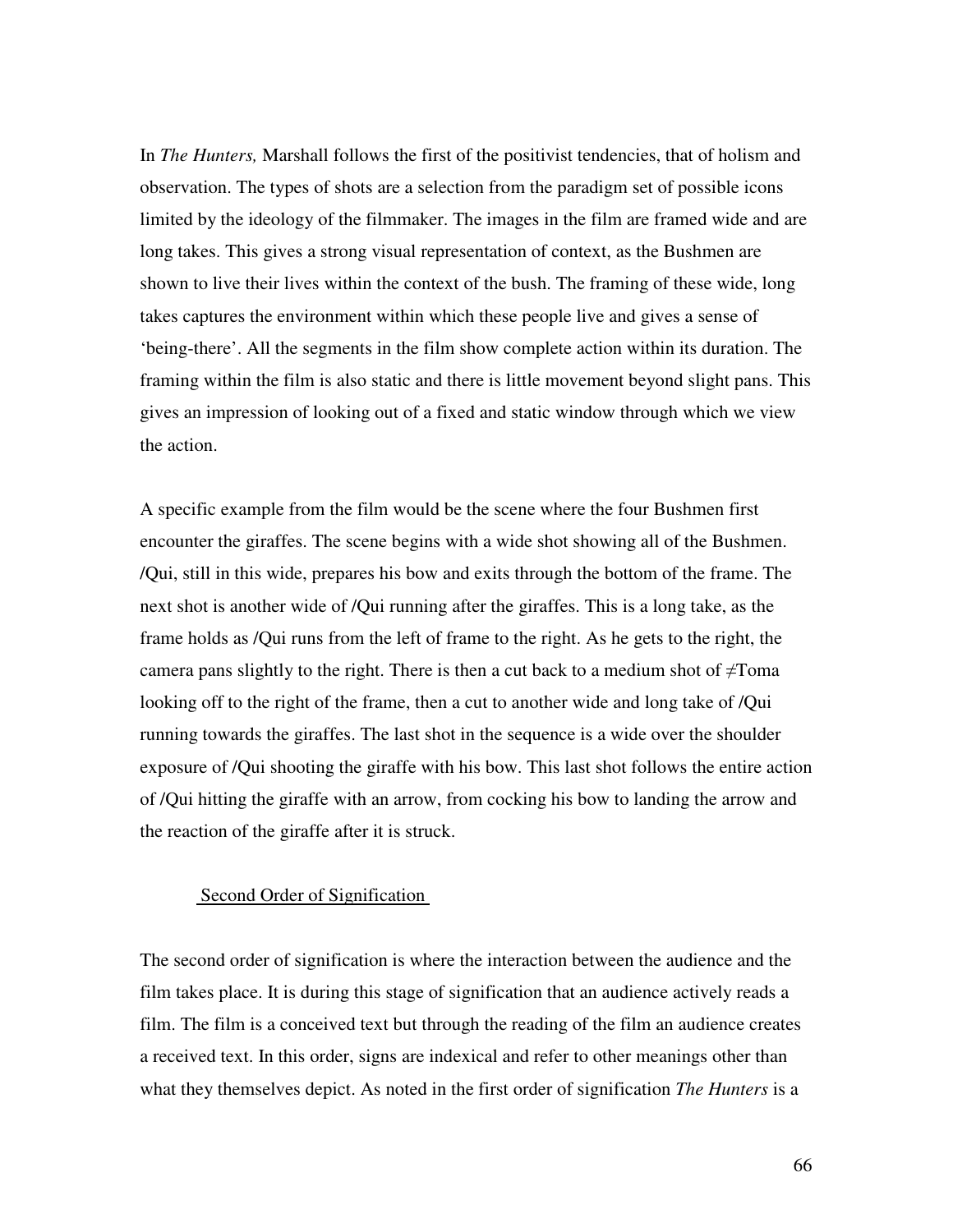collection of iconic signs. These signs have denotative meanings in terms of what they represent. In the second order of signification, these meanings are also connotative, as an audience supplies their own meanings to a film.

In *The Hunters,* two specific indexical meanings draw attention. The first is the indexical link to reality that the icons have as described in the first order. These follow the positivist tendency described by holism. These pictoral representations are structured in such a way that the frame appears as if it is a window onto reality (to borrow Marshall's term). The type of frame does not confer this significance on its own; it is only when an audience views them – that is, generates interpretants – that a correspondence with reality occurs. Audiences actively construct a sense of 'being there' from the type of shots in a film. Looking back at the above example, the final shot of /Qui shooting the giraffe gives us the sense as if we are looking over his shoulder as he shoots the animal with his bow. This is the effect that practitioners of positivism want the audience to have. The intention of the filmmaker is to present reality as it is by giving the audience a sense of being there themselves.

The second indexical meaning comes from the narration of the film. The film is narrated by a young John Marshall, and ascribes the first order images a specific meaning. The shots in a film enable audiences to make their own interpretations of what is happening within the film. The narration is a guide for the audience on how exactly the film should be understood. As indexical signs, the narration connotes a specific meaning for the images. This is how we get the names of the Bushmen, the specifics of how the Bushmen track the animals etc. The iconic meaning is made specific with the narration.

Another connotative meaning of the narration is the presence of the narrator. The narration is an indexical sign for the presence of the narrator as an individual involved in the creation of the film. This is made more apparent as the film does not use sound from the context in which it was recorded. We do not get to hear the Bushmen for ourselves, which strengthens the presence of the narrator as our interpreter. This corresponds with the interpretive tendency of deep reflexivity. The audience is able to note the existence of

67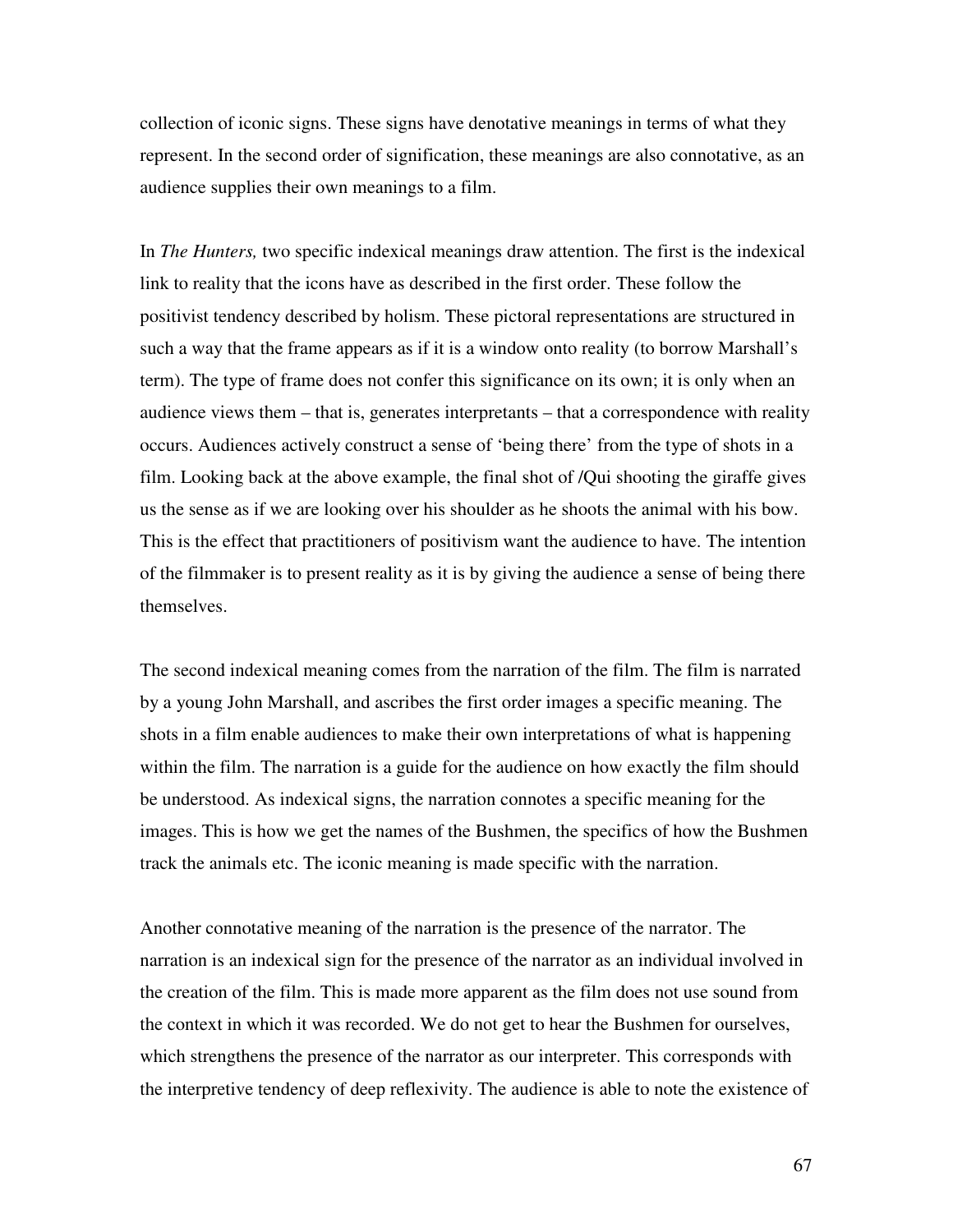the filmmaker in the film implicitly in the construction of meaning. Thus the narration of the film becomes indexical of the construction of the film.

## Third Order of Signification

Symbols are embedded in the third order of signification. The connection between the meaning of an object and the symbol is arbitrary. The application is due to convention rather than to any identifiable link between the meanings applied and the object to which it is applied. Ideology is located in this order of signification and in the specific case of this analysis, ideology is interchangeable with paradigm.

In this production con-text, the film follows a positivist ideology. We can also see an affirmation of positivism in the first and second orders. The positivist ideology is both intended and practiced in the making of the film. However, when we come to analyse the editing codes or syntagmas we see that the film fails to follow the chronological tendency. This we know from the context of production, where Marshall (1993) describes how the film was edited together with stock footage. The overall sequence depicted was not the order in which the events occurred. Each smaller sequence of action however, follows a chronological ordering. This is known because the smaller sequences make use of long takes, which allow actions to complete themselves within those takes. Thus, while the overall sequence may not be chronological, the minor events in the film are recorded in this way.

## *Conclusion of Analysis of* The Hunters

*The Hunters* is not a purely positivist film ideologically. The expectation that the film is to be such, is made apparent in the con-text of the film. In the first order, there is a commitment in the selection of iconic signs with respect to the positivist tendencies of holism and observation. The second order indicates how these denotative signs become indexical of the reality they record, thereby strengthening the positivist intention to present reality as it is encountered and is thought to exist. The film is positivist in both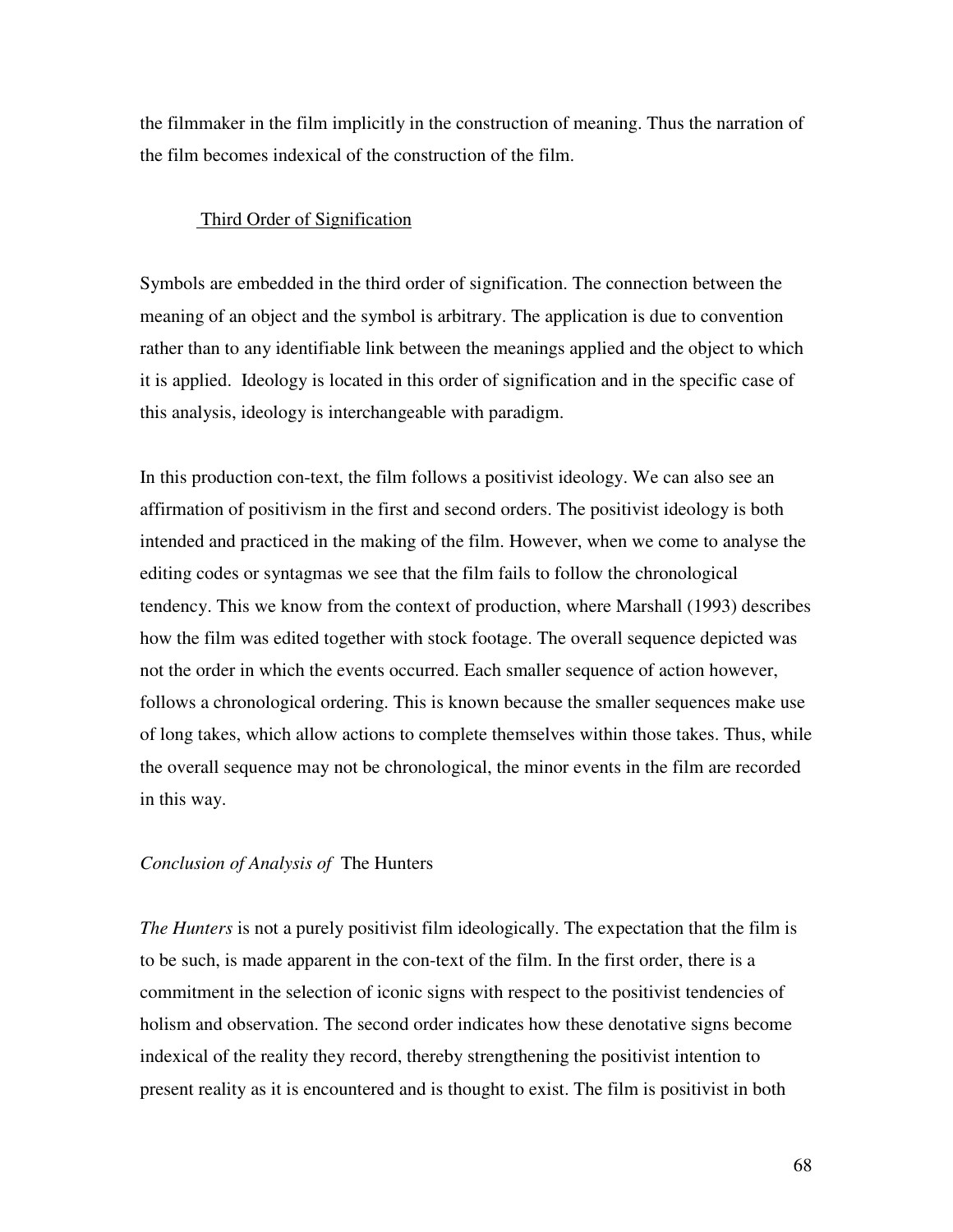the first and second orders, however as Marshall (1993) noted, the film is more of a representation of his views as an 'American kid' regarding the Bushmen, than the perspective the Bushmen had of their own lives. The narration is an indexical sign for Marshall's interpretation of the action within the film. His perspective through the narration propels the film forward. The film's code does not present its signs chronologically, thus not meeting the second positivist tendency of chronology. Nevertheless, the scenes within the film follow the sequence of events as they unfolded in reality, thus in specific instances the film follows the chronological code. Following with the definition of positivist film in Chapter 3, we may not be able to call *The Hunters* a positivist film but we can categorise it a post-positivist film. As the film is not an exact record of reality, it does however offer accurate recordings of events in their own rights.

#### **Analysis of** *Les Maîtres Fous* **(1954) by Jean Rouch**

## *Synopsis of 'Les Maîtres Fous'*

*Les Maîtres Fous* deals with spirit possession in Niger during the 1950's. The film begins in Accra where members of the Hauka cult start their journey. They travel to a ceremonial compound where the spirit possession takes place. The spirits that possess the men are identified as members of the British colonisers of the country. The film shows members of the cult being possessed by these "European" spirits of the Hauka. These individuals foam at the mouth, are not able to be burnt by fire and sacrifice, boil and eat a dog. The film concludes with these individuals returning to Accra as normal individuals in that society.

#### *Con-text of Production*

*Les Maîtres Fous* was filmed by Jean Rouch in 1954. To understand the influences behind the film we need to look at Rouch's life. Rouch's early personal history is the source of his view of the world and subsequently his attitude to his work (Stoller, 1992: 24). Rouch was the son of a naval meteorologist (his father) and the daughter of a family of painters and artists. He was exposed to both the worlds of science and art from the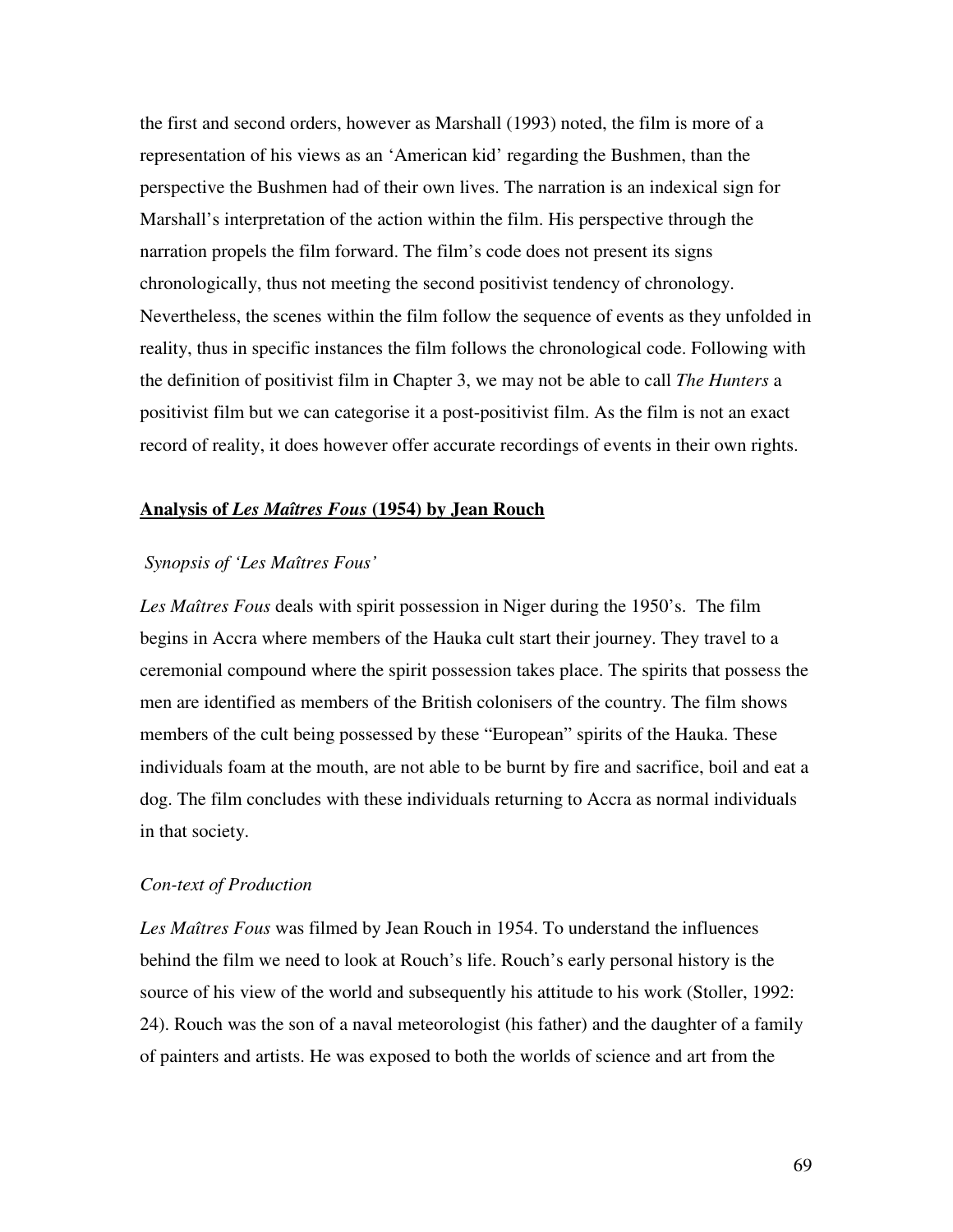influence of both his parents. From his father he gained an appreciation of the hard sciences, while his mother instilled in him an appreciation for the arts.

Rouch studied at the Ponts et Chaussées, a civil engineering school in Paris. Rouch referred to the school as the school of make believe (Stoller, 1992: 25-27). The school advocated an approach to science of building bridges and roads as if they were works of art. Paris during the late  $30$ 's was a great time for intellectual life. Surrealism<sup>10</sup> had branched with a new school called the Collège de Sociologie and in 1938, Paris was the site of the International Surrealist Exhibition and also the year that the Musée de l'Homme was founded. (Stoller, 1992: 27)

At the Musée de l'Homme, anthropologist Marcel Griaule had installed a film theatre. It was here that Rouch discovered the works of cinema that would affect his later career (Stoller, 1992: 26), such as the work of Robert Flaherty. Flaherty was invited to the museum to present two of his films, *Nanook of the North* and *Moana*. It was from these screenings that Rouch began to develop an interest in anthropology. He would develop this interest through a course in anthropology given by Marcel Griaule he would take in his final year of studies. (Stoller, 1992: 26)

After having graduated, Rouch took up a civil engineering post in Niger. It was during this time that Rouch first discovered the world of spirit possession in the Songhay culture. After experiencing and photographing a possession ceremony, Rouch sent Griaule his notes which was to be the start of Rouch's career as an anthropologist (Stoller, 1992: 30).

Rouch's background offered him a robust view of the role of representation. As both a scientist and an artist, he understood the limits of how film could be used. He took the medium and used it to represent what traditional scientific methods could not. In case of

 $\overline{a}$ 

<sup>&</sup>lt;sup>10</sup> Surrealism is a major influence in Rouch's work (cf. Tomaselli, 1999; Stoller, 1992). Rouch himself did not explore the effect that surrealism had on his work. However, surrealism is not a scientific paradigm, and is not discussed here in detail.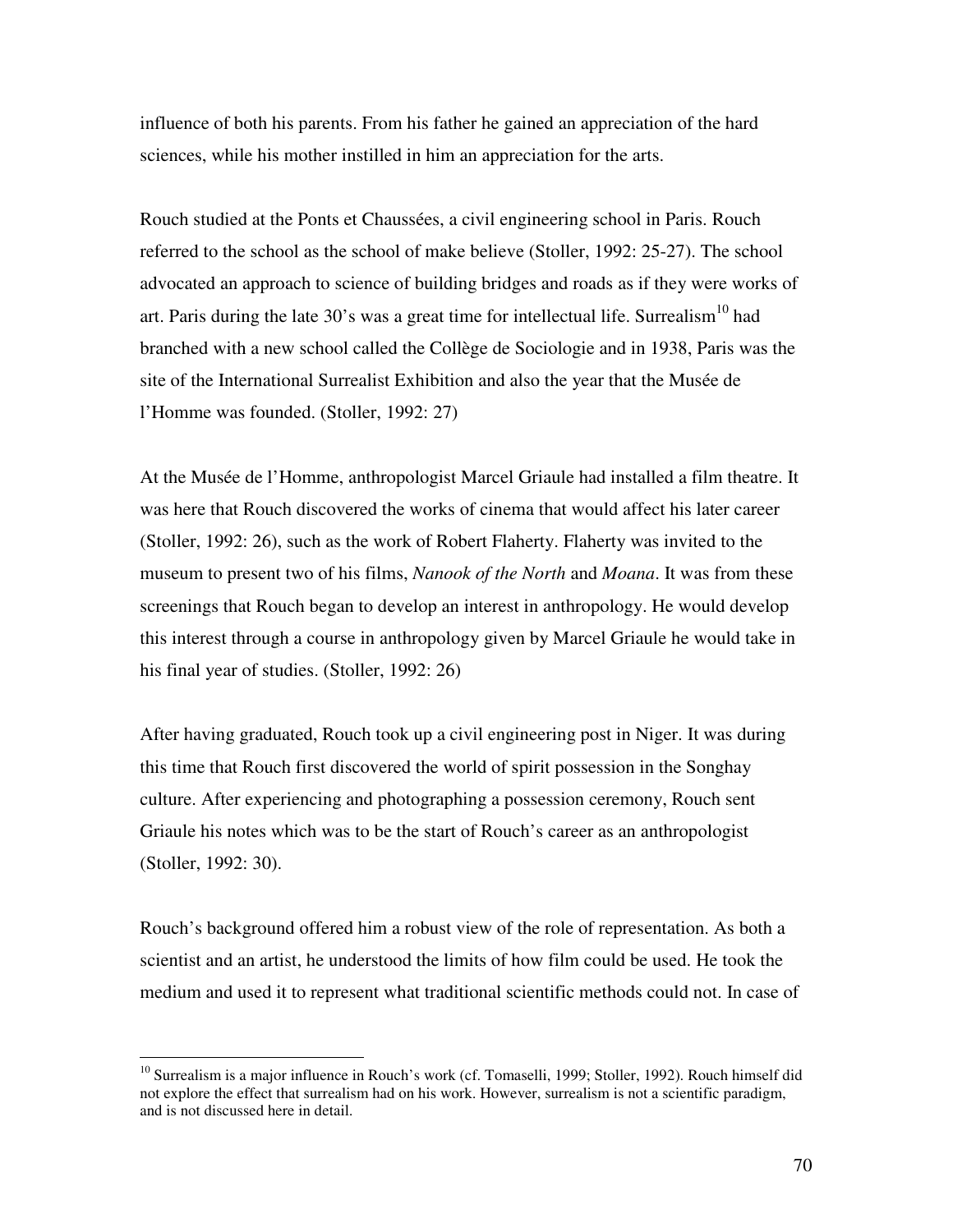*Les Maîtres Fous* he was able to present another view of the world through the Hauka cult (Stoller, 1992: 35).

## *Con-text of Interpretation*

*Les Maîtres Fous* was a very controversial film even before it was officially released. Rouch had shown the film to a select audience at the Musée de l'Homme. Griaule detested the film so much that he requested that it be destroyed. Griaule did not like the manner in which the Africans in the film pretended to be white Europeans. He saw this as a mockery of Europeans. In addition, the black African intellectuals at the screening saw the film as reinforcing racism, as the film represented Africans as savages, especially the scenes of the men eating the dog. The film reinforced racial stereotypes about black Africans (Stoller, 1992: 151).

When released officially, the film caused as much expected outrage as the first screening, but there was also critical praise for the film (Stoller, 1992: 152-153). In 1957 the film won first prize for best short film at the Venice film festival. The film received praise for its technical merit and film aesthetic (Stoller, 1992: 152). The film gave Europeans a glimpse of a world they themselves could never experience. Further criticism saw the film as decontextualised (Stoller, 1992: 153). The film did not give viewers all the necessary information required to make sense of the film. Anthropologists like Jean-Claude Muller (Stoller, 1992: 152-153) expressed this criticism. He believed that in order to get the most out of the film, an audience needed to have read the accompanying ethnographic writings. The writings would give audiences the necessary means to make sense of what was depicted in the film.

Paul Stoller (1992: 157-158) argues that *Les Maîtres Fous* is more than an attempt to make an observational ethnographic account. The film does not just offer an objective account of its subject matter. Rather, Rouch's intent is to include the audience in the world of Songhay spirit possession. The film is not meant to be a passive viewing experience, but rather challenges traditional European ways of thinking about the world.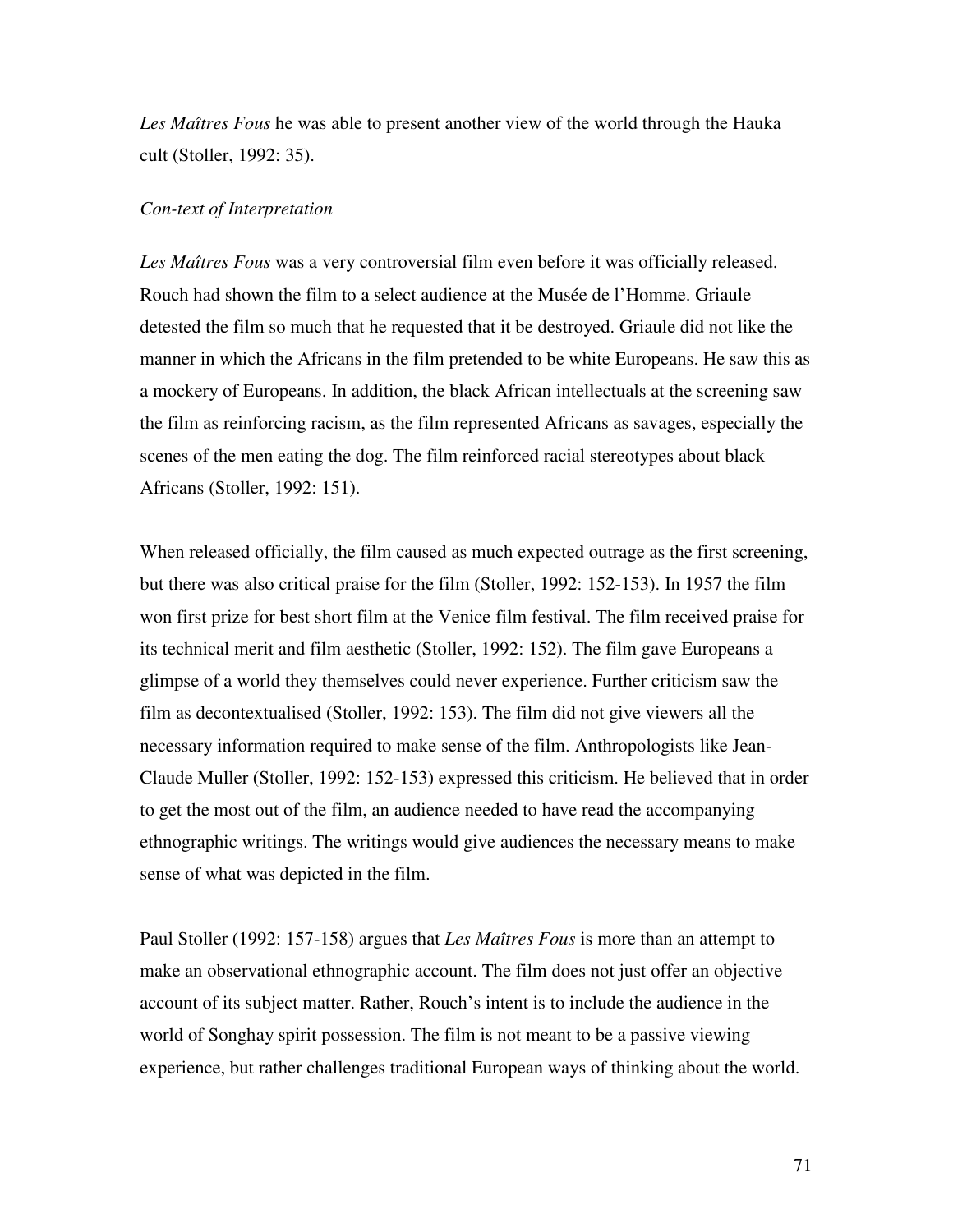#### *Semiotic Analysis*

From the description above of the con-text of *Les Maîtres Fous,* we can expect the film to be an interpretive one. While Rouch is scientifically trained, he is also sensitive to creating an understanding between himself and those he films. According to Stoller (1992: 157-158), Rouch also intends to involve the audience in the film so that they are able to experience another view of the world. By this means, he indicates an understanding of the relativity of reality within a context, rather than the positivist notion that reality is a single and pure concept. This is why we can expect the film to be an interpretive one.

#### First Order of Signification

In this order of signification, we are concerned with the character of the material nature of the film. The basic sign is the shot, an iconic representation. The film resembles the Songhay Hauka members in appearance as one would encounter them in reality due to film's photographic nature. This semiotic relationship is a motivated one where the representation of the Hauka performers is specific of them. This is due to the likeness between the photographic representation of the Hauka in the film and what they look like in reality. At this level of signification is the closest representation of reality. The film then is the closest correspondent to the world that it represents that we as viewers have access to.

The paradigmatic range of the framing in *Les Maîtres Fous* varies and ranges from closeup to wide. The type of framing used occurs more often at the different stages of the film. The opening in Accra is in wide angle and depicts people within the context of the city. The majority of the action during the possession ceremony is in close up, placing an emphasis on the individuals involved in the ceremony rather than their context. The shots in *Les Maîtres Fous* are handheld; the camera does not remain fixed and static. The sequences are also of short duration. Actions are incomplete within one sequence. These actions are composed of a number of perspectives that shift. Rouch's framing does not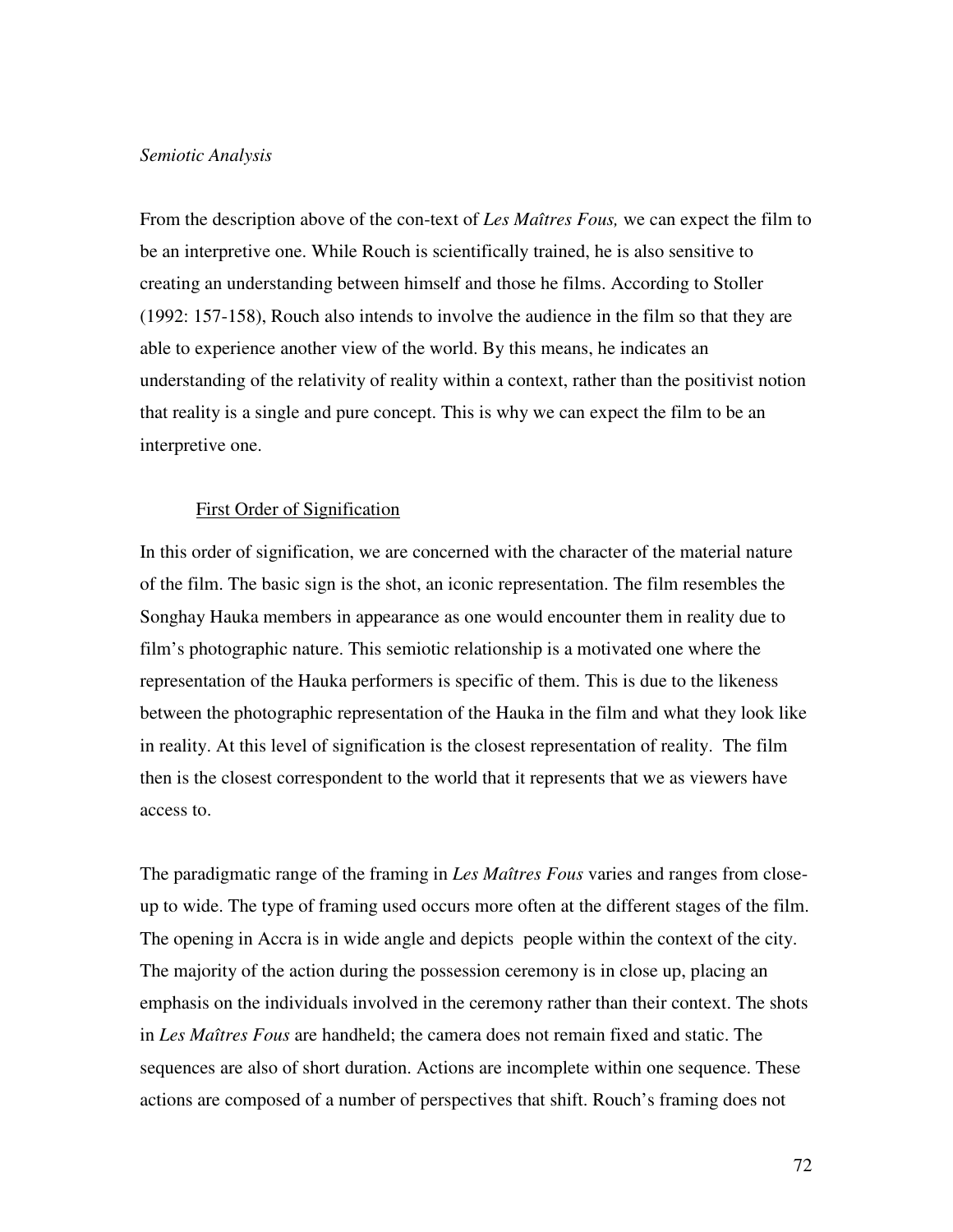conform to the positivist tendency of holism and observation. The film makes use of close-ups of short duration and the camera is always in flux. Rouch presents the action in the film to us as viewers in a kinetic manner, especially during the ceremony.

An example from the film of the shot type is in the final stages of the possession ceremony when the Hauka are taking the dog meat from the boiling pot. The first shot in the sequence is a close up of the pot - the camera shakily dollies towards to the pot. The next shot is a medium close-up of the major fishing out a piece of dog meat from the boiling pot with his bare hands. After he has picked up the meat he stands and leaves, the camera keeps the same framing while following as he stands and exits the screen to the right. The next shot is a shaky medium image of the major with the dog meat in his hands while he walks from left screen to right. Then there is another medium shot of the major standing with the dog meat from a slightly different angle to the previous frame. The final sequence is a mid shot of the major taking a bite of the dog meat. The engineer comes up to the major and takes a bite of the major's dog meat, the camera shifting position to accommodate the engineer in frame. All the sequences are rapidly cut between each other; the camera does not dwell long on any one action.

#### Second Order of Signification

The second order is where the interaction between the audience and the film takes place. In this order, iconic signs are indexical and connote meanings other than what they denote. In the first order, *Les Maîtres Fous* is a collection of iconic signs. These signs have denotative meanings in terms of what they represent. In the second order of signification, these meanings are also connotative, as an audience supplies their own meanings to a film.

The men in the film become indexical representations of the Hauka spirits that have possessed them. When they are possessed they foam at the mouth, walk in a strange manner, are resistant to being burnt by fire, their hands are not scalded by boiling water and they eat the flesh of a dog. These actions become the means through which the men represent the Hauka that possess them. They themselves and their behaviour become the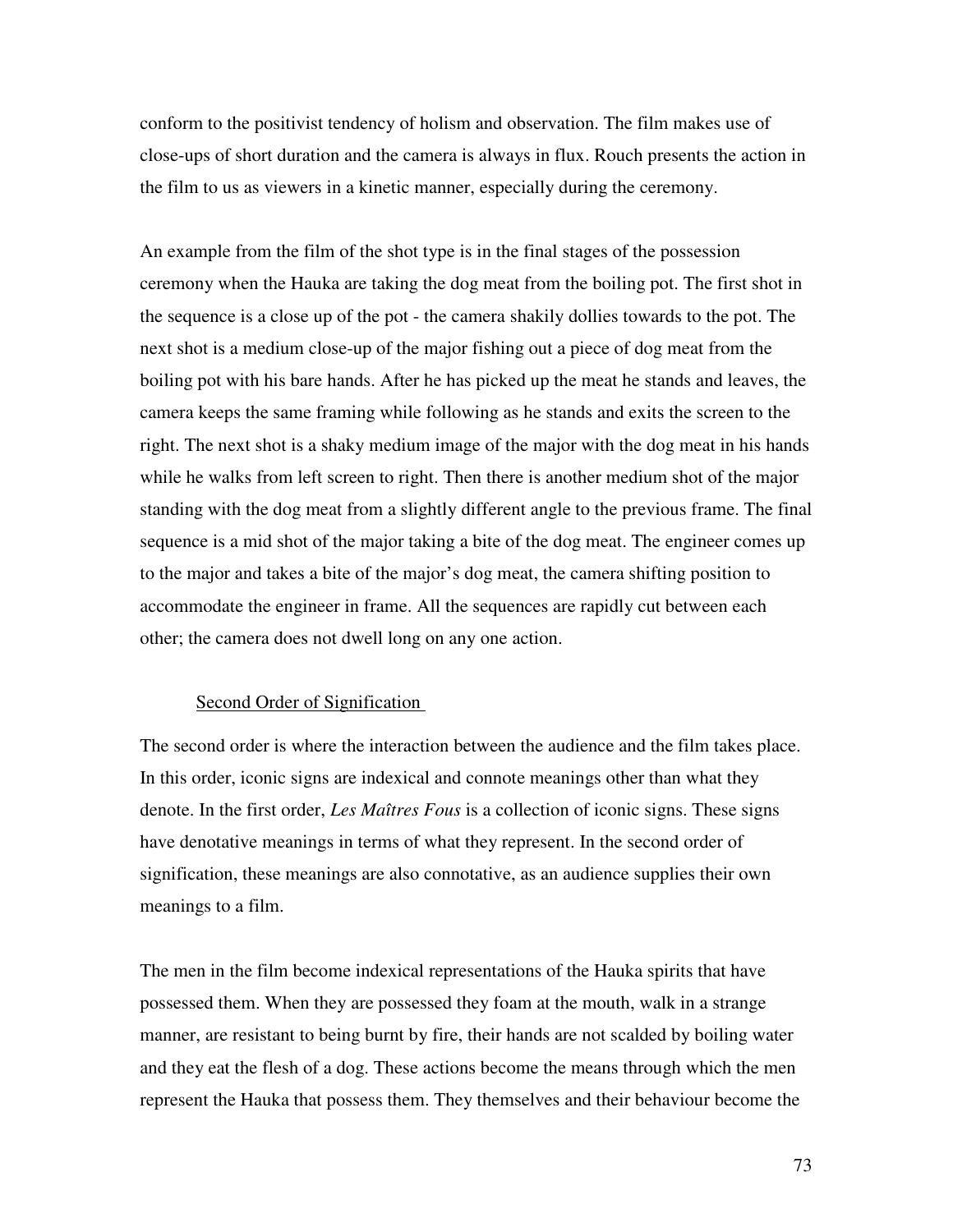index that refers to the presence of the Hauka spirits. The behaviour of the Hauka makes them very frightening to viewers that have no experience of spirit possession.

From the first order of signification, we know the iconic signs during the ceremony in *Les Maîtres Fous* are mainly close-ups of short duration with the camera in flux. The closeup shots make the connection between the audience and the Hauka very intimate, facilitating audiences' interaction with the spiritual and psychological reality of those being possessed. The difference between the Hauka and the audience takes place both through the act of viewing and the audiences understanding of what takes place. Together with the frightening content of the images, the intimate contact through close-ups with the Hauka makes a western audience uncomfortable. The camera captures the psychological reality of the possession ceremony, which is frenetic and violent. The types of shots which characterise the film are used to augment the psychological reality of the Hauka. Thus, together the content and the shots in the film become indexical signs of the spiritual and psychological reality of the Hauka members.

The presence of the filmmaker is also made apparent throughout the film. Firstly, the narration is indexical of the presence of the filmmaker and the film as being a product. In order for a film to have narration requires a human presence. The narration becomes an indexical sign for the film as a product. In addition, the handheld style of the film is also indexical for the presence of the filmmaker, as the jerky movements of the camera are a result of the filmmaker being unable to hold his camera steady. Thus, we can see this film as displaying the interpretive tendency of deep reflexivity, as the presence of the filmmaker is implied rather than explicitly stated in the film.

## Third Order of Signification

The symbol is located in the third order of signification. The application is due to convention rather than to any identifiable link between the meanings applied and the object to which it is applied. Ideology (or paradigm) is situated within this third order. *Les Maîtres Fous* is coded in such a way for it to elicit the most impact from the experience of the Hauka possession ceremony. The film's code achieves the greatest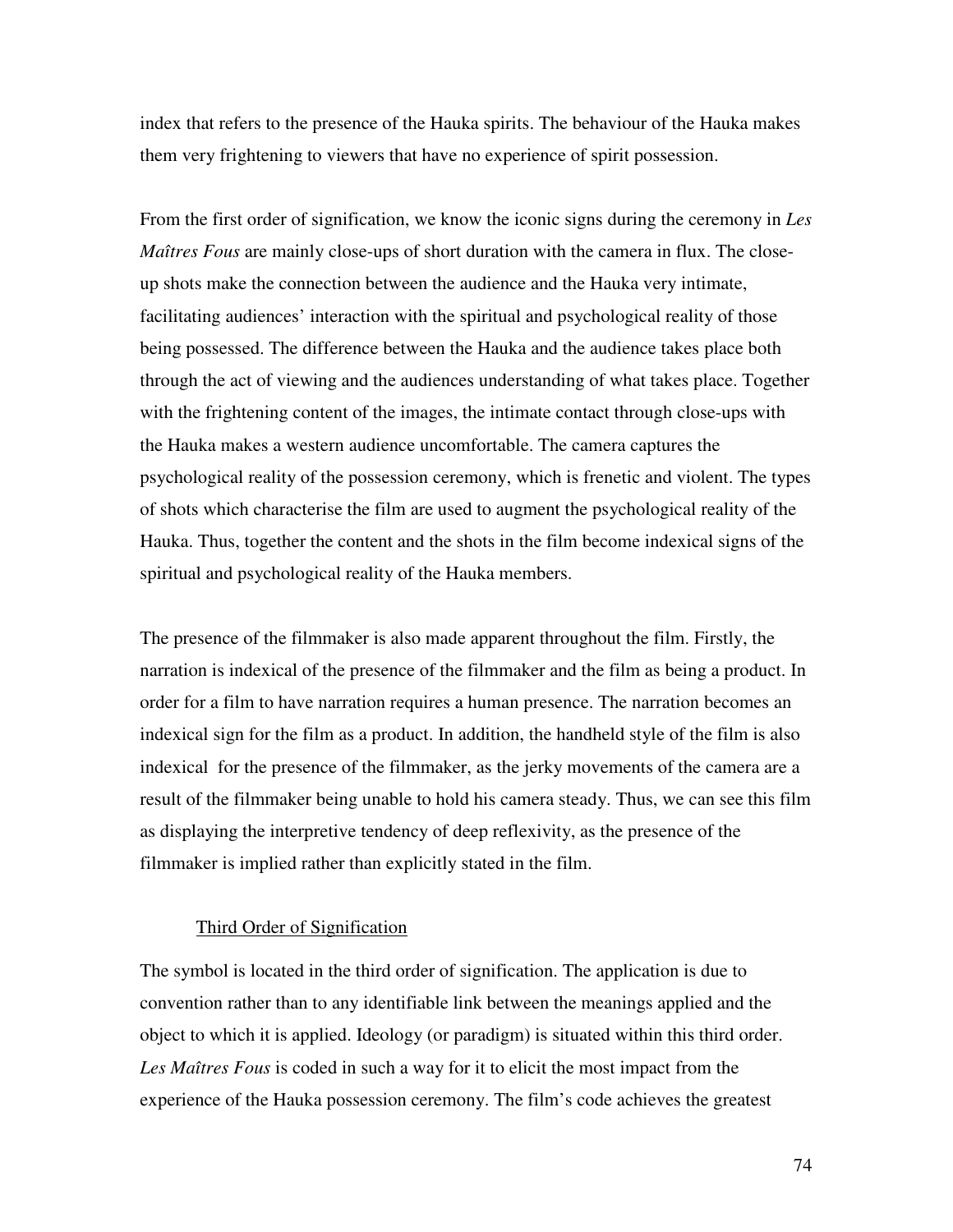effect on the audience from the possession scenes. As noted, the film makes use of the range of possible shots within the paradigm set. In the beginning of the film the context of Accra is shown in predominantly wide framing. The possession ceremony is shown in medium shots and close-ups, and the final section of the film back in Accra, is shown in wide and close-ups. The opening and ending scenes are the means of comparison with the possession ceremony. The opening scenes are a lull before the ceremony. These scenes present Accra as a context within which people go about their lives, the shots in this section of the film are edited to preserve the continuity of space within Accra. The possession ceremony however works contrary to the previous section of the film. The shots reduce context to the extent that it is almost removed. The focus is solely on the possessed Hauka. The editing is rapid and sharp, making the scenes frenetic in pace. The final scene back in Accra serves to extenuate the contrast between the men as they exist in Accra and what they become when possessed. Thus, the codification of the film serves to highlight the possession ceremony in the mind of the audience.

#### *Conclusion of Analysis of* Les Maîtres Fous

The expectation for *Les Maîtres Fous* was that the film would be an interpretive one. The film does not conform to the holism of observational criteria of the positivist tendency. This may be enough for us not to categorise the film positivist, but it is not enough for us to locate it as interpretive either. In the second order of signification, we note how the images of the possessed Hauka refer to the spirits. The handheld nature of the shots during the possession ceremony reveals the presence of the filmmaker, as does the narration of the film. At this stage, the audience implicitly notes the interpretive tendency of deep reflexivity where the filmmaker's presence in the construction of the film is apparent. It is through the second order of signification that we are able to see the significance of the shot style as an interpretive strategy. The code that the film follows is a means to encode in the possession scenes as much impact as is possible. We can categorise *Les Maîtres Fous* as an interpretive film not for any one of these reasons, but because of the synergistic effect, each order has on the overall meaning of the film. This aggregated meaning is a specific attempt to engage an audience with another view of the world different from their own. It is the film's ability to present a specific view of reality

75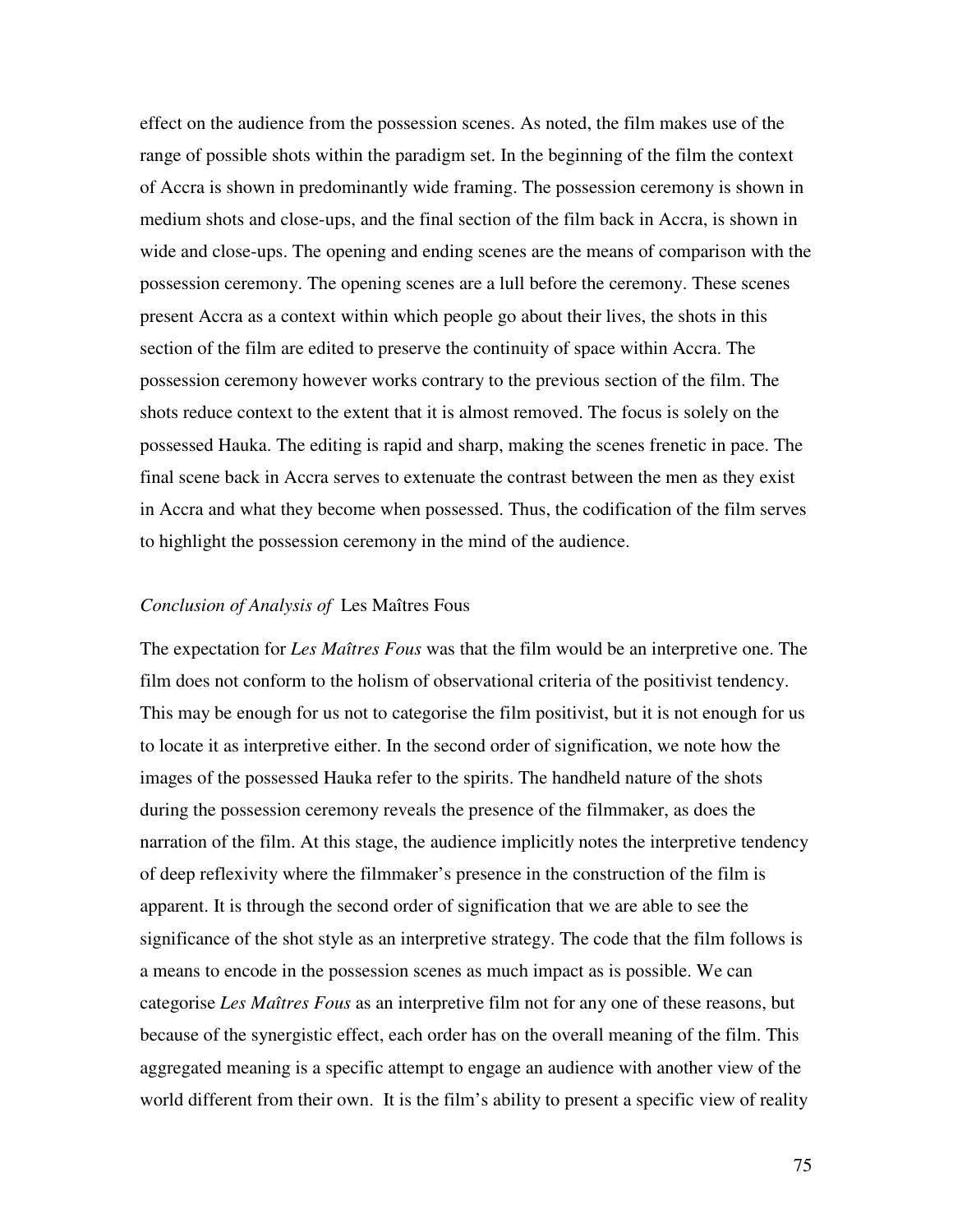instead of an absolute view that makes the film interpretive. The film causes the audience to have a strong reaction to the action on screen. This reaction is a challenge to western beliefs and viewpoints. The audience does not just react to the film but rather generates a fluid, unlimited semiosis with the surrealism of the film. The film allows an audience to experience another viewpoint and challenges an audience's view of the world. Rouch's style fractures conventional third order significations and opens up active anti-positivist interpretations.

#### **Comparative Analysis Between Films**

Having established the character of each of the films, it becomes important to compare them alongside each other. This is in a bid to make the delineation between the two types of films more stark. Comparison will also reveal information about the nature of each type of film that has not been explicitly described in the literature on ethnographic film. For example, the literature on interpretive methods does not specify a particular shooting method. This comparative analysis will compare the two films through the three orders of signification. The focus will be on the differences in how the films' constructions differ from each other. This stage of the analysis will make use of the orders of signification to help structure the comparison.

#### **First Order of Signification Comparison**

*The Hunters* makes use of the style of shooting described by the positivist tendency of holism and observation. The camera records the Bushmen in wide shot, with long takes and as unobtrusively as possible. This follows the positivistic need to remain as impartial as possible and to record things as they are objectively. This is a concern for an accurate representation of reality as reality is perceived to exist as a stable and absolute existence.

*Les Maîtres Fous's* style is contrary to the camera style advocated by the positivist tendency of Holism. The film's style consists of close-up shots of short duration that seem to intrude on the action being recorded. Though the film's specific iconic nature is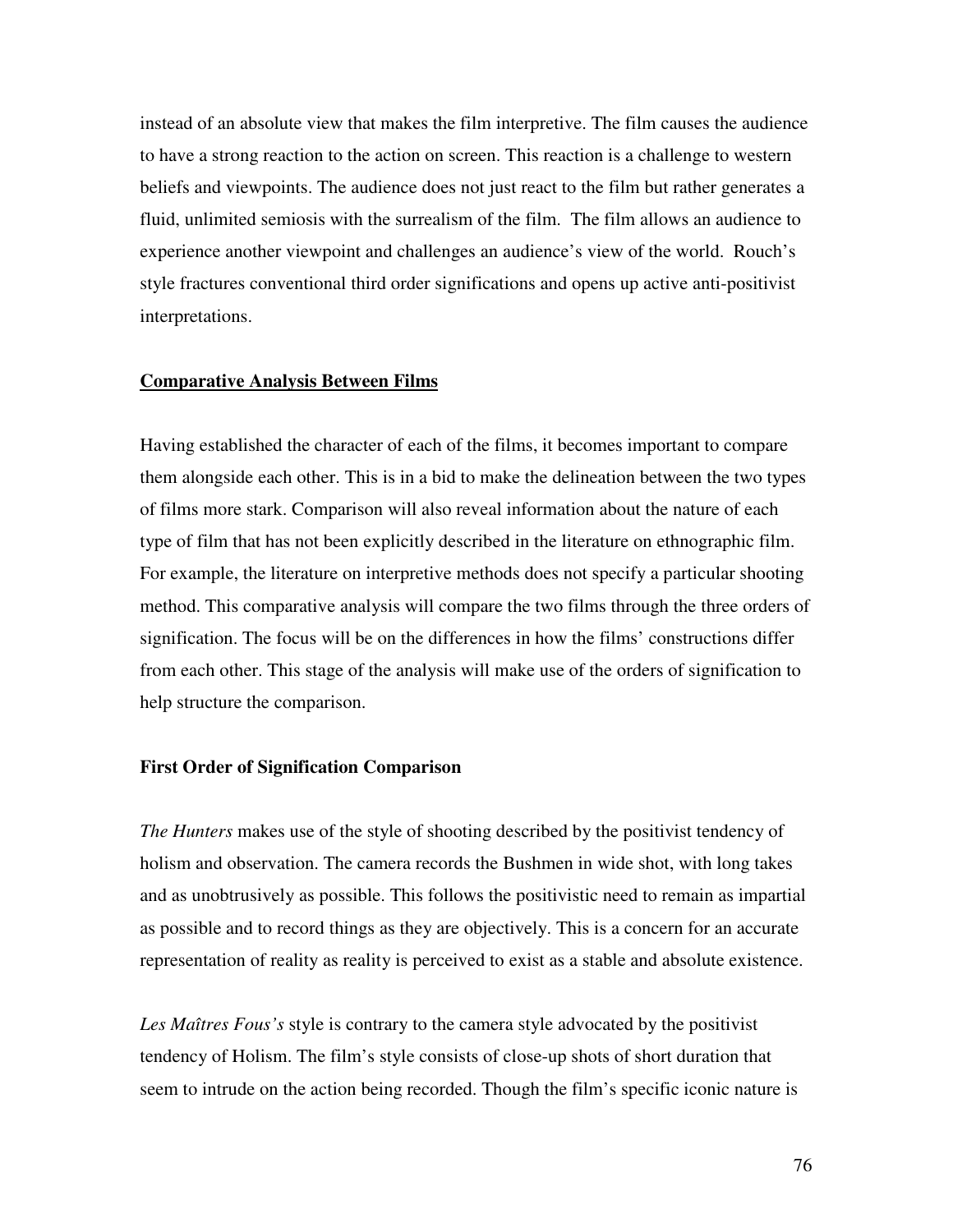different from that expected from the criteria of holism and observation, this does not mean it is interpretive in nature. Interpretivism cannot be thought of as a negation of positivism. Interpretivism may be a reaction to a positivist epistemology but this does not make it a second option by default. Thus, we cannot definitively state that the first order of signification in *Les Maîtres Fous* is interpretive.

What we can do is look at the reasons why each ideology would make use of a particular iconic set of pictorial representations. The positivist opts for a particular style of icon because reality is a single conception, and by delineating the type of icons for use, it becomes the best means to represent that reality. Thus, all positivist films would look alike because of the restrictions placed, as this also makes the film a more amenable representation for analysis. Film then becomes an object in itself. For this reason, film-asobject needs to capture as many salient features of reality as possible. By fixing the first order of signification for specific types of icons, the positivist fixes the view of reality.

The interpretivist rejects any such restrictions. For the interpretivist, reality is not a single conception, but a myriad of differing contextually bound views of the world. The first order of signification for an interpretivist film will not conform to any specific type of iconic representation, as the style will shift with the circumstances in which the film is shot. Thus, iconic representation cannot alone tell us whether a film is interpretive or not. Due to this lack of restriction at the iconic level, an interpretive film could compose itself using the positivist tendency of holism. In order to see what criteria make an interpretive film we need to look at the remaining orders of signification.

#### **Second Order of Signification Comparison**

*The Hunters* follows the positivist principle of holism and observation in order to be true to reality. A positivist film through the way that it is filmed, is an indexical representation of reality. Film needs to approximate as best it can to reality, making the film a means through which an audience is able to experience reality (`being there'). The experience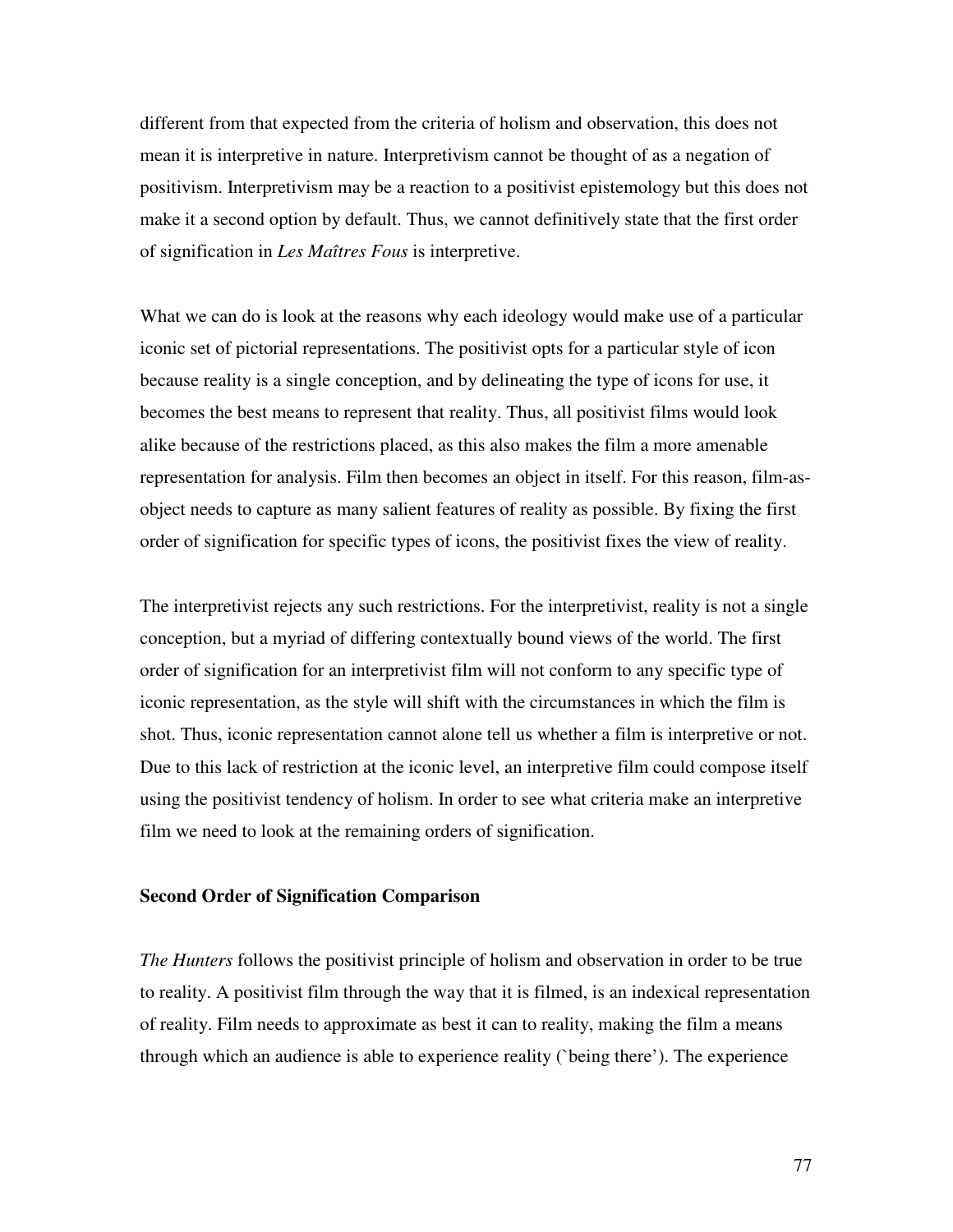that the audience gains from the film is a mediated one of reality. Nevertheless, this mediated experience is a faithful representation that is linked to the actual reality.

While *The Hunters* is an indexical representation of reality, it is also indexical of the filmmaker's presence. This is through the presence of the voice over narration of a young John Marshall, which is the interpretive tendency of deep reflexivity. The narration alerts the audience to the presence of the narrator as an individual involved in the making of the film. The narration also anchors the meaning that the audience is expected to gain from the film as the narrator gives specific information that the audience does not get from the visuals.

*Les Maîtres Fous* also makes use of narration that encodes the presence of the filmmaker. The film is shot with a handheld camera, so the movement of the camera becomes an indexical sign for the presence of the filmmaker. This is in contrast to the static and fixed camera of *The Hunters*, where the presence of the filmmaker is not noted as the film frame becomes similar to a window. The difference between a static and fluid camera is that the latter indicates the filmmaker's presence, while the static camera conceals the presence of the filmmaker.

Both films have indexical signs of the presence of the filmmakers, which is a quality of interpretivism. One distinction between the two films is that in *The Hunters* John Marshall attempts to remove his presence form the film, while Jean Rouch deliberately includes his presence in *Les Maîtres Fous*. Another aspect that influences the meaning of each film is the degree of order in the film. In *The Hunters,* it is evident that the hunters have been coached in most of their actions on screen, while in *Les Maîtres Fous* the Hauka are conducting their actions spontaneously. This reveals the difference in the participation between the two different filmmakers and their respective participants. Marshall works with the Bushmen, but ultimately directs their actions on screen, while Rouch becomes more of a participant in the action on screen. Thus, Rouch shares the action that is on the screen rather than dictating that action as with Marshall.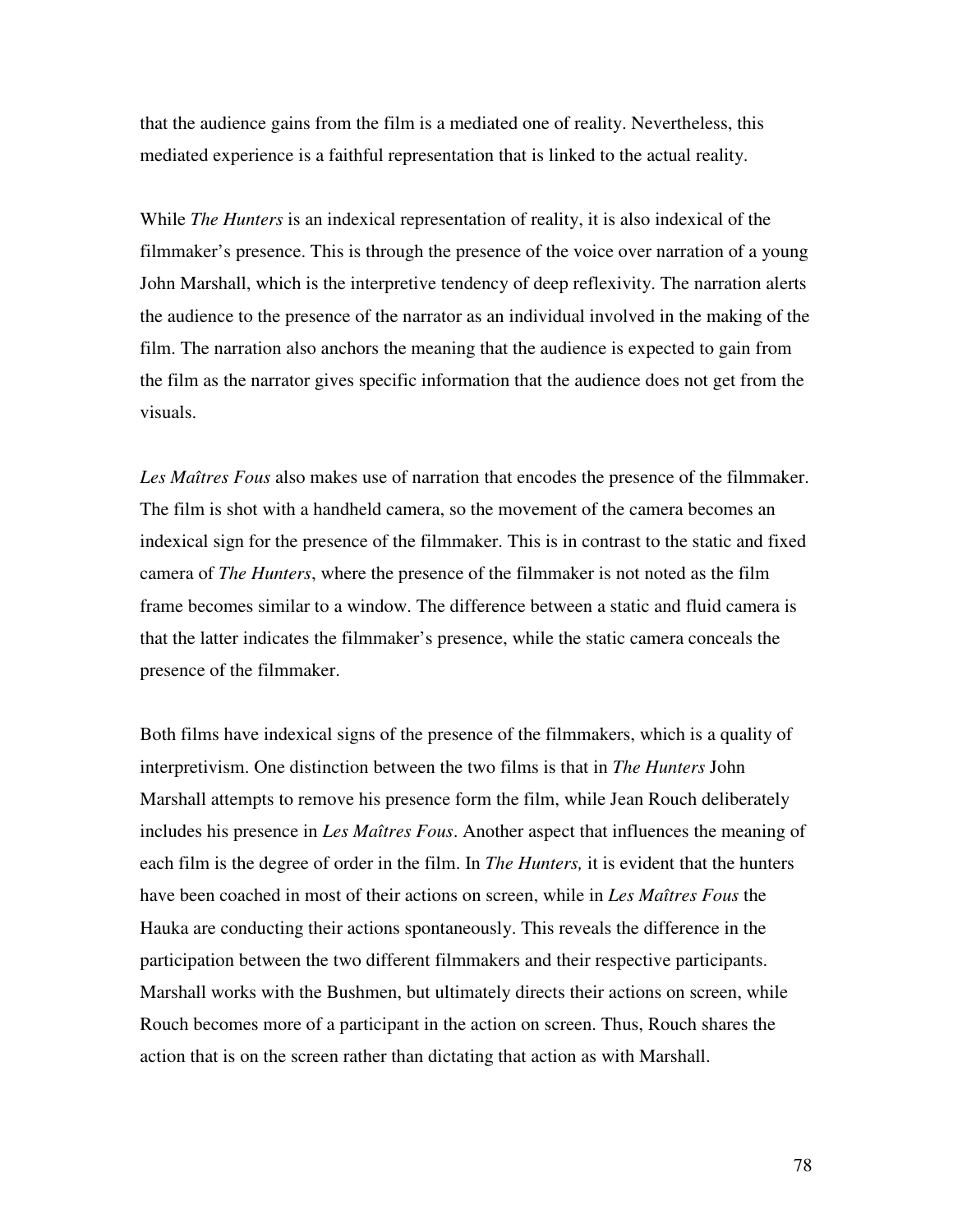#### **Third Order of Signification Comparison**

The codes that structure each film follow the concerns of their respective paradigms. As a positivist film, it could be expected that *The Hunters* would follow a specific chronological shooting order on actions as they occurred in reality. The film does not adhere to this principle in its total structure as some of the scenes were added at different times as some footage was shot on completely different occasions. When we look at the film's scenes around the completion of actions, we can see a commitment to the requirement of chronology. Each of these scenes is recorded with an emphasis on the action being performed. These actions are shown in the order within which they are begun and completed. While *The Hunters* does not follow the requirement of chronology in the film's overall code, it is applied in many scenes. This becomes important for the positivist view, as these actions are what need to be preserved for analysis. Thus, the film is still useful to researchers as it depicts instances of behaviour that have been recorded in a manner that makes them amenable to analysis.

*Les Maîtres Fous* reveals an entirely different purpose concerning its structure. Rouch makes use of its entire structure to elicit a specific set of interpretants in its audiences. The beginning and the end of the film become contrasts for the middle, which depicts the possession ceremony. The ceremony is the focus, as it is through the ceremony that the audience gains a new view of the world. As opposed to the structuring of *The Hunters* for an understanding of reality as it is conceived for the positivist, *Les Maîtres Fous* offers a specific view of the world, relative to those depicted under possession. By allowing the audience to experience the view of an 'other' reality, viewers are able to experience a view of reality to which they would not normally be exposed. The film presents the reality of the Hauka, a spiritual and psychological reality, rather than one that is just contextually bound. This permits the audience an insight into how the Hauka, as others, encounter the world and make it intelligible. This is an interpretivist strategy, as the film is coded to ensure that the audience is able to experience another reality other than the one that they know. This is in opposition to a positivist conception where reality in film is presented in a manner that audiences come to expect.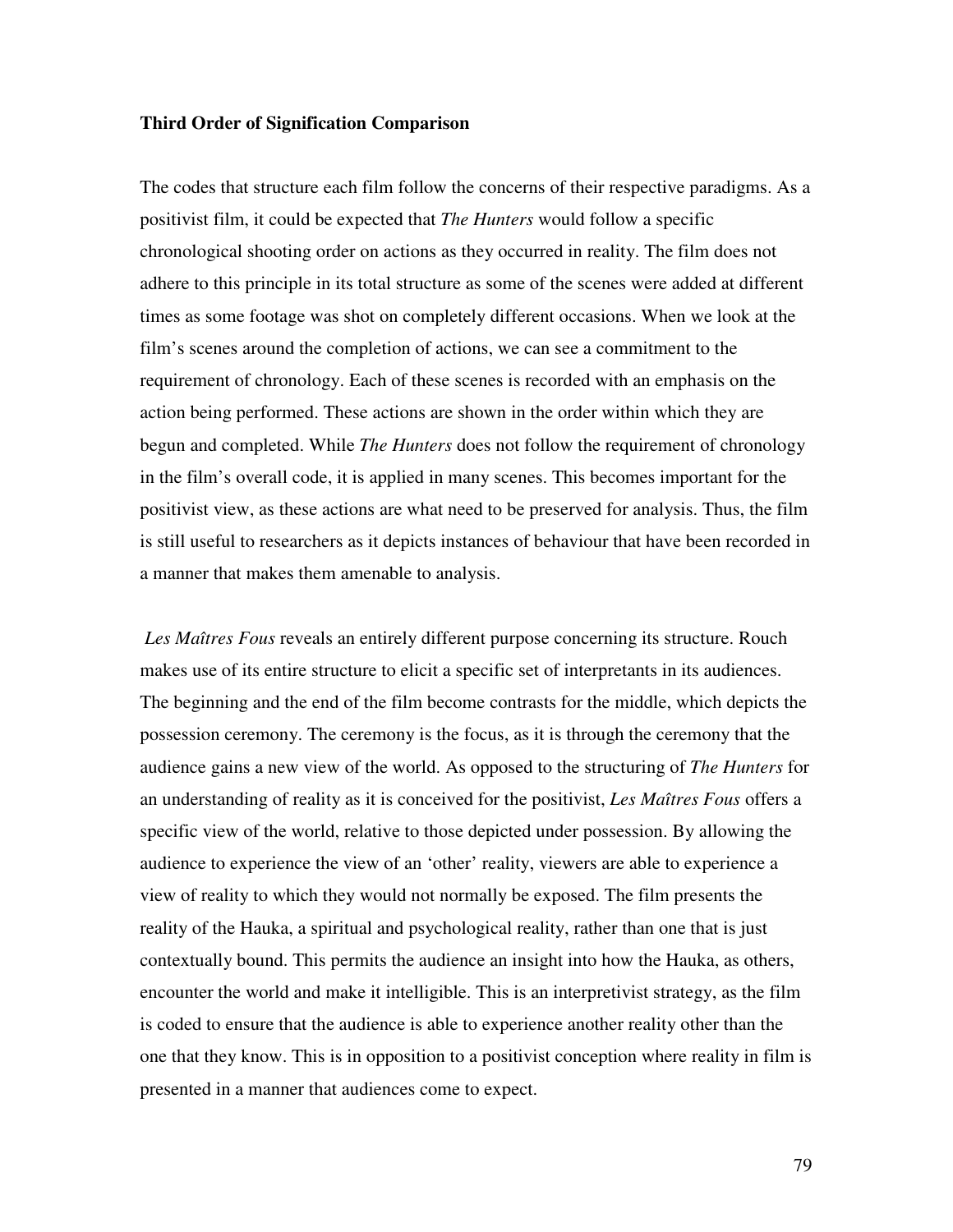### **Conclusion of Comparison**

The main difference between the two films is the degree of interaction with a film an audience experiences at the second order of signification. The positivist presents as much information to an audience in the film as possible, thus making the film the site where meaning exists. *The Hunters* records its participants in a manner that is expected by the audience and provides explicit explanation of events in the narration. The interpretivist view wishes the audience to engage and bring their connotative meanings to a film. In the case of *Les Maîtres Fous,* the audience brings the connoted meanings of their world which contrast with that of the Hauka members. Thus, we can conclude that *The Hunters* is a positivist (or post-positivist) film and that *Les Maîtres Fous* is an interpretive film by the analysis above.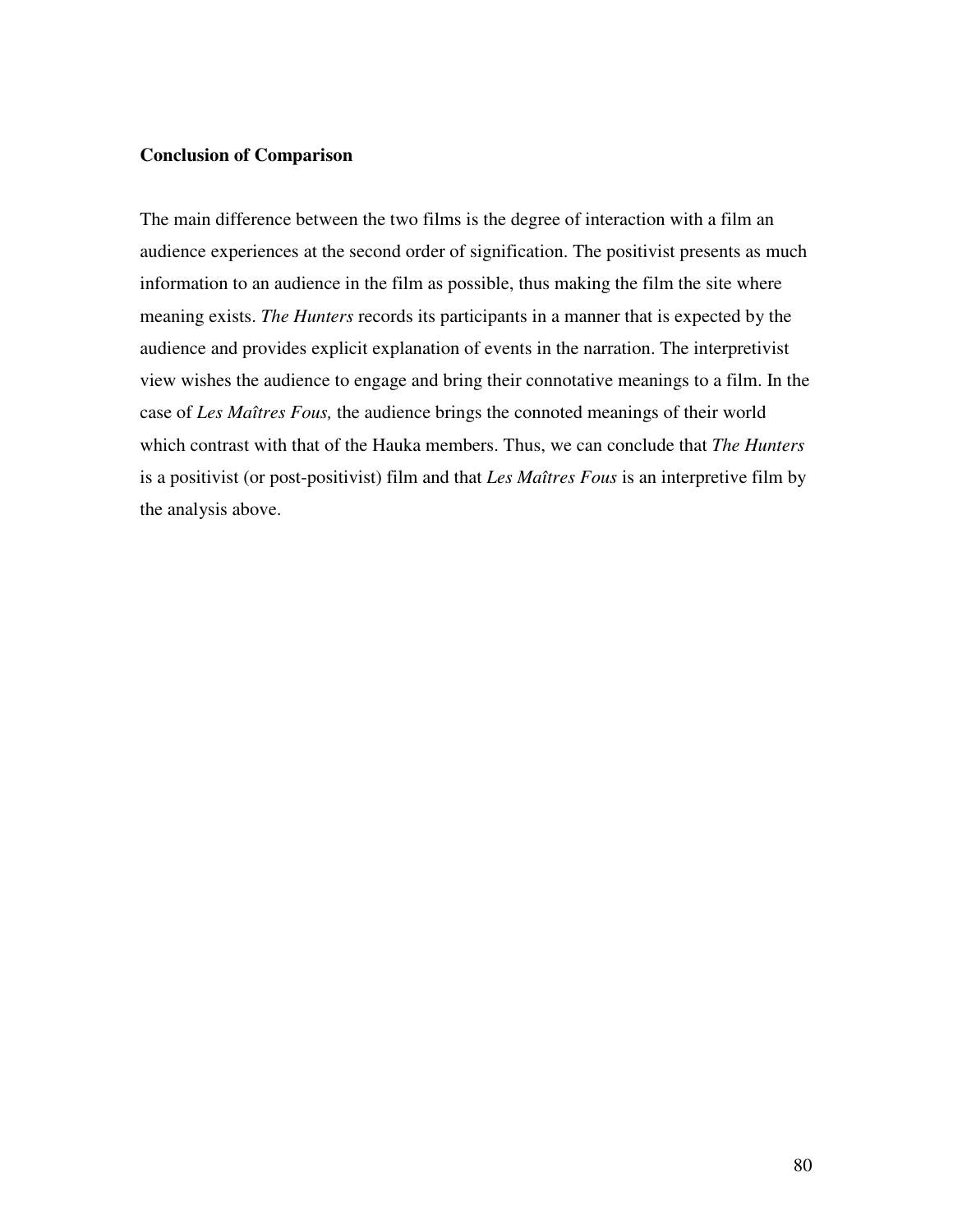# **Chapter 6: Summary and Conclusion**

When looking at the paradigms of the social sciences we see specific and differing commitments to epistemology, ontology and methodology. Positivism holds to a realist ontology, objectivist epistemology and experimental methodology. This paradigm is the pariah of the social sciences, as interpretivism has gained in validity. It is however incorrect to assume that the positivism that social scientists were using 50 years ago is still in practice today. As I have shown in Chapter 2, positivism, along with science, has undergone a shift in perspective, which sees science as less tyrannical in terms of its relation to truth and its own importance. This shift has renamed positivism as postpositivism. The knowledge gained from science is now as fallible as any other human endeavour while still making use of the scientific method.

Interpretivism is the alternative paradigm to positivism. Interpretivism is not a monolithic theory as there are a number of theories that share the same ontology and epistemology. These views are committed to understanding how individuals gain knowledge of the world and how their individualities shape this knowledge once gained. Knowledge gained is relative to the context from which individuals come.

Comparing and contrasting positivism and interpretivism is done in terms of their commitments to differing epistemologies. Positivism sees knowledge as existing in objects and the purpose of a researcher is to discover this knowledge already present within the object. Post-positivism sees human knowledge not so much as being constructed but rather as being fallible to further research findings. The distinction holds to a truth that requires research to constantly be validated; a truth is probable rather than absolute. Probability is a continuum that sees some accounts as being 'more' correct than others about a topic of research. Interpretivism however, sees meaning as a construction between an object and the subjective view of the individual. The difference between a post-positivist view and interpretivism is that interpretivism does not require a view to be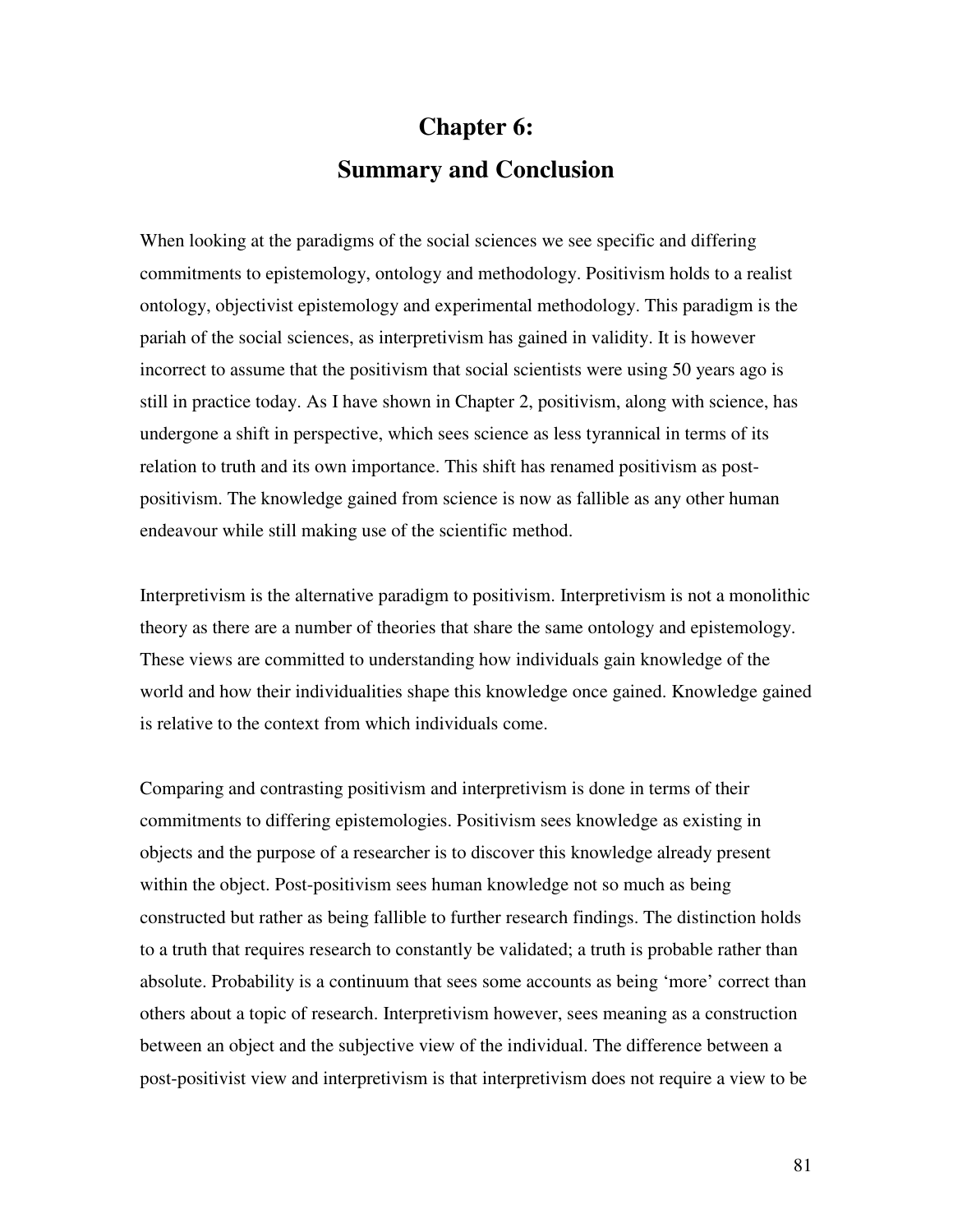more 'correct' than another view. Each view is correct for the individual who has it in a context where such knowledge is valid. In post-positivism, truth is transitional while in interpretivism it is relative.

When looking at the theories of ethnographic filmmaking in visual anthropology we are able to define the paradigmatic orientations of these theories. There have been no specific articulations of a particular theory following a certain paradigmatic view in ethnographic filmmaking theory. Ruby calls his theory an interpretive one, however, upon closer analysis we see that his theory can be better equated with positivism. For Ruby, a reflexive film is a criterion for representing 'true' reality. Ruby's fault is that he contests positivism's view of reality with an opposing view of reality. This opposite is not an interpretive one because it is still a commitment to an absolute view of reality. Ruby's account is in effect a 'swap' of what an absolute reality is.

Heider and Marshall are post-positivist when it comes to using film as a medium of representation. For Heider, a written account is the perfect and correct account of reality which is a positivist view. However, for film his attitude is post-positivist. Heider has a distrust of film as a medium of research due to films inability to capture the whole of reality as it occurs. The theory that Heider articulates for film is one that notes the deficiencies of film to capture an absolute reality. This view sees a film as an impoverished description of reality. It is this understanding of film as a truth to a degree that makes this view a post-positivist one in terms of film.

John Marshall sees his film making as advocacy. What these films advocate is the 'reality' of the lives of the Ju/'hoansi Bushmen. For Marshall the true reality of the Bushmen needs to be shown to western audiences so that the romanticised and false depictions of the Bushmen can be demystified. Marshall realises that film is unable to represent reality as it exists, as the camera cannot be everywhere at once. There will be events that impact on what is shown in a film that are not able to be shown in a film. Reality is a composite of a number of events that affect each other, but also exist separately from each other. This is articulated by Marshall's theory of slots. A film

82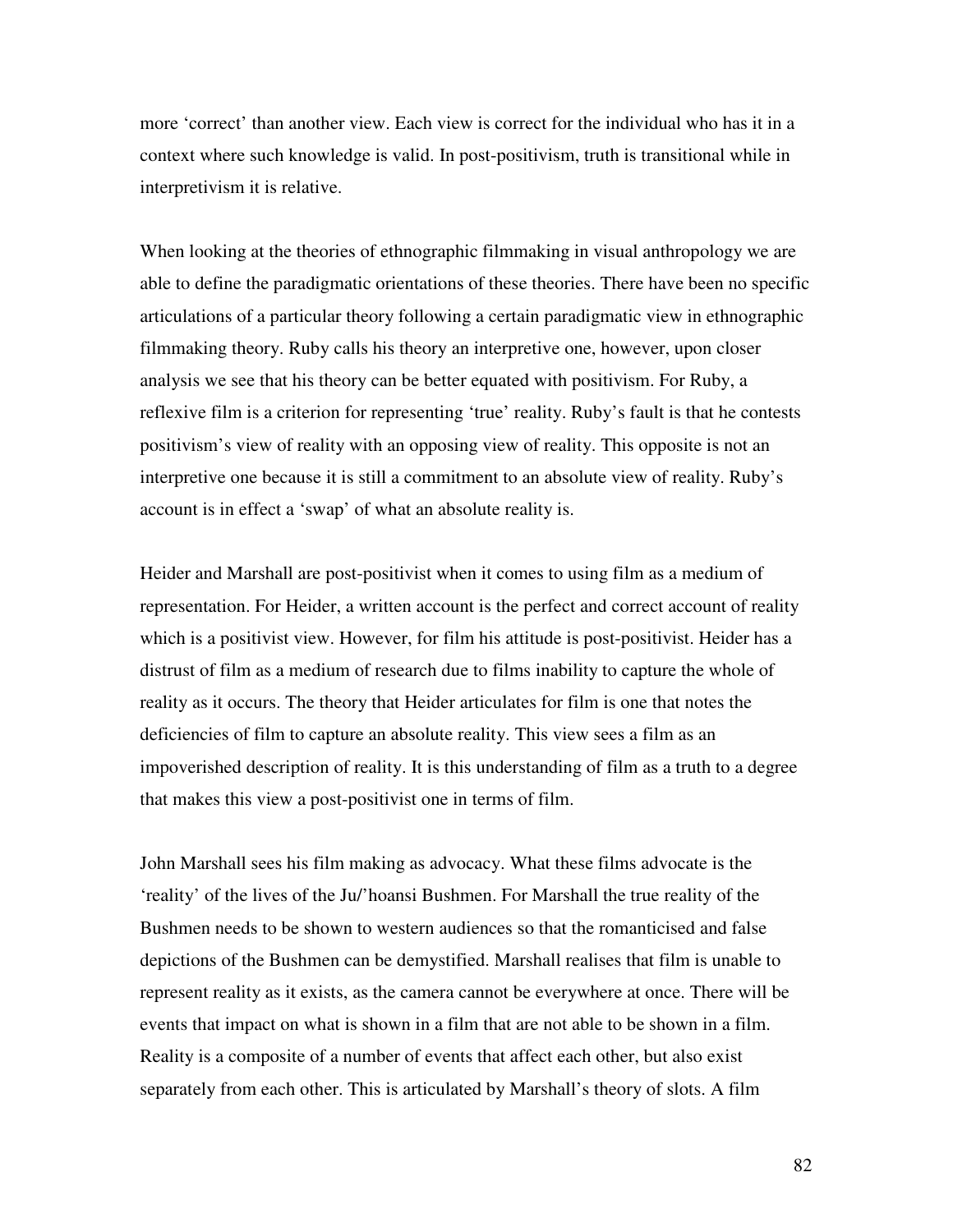becomes a representation of specific event that shows a number of slots to varying degrees. What a filmmaker needs to do is try and capture as many slots as possible in a film so that reality is given an approximate representation. This approximation of reality shows that Marshall's theory of slots is a post-positivist one. Reality exists as an absolute state and film is only an approximate representation of it.

David MacDougall's theory of ethnographic film is an interpretivist one. For MacDougall ethnographic filmmaking is a collaborative endeavour in the creation of meaning. The filmmaker, the participants and the audience are all important in the generation of meaning of a film. In the field during the shooting of a film, the filmmaker and participants collaborate to develop a vision of the film that is the genesis of both parties. The filmmaker needs to work with the participants to create a film that captures the perspective of the participants, and the only way this is possible is through collaboration. The meaning that a film ultimately has is through the interaction that the audience has with the film. This interaction by extension is also with the filmmaker and the participants. This view also sees reflexivity as a more tacit and implicit notion than the explicit notion defined by Ruby. Reflexivity is a description of the point of view a filmmaker brings to a film, which becomes knowable in the film itself. This is what an audience is able to deduce for itself. The theory espoused by MacDougall is an interpretive one, as the audience determines the final meaning of the film through an interaction with the researcher and the participants.

The difference between the interpretive theories and the post-positivist theories is their commitment to different aspects of filmmaking. Post-positivists are concerned with the way that a film is structured and the ability of the filmmaker to structure a film effectively. There is a specific and intended meaning that an audience is to gain. The interpretive theories however, are more concerned with the negotiation of meaning in a film. Filmmakers and participants author a film in attempts to understand their own understanding of what is being filmed. This negotiation is extended when an audience views a film and seeks knowledge from it. Interpretive film is thus more focused on the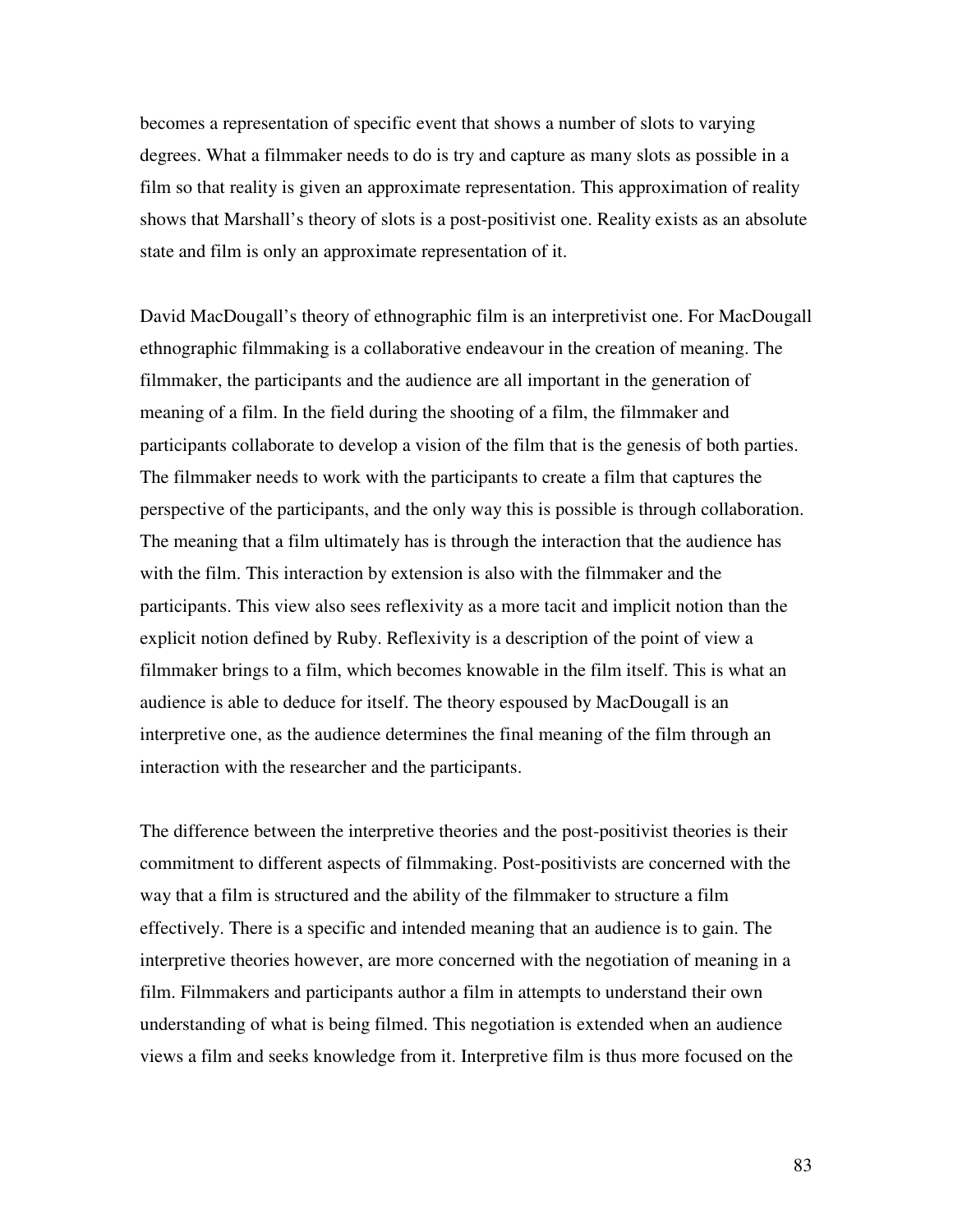interaction of the audience with a film, and the negotiation between filmmaker and participant.

*The Hunters* by John Marshall and *Les Maîtres Fous* by Jean Rouch represent different commitments to each paradigm. *The Hunters* follows a positivist ideology from its context. The film makes use of the aesthetic as expected of a positivist film from the postpositivist theories. *Les Maîtres Fous* is an interpretivist film from noting its con-text and from the way that it challenges audiences to engage its images and reassess their own views.

While each film adheres to the expectations of its paradigm both films exhibit the deep reflexivity as espoused by MacDougall. This would be fine for *Les Maîtres Fous* but inconsistent for *The Hunters*. This is perhaps telling of the different paradigmatic perspectives. The post-positivist still wishes the presence of the filmmaker to be removed and present reality as it is. The interpretivist uses film as a means to present a specific view of a reality. The filmmaker's presence is acknowledged in the construction of the film while the post-positivist wishes to remove it. The complete removal of the presence of the filmmaker is not possible as the film is a product created by an individual. This is why we are able to determine the presence of the filmmaker as an audience. For the postpositivist, a well made film will hide the presence of the filmmaker. However, hiding this presence completely, is not possible.

What does this say for the conceptual structure that I have tried to develop in this dissertation? We are able to divide the theoretical perspectives along paradigmatic lines. This becomes necessary for two theoretically important reasons. Firstly, we are able to note the assumptions that a researcher brings when articulating a position in regards to ethnographic film. By knowing the paradigm a researcher ascribes to, it allows him/her to develop an understanding about the perspective's effect on research. Through this unified approach, researchers will have a coherent body of work that they can specifically draw from to conduct research. Secondly, by drawing these divisions between paradigms, we are able to note inconsistencies with theorists like Ruby. With a stable structure with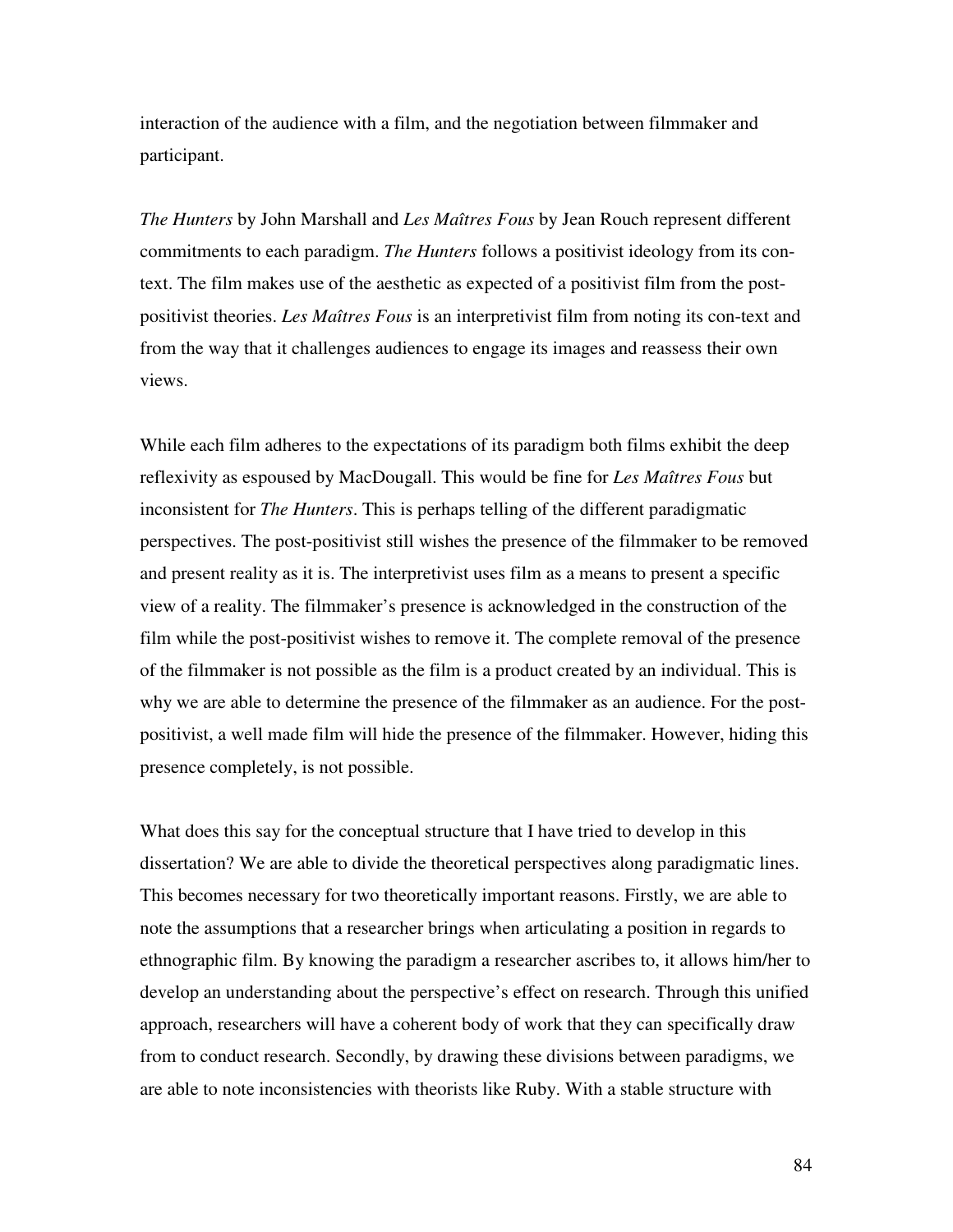which to understand a theory we are able to see what the commitments of that theory are and not just what it is thought to be. Conceptual coherence is always a necessary condition for any social science. This allows debate to generate further precision in the theoretical positions of a discipline.

The paradigm/ideology is a key determinate of the construction of a film. We are able to see how a film tries to articulate the theoretical principles of the paradigm from which it is derived. What the paradigm expects of the film is not always possible as with the case of the post-positivist theory and *The Hunters*, but we are still able to see the influence of the theoretical position on the film. Thus, the conceptual structure derived from the theories of ethnographic film has an impact on the films themselves.

The conceptual structure proposed in this dissertation is that theories of ethnographic film be divided by paradigm. This division has an important effect on theoretical and practical applications of ethnographic filmmaking. However, this is not the final say on the issues discussed, as there is still the need for work to be done. Firstly, extensive paradigmatic analysis needs to be done on the work of individual ethnographic filmmakers such as Rouch and Marshall. Secondly, an ethnographic film should be made with the attempt to follow one of the paradigms or both. This will be a specific example of how theoretical perspective will shape a film and if a conscious intent can achieve an intended result.

The debates in ethnographic filmmaking have tended to lack specific paradigmatic position. These positions are implicitly present in the literature, and it is hoped that this dissertation provides a convincing enough reason for researchers to couch their understandings of ethnographic film from paradigmatic positions. These positions can be used to drive forward debate in ethnographic film. To conclude, ethnographic film is effected by the theory of filmmaking that drives its production. This requires us to understand these theoretical origins more specifically.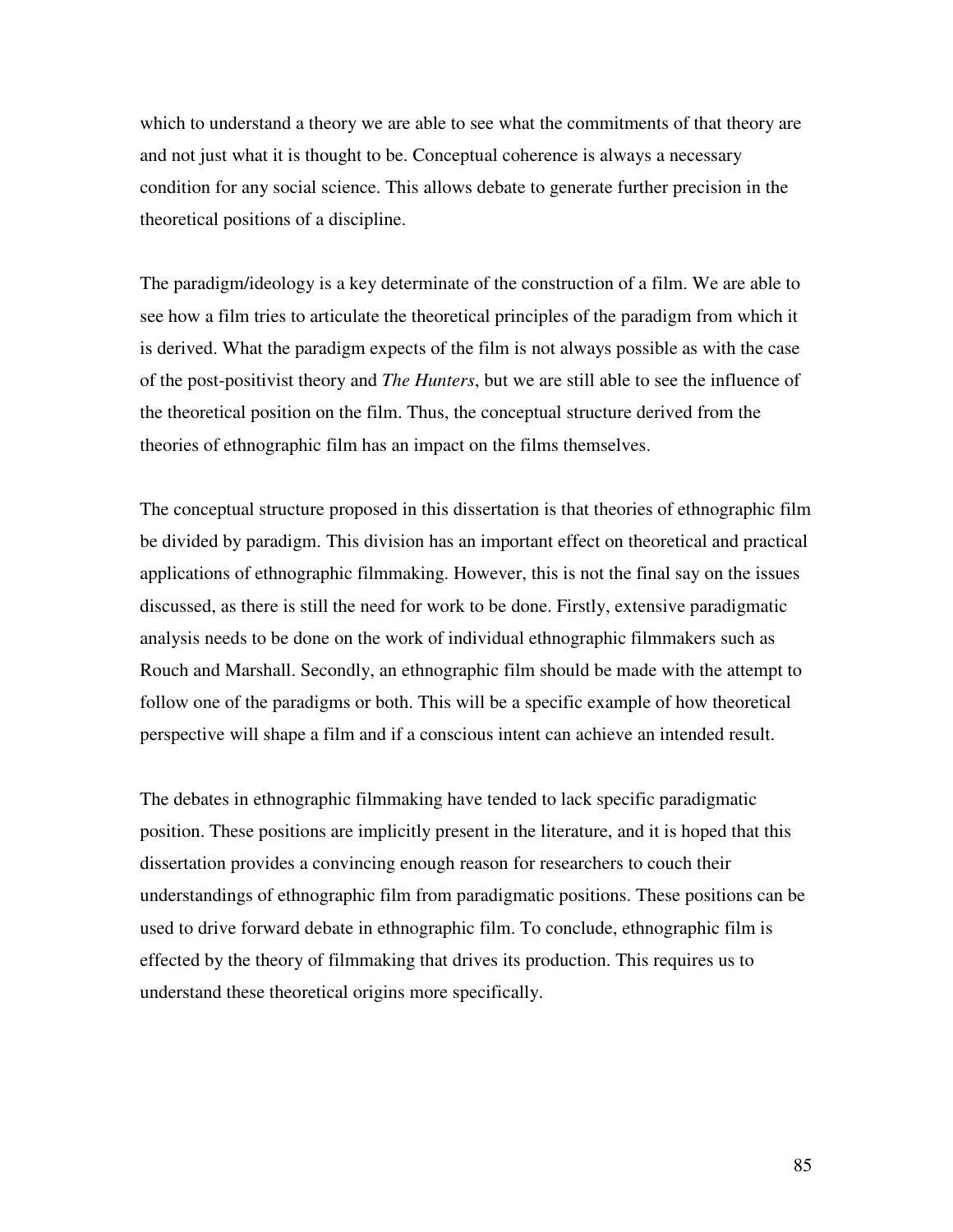# **Filmography**

Marshall, J. (1958). *The Hunters*. Harvard Film Study Centre. 73 mins.

Rouch, J. (1954). *Les Maîtres Fous (The Mad Masters)*. Films de la Pleide and CNRS; Documentary educational resources. 36 mins.

#### **References**

Asch, T., Marshall, J. & Spier, P. (1973). 'Ethnographic Film: Structure and Function.' *Annual Review of Anthropology*, 1973, pp. 179-187.

Banks, M. & Morphy, H. (eds) (1997) *Rethinking Visual Anthropology*. New Haven: Yale University Press

Benton, T. & Craib, I. (2001). *Philosophy of Social Science*. Hampshire: Palgrave.

Bohr, N. (1987). *Volume III - Essays 1958-1962 on Atomic Physics and Human Knowledge*. Woodbridge: Ox Bow Press.

Blumer, H. (1969) *Symbolic Interactionism: Perspective and Method.* Englewood Cliffs, NJ: Prentice-Hall.

Crawford, P. (1992). Film as Discourse: The Invention of Anthropological Realities Crawford, P. & Turton, D. (eds.): *Film as Ethnography*. Manchester: Manchester university press.

Crang, M. (2005). 'Qualitative Methods: There Is Nothing Outside the Text?' *Progress in Human Geography*, 29, 2: 225-233

Crotty, M. (2003). *The Foundations of Social Research*. London: Sage.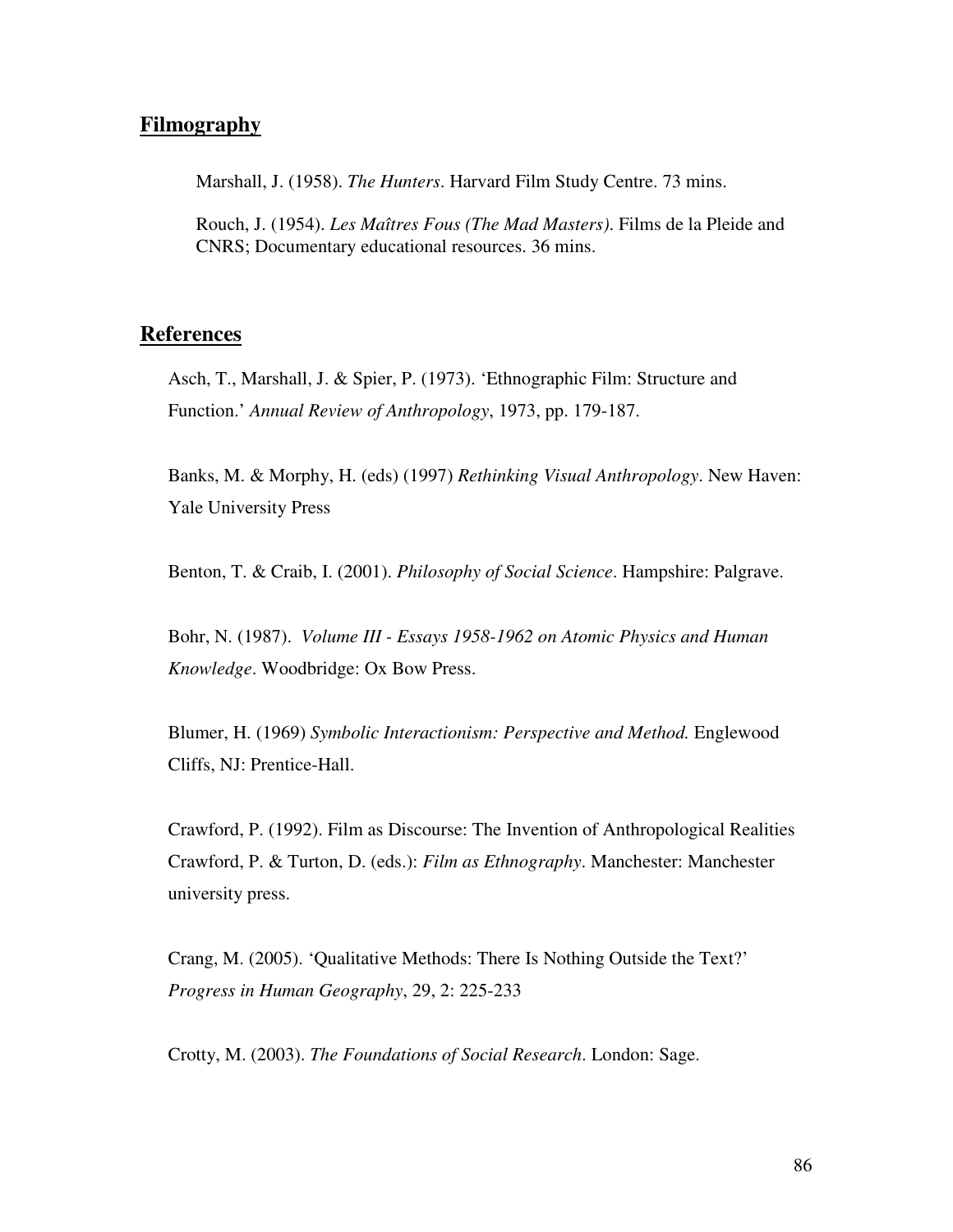Davies, C. (1999). *Reflexive Ethnography*. London: Routledge.

De Brigard, E. (1995), 'The History of Ethnographic film', In P. Hockings (ed.), *Principles of Visual Anthropology*, Berlin: Mouton de Gruyter , pp. 13-43.

Denzin, N.K. & Lincoln, Y.S. (2000). 'Introduction: The Discipline and Practice of Qualitative Research.' In N.K. Denzin & Y.S. Lincoln. *The Handbook of Qualitative Research (2nd Ed.)*, Thousand Oaks: Sage, pp. 1-25.

Dilthey, W. (1989). *Introduction to the Human Sciences: An Attempt to Lay a Foundation for the Study of Society and History.* USA: Wayne State University Press.

Eco, U. (1976). *A Theory of Semiotics*, London: Indiana University Press.

Fabien, J. (1971). *Language, History, and Anthropology*. Journal of the Philosophy of the Social Sciences 1, 19-47.

Feyerabend, P.K. (1988). *Against Method* (rev. edn.) London: Verso.

Gonzalez, N. (1993). 'An Argument About Film.' Ruby, J. (ed.) *The Cinema of John Marshall*. Switzerland: Harwood.

Grimshaw, A. (2001) *The Ethnographer's Eye. Ways of Seeing in Modern Anthropology*. Cambridge: Cambridge University Press.

Harris, S. (2006) 'Social Constructionism and Social Inequality: An Introduction to a Special Issue of JCE Journal of Contemporary Ethnography', *Journal of Contemporary Ethnography*, 35, 3: 223-235.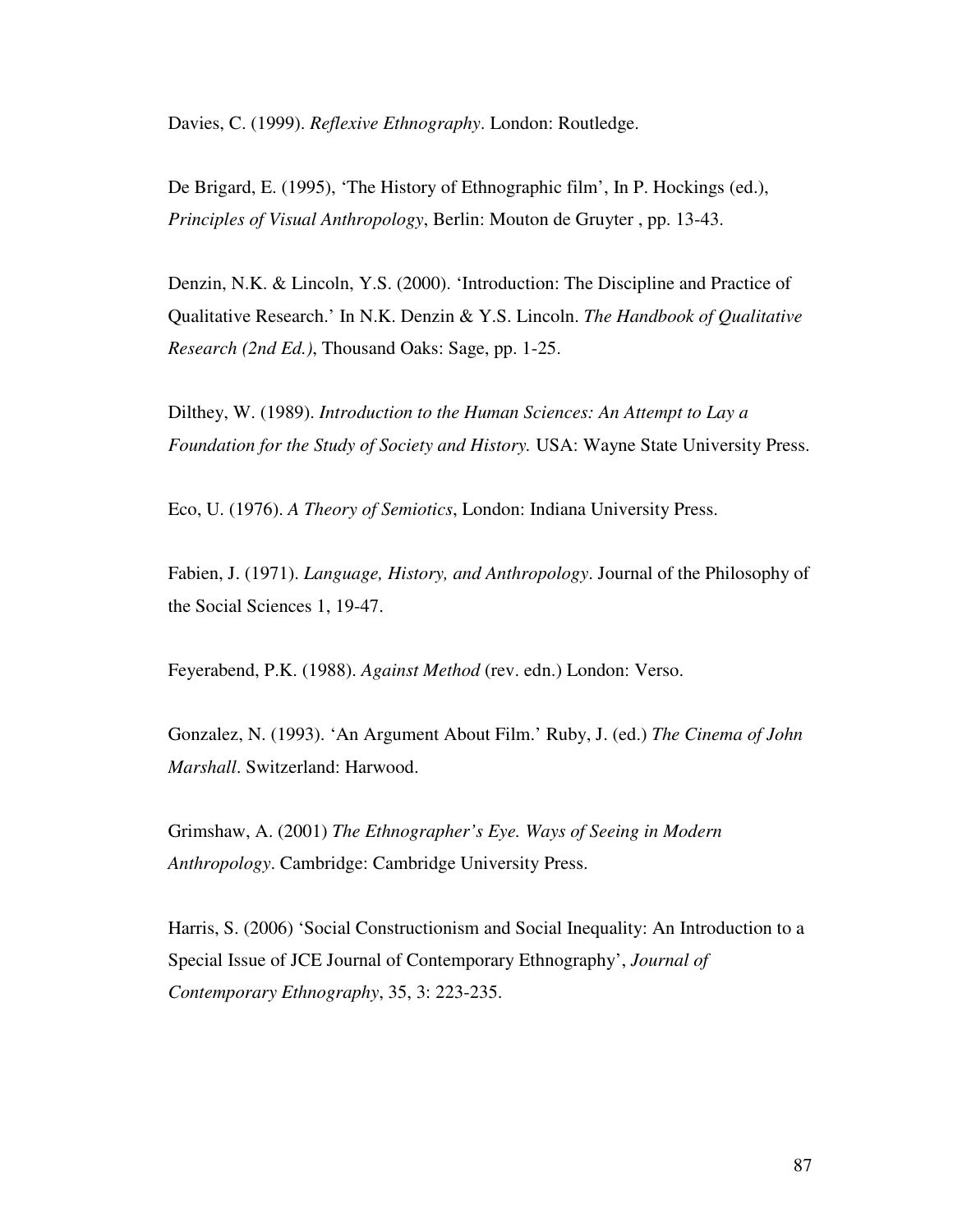Hastrup, K. (1992). 'Anthropological Visions: Some Notes on Visual and Textual Authority', In P.I. Crawford and D. Turton (eds.), *Film as Ethnography*, Manchester: Manchester university press, pp. 8-25.

Heider, K. (1976). *Ethnographic film.* Austin, Texas: University of Texas Press

Kuhn, Thomas S. (1970). *The Structure of Scientific Revolutions (2nd Ed.).* Chicago: University of Chicago Press.

Loizos, P. (1992). "Admissible Evidence: Film in Anthropology', In P.I. Crawford and D. Turton (eds.), *Film as Ethnography*, Manchester: Manchester university press, pp. 50-65.

Loizos, P. (1997). 'First Exits From Observational Realism: Narrative Experiments in Recent Ethnographic Films.' In M Banks and H Morphy. (eds.), *Rethinking Visual Anthropology*, New Haven: Yale University Press, pp. 81-103.

MacDougall, D. (1998a). *Transcultural Cinema*. West Sussex: Princeton University Press.

MacDougall, D. (1998b).'Visual Anthropology and the Ways of Knowing'. In D. MacDougall *Transcultural Cinema*. West Sussex: Princeton University Press, pp. 61- 91.

MacDougall, D. (1998c).'Beyond Observational Cinema.' MacDougall *Transcultural Cinema*. West Sussex: Princeton University Press, pp. 125-138.

MacDougall, D. (1998d).'Transcultural Cinema'. In D. MacDougall *Transcultural Cinema*. West Sussex: Princeton University Press, pp. 245-274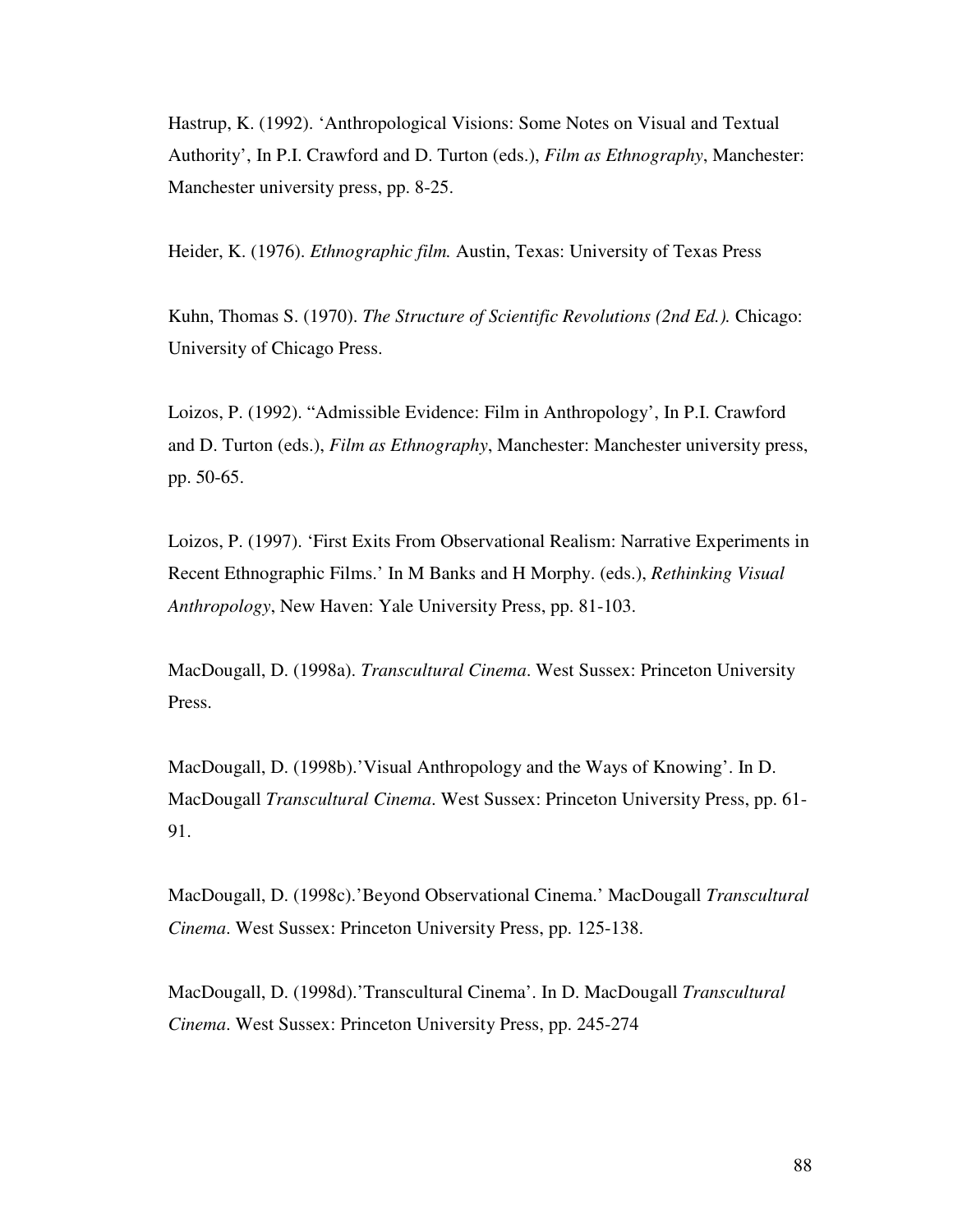Marshall, J. (1993). 'Filming and Learning.' J, Ruby (ed.). *The Cinema of John Marshall.* Switzerland: Harwood.

Mead, G.H. (1964). *Selected Writings*. (ed.) by A. J. Reck.Chicago: University Chicago Press.

Mead, M. (1995). 'Visual Anthropology in a Discipline of Words', In P. Hockings (ed.), *Principles of Visual Anthropology*, Berlin: Mouton de Gruyter, pp. 3-12.

Martínez, W. (1992). 'Who Constructs Anthropological Knowledge? Toward a Theory of Ethnographic Film Spectatorship', Crawford, P.I. and Turton, D. (eds.), *Film as Ethnography*, Manchester: Manchester university press, pp. 131-161.

Misak, C. (ed.) (2004). *The Cambridge Companion to Peirce*. Cambridge: Cambridge University Press

Moran, D. (2001). *Introduction to Phenomenology*. London: Routledge

Nichols, B. (1991) *Representing Reality*. Bloomington & Indianapolis: Indiana University Press.

Prosser, J. (1998). 'The Status of Image-based Research.' In J. Prosser (Ed), *Imagebased Research*, London: Falmer Press, pp. 97-112.

Popper, K. (2002). *The Logic of Scientific Discovery*. London: Routledge.

Peirce, C.S. (1998). *The Essential Peirce: Selected Philosophical Writings( vol. 2)*, Bloomington: Indiana University Press.

Peirce, C.S. (1965). *Collected Papers of Charles Sanders Pierce (vols I & II).* C. Hartshorne & P. Weiss. (Eds.), Cambridge Massachusetts: Harvard University Press.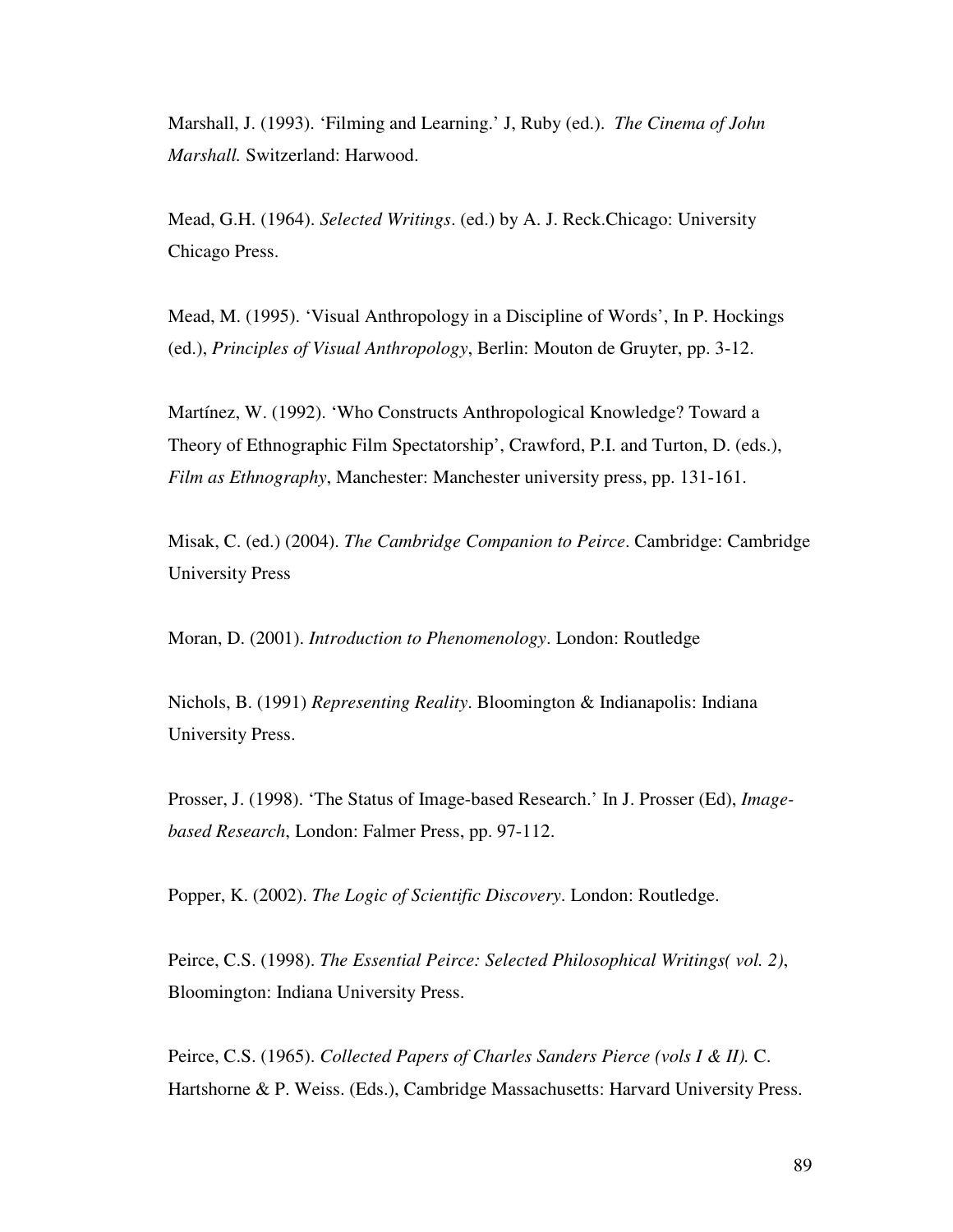Pink, S. (2001). *Doing Visual Ethnography*. London: Sage publications.

Prins, H. (1997). 'Visual or Virtual Anthropology? In the Wilderness of a Troubled Genre.' *Reviews in Anthropology*, 26: 279-294

Rabinow, P. & Sullivan, W.M. (1979). 'The Interpretive Turn: Emergence of an Approach'. In P. Rabinow & W.M. Sullivan (Eds.). *Interpretive Social Science: A Reader.* Los Angeles: University of California Press, pp. 1-21

Ratner, Carl (2002). 'Subjectivity and Objectivity in Qualitative Methodology'. *Forum Qualitative Sozialforschung / Forum: Qualitative Social Research*, 3(3). Available at: http://www.qualitative-research.net/fqs/fqs-eng.htm [06, 2006].

Ruby, J. (2000). *Picturing Culture: Explorations of Film and Anthropology*. Chicago: University of Chicago Press.

Ruby, J (1996) 'Visual Anthropology.' In *Encyclopaedia of Cultural Anthropology*, David Levinson and Melvin Ember, editors. New York: Henry Holt and Company, vol. 4:1345-1351.

Ruby, J. (1980). 'Exposing Yourself, Reflexivity, Film, and Anthropology.' *Semiotica*, 3, 153-179.

Ruby, J. (1977). The Image Mirrored: Reflexivity and the Documentary Film, *Journal of University Film Association*, 29(1), pp. 3-18.

Said, E. (1979). *Orientalism*, New York: Penguin.

Stoller, P. (1992). *The Cinematic Griot: The Ethnography of Jean Rouch*. London: University of Chicago Press.